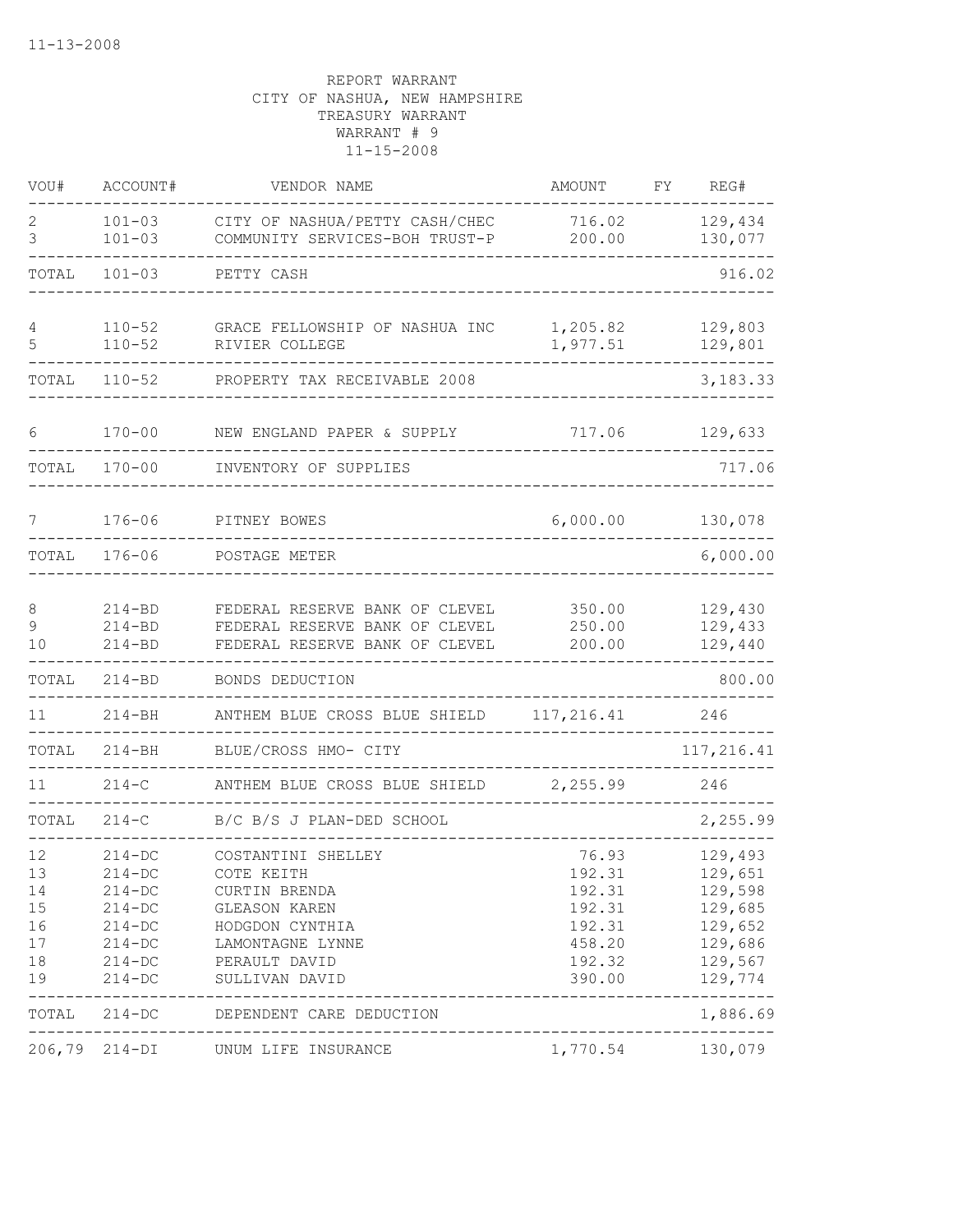| VOU#                       | ACCOUNT#                                                           | VENDOR NAME                                                                            | <b>AMOUNT</b>                                                   | REG#<br>FΥ                      |
|----------------------------|--------------------------------------------------------------------|----------------------------------------------------------------------------------------|-----------------------------------------------------------------|---------------------------------|
| TOTAL                      | $214-DI$                                                           | SCHOOL DISABILITY                                                                      |                                                                 | 1,770.54                        |
| 20                         | $214-FS$                                                           | BENEFIT STRATEGIES INC                                                                 | 7,082.85                                                        | 266                             |
| TOTAL                      | $214-FS$                                                           | FLEXIBLE SPENDING ACCOUNT -                                                            |                                                                 | 7,082.85                        |
| 21                         | $214-HC$                                                           | HARVARD PILGRIM HEALTH CARE                                                            | 8,679.00                                                        | 247                             |
| TOTAL                      | $214 - HC$                                                         | HARVARD COM HP                                                                         |                                                                 | 8,679.00                        |
| 22<br>23<br>24             | $214 - HJ$<br>$214-HJ$<br>$214 - HJ$                               | ANTHEM BLUE CROSS BLUE SHIELD<br>BERTRAND ROGER<br>LONG PATRICIA                       | 38,221.96<br>375.56<br>25.00                                    | 246<br>129,792<br>129,705       |
| TOTAL                      | $214 - HJ$                                                         | BC/BS J PLAN DED-CITY                                                                  |                                                                 | 38,622.52                       |
| 25                         | $214 - K$                                                          | PROTECTIVE LIFE INSURANCE COMP                                                         | 116.21                                                          | 267                             |
| TOTAL                      | $214 - K$                                                          | KEMPER TERM LIFE INSURANCE                                                             |                                                                 | 116.21                          |
| 26                         | $214 - PQ$                                                         | ANTHEM BLUE CROSS BLUE SHIELD                                                          | 35,774.21                                                       | 246                             |
| TOTAL                      | $214 - PQ$                                                         | BC/BS POINT OF SERV- CITY                                                              |                                                                 | 35,774.21                       |
| 27                         | $214 - TD$                                                         | NORTHEAST DELTA                                                                        | 38,551.24                                                       | 261                             |
| TOTAL                      | $214 - TD$                                                         | TEACHER DENTAL                                                                         |                                                                 | 38,551.24                       |
| 206,79                     | $214 - V$                                                          | VISION SERVICE PLAN - NH                                                               | 15.04                                                           | 130,080                         |
| TOTAL                      | $214 - V$                                                          | VISION CARE DEDUCTION                                                                  |                                                                 | 15.04                           |
| 28                         | $214 - W$                                                          | BOSTON MUTUAL LIFE INSURANCE                                                           | 18,517.33                                                       | 263                             |
| TOTAL                      | $214 - W$                                                          | WHOLE LIFE DEDUCTION                                                                   |                                                                 | 18,517.33                       |
| 29                         | $236 - 00$                                                         | DUNKIN DONUTS                                                                          | 414.55                                                          | 129,503                         |
| TOTAL                      | $236 - 00$                                                         | POLICE TRAINING                                                                        |                                                                 | 414.55                          |
| 30<br>31<br>32<br>33<br>34 | $255 - 00$<br>$255 - 00$<br>$255 - 00$<br>$255 - 00$<br>$255 - 00$ | STATE OF NH-MV<br>STATE OF NH-MV<br>STATE OF NH-MV<br>STATE OF NH-MV<br>STATE OF NH-MV | 12,295.30<br>13, 447. 45<br>15,487.70<br>15,848.75<br>16,304.20 | 243<br>244<br>249<br>251<br>252 |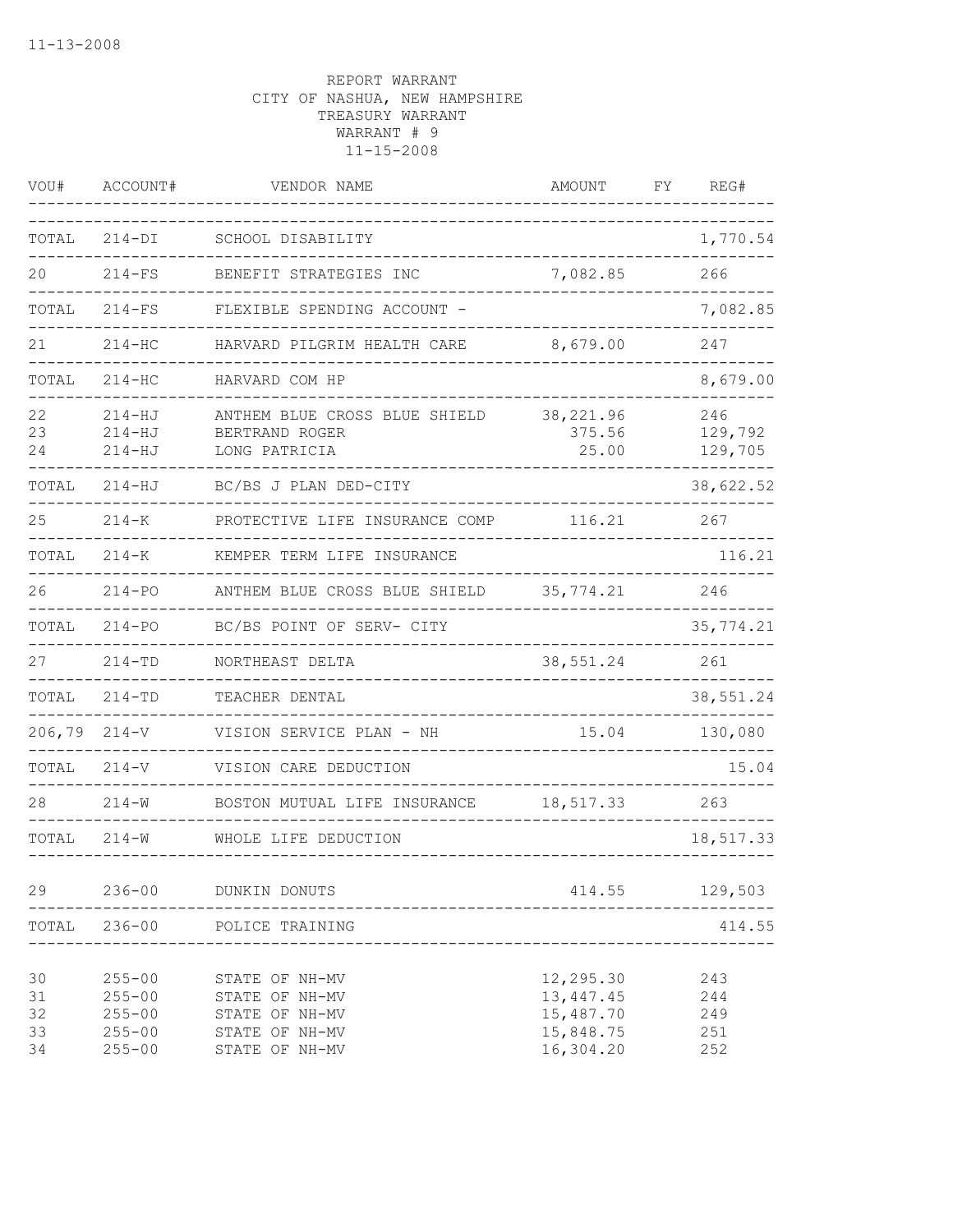| VOU#                             | ACCOUNT#                                                                         | VENDOR NAME                                                                                                            | AMOUNT                                                                | FY REG#                                                        |
|----------------------------------|----------------------------------------------------------------------------------|------------------------------------------------------------------------------------------------------------------------|-----------------------------------------------------------------------|----------------------------------------------------------------|
| 35<br>36<br>37<br>38<br>39       | $255 - 00$<br>$255 - 00$<br>$255 - 00$<br>$255 - 00$<br>$255 - 00$               | STATE OF NH-MV<br>STATE OF NH-MV<br>STATE OF NH-MV<br>STATE OF NH-MV<br>STATE OF NH-MV                                 | 19,240.95<br>19,886.30<br>22,722.40<br>11,491.15 259<br>12,741.35 265 | 253<br>255<br>258                                              |
|                                  | TOTAL 255-00 STATE MVR                                                           |                                                                                                                        |                                                                       | 159,465.55                                                     |
| 40<br>41<br>42<br>43             |                                                                                  | 257-00 CALISTO LUIGI J<br>257-00 CARRIL CAROLINE R<br>257-00 PHEASANT LANE REALTY<br>257-00 WAIBLE CONNIE              | $5.00$ $129,815$<br>25.00 129,818                                     | $6.00$ 129,814<br>3.00 129,816                                 |
|                                  |                                                                                  | TOTAL 257-00 MV REFUND PENDING                                                                                         |                                                                       | 39.00                                                          |
| 44<br>45<br>46<br>47<br>48<br>49 | $258 - 00$<br>$258 - 00$<br>$258 - 00$<br>$258 - 00$<br>$258 - 00$<br>$258 - 00$ | ALEMAN CHRISTINA M<br>BIGGIO TERRY LEE<br>COMMUNIC STRAY<br>DONNELLY CHARLES R<br>KOCHANEK FRANK S<br>TUMPNEY LAURIE H | 20.00<br>10.00<br>20.00<br>20.00<br>35.00<br>10.00                    | 129,819<br>129,821<br>129,824<br>129,823<br>129,820<br>129,822 |
|                                  |                                                                                  | TOTAL 258-00 TVB REFUND PENDING                                                                                        |                                                                       | 115.00                                                         |
| 50                               |                                                                                  | 292-31 ENGELWOOD CONST CO INC                                                                                          | 2, 113.44 129, 429                                                    |                                                                |
|                                  |                                                                                  | TOTAL 292-31 RETAINAGE PAYABLE-ENGLEWOOD CO                                                                            |                                                                       | 2,113.44                                                       |
| 50                               |                                                                                  | 292-32 ENGELWOOD CONST CO INC                                                                                          | 17.06 129,429                                                         |                                                                |
|                                  |                                                                                  | TOTAL 292-32 INTEREST PAYABLE-ENGELWOOD CO                                                                             | ------------------------------                                        | 17.06                                                          |
|                                  |                                                                                  |                                                                                                                        |                                                                       |                                                                |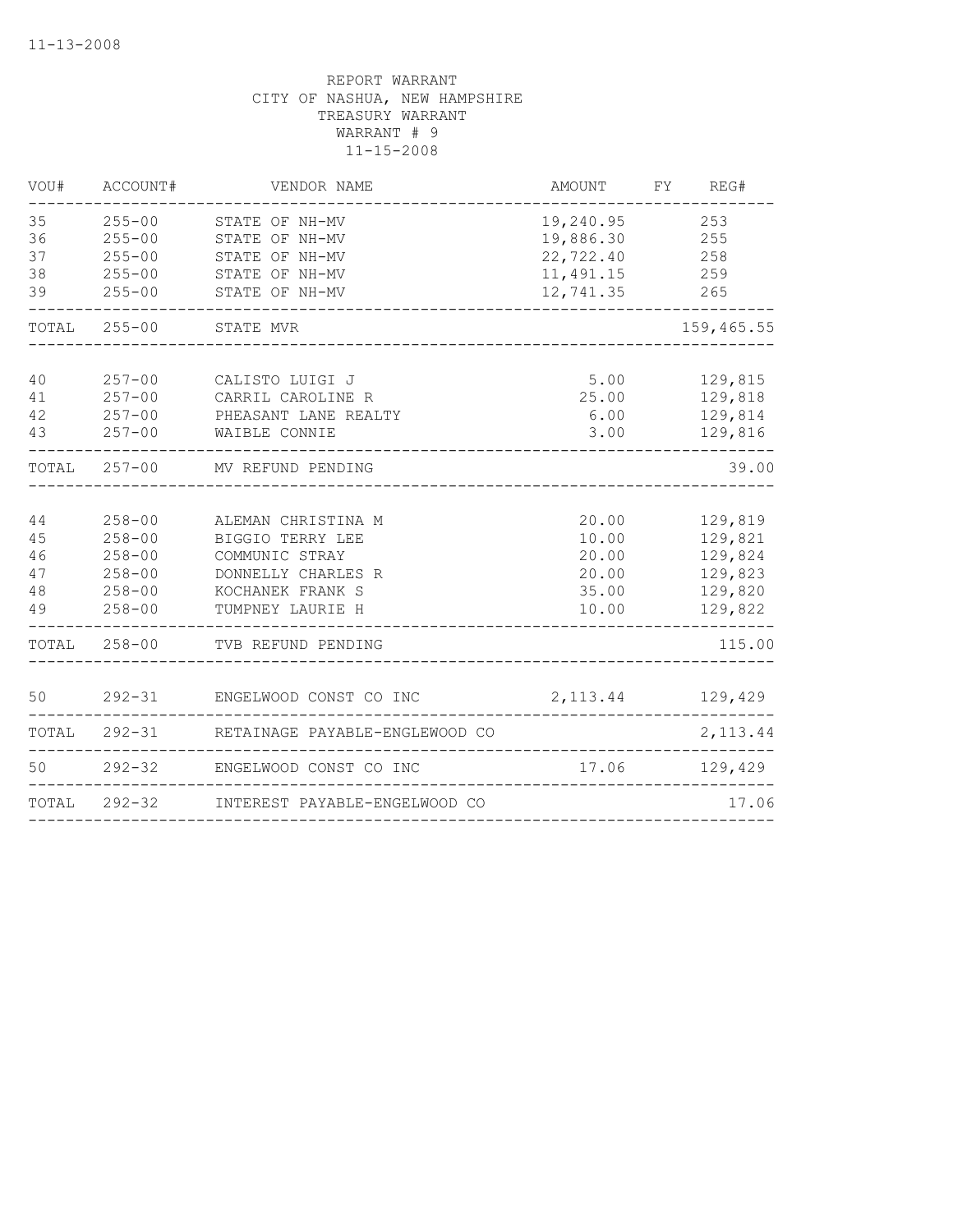| VOU#      | ACCOUNT#   | VENDOR NAME                             | AMOUNT           | FY | REG#     |
|-----------|------------|-----------------------------------------|------------------|----|----------|
| 51        | 305-53096  | COMMUNICATIONS DESIGN ASSOCIAT 1,941.20 |                  |    | 129,784  |
| 52        | 305-59100  | JEYNES MIKE                             | 200.00           |    | 129,557  |
| 53        | 305-59100  | MCLEAN JIM                              | 50.00            |    | 129,659  |
| 54        | 305-59100  | NEXTEL COMMUNICATIONS                   | 32.32            |    | 130,168  |
| 55        | 305-59100  | O'NEIL TIM                              | 150.00           |    | 129,662  |
| 56        | 305-59100  | WEATHERS JOHN                           | 50.00            |    | 129,698  |
| 57        | 305-64030  | ACCESS A/V                              | 150.23           |    | 129,644  |
| TOTAL 305 |            | SRF - CIVIC & COMM ACTIVITIES           |                  |    | 2,573.75 |
|           |            |                                         |                  |    |          |
| 58        | $308 - 76$ | LANGILLE, DELMA                         | 1,218.88 130,076 |    |          |
| 59        | 308-83012  | ANTHEM BLUE CROSS BLUE SHIELD           | 14,001.18        |    | 246      |
| 59        | 308-83013  | ANTHEM BLUE CROSS BLUE SHIELD           | 127,671.00       |    | 246      |
| 60        | 308-83016  | HARVARD PILGRIM HEALTH CARE             | 21,329.17        |    | 247      |
| 61        | 308-83016  | HARVARD PILGRIM HEALTH CARE             | 86,320.66        |    | 264      |
| 62        | 308-83017  | HARVARD PILGRIM HEALTH CARE             | 18,027.70        |    | 247      |
| 63        | 308-83017  | HARVARD PILGRIM HEALTH CARE             | 49,320.01        |    | 264      |
| 64        | 308-83019  | ANTHEM BLUE CROSS BLUE SHIELD           | 55,013.29        |    | 246      |
| 65        | 308-83020  | NORTHEAST DELTA                         | 18,882.59        |    | 248      |
| 66        | 308-83020  | NORTHEAST DELTA                         | 5,883.63         |    | 261      |
| 67        | 308-83021  | NORTHEAST DELTA                         | 2,478.70         |    | 248      |
| 68        | 308-83021  | NORTHEAST DELTA                         | 485.32           |    | 261      |
| 68        | 308-83022  | NORTHEAST DELTA                         | 134,747.51       |    | 261      |
| 69        | 308-83030  | ITT HARTFORD                            | 15,462.78        |    | 262      |
| 69        | 308-83031  | ITT HARTFORD                            | 17,893.07        |    | 262      |
| 70        | 308-83040  | CONNECTICUT UNDERWRITERS INC            | 118.00           |    | 130,195  |
| 71        | 308-83052  | KOUTALAKIS DONNA                        | 18,619.41        |    | 129,432  |
| 72        | 308-83053  | FOUR SEASONS ORTHOPAEDIC CTR            | 500.00           |    | 129,732  |
| 73        | 308-83053  | LEWIS PHYSICAL MEDICINE ASSOC           | 140.00           |    | 129,444  |
| 74        | 308-83053  | NASHUA RADIOLOGY PA                     | 200.00           |    | 129,695  |
| 75        | 308-83053  | SO NH REGIONAL MEDICAL CENTER           | 454.20           |    | 129,696  |
| 76        | 308-83053  | ST JOSEPH'S HOSPITAL                    | 229.25           |    | 129,502  |
| 77        | 308-83054  | APPLE SERVICES NASHUA                   | 685.00           |    | 129,507  |
| 78        | 308-83054  | APPLE THERAPY SERVICES BEDFORD          | 219.00           |    | 129,445  |
| 79        | 308-83054  | DARTMOUTH-HITCHCOCK CLINIC              | 135.00           |    | 129,747  |
| 80        | 308-83054  | HEALTH STOP INC                         | 240.59           |    | 129,586  |
| 81        | 308-83054  | MERRIMACK VALLEY PT LLC                 | 349.00           |    | 129,537  |
| 82        | 308-83054  | OCCUPATIONAL HEALTH CTRS SOUTH          | 2,078.86         |    | 129,585  |
| 83        | 308-83054  | PERFORMANCE REHAB INC                   | 200.00           |    | 129,532  |
| 84        | 308-83054  | ST JOSEPH'S HOSPITAL                    | 289.50           |    | 129,502  |
| 85        | 308-83054  | THIRD PARTY SOLUTIONS INC               | 1,020.91         |    | 129,720  |
| 86        | 308-83055  | DEVINE MILLIMET & BRANCH PA             | 72.90            |    | 129,699  |
| 87        | 308-83064  | ALCERRO LUIS                            | 1,150.00         |    | 129,428  |
| 88        | 308-83064  | COUNTRY WIDE CHEMICALS INC              | 779.98           |    | 129,829  |
| 89        | 308-83064  | MERIDIAN RESOURCE COMPANY               | 424.02           |    | 129,628  |
| 90        | 308-83070  | TREASURER STATE OF NH<br>W/C            | 100.00           |    | 130,218  |
| 91        | 308-83199  | STANLEY ELEVATOR COMPANY INC            | 3,565.26         |    | 130,184  |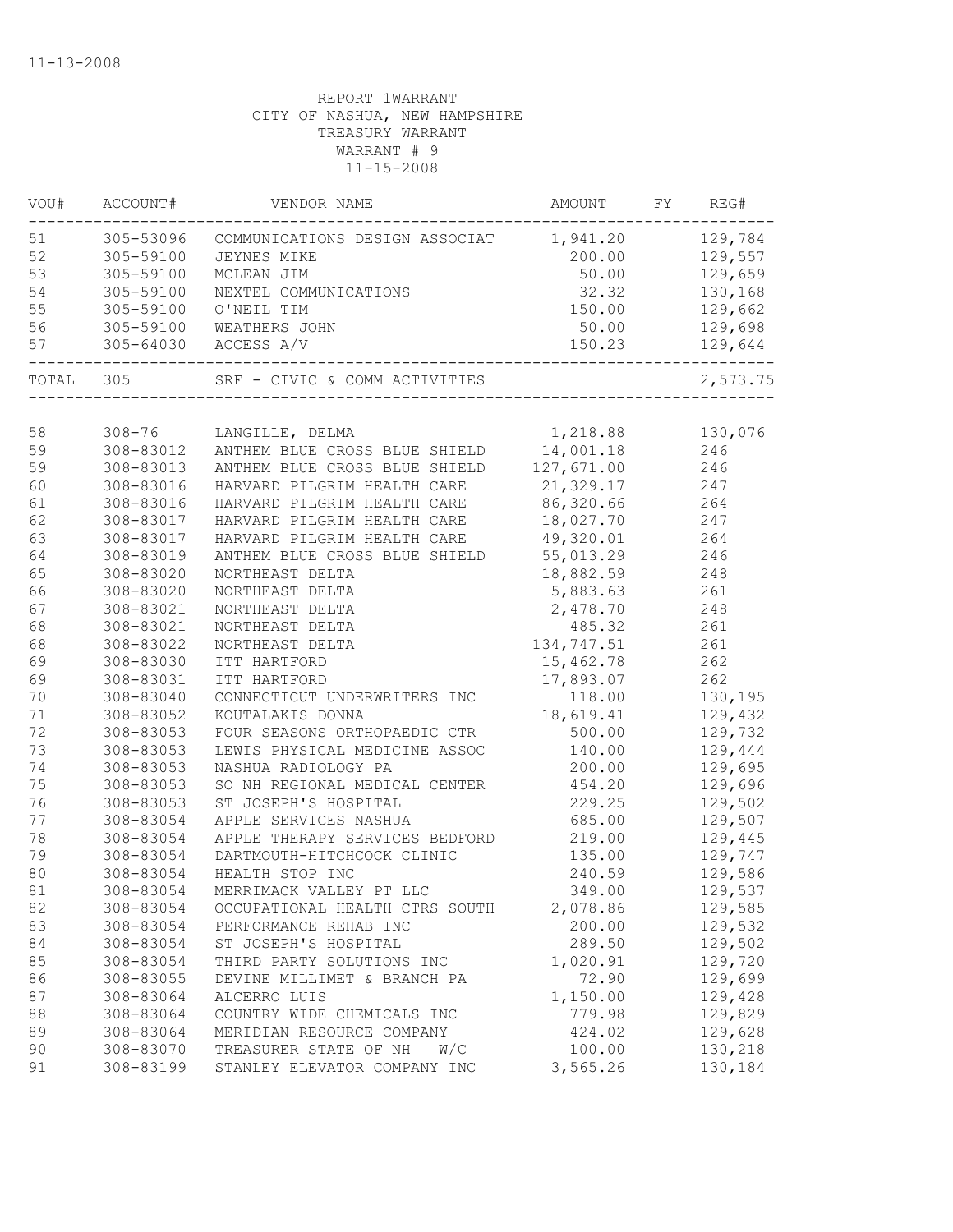|           | VOU# ACCOUNT#      |                                     |                                       | REG#       |
|-----------|--------------------|-------------------------------------|---------------------------------------|------------|
|           |                    | TOTAL 308 SRF - INSURANCE           | ------------------------------------- | 600,306.37 |
|           |                    |                                     |                                       |            |
|           |                    | 206,794 3086-49050 ST GERMAIN IRENE | 21.51                                 | 129,880    |
|           | 206,795 3086-49075 | STAPLES BUSINESS ADVANTAGE          | 235.77                                | 129,718    |
|           | 206,796 3086-83004 | VISION SERVICE PLAN - NH            | 16.29                                 | 130,082    |
|           | 3086-83009         | NORTHEAST DELTA                     | 143.65                                | 261        |
|           | 3086-83031         | ITT HARTFORD                        | 20.16                                 | 262        |
|           | 206,797 3086-83102 | UNUM LIFE INSURANCE                 | 29.26                                 | 130,081    |
|           |                    | 206,798 3086-91040 BLAUVELT DARCY   | 592.93                                | 129,978    |
|           |                    | 206,799 3086-91040 FORAN MARY C     | 1,704.00                              | 129,946    |
| TOTAL 308 |                    | JAVITS GRANT PROGRAM                |                                       | 2,763.57   |
|           |                    |                                     |                                       |            |
|           | 206,800 3097-41015 | STAPLES BUSINESS ADVANTAGE          | 596.59                                | 129,754    |
|           | 206,801 3097-49075 | CENTRAL PAPER                       | 9,667.01                              | 129,912    |
|           | 206,802 3097-49075 | CLEAN SOURCE                        | 2,868.75                              | 129,999    |
|           | 206,803 3097-49085 | ALL RIGHT PROVISIONS, INC.          | 3,298.34                              | 129,992    |
|           | 206,804 3097-49085 | COCA COLA                           | 3,468.75                              | 129,881    |
|           | 206,805 3097-49085 | COSTA FRUIT & PRODUCE CO INC        | 35,532.29                             | 130,074    |
|           | 206,806 3097-49085 | DOUBLE N INC                        | 3,926.00                              | 129,896    |
|           | 206,807 3097-49085 | FANTINI BAKING CO., INC.            | 3,847.59                              | 129,951    |
|           | 206,807 3097-49085 | FANTINI BAKING CO., INC.            | 131.98                                | 129,952    |
|           | 206,808 3097-49085 | GARELICK FARMS-LYNN                 | 23, 470.76                            | 129,683    |
|           | 206,809 3097-49085 | GILL'S PIZZA CO.                    | 9,202.00                              | 129,934    |
|           | 206,810 3097-49085 | M SAUNDERS INC                      | 6,950.10                              | 129,922    |
|           | 206,810 3097-49085 | M SAUNDERS INC                      | 371.80                                | 129,923    |
|           | 206,811 3097-49085 | MCKEE FOODS CORP                    | 570.96                                | 129,589    |
|           | 206,812 3097-49085 | NEW ENGLAND ICE CREAM               | 1,554.63                              | 129,944    |
|           | 206,813 3097-49085 | SURPLUS DISTRIBUTION SECTION        | 115.50                                | 129,668    |
|           | 206,814 3097-64335 | NORTHEAST FOOD SVC EQUIPMENT &      | 2,268.55                              | 129,491    |
|           | 206,815 3097-74092 | AFFILIATED HVAC SERVICES LLC        | 584.74                                | 129,898    |
|           | 206,816 3097-74092 | BASSETT SERVICES CORPORATION        | 291.60                                | 129,900    |
|           | 206,817 3097-74092 | CASCO                               | 1,010.75                              | 129,466    |
|           | 206,818 3097-74092 | VEND-UCATION                        | 262.50                                | 129,996    |
|           | 206,819 3097-83004 | VISION SERVICE PLAN - NH            | 130.32                                | 130,084    |
|           | 3097-83006         | HARVARD PILGRIM HEALTH CARE         | 6,531.69                              | 264        |
|           | 3097-83006         | NORTHEAST DELTA                     | 25.65                                 | 261        |
|           | 3097-83009         | NORTHEAST DELTA                     | 1,535.61                              | 261        |
|           | 3097-83031         | ITT HARTFORD                        | 156.24                                | 262        |
|           | 206,820 3097-83102 | UNUM LIFE INSURANCE                 | 82.90                                 | 130,083    |
|           | 206,821 3097-91005 | KIMBELL JEANETTE                    | 122.41                                | 129,882    |
|           | 206,822 3097-91005 | SLOSEK ODETTE                       | 106.62                                | 129,877    |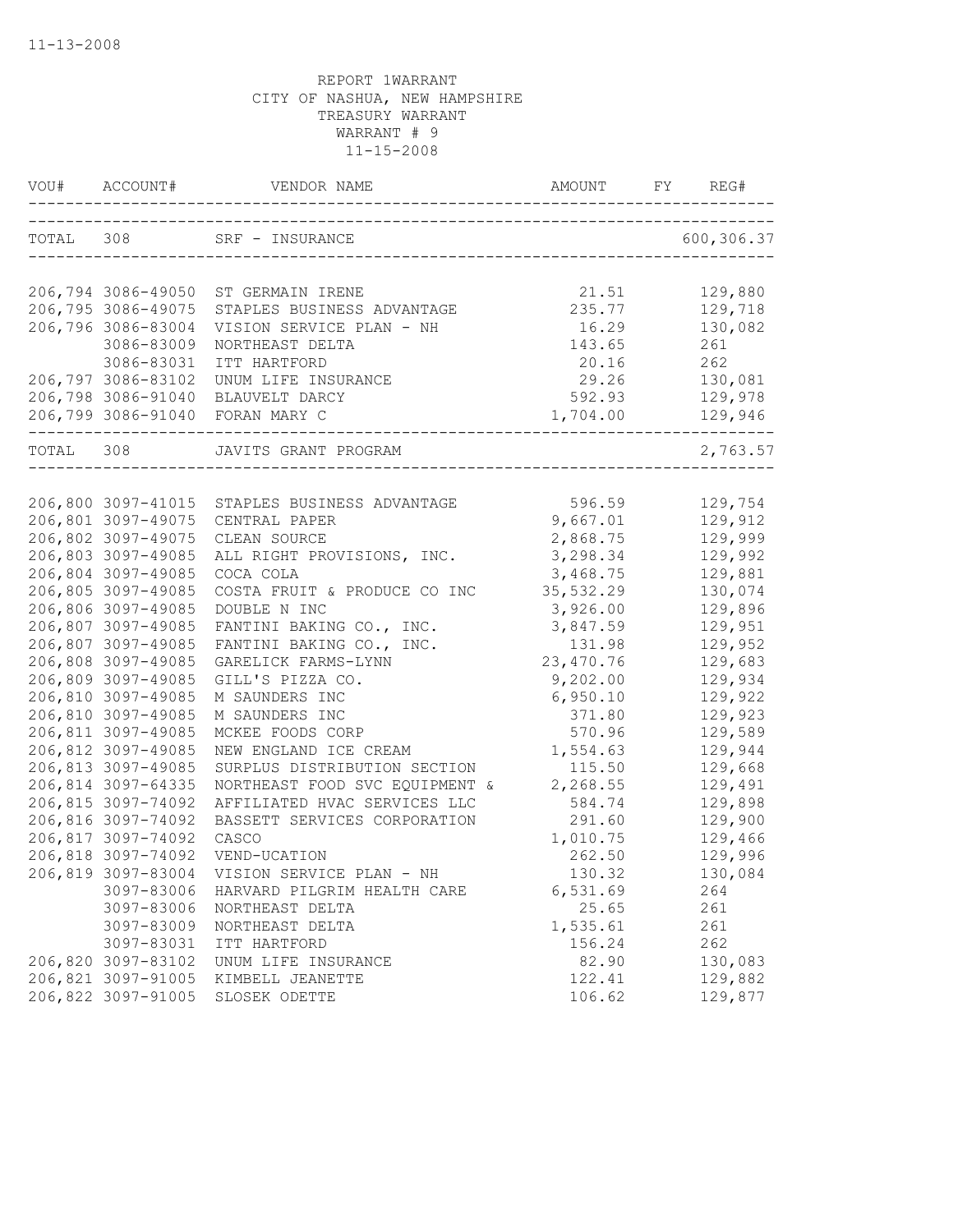| VOU#                                          | ACCOUNT#                                                                                                 | VENDOR NAME                                                                                                                                                                   | <b>AMOUNT</b>                                                        | FY | REG#                                                                      |
|-----------------------------------------------|----------------------------------------------------------------------------------------------------------|-------------------------------------------------------------------------------------------------------------------------------------------------------------------------------|----------------------------------------------------------------------|----|---------------------------------------------------------------------------|
| TOTAL                                         | 309                                                                                                      | SRF - FOOD SERVICES                                                                                                                                                           |                                                                      |    | 118,682.63                                                                |
|                                               | 206,824 3098-49075<br>206,825 3098-49085                                                                 | 206,823 3098-49075 COSTA FRUIT & PRODUCE CO INC<br>NORTHEAST FOOD SVC EQUIPMENT &<br>M SAUNDERS INC                                                                           | 1,820.00<br>151.20<br>3,236.24                                       |    | 130,074<br>129,491<br>129,923                                             |
| TOTAL                                         | 309                                                                                                      | FRESH FRUIT & VEGETABLE GRANT                                                                                                                                                 |                                                                      |    | 5,207.44                                                                  |
|                                               |                                                                                                          | 206,826 3117-78007 BEST FORD/BEST CYCLE                                                                                                                                       | 42.83                                                                |    | 129,464                                                                   |
| TOTAL                                         | 311                                                                                                      | DRIVER'S EDUCATION                                                                                                                                                            |                                                                      |    | 42.83                                                                     |
| 97<br>98<br>99<br>100<br>101<br>102<br>103    | 312-43005<br>$312 - 46025$<br>312-49075<br>$312 - 705$<br>$312 - 705$<br>$312 - 705$<br>$312 - 705$      | PRINTGRAPHICS OF MAINE<br>RILEY'S SPORT SHOP INC<br>CITY OF NASHUA/PETTY CASH SLIP<br>CONNOLLY JOSEPH A<br>HAMM DOUGLAS<br>QUICK RESPONSE TOWING LLC<br>WITTEVEEN ROSAMUNDA T | 745.00<br>599.15<br>10.00<br>20.00<br>200.00<br>565.00<br>200.00     |    | 260<br>129,451<br>129,439<br>129,811<br>129,836<br>129,729<br>129,837     |
| TOTAL                                         | 312                                                                                                      | SRF - FINANCIAL SERVICES                                                                                                                                                      |                                                                      |    | 2,339.15                                                                  |
|                                               | 206,827 3122-49050<br>206,828 3122-49050<br>206,829 3122-49050<br>206,830 3122-705<br>206,831 3122-91040 | DESCHENES SARAH<br>NHS-NORTH POTTERY<br>PAPANICOLAU MICHELLE<br>POTTER KAREN<br>PAPANICOLAU MICHELLE                                                                          | 159.16<br>1,395.00<br>64.56<br>300.00<br>112.14                      |    | 129,993<br>130,085<br>129,968<br>130,027<br>129,968                       |
| TOTAL                                         | 312                                                                                                      | ADULT ED/CONTINUING ED                                                                                                                                                        |                                                                      |    | 2,030.86                                                                  |
| 104                                           | 320-59100                                                                                                | CORNELL COLEY                                                                                                                                                                 | 1,100.00                                                             |    | 129,438                                                                   |
| TOTAL                                         | 320                                                                                                      | SRF - HUNT BUILDING                                                                                                                                                           |                                                                      |    | 1,100.00                                                                  |
| 105<br>106<br>107<br>108<br>109<br>110<br>111 | 331-01420<br>331-01500<br>331-01500<br>331-59100<br>331-78007<br>331-98035<br>331-98035                  | CASH<br>LAW REALTY CO INC<br>RAPID REAL ESTATE LLC<br>LEXISNEXIS<br>PETTY CASH<br>CHRISTIAN PARTY RENTAL INC<br>SAM'S CLUB DIRECT                                             | 9,500.00<br>416.67<br>3,000.00<br>14.00<br>10.98<br>559.00<br>185.20 |    | 129,435<br>130,216<br>130,186<br>130,206<br>130,086<br>129,618<br>130,182 |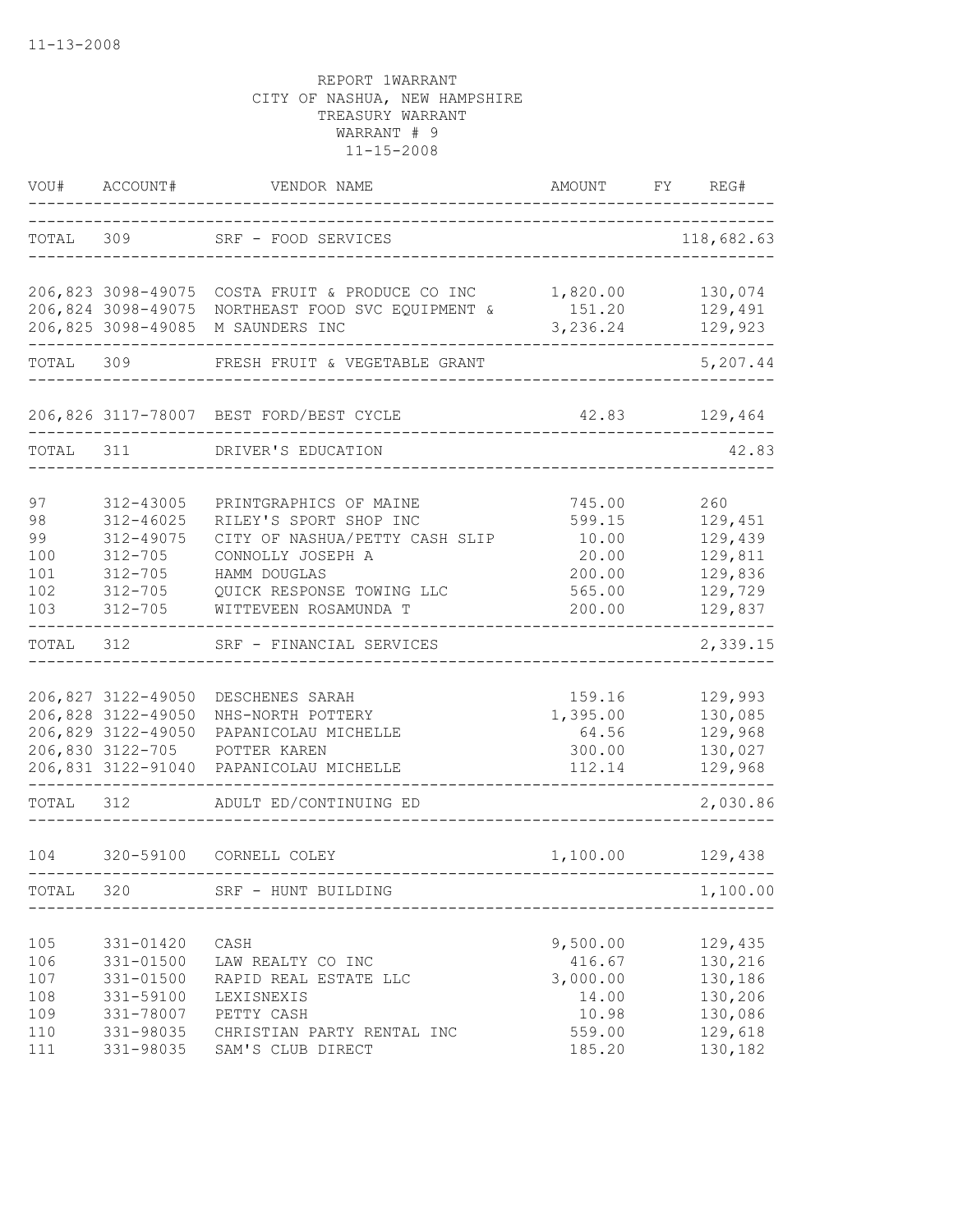| VOU#                            | ACCOUNT#                                                                                                   | VENDOR NAME                                                                                                                    | AMOUNT                                                   | FY | REG#                                                |
|---------------------------------|------------------------------------------------------------------------------------------------------------|--------------------------------------------------------------------------------------------------------------------------------|----------------------------------------------------------|----|-----------------------------------------------------|
|                                 |                                                                                                            | TOTAL 331 SRF - POLICE DEPARTMENT                                                                                              | ____________________                                     |    | 13,685.85                                           |
|                                 |                                                                                                            | 206,832 3319-49035 COLLINS EDUCATION ASSOCIATES L 232.10 129,928<br>206,832 3319-91040 COLLINS EDUCATION ASSOCIATES L 1,400.00 |                                                          |    | 129,928                                             |
|                                 | TOTAL 331                                                                                                  | TITLE I SCHL IMPR-FES                                                                                                          |                                                          |    | 1,632.10                                            |
|                                 |                                                                                                            | 112 332-79060 HOME DEPOT CREDIT SERVICES                                                                                       | 202.03                                                   |    | 130,170                                             |
| TOTAL 332                       |                                                                                                            | SRF - FIRE DEPARTMENT                                                                                                          |                                                          |    | 202.03                                              |
|                                 |                                                                                                            | 206,833 3329-49075 PEIGH PILAR                                                                                                 |                                                          |    | 44.87 129,933                                       |
| TOTAL 332                       |                                                                                                            | TITLE I SCHL IMPRV LEDGE ST                                                                                                    |                                                          |    | 44.87                                               |
|                                 | 206,834 3359-83004<br>3359-83009<br>3359-83031                                                             | VISION SERVICE PLAN - NH<br>NORTHEAST DELTA<br>ITT HARTFORD                                                                    | 16.29<br>45.67<br>14.84                                  |    | 130,088<br>261<br>262                               |
|                                 | 206,835 3359-83102<br>206,836 3359-91040<br>206,837 3359-91040<br>206,838 3359-91040<br>206,839 3359-91040 | UNUM LIFE INSURANCE<br>BLAKE LISA<br><b>GEER BRUCE</b><br>MOREHOUSE LINDA<br>PIKE STEPHANIE                                    | 20.86<br>44.95<br>44.95<br>134.85<br>95.41               |    | 130,087<br>129,966<br>129,864<br>129,871<br>130,004 |
| TOTAL 335                       |                                                                                                            | TITLE IB READ 1ST MT PLEASANT                                                                                                  |                                                          |    | 417.82                                              |
|                                 |                                                                                                            | 206,840 3369-49050 BAYSTATE TENT & PARTY<br>206,841 3369-49050 CASSADY TRACEY A                                                | 287.00<br>87.49                                          |    | 130,001<br>129,872                                  |
| TOTAL 336                       |                                                                                                            | TITLE I SCHL IMPRV DR CRISP                                                                                                    |                                                          |    | 374.49                                              |
|                                 |                                                                                                            | 206,842 3389-53103 YOUTH COUNCIL (THE)                                                                                         | 8,603.30                                                 |    | 129,915                                             |
| TOTAL                           | 338                                                                                                        | TITLE IV SDF YOUTH COUNCIL                                                                                                     |                                                          |    | 8,603.30                                            |
| 115<br>116<br>117<br>117<br>118 | 341-01962<br>341-01963<br>341-01968<br>341-01969<br>341-01969                                              | HARBOR HOMES INC<br>SOUTHERN NH HIV/AIDS TASK FORC<br>HARBOR HOMES INC<br>HARBOR HOMES INC<br>SOUTHERN NH HIV/AIDS TASK FORC   | 3,268.74<br>10,839.00<br>24,968.00<br>1,976.57<br>759.00 |    | 129,630<br>129,670<br>129,630<br>129,630<br>129,670 |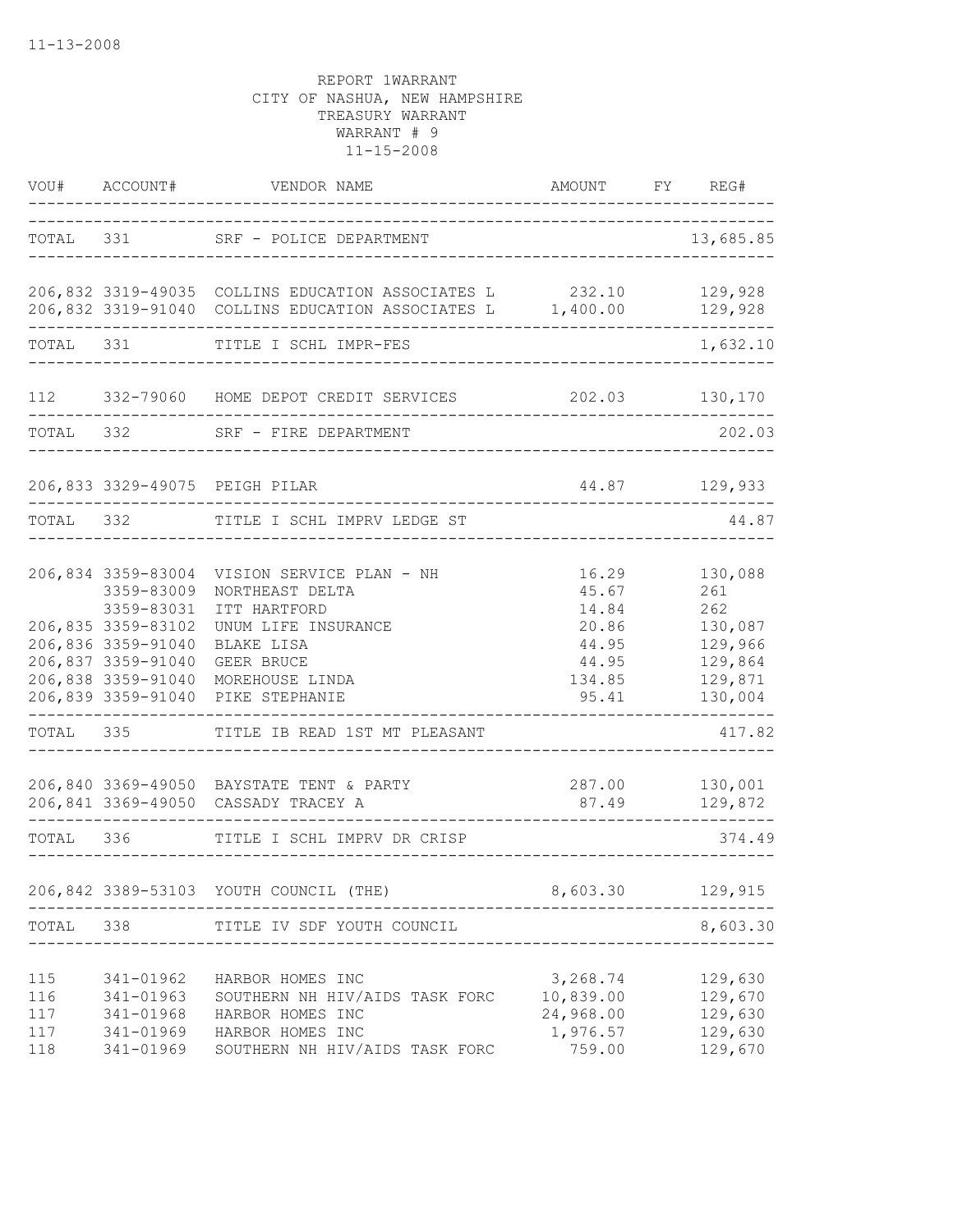| VOU#      | ACCOUNT#           | VENDOR NAME                                           | AMOUNT                 | FY REG#   |
|-----------|--------------------|-------------------------------------------------------|------------------------|-----------|
| 119       | 341-31045          | NEXTEL COMMUNICATIONS                                 | 319.44                 | 130,168   |
| 120       | 341-41015          | STAPLES BUSINESS ADVANTAGE                            | 130.30                 | 129,833   |
| 121       | 341-53018          | GRANOK ALEXANDER MD FACP                              | 600.00                 | 129,523   |
| 122       | 341-53025          | LIPNICK PAUL                                          | 165.00                 | 129,785   |
| 123       | 341-91025          | CROOKER PATRICIA                                      | 588.92                 | 129,786   |
| 124       | 341-91025          | LOSIER NICOLE                                         | 609.29                 | 129,767   |
| 125       | 341-91025          | MACK ROBERT                                           | 169.53<br>____________ | 129,529   |
| TOTAL 341 |                    | SRF - COMMUNITY SERVICES                              |                        | 44,393.79 |
|           |                    |                                                       |                        |           |
| 126       | 342-31045          | NEXTEL COMMUNICATIONS                                 | 32.37 130,168          |           |
| 127       | 342-47010          | STERICYCLE INC                                        | 36.75                  | 129,446   |
| 128       |                    | 342-49070 AMERICAN ACADEMY OF                         | 213.00                 | 130,157   |
| TOTAL 342 |                    | SRF - COMMUNITY HEALTH                                |                        | 282.12    |
|           |                    |                                                       |                        |           |
|           | 206,843 3438-49075 | BIEDERMAN'S DELI                                      | 281.22                 | 129,965   |
|           | 206,844 3438-53109 | BERKOWITZ JENNIFER                                    | 526.05                 | 130,002   |
|           | 206,845 3438-53109 | BOSTON CHILDREN'S MUSEUM                              | 201.80                 | 130,181   |
|           | 206,846 3438-53109 | HUMAN DYNAMICS ASSO INC                               | 100.00                 | 130,014   |
| TOTAL 343 |                    | TITLE IV 21ST CENT QUAL. STAFF                        |                        | 1,109.07  |
|           |                    |                                                       |                        |           |
|           | 206,847 3440-49075 | AC MOORE INC                                          | 57.56                  | 129,911   |
|           | 206,848 3440-49075 | CHUNKY'S CORPORATE OFFICES                            | 296.73                 | 130,237   |
|           | 206,849 3440-49075 | GARELICK FARMS-LYNN                                   | 379.73                 | 129,683   |
|           | 206,850 3440-49075 | HAGEMAN ANGELA                                        | 7.46                   | 130,025   |
|           | 206,851 3440-49075 | HAMM LINDA                                            | 62.12                  | 129,910   |
|           | 206,852 3440-49075 | JACK'S PIZZA                                          | 130.00                 | 129,748   |
|           | 206,853 3440-49075 | MARKET BASKET                                         | 42.18                  | 129,621   |
|           | 206,854 3440-49075 | SAKELARIS JENNIFER                                    | 4.00                   | 129,927   |
|           | 206,855 3440-49075 | SAM'S CLUB                                            | 592.40                 | 130,235   |
|           | 206,856 3440-49075 | STAPLES BUSINESS ADVANTAGE                            | 176.95                 | 129,718   |
|           | 206,857 3440-49075 | <b>USTA</b>                                           | 35.00                  | 130,248   |
|           | 206,858 3440-53103 | DANIEL WEBSTER COLLEGE                                | 1,833.34               | 130,038   |
|           |                    | 206,859 3440-55020 FIRST STUDENT INC                  | 76.55                  | 129,903   |
|           |                    | TOTAL 344 AFTER SCHOOL PROGRAM<br>___________________ |                        | 3,694.02  |
|           |                    |                                                       |                        |           |
|           |                    | 206,860 3449-83004 VISION SERVICE PLAN - NH           | 16.29                  | 130,090   |
|           | 3449-83009         | NORTHEAST DELTA                                       | 45.67                  | 261       |
|           | 3449-83031         | ITT HARTFORD                                          | 2.80                   | 262       |
|           |                    | 206,861 3449-83102 UNUM LIFE INSURANCE                | 35.42                  | 130,089   |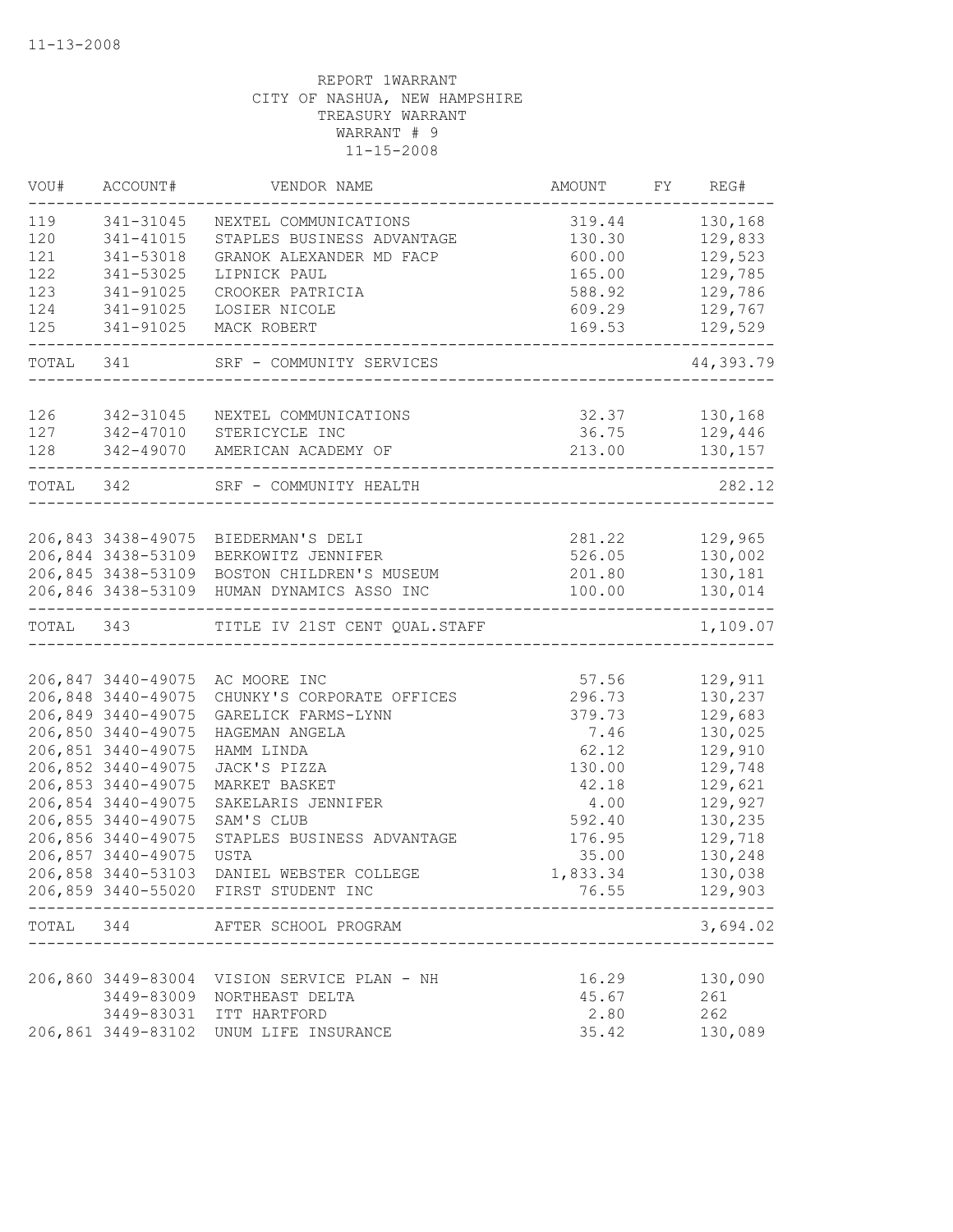|                                               | VOU# ACCOUNT#                                                                             | VENDOR NAME                                                                                                                                                                                                                 | AMOUNT                                                                     | FY | REG#                                                                      |
|-----------------------------------------------|-------------------------------------------------------------------------------------------|-----------------------------------------------------------------------------------------------------------------------------------------------------------------------------------------------------------------------------|----------------------------------------------------------------------------|----|---------------------------------------------------------------------------|
| TOTAL                                         | 344                                                                                       | TITLE IV SDF 21ST CENTURY                                                                                                                                                                                                   |                                                                            |    | 100.18                                                                    |
|                                               |                                                                                           | 206,862 3468-91040 GAUTHIER RENEE                                                                                                                                                                                           | 58.50                                                                      |    | 130,016                                                                   |
| TOTAL                                         | 346                                                                                       | SMALLER LEARNING COMMUNITY                                                                                                                                                                                                  |                                                                            |    | 58.50                                                                     |
|                                               |                                                                                           | 206,863 3508-53102 UNIVERSITY OF NH                                                                                                                                                                                         | 5,920.00                                                                   |    | 130,187                                                                   |
| TOTAL                                         | 350                                                                                       | TITLE 11A TEACHER QUALITY                                                                                                                                                                                                   |                                                                            |    | 5,920.00                                                                  |
|                                               | 3509-83006<br>3509-83009<br>3509-83031                                                    | HARVARD PILGRIM HEALTH CARE<br>NORTHEAST DELTA<br>ITT HARTFORD                                                                                                                                                              | 1,070.16<br>1,003.13<br>117.88                                             |    | 264<br>261<br>262                                                         |
| TOTAL                                         | 350                                                                                       | TITLE 11A TEACHER QUALITY                                                                                                                                                                                                   |                                                                            |    | 2,191.17                                                                  |
| 134<br>134<br>135<br>136<br>137<br>138<br>139 | $352 - 18$<br>$352 - 24$<br>352-53030<br>352-59020<br>352-75021<br>352-75021<br>352-75021 | ENGELWOOD CONST CO INC<br>ENGELWOOD CONST CO INC<br>MCFARLAND JOHNSON INC<br>FOX BUS LINES, INC<br>BOYS & GIRLS CLUB<br>NASHUA POLICE ATHLETIC LEAGUE<br>THE PLUS COMPANY INC                                               | 6,894.94<br>86.11<br>46.92<br>4,700.00<br>2,100.00<br>1,850.00<br>2,000.00 |    | 129,429<br>129,429<br>129,831<br>129,773<br>130,175<br>129,640<br>129,483 |
| TOTAL                                         | 352                                                                                       | SRF - PARKS AND RECREATION                                                                                                                                                                                                  |                                                                            |    | 17,677.97                                                                 |
|                                               |                                                                                           | 206,864 3548-91040 MAFFATTONE ELIZABETH                                                                                                                                                                                     | 45.29                                                                      |    | 129,939                                                                   |
| TOTAL                                         | 354                                                                                       | TITLE II A WRITING CTE                                                                                                                                                                                                      |                                                                            |    | 45.29                                                                     |
|                                               |                                                                                           | 206,865 3559-49075 CAMBIUM LEARNING INC<br>206,866 3559-49075 SCHOOL SPECIALTY<br>206,867 3559-83004 VISION SERVICE PLAN - NH<br>3559-83009 NORTHEAST DELTA<br>3559-83031 ITT HARTFORD<br>206,868 3559-91040 HEALEY CHARLES | 77.89<br>35.06<br>32.58<br>131.90<br>17.64<br>113.30                       |    | 129,941<br>129,879<br>130,090<br>261<br>262<br>129,893                    |
| TOTAL                                         | 355                                                                                       | TITLE IB READING 1ST FES                                                                                                                                                                                                    |                                                                            |    | 408.37                                                                    |
|                                               |                                                                                           | 3609-83009 NORTHEAST DELTA                                                                                                                                                                                                  | 82.77                                                                      |    | 261                                                                       |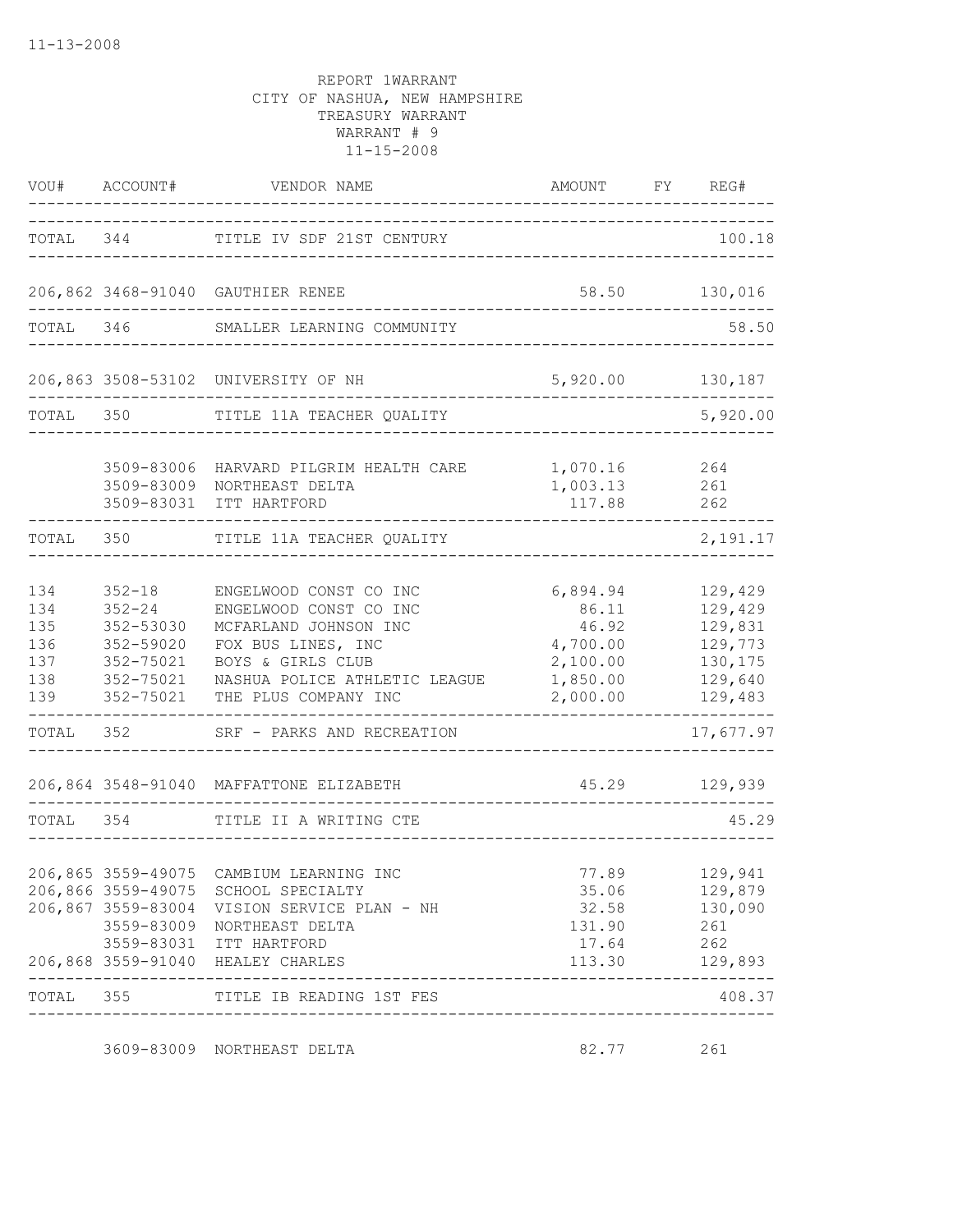|                          | VOU# ACCOUNT#                                    | VENDOR NAME                                                                                                                   | AMOUNT FY REG#                               |                                          |
|--------------------------|--------------------------------------------------|-------------------------------------------------------------------------------------------------------------------------------|----------------------------------------------|------------------------------------------|
|                          |                                                  | 3609-83031 ITT HARTFORD                                                                                                       | 17.08 262                                    |                                          |
|                          |                                                  | TOTAL 360 DROP OUT PREVENTION/ALT ED                                                                                          | -------------------------------              | 99.85                                    |
|                          |                                                  | 206,869 3657-49050 WALMART COMMUNITY                                                                                          |                                              | 151.15 129,838                           |
| TOTAL 365                |                                                  | NHS - PAW SHOP                                                                                                                |                                              | 151.15                                   |
|                          | --------------------                             | 144 371-53025 TRC ENVIRONMENTAL CORP<br>145 371-64030 DELL MARKETING LP                                                       | 2,667.14<br>3,102.00                         | 129,649<br>129,545                       |
|                          | TOTAL 371                                        | SRF - COMMUNITY DEVELOPMENT                                                                                                   |                                              | 5,769.14                                 |
|                          |                                                  | 146 373-53025 LOAN PACKAGING LLC                                                                                              | 1,600.00 129,674                             |                                          |
| TOTAL 373                |                                                  | SRF - ECONOMIC DEVELOPMENT                                                                                                    |                                              | 1,600.00                                 |
| 147<br>148<br>149        | 374-01966<br>374-01966<br>374-07090              | NASHUA PASTORAL CARE CENTER<br>NEIGHBORHOOD HOUSING SERVICES<br>NASHUA SOUP KITCHEN & SHELTER                                 | 1,850.00<br>250.00<br>6,014.36               | 129,832<br>129,638<br>129,578            |
| 150<br>151<br>151<br>152 | 374-07120<br>374-07145<br>374-07188<br>374-07220 | NASHUA AREA HEALTH CENTER<br>NEIGHBORHOOD HOUSING SERVICES<br>NEIGHBORHOOD HOUSING SERVICES<br>GREATER NASHUA COUNCIL ON ALCO | 1,218.18<br>3,636.36<br>2,298.91<br>3,636.36 | 129,762<br>129,638<br>129,638<br>129,541 |
| 153<br>154<br>155        | 374-07256<br>374-07340<br>374-07368              | TOLLES STREET MISSION MINISTRI<br>STAPLES BUSINESS ADVANTAGE<br>JG GRADING LLC                                                | 12,500.00<br>199.18<br>340.00                | 130,095<br>129,833<br>129,665            |
| 156<br>157<br>158<br>159 | 374-07600<br>374-07600<br>374-08235<br>374-08237 | INSTITUTE FOR ENVIRONMENTAL ED<br>SHAHEEN DAVID AND DAD'S ABATEM<br>SPORTWORKS NORTHWEST INC<br>TOLAR MFG CO INC              | 762.00<br>18,000.00<br>192.00<br>45,700.00   | 129,771<br>130,094<br>129,789<br>129,798 |
| 160<br>161<br>162<br>163 | 374-09031<br>374-09031<br>374-09031<br>374-09031 | LOOMIS FARGO & CO<br>TRANSIT MANAGEMENT OF NASHUA<br>TRANSIT MANAGEMENT OF NASHUA<br>TRANSIT MANAGEMENT OF NASHUA             | 215.44<br>171.79<br>161.00<br>101.38         | 129,568<br>245<br>254<br>268             |
| 164<br>165<br>166        | 374-09054<br>374-09061<br>374-09061              | LISAY STEVEN E<br>ARAMARK UNIFORM SERVICES<br>CITY OF NASHUA                                                                  | 195.00<br>139.18<br>100.00                   | 129,595<br>129,558<br>130,093            |
| 167<br>168<br>169        | 374-09061<br>374-09061<br>374-09071              | GAGNON'S ELECTRICAL SERVICE IN<br>NEXTEL COMMUNICATIONS<br>CITY OF NASHUA/TAX COLLECTOR'S                                     | 818.00<br>558.58<br>125.10                   | 129,712<br>130,168<br>130,091            |
| 170<br>171<br>172        | 374-09073<br>374-09081<br>374-09091              | PETRO-CANADA AMERICA<br>MICHELIN NORTH AMERICA INC<br>ARCSOURCE INC                                                           | 1,761.12<br>1,255.60<br>39.64                | 129,790<br>129,484<br>129,611            |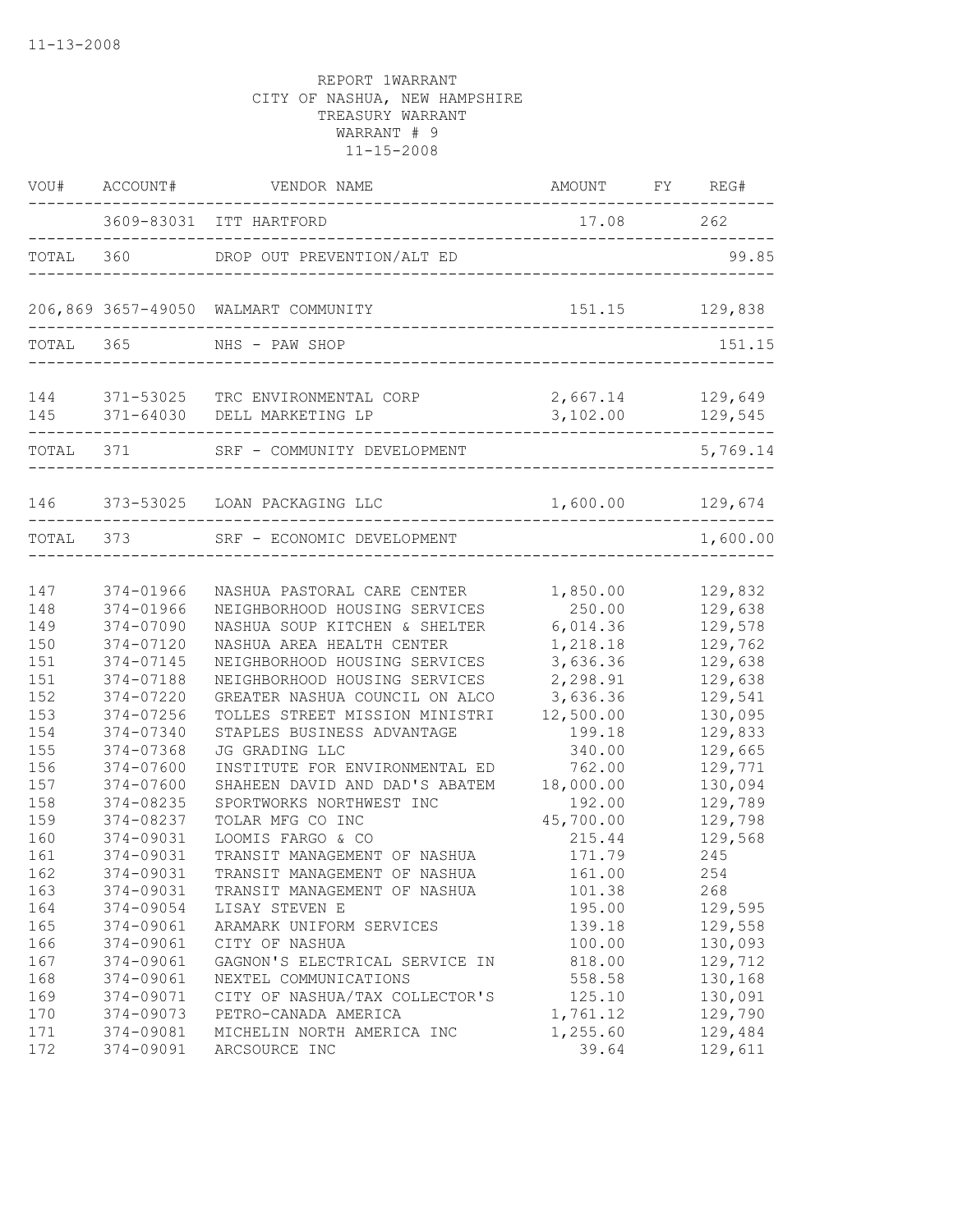| WOU#      | ACCOUNT#           | VENDOR NAME                                      | AMOUNT      | FY | REG#       |
|-----------|--------------------|--------------------------------------------------|-------------|----|------------|
| 173       | 374-09091          | GILLIG LLC                                       | 853.63      |    | 129,703    |
| 174       | 374-09091          | HOME DEPOT CREDIT SERVICES                       | 391.99      |    | 130,170    |
| 175       | 374-09091          | NAPA AUTO PARTS                                  | 1,004.79    |    | 129,736    |
| 176       | 374-09091          | NORTHERN BUS SALES INC                           | 116.00      |    | 129,583    |
| 177       | 374-09091          | PETRO-CANADA AMERICA                             | $-1,340.88$ |    | 129,790    |
| 178       | 374-09091          | RYDER FLEET PRODUCTS.COM INC                     | 112.66      |    | 129,739    |
| 179       | 374-09091          | STAPLES BUSINESS ADVANTAGE                       | 91.10       |    | 129,833    |
| 180       | 374-09091          | SUBURBAN AUTO & TRUCK PARTS IN                   | 316.31      |    | 130,059    |
| 181       | 374-09101          | PSNH                                             | 1,129.78    |    | 130,211    |
| 182       | 374-09102          | PUBLIC SERVICE OF NH                             | 670.82      |    | 130,217    |
| 183       | 374-09120          | PENNICHUCK WATER                                 | 108.77      |    | 130,174    |
| 184       | 374-09133          | NEXTEL COMMUNICATIONS                            | 144.42      |    | 130,168    |
| 185       | 374-09201          | TRANSIT MANAGEMENT OF NASHUA                     | 18, 313.45  |    | 245        |
| 186       | 374-09201          | TRANSIT MANAGEMENT OF NASHUA                     | 18,610.01   |    | 254        |
| 187       | 374-09201          | TRANSIT MANAGEMENT OF NASHUA                     | 781.12      |    | 257        |
| 188       | 374-09201          | TRANSIT MANAGEMENT OF NASHUA                     | 15,867.62   |    | 268        |
| 189       | 374-09209          | TRANSIT MANAGEMENT OF NASHUA                     | 802.18      |    | 245        |
| 190       | 374-09209          | TRANSIT MANAGEMENT OF NASHUA                     | 802.18      |    | 254        |
| 191       | 374-09209          | TRANSIT MANAGEMENT OF NASHUA                     | 809.99      |    | 268        |
| 192       | 374-09211          | EDWARD JONES                                     | 2,928.81    |    | 130,202    |
| 193       | 374-09211          | HARVARD PILGRIM HEALTH CARE                      | 17, 113.16  |    | 129,437    |
| 194       | 374-09241          | GILLETTE KRISTI                                  | 156.88      |    | 129,584    |
| 195       | 374-09241          | SOUSA MARK                                       | 47.75       |    | 130,092    |
| 196       | 374-09241          | WOODWORTH LOUISE                                 | 187.67      |    | 129,565    |
| 197       | 374-09261          | ARAMARK UNIFORM SERVICES                         | 59.42       |    | 129,558    |
| 198       | 374-09261          | PURE WATERS OF NEW ENGLAND LLC                   | 31.50       |    | 129,682    |
| 199       | 374-09261          | RED BRICK CLOTHING CO                            | 55.40       |    | 129,661    |
| 200       | 374-09261          | TRANSIT MANAGEMENT OF NASHUA I                   | 238.72      |    | 130,096    |
| 201       | 374-45230          | NEXTEL COMMUNICATIONS                            | 71.62       |    | 130,168    |
| 202       | 374-59188          | INSTITUTE FOR ENVIRONMENTAL ED                   | 2,354.00    |    | 129,771    |
| TOTAL     | 374                | SRF - URBAN PROGRAMS                             |             |    | 185,070.05 |
| 203       | 375-45050          | POLK CITY DIRECTORIES                            | 497.00      |    | 129,508    |
| TOTAL 375 |                    | SRF - PUBLIC LIBRARIES<br>---------------------- |             |    | 497.00     |
|           |                    |                                                  |             |    |            |
|           | 206,870 3769-49035 | BROOKES PUBLISHING CO INC                        | 346.17      |    | 130,075    |
|           | 206,871 3769-49035 | NATIONAL GEOGRAPHIC SCHOOL PUB                   | 318.70      |    | 129,734    |
|           | 206,872 3769-49035 | PEARSON EDUCATION                                | 244.29      |    | 129,929    |
|           | 206,873 3769-49050 | CHISHOLM JUNE                                    | 96.71       |    | 129,860    |
|           | 206,874 3769-49050 | MCGRAW HILL COMPANIES                            | 89.95       |    | 129,582    |
|           | 206,875 3769-49050 | PEARSON EDUCATION                                | 1,271.13    |    | 129,929    |
|           | 206,876 3769-49050 | SCHOOL SPECIALTY                                 | 534.29      |    | 129,879    |
|           | 206,877 3769-49050 | STAPLES BUSINESS ADVANTAGE                       | 509.04      |    | 129,718    |
|           | 206,878 3769-53101 | BODDEN VERONICA                                  | 187.50      |    | 130,021    |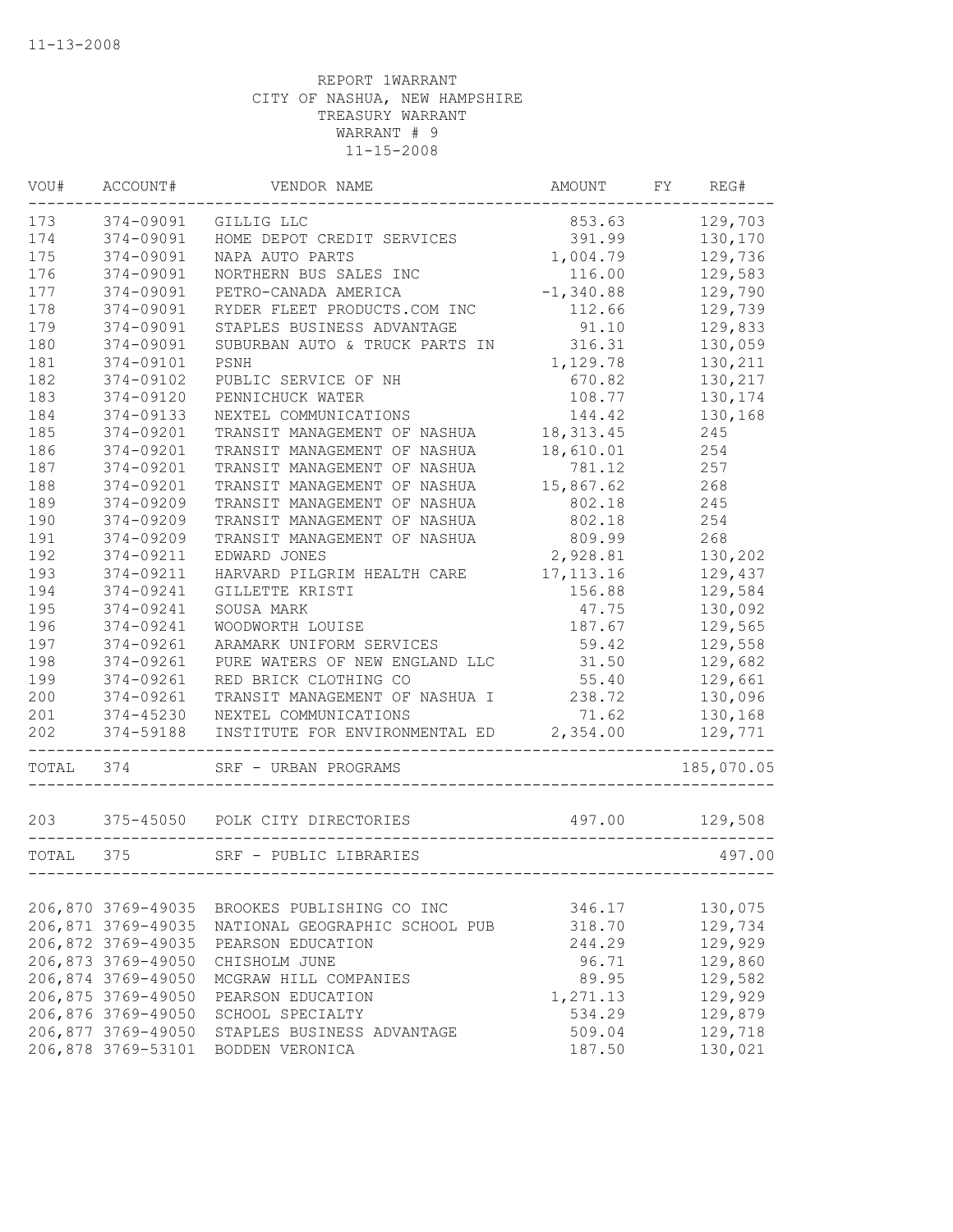| VOU#      | ACCOUNT#           | VENDOR NAME                                | AMOUNT   | FY | REG#       |
|-----------|--------------------|--------------------------------------------|----------|----|------------|
|           | 206,879 3769-53101 | BODDEN VERONICA                            | 187.50   |    | 130,023    |
|           | 206,880 3769-53101 | CROWDER LUCIE L                            | 480.26   |    | 129,846    |
|           | 206,881 3769-53101 | EDWARDS EDUCATIONAL SERVICES,              | 6,100.60 |    | 130,006    |
|           | 206,882 3769-53101 | SHEA DENISE C                              | 500.00   |    | 129,982    |
|           | 206,883 3769-83004 | VISION SERVICE PLAN - NH                   | 16.29    |    | 130,098    |
|           | 3769-83009         | NORTHEAST DELTA                            | 2,335.53 |    | 261        |
|           | 3769-83031         | ITT HARTFORD                               | 53.48    |    | 262        |
|           | 206,884 3769-83102 | UNUM LIFE INSURANCE                        | 24.48    |    | 130,097    |
|           | 206,885 3769-94030 | SDE INC                                    | 329.00   |    | 129,902    |
|           | 206,886 3769-94030 | SERESC                                     | 550.00   |    | 129,455    |
| TOTAL 376 |                    | TITLE I ESEA                               |          |    | 14, 174.92 |
|           |                    |                                            |          |    |            |
|           | 206,887 3909-53102 | HASBROUCK TARA L                           | 250.00   |    | 130,026    |
|           | 206,888 3909-53102 | MANHEIM ZIMMERMAN AMY B                    | 125.00   |    | 129,991    |
|           | 206,889 3909-53102 | SPEAKERS GUILD                             | 2,000.00 |    | 130,245    |
|           | 206,890 3909-53102 | UNIVERSITY OF NH                           | 1,700.00 |    | 130,187    |
|           | 206,891 3909-53102 | WOOD WILLIAM                               | 750.00   |    | 130,033    |
|           | 206,892 3909-55035 | PREMIER COACH CO INC                       | 437.00   |    | 130,040    |
|           | 206,893 3909-64045 | COMPUTER HUT OF N E INC                    | 7,317.99 |    | 130,068    |
|           | 206,894 3909-91040 | SELLNER LINDA                              | 935.00   |    | 130,246    |
| TOTAL     | 390                | VOC ED SECONDARY PERKINS                   |          |    | 13,514.99  |
|           |                    | 206,895 3927-49050 NORTHCENTER FOODSERVICE | 9,747.87 |    | 129,899    |
| TOTAL     | 392                | CULINARY ARTS                              |          |    | 9,747.87   |
|           |                    |                                            |          |    |            |
|           | 206,895 3937-49050 | NORTHCENTER FOODSERVICE                    | 532.93   |    | 129,899    |
|           | 206,896 3937-83004 | VISION SERVICE PLAN - NH                   | 16.29    |    | 130,100    |
|           | 3937-83009         | NORTHEAST DELTA                            | 143.65   |    | 261        |
|           | 3937-83031         | ITT HARTFORD                               | 8.40     |    | 262        |
|           | 206,897 3937-83102 | UNUM LIFE INSURANCE                        | 10.04    |    | 130,099    |
| TOTAL     | 393                | DAY CARE                                   |          |    | 711.31     |
|           |                    |                                            |          |    |            |
|           | 206,898 3959-49075 | ABILITATIONS                               | 1,557.79 |    | 129,855    |
|           | 206,899 3959-49075 | DON JOHNSTON                               | 450.36   |    | 129,907    |
|           | 206,900 3959-49075 | KAPLAN EARLY LEARNING COMPANY              | 433.62   |    | 130,035    |
|           | 206,901 3959-49075 | NCS PEARSON INC                            | 1,115.50 |    | 129,977    |
|           | 206,902 3959-49075 | PEARSON                                    | 1,364.93 |    | 130,015    |
|           | 206,903 3959-49075 | RFB&D                                      | 365.50   |    | 129,947    |
|           | 206,904 3959-49075 | SCHOOL SPECIALTY                           | 70.56    |    | 129,879    |
|           | 206,905 3959-49075 | WPS WESTERN PSYCHOLOGICAL SERV             | 817.30   |    | 129,684    |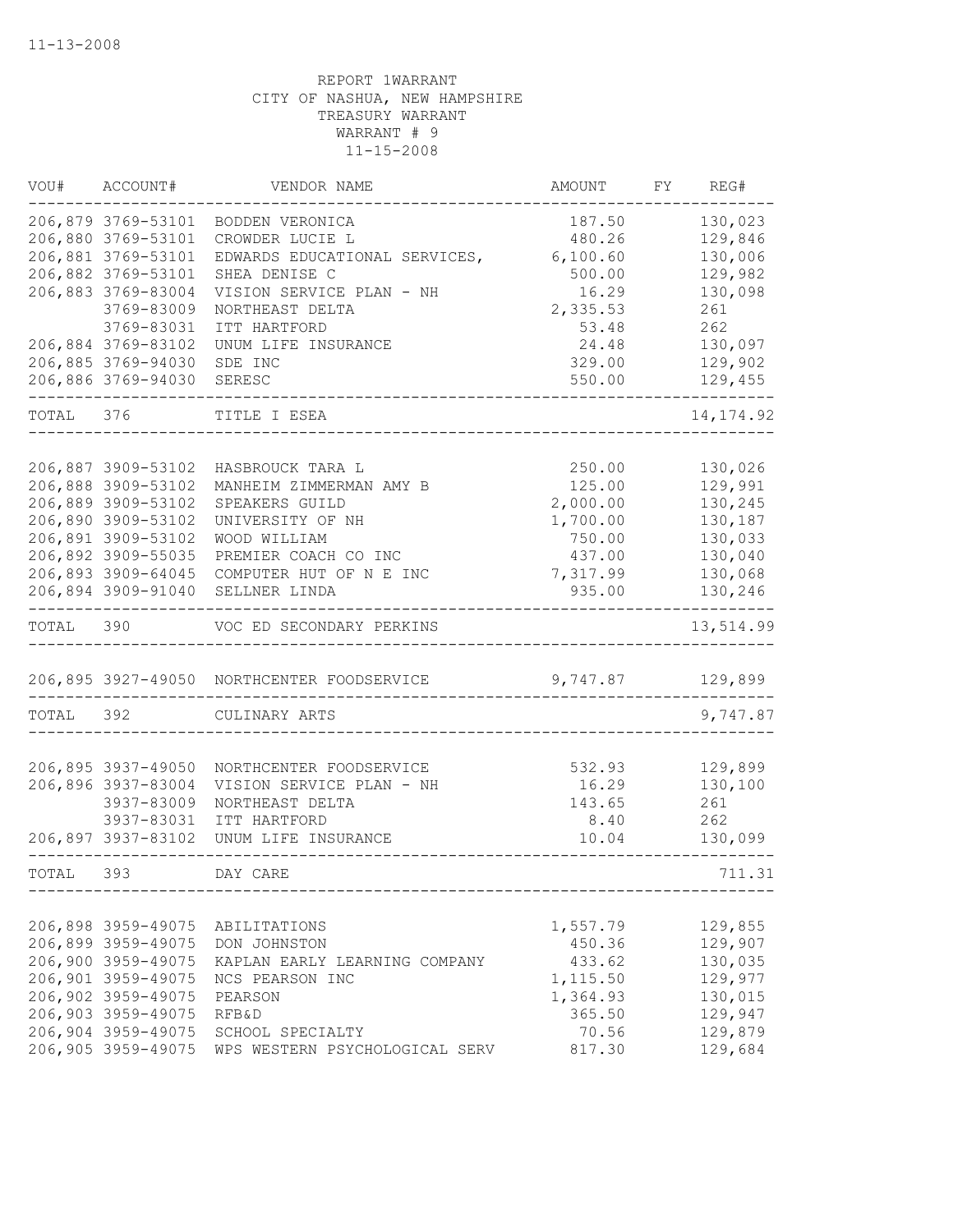| VOU#  | ACCOUNT#                                                     | VENDOR NAME                                                                      | AMOUNT                                     | FY | REG#                         |
|-------|--------------------------------------------------------------|----------------------------------------------------------------------------------|--------------------------------------------|----|------------------------------|
|       | 206,906 3959-53109<br>3959-83006<br>3959-83009<br>3959-83031 | SILVA ARLENE E<br>HARVARD PILGRIM HEALTH CARE<br>NORTHEAST DELTA<br>ITT HARTFORD | 2,550.00<br>4,873.05<br>2,571.06<br>344.40 |    | 130,005<br>264<br>261<br>262 |
| TOTAL | 395                                                          | IDEA BASIC SPEC ED                                                               |                                            |    | 16,514.07                    |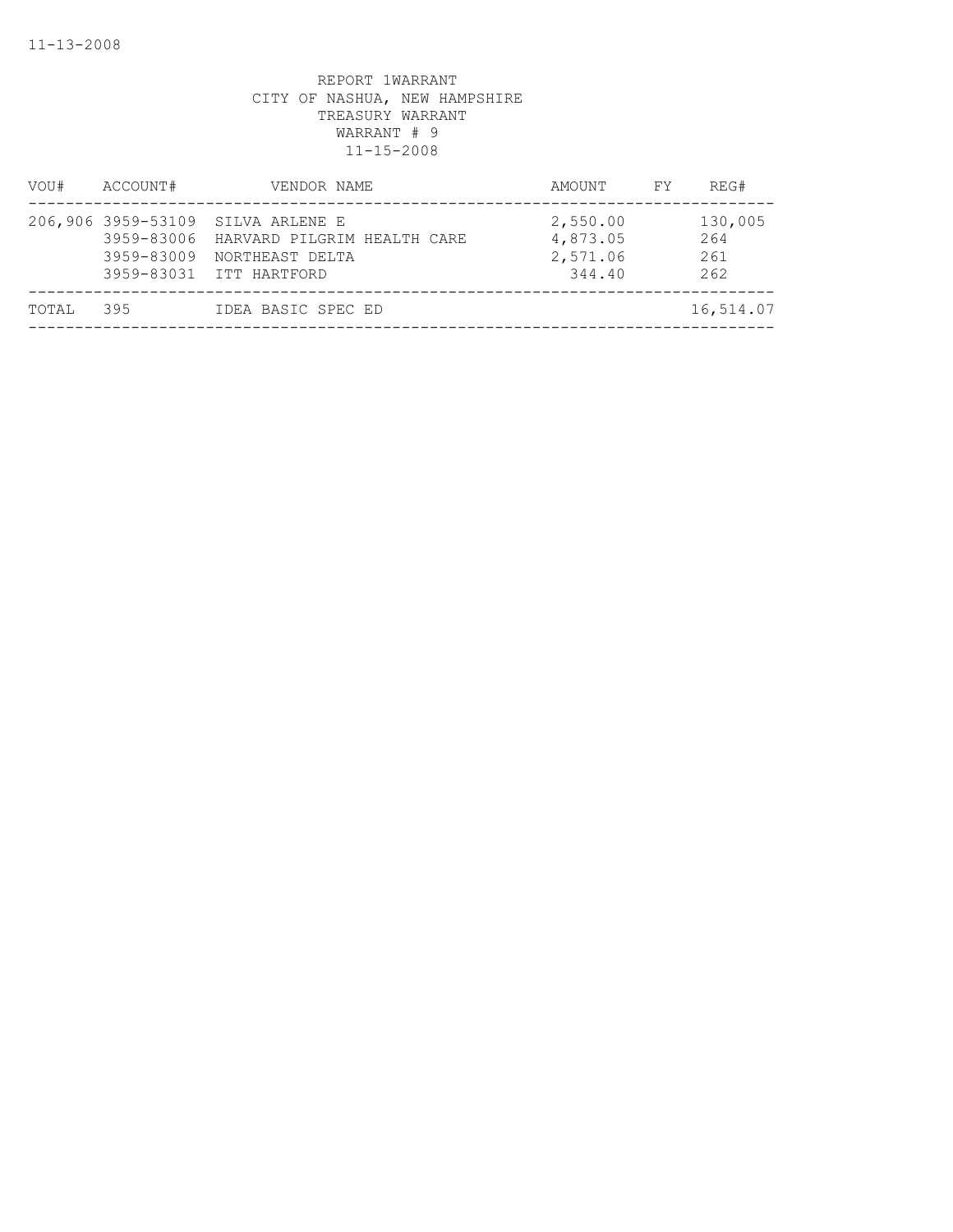| VOU# ACCOUNT# |                     |                                                                                                                                                                                                                                                                                                                                                                                                         |                                                                                                                                                                                                                     |
|---------------|---------------------|---------------------------------------------------------------------------------------------------------------------------------------------------------------------------------------------------------------------------------------------------------------------------------------------------------------------------------------------------------------------------------------------------------|---------------------------------------------------------------------------------------------------------------------------------------------------------------------------------------------------------------------|
|               |                     |                                                                                                                                                                                                                                                                                                                                                                                                         |                                                                                                                                                                                                                     |
|               |                     |                                                                                                                                                                                                                                                                                                                                                                                                         | 115.36                                                                                                                                                                                                              |
|               | ------------        |                                                                                                                                                                                                                                                                                                                                                                                                         | 129,825<br>129,827<br>--------------                                                                                                                                                                                |
|               | AUTO PERMITS        |                                                                                                                                                                                                                                                                                                                                                                                                         | 1,132.00                                                                                                                                                                                                            |
|               |                     |                                                                                                                                                                                                                                                                                                                                                                                                         |                                                                                                                                                                                                                     |
|               |                     |                                                                                                                                                                                                                                                                                                                                                                                                         | 9.89                                                                                                                                                                                                                |
|               |                     |                                                                                                                                                                                                                                                                                                                                                                                                         |                                                                                                                                                                                                                     |
|               | ALARM SYSTEM FINES  |                                                                                                                                                                                                                                                                                                                                                                                                         | 25.00                                                                                                                                                                                                               |
|               |                     |                                                                                                                                                                                                                                                                                                                                                                                                         |                                                                                                                                                                                                                     |
|               | CASH - OVER & SHORT |                                                                                                                                                                                                                                                                                                                                                                                                         | 1.75                                                                                                                                                                                                                |
|               |                     | VENDOR NAME<br>TOTAL 412-16 FINANCIAL SERVICES<br>INT & COST ON REDEMPTION<br>412-180       KAPOOR DHIRAJ<br>213  412-180  SPARTANS INC<br>214 412-180 YELLOW ROADWAY CORP<br>TOTAL 412-18 FINANCIAL SERVICES<br>215 431-314 CITY OF NASHUA<br>TOTAL 431-31 POLICE DEPARTMENT<br>SALE OF PHOTOCOPIES<br>215 431-545 CITY OF NASHUA<br>TOTAL 431-54 POLICE DEPARTMENT<br>TOTAL 441-56 COMMUNITY SERVICES | AMOUNT FY REG#<br>211  412-162  HILLSBOROUGH COUNTY TREASURER  115.36  130,061<br>442.00<br>361.00 129,826<br>329.00<br>9.89 130,101<br>25.00 130,101<br>216  441-563  COMMUNITY SERVICES PETTY CASH  1.75  130,102 |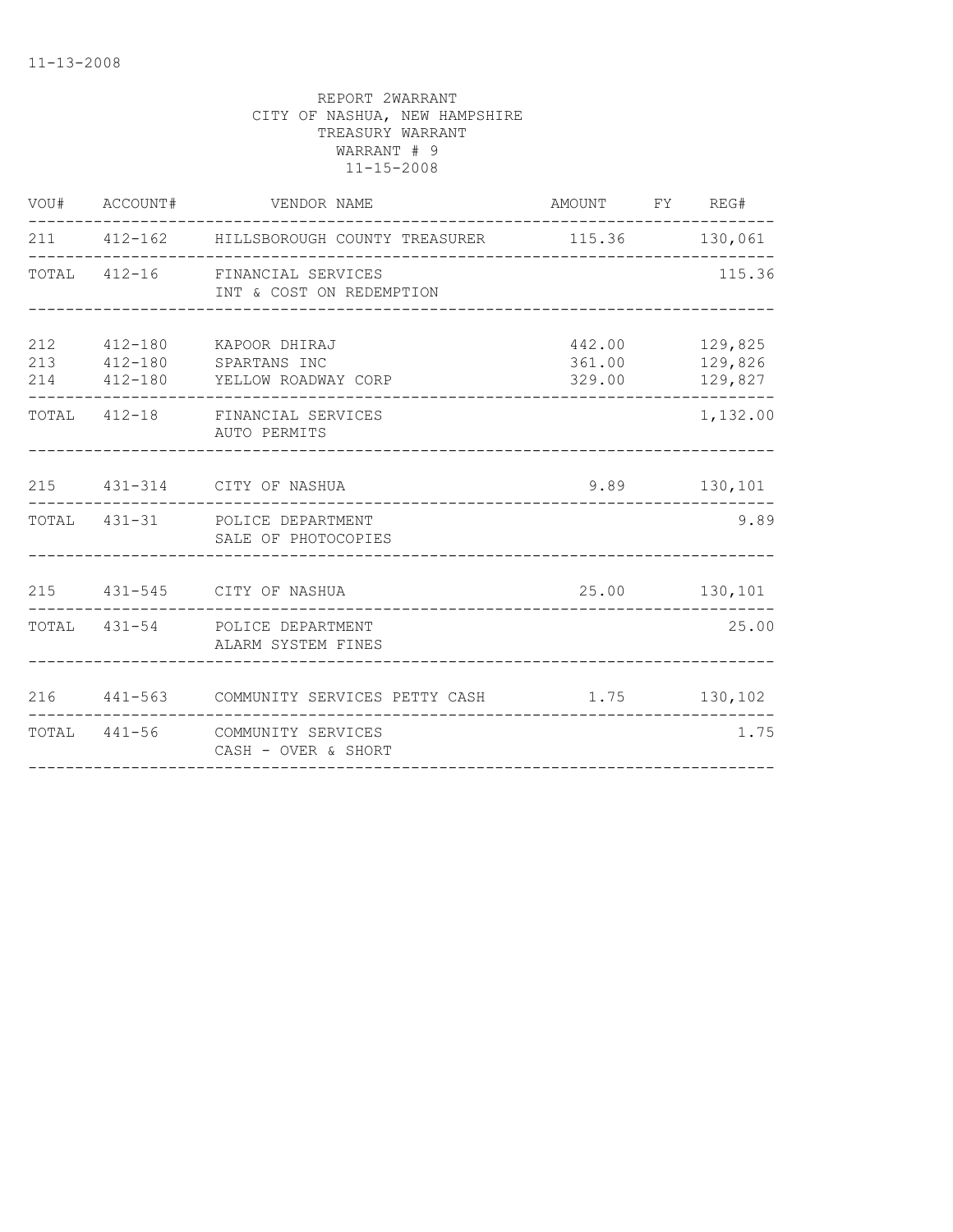| VOU#       | ACCOUNT#               | VENDOR NAME                    | AMOUNT    | FY. | REG#               |
|------------|------------------------|--------------------------------|-----------|-----|--------------------|
| 217        | $501 - 41015$          | MILES KEDEX COMPANY INC        | 287.56    |     | 129,593            |
| 218        | $501 - 98015$          | OFF THE WALL                   | 612.00    |     | 129,813            |
| 219        | 501-31050              | VERIZON WIRELESS               | 60.07     |     | 130,191            |
| TOTAL      | 501                    | MAYOR'S OFFICE                 |           |     | 959.63             |
|            |                        | AMERICAN RED CROSS             | 6, 250.00 |     |                    |
| 220<br>221 | 505-81011<br>505-81004 | GATEWATS COMMUNITY SERVICES    | 625.00    |     | 129,733<br>129,817 |
| 222        | 505-81039              | HUMANE SOCIETY OF NEW ENGLAND  | 7,756.75  |     | 129,570            |
| 223        | 505-81078              | ST JOSEPH COMMUNITY SERVICES I | 2,656.15  |     | 130,060            |
| 224        | 505-81124              | YMCA OF GREATER NASHUA         | 1,000.00  |     | 129,725            |
| TOTAL      | 505                    | CIVIC & COMM. ACTIVITIES       |           |     | 18,287.90          |
|            |                        |                                |           |     |                    |
| 225        | 506-31005              | BAYRING COMMUNICATIONS         | 2,147.99  |     | 130,208            |
| 226        | 506-31005              | COMPUTER HUT OF N E INC        | 299.00    |     | 130,068            |
| 227        | 506-31005              | CONNECTIVITY                   | 279.58    |     | 129,828            |
| 228        | 506-31005              | FAIRPOINT COMMUNICATIONS INC   | 502.08    |     | 130,207            |
| 229        | 506-31005              | PAETEC COMMUNICATIONS INC      | 600.00    |     | 130,164            |
| TOTAL      | 506                    | TELECOMMUNICATIONS             |           |     | 3,828.65           |
| 230        | 507-82035              | NH RETIREMENT SYSTEM           | 1,831.35  |     | 130,103            |
| TOTAL      | 507                    | PENSIONS                       |           |     | 1,831.35           |
|            |                        |                                |           |     |                    |
| 231        | 508-83100              | NHES                           | 1,344.11  |     | 130,200            |
| 231        | 508-83101              | NHES                           | 4,994.40  |     | 130,200            |
| TOTAL      | 508                    | INSURANCE - POLICY COSTS       |           |     | 6,338.51           |
|            |                        |                                |           |     |                    |
| 232        | 512-41055              | ADVANTAGE OFFICE SOLUTIONS INC | 271.56    |     | 129,757            |
| 233        | 512-95005              | CBCINNOVIS INC                 | 200.00    |     | 130,204            |
| 234        | 512-43005              | CITY OF NASHUA/PETTY CASH SLIP | 6.75      |     | 129,439            |
| 235        | 512-91015              | ENWRIGHT DAWN                  | 38.10     |     | 130,104            |
| 236        | 512-43005              | PRINTGRAPHICS OF MAINE         | 9,000.00  |     | 256                |
| 237        | 512-43005              | PRINTGRAPHICS OF MAINE         | 745.00    |     | 260                |
| 238        | 512-41005              | STAPLES BUSINESS ADVANTAGE     | 406.80    |     | 129,833            |
| 238        | 512-41015              | STAPLES BUSINESS ADVANTAGE     | 413.09    |     | 129,833            |
| 238        | 512-41055              | STAPLES BUSINESS ADVANTAGE     | 304.37    |     | 129,833            |
| 239        | 512-59266              | STATE OF NH - CRIMINAL RECORDS | 15.00     |     | 129,436            |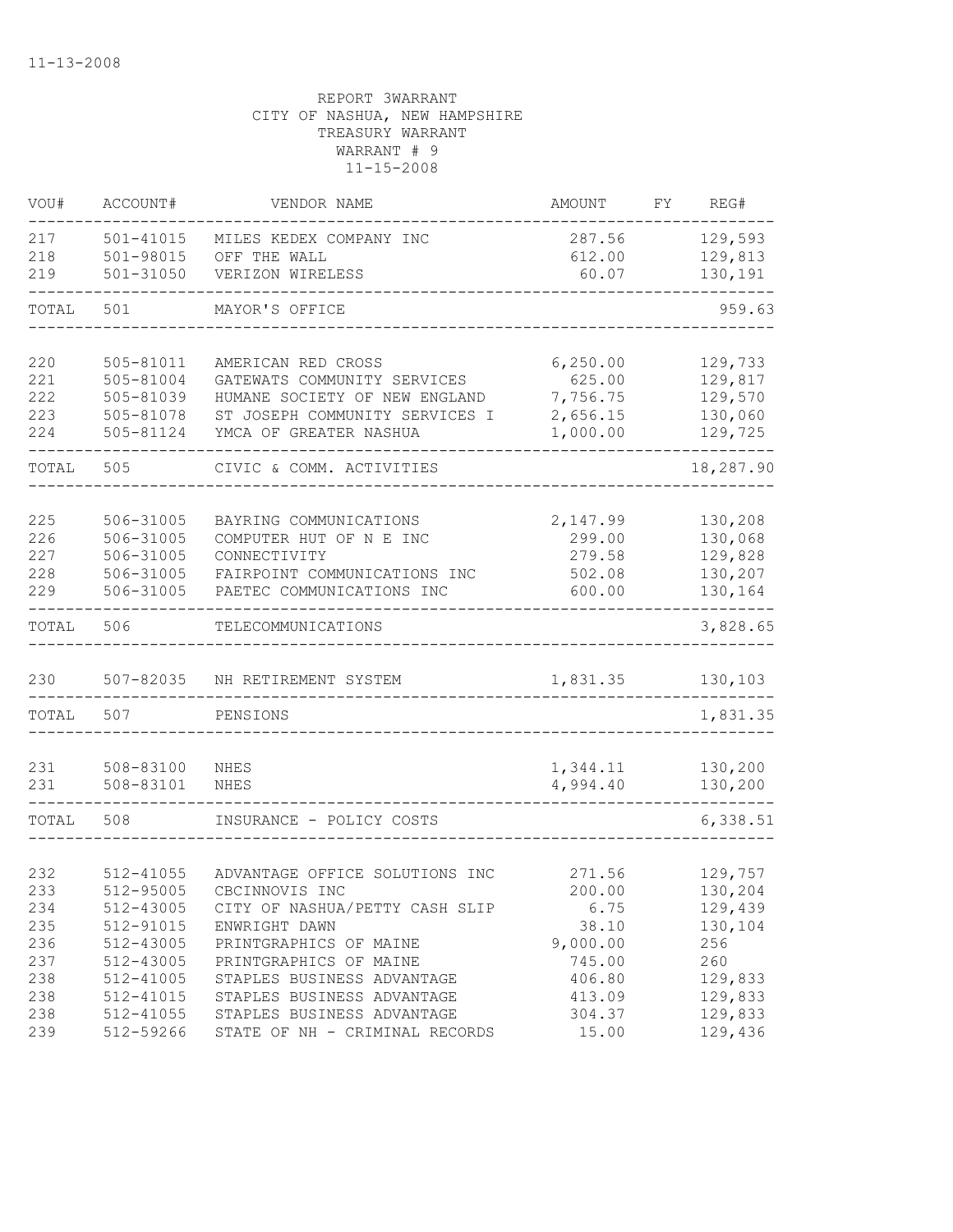| VOU#      | ACCOUNT#      | VENDOR NAME<br>______________________________________ | AMOUNT   | FY | REG#                |
|-----------|---------------|-------------------------------------------------------|----------|----|---------------------|
| TOTAL     | 512           | FINANCIAL SERVICES                                    |          |    | 11,400.67           |
| 240       | 513-94005     | BERGERON PAUL                                         | 60.00    |    | 130,105             |
| 241       | 513-41015     | CITY OF NASHUA/PETTY CASH SLIP                        | 35.59    |    | 129,439             |
| 241       | 513-43005     | CITY OF NASHUA/PETTY CASH SLIP                        | 49.12    |    | 129,439             |
| 241       | 513-49075     | CITY OF NASHUA/PETTY CASH SLIP                        | 117.83   |    | 129,439             |
| 241       | 513-59115     | CITY OF NASHUA/PETTY CASH SLIP                        | 50.00    |    | 129,439             |
| 242       | 513-49075     | J P COOKE CO                                          | 913.17   |    | 129,486             |
| 243       | 513-43005     | LHS ASSOCIATES INC                                    | 23.85    |    | 129,596             |
| 243       | 513-59115     | LHS ASSOCIATES INC                                    | 2,537.50 |    | 129,596             |
| 244       | $513 - 44005$ | NSP GRAPHIC COMMUNICATIONS                            | 225.00   |    | 129,577             |
| 245       | 513-41015     | STAPLES BUSINESS ADVANTAGE                            | 299.00   |    | 129,833             |
| TOTAL 513 |               | CITY CLERK'S OFFICE                                   |          |    | 4,311.06            |
| 245       |               | 514-41015 STAPLES BUSINESS ADVANTAGE                  | 374.60   |    | 129,833             |
| TOTAL     | 514           | INSURANCE-PROPERTY & CASUALTY                         |          |    | 374.60              |
|           |               |                                                       |          |    |                     |
| 246       | 516-72010     | CONWAY OFFICE PRODUCTS LLC                            | 960.00   |    | 129,575             |
| 247       | 516-41015     | STAPLES BUSINESS ADVANTAGE                            | 82.64    |    | 129,833             |
| 248       | 516-54016     | THE LOWELL PUBLISHING CO                              | 4,813.40 |    | 130,169             |
| 249       | 516-54006     | UNION LEADER CORPORATION                              | 36.70    |    | 130,166             |
| 249       | 516-54016     | UNION LEADER CORPORATION                              | 3,627.87 |    | 130,166             |
| TOTAL     | 516           | PURCHASING DEPARTMENT                                 |          |    | 9,520.61            |
| 250       | 517-59135     | BAIN PEST CONTROL SERVICE INC                         | 75.00    |    | 130,067             |
| 251       | 517-59100     | HEALTH STOP INC                                       | 79.00    |    | 129,586             |
| 252       | 517-42010     | HOME DEPOT CREDIT SERVICES                            | 109.00   |    | 130,170             |
| 252       | 517-75023     | HOME DEPOT CREDIT SERVICES                            | 86.95    |    | 130,170             |
| 253       | 517-75105     | HUFF & GAUTHIER INC                                   | 330.00   |    | 129,779             |
| 254       | 517-75130     | J LAWRENCE HALL INC                                   | 157.50   |    | 130,072             |
| 255       | 517-31050     | NEXTEL COMMUNICATIONS                                 | 47.74    |    | 130,168             |
| 256       | 517-32005     | PSNH                                                  | 1,838.56 |    | 130,211             |
| 257       |               | 517-75130 SHATTUCK MALONE OIL CO                      | 2,226.27 |    | 130,158             |
| 258       | 517-75023     | W E AUBUCHON COMPANY INC                              | 337.13   |    | 129,470             |
| TOTAL     |               | 517 BUILDING MAINT - CITY ADMIN                       |          |    | -------<br>5,287.15 |
| 259       |               | 519-91005 CITY OF NASHUA/PETTY CASH SLIP              | 50.80    |    | 129,439             |
| 260       |               | 519-91005 MARINO ANGELO                               | 251.66   |    | 129,694             |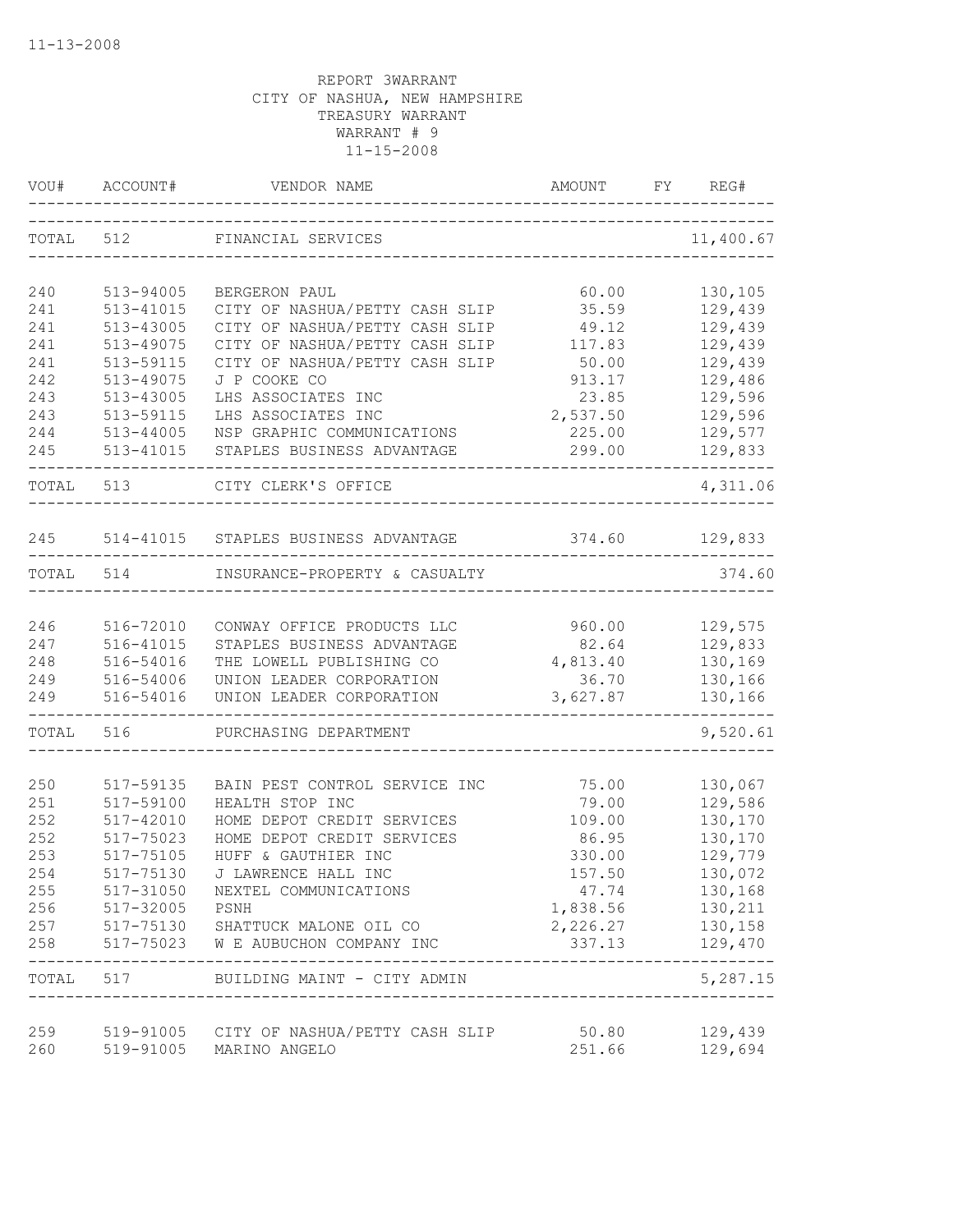| 261 519-45070 RIS PAPER COMPANY INC<br>31.16 129,547<br>171.41 129,551<br>519-91005 TURGISS GARY<br>TOTAL<br>519<br>ASSESSORS<br>263<br>520-75130 J LAWRENCE HALL INC<br>157.50 130,072<br>264<br>520-32005 PSNH<br>285.46<br>130,211<br>---------------------------------<br>TOTAL<br>520<br>442.96<br>HUNT BUILDING<br>265<br>522-94005<br>CITY OF NASHUA/PETTY CASH SLIP<br>112.09<br>129,439<br>266<br>522-91015<br>62.01<br>130,107<br>HANJRA GEETA<br>267<br>81.81<br>522-94005<br>MCMULLEN DAN<br>130,106<br>268<br>522-31050<br>231.58<br>130,168<br>NEXTEL COMMUNICATIONS<br>269<br>522-74030<br>PRINTER SUPPORT CORPORATION<br>703.50<br>129,802<br>130,222<br>270<br>522-94005<br>SKILLPATH SEMINARS<br>199.00<br>271<br>522-31040<br>TYRRELL KEN<br>45.95<br>129,728<br>-------------<br>TOTAL<br>522<br>INFORMATION TECHNOLOGY<br>173.93 129,694<br>272 523-94005 MARINO ANGELO<br>TOTAL 523<br>173.93<br>GIS<br>273<br>129,653<br>531-78007<br>ADAMSON INDUSTRIES CORP<br>104.90<br>274<br>$531 - 46040$<br>99.99<br>130,113<br>ADAMSON WILLIAM<br>275<br>531-94005<br>ALLARD CRAIG<br>196.56<br>130,109<br>276<br>531-94005<br>105.00<br>130,115<br>ALLARD CRAIG<br>277<br>531-95000<br>AMERICAN POLYGRAPH ASSOC<br>150.00<br>130,185<br>278<br>531-53070<br>129,717<br>ANIMAL HOSPITAL OF NASHUA INC<br>408.30<br>279<br>6.00<br>129,669<br>531-75023<br>B & S LOCKSMITH INC<br>280<br>130,130<br>531-94005<br>BATTAGLIA BRIAN<br>560.00<br>281<br>531-94005<br>BELANGER AARON<br>93.60<br>130,112<br>282<br>1,092.90<br>130,069<br>531-46040<br>BEN'S UNIFORMS<br>283<br>531-78007<br>129,464<br>BEST FORD/BEST CYCLE<br>51.86<br>284<br>531-42000<br>954.20<br>129,788<br>CENTRAL PAPER PRODUCTS CO<br>285<br>531-78007<br>80.95<br>129,462<br>CHELMSFORD AUTO ELECTRIC INC<br>286<br>531-31025<br>45.96<br>130,110<br>CINFO PETER<br>287<br>531-72010<br>CONWAY OFFICE PRODUCTS LLC<br>500.00<br>129,575<br>288<br>130,047<br>531-59100<br>D & R TOWING INC<br>150.00<br>289<br>531-94010<br>DICKERSON RONALD<br>585.99<br>130,120<br>290<br>531-94005<br>56.16<br>130,125<br>DIPRIMA LISA<br>291<br>531-31025<br>FAIRPOINT COMMUNICATIONS INC<br>536.60<br>130,207<br>129,735<br>531-75023<br>FILTRATION TECHNOLOGY INC<br>2,005.00 |     | VOU# ACCOUNT# | VENDOR NAME | AMOUNT FY REG# |          |
|---------------------------------------------------------------------------------------------------------------------------------------------------------------------------------------------------------------------------------------------------------------------------------------------------------------------------------------------------------------------------------------------------------------------------------------------------------------------------------------------------------------------------------------------------------------------------------------------------------------------------------------------------------------------------------------------------------------------------------------------------------------------------------------------------------------------------------------------------------------------------------------------------------------------------------------------------------------------------------------------------------------------------------------------------------------------------------------------------------------------------------------------------------------------------------------------------------------------------------------------------------------------------------------------------------------------------------------------------------------------------------------------------------------------------------------------------------------------------------------------------------------------------------------------------------------------------------------------------------------------------------------------------------------------------------------------------------------------------------------------------------------------------------------------------------------------------------------------------------------------------------------------------------------------------------------------------------------------------------------------------------------------------------------------------------------------------------------------------------------------------------------------------------------------------------------------------------------------------------------------------------|-----|---------------|-------------|----------------|----------|
|                                                                                                                                                                                                                                                                                                                                                                                                                                                                                                                                                                                                                                                                                                                                                                                                                                                                                                                                                                                                                                                                                                                                                                                                                                                                                                                                                                                                                                                                                                                                                                                                                                                                                                                                                                                                                                                                                                                                                                                                                                                                                                                                                                                                                                                         |     |               |             |                |          |
|                                                                                                                                                                                                                                                                                                                                                                                                                                                                                                                                                                                                                                                                                                                                                                                                                                                                                                                                                                                                                                                                                                                                                                                                                                                                                                                                                                                                                                                                                                                                                                                                                                                                                                                                                                                                                                                                                                                                                                                                                                                                                                                                                                                                                                                         | 262 |               |             |                |          |
|                                                                                                                                                                                                                                                                                                                                                                                                                                                                                                                                                                                                                                                                                                                                                                                                                                                                                                                                                                                                                                                                                                                                                                                                                                                                                                                                                                                                                                                                                                                                                                                                                                                                                                                                                                                                                                                                                                                                                                                                                                                                                                                                                                                                                                                         |     |               |             |                | 505.03   |
|                                                                                                                                                                                                                                                                                                                                                                                                                                                                                                                                                                                                                                                                                                                                                                                                                                                                                                                                                                                                                                                                                                                                                                                                                                                                                                                                                                                                                                                                                                                                                                                                                                                                                                                                                                                                                                                                                                                                                                                                                                                                                                                                                                                                                                                         |     |               |             |                |          |
|                                                                                                                                                                                                                                                                                                                                                                                                                                                                                                                                                                                                                                                                                                                                                                                                                                                                                                                                                                                                                                                                                                                                                                                                                                                                                                                                                                                                                                                                                                                                                                                                                                                                                                                                                                                                                                                                                                                                                                                                                                                                                                                                                                                                                                                         |     |               |             |                |          |
|                                                                                                                                                                                                                                                                                                                                                                                                                                                                                                                                                                                                                                                                                                                                                                                                                                                                                                                                                                                                                                                                                                                                                                                                                                                                                                                                                                                                                                                                                                                                                                                                                                                                                                                                                                                                                                                                                                                                                                                                                                                                                                                                                                                                                                                         |     |               |             |                |          |
|                                                                                                                                                                                                                                                                                                                                                                                                                                                                                                                                                                                                                                                                                                                                                                                                                                                                                                                                                                                                                                                                                                                                                                                                                                                                                                                                                                                                                                                                                                                                                                                                                                                                                                                                                                                                                                                                                                                                                                                                                                                                                                                                                                                                                                                         |     |               |             |                |          |
|                                                                                                                                                                                                                                                                                                                                                                                                                                                                                                                                                                                                                                                                                                                                                                                                                                                                                                                                                                                                                                                                                                                                                                                                                                                                                                                                                                                                                                                                                                                                                                                                                                                                                                                                                                                                                                                                                                                                                                                                                                                                                                                                                                                                                                                         |     |               |             |                |          |
|                                                                                                                                                                                                                                                                                                                                                                                                                                                                                                                                                                                                                                                                                                                                                                                                                                                                                                                                                                                                                                                                                                                                                                                                                                                                                                                                                                                                                                                                                                                                                                                                                                                                                                                                                                                                                                                                                                                                                                                                                                                                                                                                                                                                                                                         |     |               |             |                |          |
|                                                                                                                                                                                                                                                                                                                                                                                                                                                                                                                                                                                                                                                                                                                                                                                                                                                                                                                                                                                                                                                                                                                                                                                                                                                                                                                                                                                                                                                                                                                                                                                                                                                                                                                                                                                                                                                                                                                                                                                                                                                                                                                                                                                                                                                         |     |               |             |                |          |
|                                                                                                                                                                                                                                                                                                                                                                                                                                                                                                                                                                                                                                                                                                                                                                                                                                                                                                                                                                                                                                                                                                                                                                                                                                                                                                                                                                                                                                                                                                                                                                                                                                                                                                                                                                                                                                                                                                                                                                                                                                                                                                                                                                                                                                                         |     |               |             |                |          |
|                                                                                                                                                                                                                                                                                                                                                                                                                                                                                                                                                                                                                                                                                                                                                                                                                                                                                                                                                                                                                                                                                                                                                                                                                                                                                                                                                                                                                                                                                                                                                                                                                                                                                                                                                                                                                                                                                                                                                                                                                                                                                                                                                                                                                                                         |     |               |             |                |          |
|                                                                                                                                                                                                                                                                                                                                                                                                                                                                                                                                                                                                                                                                                                                                                                                                                                                                                                                                                                                                                                                                                                                                                                                                                                                                                                                                                                                                                                                                                                                                                                                                                                                                                                                                                                                                                                                                                                                                                                                                                                                                                                                                                                                                                                                         |     |               |             |                |          |
|                                                                                                                                                                                                                                                                                                                                                                                                                                                                                                                                                                                                                                                                                                                                                                                                                                                                                                                                                                                                                                                                                                                                                                                                                                                                                                                                                                                                                                                                                                                                                                                                                                                                                                                                                                                                                                                                                                                                                                                                                                                                                                                                                                                                                                                         |     |               |             |                |          |
|                                                                                                                                                                                                                                                                                                                                                                                                                                                                                                                                                                                                                                                                                                                                                                                                                                                                                                                                                                                                                                                                                                                                                                                                                                                                                                                                                                                                                                                                                                                                                                                                                                                                                                                                                                                                                                                                                                                                                                                                                                                                                                                                                                                                                                                         |     |               |             |                |          |
|                                                                                                                                                                                                                                                                                                                                                                                                                                                                                                                                                                                                                                                                                                                                                                                                                                                                                                                                                                                                                                                                                                                                                                                                                                                                                                                                                                                                                                                                                                                                                                                                                                                                                                                                                                                                                                                                                                                                                                                                                                                                                                                                                                                                                                                         |     |               |             |                | 1,435.94 |
|                                                                                                                                                                                                                                                                                                                                                                                                                                                                                                                                                                                                                                                                                                                                                                                                                                                                                                                                                                                                                                                                                                                                                                                                                                                                                                                                                                                                                                                                                                                                                                                                                                                                                                                                                                                                                                                                                                                                                                                                                                                                                                                                                                                                                                                         |     |               |             |                |          |
|                                                                                                                                                                                                                                                                                                                                                                                                                                                                                                                                                                                                                                                                                                                                                                                                                                                                                                                                                                                                                                                                                                                                                                                                                                                                                                                                                                                                                                                                                                                                                                                                                                                                                                                                                                                                                                                                                                                                                                                                                                                                                                                                                                                                                                                         |     |               |             |                |          |
|                                                                                                                                                                                                                                                                                                                                                                                                                                                                                                                                                                                                                                                                                                                                                                                                                                                                                                                                                                                                                                                                                                                                                                                                                                                                                                                                                                                                                                                                                                                                                                                                                                                                                                                                                                                                                                                                                                                                                                                                                                                                                                                                                                                                                                                         |     |               |             |                |          |
|                                                                                                                                                                                                                                                                                                                                                                                                                                                                                                                                                                                                                                                                                                                                                                                                                                                                                                                                                                                                                                                                                                                                                                                                                                                                                                                                                                                                                                                                                                                                                                                                                                                                                                                                                                                                                                                                                                                                                                                                                                                                                                                                                                                                                                                         |     |               |             |                |          |
|                                                                                                                                                                                                                                                                                                                                                                                                                                                                                                                                                                                                                                                                                                                                                                                                                                                                                                                                                                                                                                                                                                                                                                                                                                                                                                                                                                                                                                                                                                                                                                                                                                                                                                                                                                                                                                                                                                                                                                                                                                                                                                                                                                                                                                                         |     |               |             |                |          |
|                                                                                                                                                                                                                                                                                                                                                                                                                                                                                                                                                                                                                                                                                                                                                                                                                                                                                                                                                                                                                                                                                                                                                                                                                                                                                                                                                                                                                                                                                                                                                                                                                                                                                                                                                                                                                                                                                                                                                                                                                                                                                                                                                                                                                                                         |     |               |             |                |          |
|                                                                                                                                                                                                                                                                                                                                                                                                                                                                                                                                                                                                                                                                                                                                                                                                                                                                                                                                                                                                                                                                                                                                                                                                                                                                                                                                                                                                                                                                                                                                                                                                                                                                                                                                                                                                                                                                                                                                                                                                                                                                                                                                                                                                                                                         |     |               |             |                |          |
|                                                                                                                                                                                                                                                                                                                                                                                                                                                                                                                                                                                                                                                                                                                                                                                                                                                                                                                                                                                                                                                                                                                                                                                                                                                                                                                                                                                                                                                                                                                                                                                                                                                                                                                                                                                                                                                                                                                                                                                                                                                                                                                                                                                                                                                         |     |               |             |                |          |
|                                                                                                                                                                                                                                                                                                                                                                                                                                                                                                                                                                                                                                                                                                                                                                                                                                                                                                                                                                                                                                                                                                                                                                                                                                                                                                                                                                                                                                                                                                                                                                                                                                                                                                                                                                                                                                                                                                                                                                                                                                                                                                                                                                                                                                                         |     |               |             |                |          |
|                                                                                                                                                                                                                                                                                                                                                                                                                                                                                                                                                                                                                                                                                                                                                                                                                                                                                                                                                                                                                                                                                                                                                                                                                                                                                                                                                                                                                                                                                                                                                                                                                                                                                                                                                                                                                                                                                                                                                                                                                                                                                                                                                                                                                                                         |     |               |             |                |          |
|                                                                                                                                                                                                                                                                                                                                                                                                                                                                                                                                                                                                                                                                                                                                                                                                                                                                                                                                                                                                                                                                                                                                                                                                                                                                                                                                                                                                                                                                                                                                                                                                                                                                                                                                                                                                                                                                                                                                                                                                                                                                                                                                                                                                                                                         |     |               |             |                |          |
|                                                                                                                                                                                                                                                                                                                                                                                                                                                                                                                                                                                                                                                                                                                                                                                                                                                                                                                                                                                                                                                                                                                                                                                                                                                                                                                                                                                                                                                                                                                                                                                                                                                                                                                                                                                                                                                                                                                                                                                                                                                                                                                                                                                                                                                         |     |               |             |                |          |
|                                                                                                                                                                                                                                                                                                                                                                                                                                                                                                                                                                                                                                                                                                                                                                                                                                                                                                                                                                                                                                                                                                                                                                                                                                                                                                                                                                                                                                                                                                                                                                                                                                                                                                                                                                                                                                                                                                                                                                                                                                                                                                                                                                                                                                                         |     |               |             |                |          |
|                                                                                                                                                                                                                                                                                                                                                                                                                                                                                                                                                                                                                                                                                                                                                                                                                                                                                                                                                                                                                                                                                                                                                                                                                                                                                                                                                                                                                                                                                                                                                                                                                                                                                                                                                                                                                                                                                                                                                                                                                                                                                                                                                                                                                                                         |     |               |             |                |          |
|                                                                                                                                                                                                                                                                                                                                                                                                                                                                                                                                                                                                                                                                                                                                                                                                                                                                                                                                                                                                                                                                                                                                                                                                                                                                                                                                                                                                                                                                                                                                                                                                                                                                                                                                                                                                                                                                                                                                                                                                                                                                                                                                                                                                                                                         |     |               |             |                |          |
|                                                                                                                                                                                                                                                                                                                                                                                                                                                                                                                                                                                                                                                                                                                                                                                                                                                                                                                                                                                                                                                                                                                                                                                                                                                                                                                                                                                                                                                                                                                                                                                                                                                                                                                                                                                                                                                                                                                                                                                                                                                                                                                                                                                                                                                         |     |               |             |                |          |
|                                                                                                                                                                                                                                                                                                                                                                                                                                                                                                                                                                                                                                                                                                                                                                                                                                                                                                                                                                                                                                                                                                                                                                                                                                                                                                                                                                                                                                                                                                                                                                                                                                                                                                                                                                                                                                                                                                                                                                                                                                                                                                                                                                                                                                                         |     |               |             |                |          |
|                                                                                                                                                                                                                                                                                                                                                                                                                                                                                                                                                                                                                                                                                                                                                                                                                                                                                                                                                                                                                                                                                                                                                                                                                                                                                                                                                                                                                                                                                                                                                                                                                                                                                                                                                                                                                                                                                                                                                                                                                                                                                                                                                                                                                                                         |     |               |             |                |          |
|                                                                                                                                                                                                                                                                                                                                                                                                                                                                                                                                                                                                                                                                                                                                                                                                                                                                                                                                                                                                                                                                                                                                                                                                                                                                                                                                                                                                                                                                                                                                                                                                                                                                                                                                                                                                                                                                                                                                                                                                                                                                                                                                                                                                                                                         |     |               |             |                |          |
|                                                                                                                                                                                                                                                                                                                                                                                                                                                                                                                                                                                                                                                                                                                                                                                                                                                                                                                                                                                                                                                                                                                                                                                                                                                                                                                                                                                                                                                                                                                                                                                                                                                                                                                                                                                                                                                                                                                                                                                                                                                                                                                                                                                                                                                         |     |               |             |                |          |
|                                                                                                                                                                                                                                                                                                                                                                                                                                                                                                                                                                                                                                                                                                                                                                                                                                                                                                                                                                                                                                                                                                                                                                                                                                                                                                                                                                                                                                                                                                                                                                                                                                                                                                                                                                                                                                                                                                                                                                                                                                                                                                                                                                                                                                                         |     |               |             |                |          |
|                                                                                                                                                                                                                                                                                                                                                                                                                                                                                                                                                                                                                                                                                                                                                                                                                                                                                                                                                                                                                                                                                                                                                                                                                                                                                                                                                                                                                                                                                                                                                                                                                                                                                                                                                                                                                                                                                                                                                                                                                                                                                                                                                                                                                                                         |     |               |             |                |          |
|                                                                                                                                                                                                                                                                                                                                                                                                                                                                                                                                                                                                                                                                                                                                                                                                                                                                                                                                                                                                                                                                                                                                                                                                                                                                                                                                                                                                                                                                                                                                                                                                                                                                                                                                                                                                                                                                                                                                                                                                                                                                                                                                                                                                                                                         | 292 |               |             |                |          |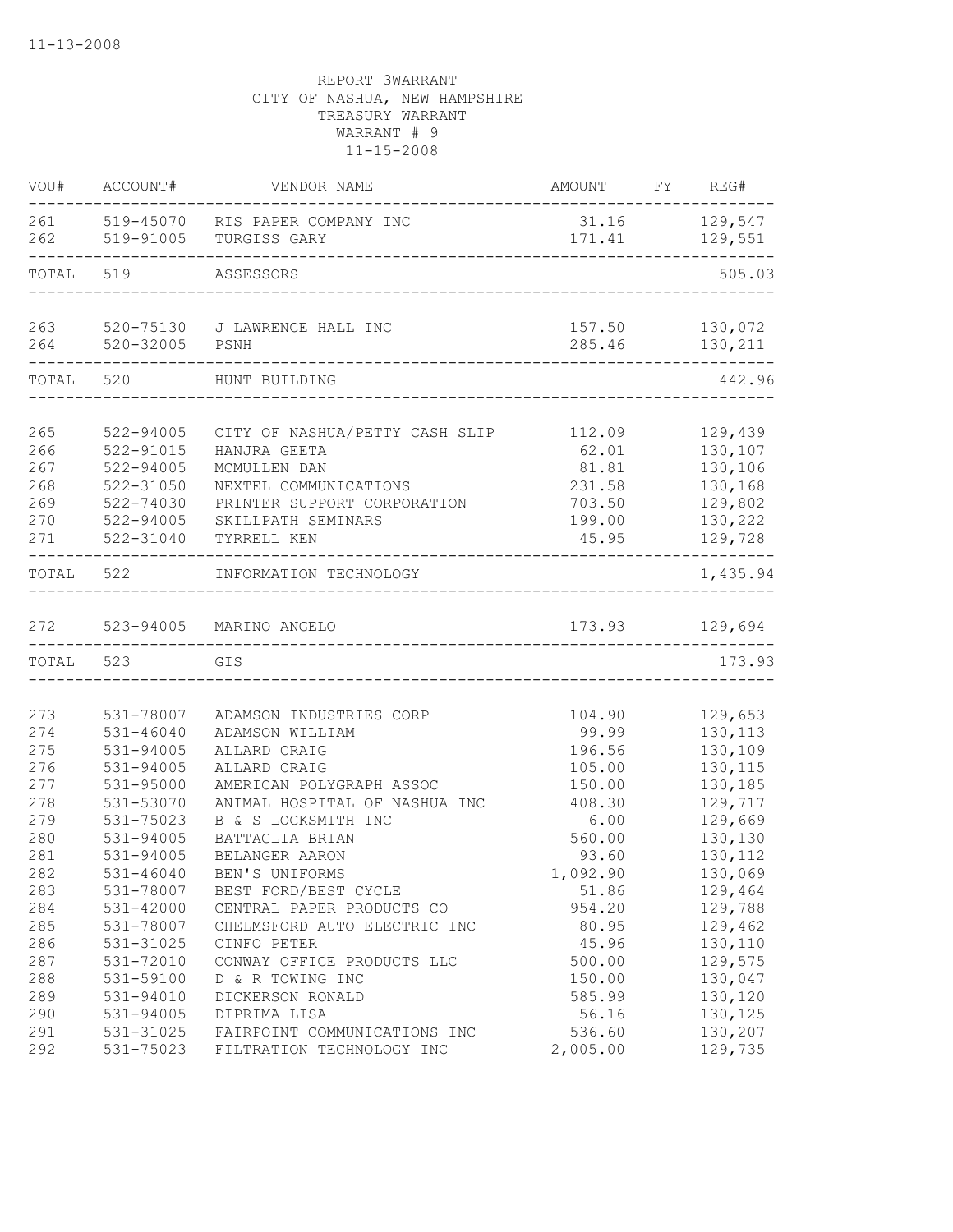| 531-48015 FLEET SERVICES<br>129,654<br>1,013.58<br>531-94005<br>140.40<br>130,118<br>GAPHARDT CLARK<br>1,040.95<br>129,520<br>$531 - 46040$<br>GEORGE'S APPAREL<br>296<br>531-94005<br>93.60<br>130,116<br>HANNON PATRICK<br>25.74<br>130,128<br>531-91025<br>HARGREAVES JAMES<br>531-42000<br>HOME DEPOT CREDIT SERVICES<br>88.72<br>130,192<br>7.28<br>130,192<br>531-78007<br>HOME DEPOT CREDIT SERVICES<br>70.00<br>531-95000<br>130,190<br>INTERNATIONAL ASSOC FOR INDENT<br>351.58<br>129,501<br>531-45005<br>INTERSTATE ARMS CORP<br>301<br>$531 - 64192$<br>2,040.00<br>INVENTORY TRACKERS<br>129,457<br>531-98025<br>JACK'S PIZZA<br>45.00<br>129,748<br>531-94005<br>JOHNSON KIM<br>46.80<br>130,124<br>531-94005<br>750.00<br>130,197<br>L.E.A.D. CONSULTANTS<br>305<br>531-91025<br>22.43<br>130,111<br>LAROCHE PETER<br>306<br>531-94005<br>690.00<br>130,129<br>LAVOIE ANDREW<br>531-45005<br>538.11<br>129,675<br>LAW ENFORCEMENT TARGETS INC<br>$531 - 46040$<br>27.00<br>130,119<br>LEDOUX MICHAEL<br>56.16<br>531-94005<br>LEVESQUE DANIELLE<br>130,126<br>531-45920<br>294.00<br>129,456<br>LYNN PEAVEY CO<br>531-94005<br>MABRY SEAN<br>93.60<br>130,117<br>531-78007<br>MAC MULKIN CHEVROLET INC<br>123.55<br>130,048<br>531-49075<br>MCCORMICK'S ENTERPRISES INC<br>63.40<br>129,509<br>175.00<br>531-74070<br>MONADNOCK MACHINE<br>129,770<br>531-75023<br>NASHUA WALLPAPER & PAINT CO<br>191.92<br>129,619<br>531-34015<br>NATIONAL GRID<br>838.28<br>130,201<br>54.42<br>531-78007<br>NEW G.H. BERLIN OIL COMPANY<br>129,645<br>229.81<br>129,485<br>531-78007<br>NYTECH SUPPLY CO<br>531-45125<br>120.00<br>OFFICE ENVIRONMENTS OF NEW ENG<br>129,756<br>531-33005<br>PENNICHUCK WATER<br>15.36<br>130,174<br>531-98035<br>PETTY CASH<br>70.00<br>130,121<br>531-98035<br>32.30<br>130,122<br>PETTY CASH<br>26.07<br>130,123<br>531-41015<br>PETTY CASH<br>531-43005<br>PETTY CASH<br>14.55<br>130,123<br>531-59100<br>PETTY CASH<br>10.60<br>130,123<br>531-75023<br>PETTY CASH<br>5.99<br>130,123<br>531-78007<br>43.73<br>130,123<br>PETTY CASH<br>PETTY CASH<br>531-94005<br>24.52<br>130,123<br>531-78007 PLANNED PRODUCTS LLC<br>54.70<br>129,810<br>130,211<br>531-32035<br>PSNH<br>149.90<br>531-32005<br>PUBLIC SERVICE OF NH<br>14,982.01<br>130,217<br>531-32035<br>308.22<br>130,217<br>PUBLIC SERVICE OF NH<br>531-59100<br>RB ALLEN CO INC<br>700.00<br>129,783<br>RILEY'S SPORT SHOP INC<br>398.49<br>129,451<br>531-45005<br>129,451<br>$531 - 46040$<br>RILEY'S SPORT SHOP INC<br>89.61<br>531-78007<br>ROBBINS AUTO PARTS INC<br>574.48<br>129,636<br>531-94005<br>187.20<br>130,127<br>ROONEY RYAN<br>531-78007<br>SAM'S CLUB DIRECT<br>130,182<br>60.45<br>79.00<br>531-45220<br>SANDERS BERRY<br>129,842 | VOU# | ACCOUNT# | VENDOR NAME | AMOUNT | FY | REG# |
|---------------------------------------------------------------------------------------------------------------------------------------------------------------------------------------------------------------------------------------------------------------------------------------------------------------------------------------------------------------------------------------------------------------------------------------------------------------------------------------------------------------------------------------------------------------------------------------------------------------------------------------------------------------------------------------------------------------------------------------------------------------------------------------------------------------------------------------------------------------------------------------------------------------------------------------------------------------------------------------------------------------------------------------------------------------------------------------------------------------------------------------------------------------------------------------------------------------------------------------------------------------------------------------------------------------------------------------------------------------------------------------------------------------------------------------------------------------------------------------------------------------------------------------------------------------------------------------------------------------------------------------------------------------------------------------------------------------------------------------------------------------------------------------------------------------------------------------------------------------------------------------------------------------------------------------------------------------------------------------------------------------------------------------------------------------------------------------------------------------------------------------------------------------------------------------------------------------------------------------------------------------------------------------------------------------------------------------------------------------------------------------------------------------------------------------------------------------------------------------------------------------------------------------------------------------------------------------------------------------------------------------------------------------------------------------------------------------------------------------------------------|------|----------|-------------|--------|----|------|
|                                                                                                                                                                                                                                                                                                                                                                                                                                                                                                                                                                                                                                                                                                                                                                                                                                                                                                                                                                                                                                                                                                                                                                                                                                                                                                                                                                                                                                                                                                                                                                                                                                                                                                                                                                                                                                                                                                                                                                                                                                                                                                                                                                                                                                                                                                                                                                                                                                                                                                                                                                                                                                                                                                                                                         | 293  |          |             |        |    |      |
|                                                                                                                                                                                                                                                                                                                                                                                                                                                                                                                                                                                                                                                                                                                                                                                                                                                                                                                                                                                                                                                                                                                                                                                                                                                                                                                                                                                                                                                                                                                                                                                                                                                                                                                                                                                                                                                                                                                                                                                                                                                                                                                                                                                                                                                                                                                                                                                                                                                                                                                                                                                                                                                                                                                                                         | 294  |          |             |        |    |      |
|                                                                                                                                                                                                                                                                                                                                                                                                                                                                                                                                                                                                                                                                                                                                                                                                                                                                                                                                                                                                                                                                                                                                                                                                                                                                                                                                                                                                                                                                                                                                                                                                                                                                                                                                                                                                                                                                                                                                                                                                                                                                                                                                                                                                                                                                                                                                                                                                                                                                                                                                                                                                                                                                                                                                                         | 295  |          |             |        |    |      |
|                                                                                                                                                                                                                                                                                                                                                                                                                                                                                                                                                                                                                                                                                                                                                                                                                                                                                                                                                                                                                                                                                                                                                                                                                                                                                                                                                                                                                                                                                                                                                                                                                                                                                                                                                                                                                                                                                                                                                                                                                                                                                                                                                                                                                                                                                                                                                                                                                                                                                                                                                                                                                                                                                                                                                         |      |          |             |        |    |      |
|                                                                                                                                                                                                                                                                                                                                                                                                                                                                                                                                                                                                                                                                                                                                                                                                                                                                                                                                                                                                                                                                                                                                                                                                                                                                                                                                                                                                                                                                                                                                                                                                                                                                                                                                                                                                                                                                                                                                                                                                                                                                                                                                                                                                                                                                                                                                                                                                                                                                                                                                                                                                                                                                                                                                                         | 297  |          |             |        |    |      |
|                                                                                                                                                                                                                                                                                                                                                                                                                                                                                                                                                                                                                                                                                                                                                                                                                                                                                                                                                                                                                                                                                                                                                                                                                                                                                                                                                                                                                                                                                                                                                                                                                                                                                                                                                                                                                                                                                                                                                                                                                                                                                                                                                                                                                                                                                                                                                                                                                                                                                                                                                                                                                                                                                                                                                         | 298  |          |             |        |    |      |
|                                                                                                                                                                                                                                                                                                                                                                                                                                                                                                                                                                                                                                                                                                                                                                                                                                                                                                                                                                                                                                                                                                                                                                                                                                                                                                                                                                                                                                                                                                                                                                                                                                                                                                                                                                                                                                                                                                                                                                                                                                                                                                                                                                                                                                                                                                                                                                                                                                                                                                                                                                                                                                                                                                                                                         | 298  |          |             |        |    |      |
|                                                                                                                                                                                                                                                                                                                                                                                                                                                                                                                                                                                                                                                                                                                                                                                                                                                                                                                                                                                                                                                                                                                                                                                                                                                                                                                                                                                                                                                                                                                                                                                                                                                                                                                                                                                                                                                                                                                                                                                                                                                                                                                                                                                                                                                                                                                                                                                                                                                                                                                                                                                                                                                                                                                                                         | 299  |          |             |        |    |      |
|                                                                                                                                                                                                                                                                                                                                                                                                                                                                                                                                                                                                                                                                                                                                                                                                                                                                                                                                                                                                                                                                                                                                                                                                                                                                                                                                                                                                                                                                                                                                                                                                                                                                                                                                                                                                                                                                                                                                                                                                                                                                                                                                                                                                                                                                                                                                                                                                                                                                                                                                                                                                                                                                                                                                                         | 300  |          |             |        |    |      |
|                                                                                                                                                                                                                                                                                                                                                                                                                                                                                                                                                                                                                                                                                                                                                                                                                                                                                                                                                                                                                                                                                                                                                                                                                                                                                                                                                                                                                                                                                                                                                                                                                                                                                                                                                                                                                                                                                                                                                                                                                                                                                                                                                                                                                                                                                                                                                                                                                                                                                                                                                                                                                                                                                                                                                         |      |          |             |        |    |      |
|                                                                                                                                                                                                                                                                                                                                                                                                                                                                                                                                                                                                                                                                                                                                                                                                                                                                                                                                                                                                                                                                                                                                                                                                                                                                                                                                                                                                                                                                                                                                                                                                                                                                                                                                                                                                                                                                                                                                                                                                                                                                                                                                                                                                                                                                                                                                                                                                                                                                                                                                                                                                                                                                                                                                                         | 302  |          |             |        |    |      |
|                                                                                                                                                                                                                                                                                                                                                                                                                                                                                                                                                                                                                                                                                                                                                                                                                                                                                                                                                                                                                                                                                                                                                                                                                                                                                                                                                                                                                                                                                                                                                                                                                                                                                                                                                                                                                                                                                                                                                                                                                                                                                                                                                                                                                                                                                                                                                                                                                                                                                                                                                                                                                                                                                                                                                         | 303  |          |             |        |    |      |
|                                                                                                                                                                                                                                                                                                                                                                                                                                                                                                                                                                                                                                                                                                                                                                                                                                                                                                                                                                                                                                                                                                                                                                                                                                                                                                                                                                                                                                                                                                                                                                                                                                                                                                                                                                                                                                                                                                                                                                                                                                                                                                                                                                                                                                                                                                                                                                                                                                                                                                                                                                                                                                                                                                                                                         | 304  |          |             |        |    |      |
|                                                                                                                                                                                                                                                                                                                                                                                                                                                                                                                                                                                                                                                                                                                                                                                                                                                                                                                                                                                                                                                                                                                                                                                                                                                                                                                                                                                                                                                                                                                                                                                                                                                                                                                                                                                                                                                                                                                                                                                                                                                                                                                                                                                                                                                                                                                                                                                                                                                                                                                                                                                                                                                                                                                                                         |      |          |             |        |    |      |
|                                                                                                                                                                                                                                                                                                                                                                                                                                                                                                                                                                                                                                                                                                                                                                                                                                                                                                                                                                                                                                                                                                                                                                                                                                                                                                                                                                                                                                                                                                                                                                                                                                                                                                                                                                                                                                                                                                                                                                                                                                                                                                                                                                                                                                                                                                                                                                                                                                                                                                                                                                                                                                                                                                                                                         |      |          |             |        |    |      |
|                                                                                                                                                                                                                                                                                                                                                                                                                                                                                                                                                                                                                                                                                                                                                                                                                                                                                                                                                                                                                                                                                                                                                                                                                                                                                                                                                                                                                                                                                                                                                                                                                                                                                                                                                                                                                                                                                                                                                                                                                                                                                                                                                                                                                                                                                                                                                                                                                                                                                                                                                                                                                                                                                                                                                         | 307  |          |             |        |    |      |
|                                                                                                                                                                                                                                                                                                                                                                                                                                                                                                                                                                                                                                                                                                                                                                                                                                                                                                                                                                                                                                                                                                                                                                                                                                                                                                                                                                                                                                                                                                                                                                                                                                                                                                                                                                                                                                                                                                                                                                                                                                                                                                                                                                                                                                                                                                                                                                                                                                                                                                                                                                                                                                                                                                                                                         | 308  |          |             |        |    |      |
|                                                                                                                                                                                                                                                                                                                                                                                                                                                                                                                                                                                                                                                                                                                                                                                                                                                                                                                                                                                                                                                                                                                                                                                                                                                                                                                                                                                                                                                                                                                                                                                                                                                                                                                                                                                                                                                                                                                                                                                                                                                                                                                                                                                                                                                                                                                                                                                                                                                                                                                                                                                                                                                                                                                                                         | 309  |          |             |        |    |      |
|                                                                                                                                                                                                                                                                                                                                                                                                                                                                                                                                                                                                                                                                                                                                                                                                                                                                                                                                                                                                                                                                                                                                                                                                                                                                                                                                                                                                                                                                                                                                                                                                                                                                                                                                                                                                                                                                                                                                                                                                                                                                                                                                                                                                                                                                                                                                                                                                                                                                                                                                                                                                                                                                                                                                                         | 310  |          |             |        |    |      |
|                                                                                                                                                                                                                                                                                                                                                                                                                                                                                                                                                                                                                                                                                                                                                                                                                                                                                                                                                                                                                                                                                                                                                                                                                                                                                                                                                                                                                                                                                                                                                                                                                                                                                                                                                                                                                                                                                                                                                                                                                                                                                                                                                                                                                                                                                                                                                                                                                                                                                                                                                                                                                                                                                                                                                         | 311  |          |             |        |    |      |
|                                                                                                                                                                                                                                                                                                                                                                                                                                                                                                                                                                                                                                                                                                                                                                                                                                                                                                                                                                                                                                                                                                                                                                                                                                                                                                                                                                                                                                                                                                                                                                                                                                                                                                                                                                                                                                                                                                                                                                                                                                                                                                                                                                                                                                                                                                                                                                                                                                                                                                                                                                                                                                                                                                                                                         | 312  |          |             |        |    |      |
|                                                                                                                                                                                                                                                                                                                                                                                                                                                                                                                                                                                                                                                                                                                                                                                                                                                                                                                                                                                                                                                                                                                                                                                                                                                                                                                                                                                                                                                                                                                                                                                                                                                                                                                                                                                                                                                                                                                                                                                                                                                                                                                                                                                                                                                                                                                                                                                                                                                                                                                                                                                                                                                                                                                                                         | 313  |          |             |        |    |      |
|                                                                                                                                                                                                                                                                                                                                                                                                                                                                                                                                                                                                                                                                                                                                                                                                                                                                                                                                                                                                                                                                                                                                                                                                                                                                                                                                                                                                                                                                                                                                                                                                                                                                                                                                                                                                                                                                                                                                                                                                                                                                                                                                                                                                                                                                                                                                                                                                                                                                                                                                                                                                                                                                                                                                                         | 314  |          |             |        |    |      |
|                                                                                                                                                                                                                                                                                                                                                                                                                                                                                                                                                                                                                                                                                                                                                                                                                                                                                                                                                                                                                                                                                                                                                                                                                                                                                                                                                                                                                                                                                                                                                                                                                                                                                                                                                                                                                                                                                                                                                                                                                                                                                                                                                                                                                                                                                                                                                                                                                                                                                                                                                                                                                                                                                                                                                         | 315  |          |             |        |    |      |
|                                                                                                                                                                                                                                                                                                                                                                                                                                                                                                                                                                                                                                                                                                                                                                                                                                                                                                                                                                                                                                                                                                                                                                                                                                                                                                                                                                                                                                                                                                                                                                                                                                                                                                                                                                                                                                                                                                                                                                                                                                                                                                                                                                                                                                                                                                                                                                                                                                                                                                                                                                                                                                                                                                                                                         | 316  |          |             |        |    |      |
|                                                                                                                                                                                                                                                                                                                                                                                                                                                                                                                                                                                                                                                                                                                                                                                                                                                                                                                                                                                                                                                                                                                                                                                                                                                                                                                                                                                                                                                                                                                                                                                                                                                                                                                                                                                                                                                                                                                                                                                                                                                                                                                                                                                                                                                                                                                                                                                                                                                                                                                                                                                                                                                                                                                                                         | 317  |          |             |        |    |      |
|                                                                                                                                                                                                                                                                                                                                                                                                                                                                                                                                                                                                                                                                                                                                                                                                                                                                                                                                                                                                                                                                                                                                                                                                                                                                                                                                                                                                                                                                                                                                                                                                                                                                                                                                                                                                                                                                                                                                                                                                                                                                                                                                                                                                                                                                                                                                                                                                                                                                                                                                                                                                                                                                                                                                                         | 318  |          |             |        |    |      |
|                                                                                                                                                                                                                                                                                                                                                                                                                                                                                                                                                                                                                                                                                                                                                                                                                                                                                                                                                                                                                                                                                                                                                                                                                                                                                                                                                                                                                                                                                                                                                                                                                                                                                                                                                                                                                                                                                                                                                                                                                                                                                                                                                                                                                                                                                                                                                                                                                                                                                                                                                                                                                                                                                                                                                         | 319  |          |             |        |    |      |
|                                                                                                                                                                                                                                                                                                                                                                                                                                                                                                                                                                                                                                                                                                                                                                                                                                                                                                                                                                                                                                                                                                                                                                                                                                                                                                                                                                                                                                                                                                                                                                                                                                                                                                                                                                                                                                                                                                                                                                                                                                                                                                                                                                                                                                                                                                                                                                                                                                                                                                                                                                                                                                                                                                                                                         | 320  |          |             |        |    |      |
|                                                                                                                                                                                                                                                                                                                                                                                                                                                                                                                                                                                                                                                                                                                                                                                                                                                                                                                                                                                                                                                                                                                                                                                                                                                                                                                                                                                                                                                                                                                                                                                                                                                                                                                                                                                                                                                                                                                                                                                                                                                                                                                                                                                                                                                                                                                                                                                                                                                                                                                                                                                                                                                                                                                                                         | 321  |          |             |        |    |      |
|                                                                                                                                                                                                                                                                                                                                                                                                                                                                                                                                                                                                                                                                                                                                                                                                                                                                                                                                                                                                                                                                                                                                                                                                                                                                                                                                                                                                                                                                                                                                                                                                                                                                                                                                                                                                                                                                                                                                                                                                                                                                                                                                                                                                                                                                                                                                                                                                                                                                                                                                                                                                                                                                                                                                                         | 322  |          |             |        |    |      |
|                                                                                                                                                                                                                                                                                                                                                                                                                                                                                                                                                                                                                                                                                                                                                                                                                                                                                                                                                                                                                                                                                                                                                                                                                                                                                                                                                                                                                                                                                                                                                                                                                                                                                                                                                                                                                                                                                                                                                                                                                                                                                                                                                                                                                                                                                                                                                                                                                                                                                                                                                                                                                                                                                                                                                         | 323  |          |             |        |    |      |
|                                                                                                                                                                                                                                                                                                                                                                                                                                                                                                                                                                                                                                                                                                                                                                                                                                                                                                                                                                                                                                                                                                                                                                                                                                                                                                                                                                                                                                                                                                                                                                                                                                                                                                                                                                                                                                                                                                                                                                                                                                                                                                                                                                                                                                                                                                                                                                                                                                                                                                                                                                                                                                                                                                                                                         | 323  |          |             |        |    |      |
|                                                                                                                                                                                                                                                                                                                                                                                                                                                                                                                                                                                                                                                                                                                                                                                                                                                                                                                                                                                                                                                                                                                                                                                                                                                                                                                                                                                                                                                                                                                                                                                                                                                                                                                                                                                                                                                                                                                                                                                                                                                                                                                                                                                                                                                                                                                                                                                                                                                                                                                                                                                                                                                                                                                                                         | 323  |          |             |        |    |      |
|                                                                                                                                                                                                                                                                                                                                                                                                                                                                                                                                                                                                                                                                                                                                                                                                                                                                                                                                                                                                                                                                                                                                                                                                                                                                                                                                                                                                                                                                                                                                                                                                                                                                                                                                                                                                                                                                                                                                                                                                                                                                                                                                                                                                                                                                                                                                                                                                                                                                                                                                                                                                                                                                                                                                                         | 323  |          |             |        |    |      |
|                                                                                                                                                                                                                                                                                                                                                                                                                                                                                                                                                                                                                                                                                                                                                                                                                                                                                                                                                                                                                                                                                                                                                                                                                                                                                                                                                                                                                                                                                                                                                                                                                                                                                                                                                                                                                                                                                                                                                                                                                                                                                                                                                                                                                                                                                                                                                                                                                                                                                                                                                                                                                                                                                                                                                         | 323  |          |             |        |    |      |
|                                                                                                                                                                                                                                                                                                                                                                                                                                                                                                                                                                                                                                                                                                                                                                                                                                                                                                                                                                                                                                                                                                                                                                                                                                                                                                                                                                                                                                                                                                                                                                                                                                                                                                                                                                                                                                                                                                                                                                                                                                                                                                                                                                                                                                                                                                                                                                                                                                                                                                                                                                                                                                                                                                                                                         | 323  |          |             |        |    |      |
|                                                                                                                                                                                                                                                                                                                                                                                                                                                                                                                                                                                                                                                                                                                                                                                                                                                                                                                                                                                                                                                                                                                                                                                                                                                                                                                                                                                                                                                                                                                                                                                                                                                                                                                                                                                                                                                                                                                                                                                                                                                                                                                                                                                                                                                                                                                                                                                                                                                                                                                                                                                                                                                                                                                                                         | 324  |          |             |        |    |      |
|                                                                                                                                                                                                                                                                                                                                                                                                                                                                                                                                                                                                                                                                                                                                                                                                                                                                                                                                                                                                                                                                                                                                                                                                                                                                                                                                                                                                                                                                                                                                                                                                                                                                                                                                                                                                                                                                                                                                                                                                                                                                                                                                                                                                                                                                                                                                                                                                                                                                                                                                                                                                                                                                                                                                                         | 325  |          |             |        |    |      |
|                                                                                                                                                                                                                                                                                                                                                                                                                                                                                                                                                                                                                                                                                                                                                                                                                                                                                                                                                                                                                                                                                                                                                                                                                                                                                                                                                                                                                                                                                                                                                                                                                                                                                                                                                                                                                                                                                                                                                                                                                                                                                                                                                                                                                                                                                                                                                                                                                                                                                                                                                                                                                                                                                                                                                         | 326  |          |             |        |    |      |
|                                                                                                                                                                                                                                                                                                                                                                                                                                                                                                                                                                                                                                                                                                                                                                                                                                                                                                                                                                                                                                                                                                                                                                                                                                                                                                                                                                                                                                                                                                                                                                                                                                                                                                                                                                                                                                                                                                                                                                                                                                                                                                                                                                                                                                                                                                                                                                                                                                                                                                                                                                                                                                                                                                                                                         | 326  |          |             |        |    |      |
|                                                                                                                                                                                                                                                                                                                                                                                                                                                                                                                                                                                                                                                                                                                                                                                                                                                                                                                                                                                                                                                                                                                                                                                                                                                                                                                                                                                                                                                                                                                                                                                                                                                                                                                                                                                                                                                                                                                                                                                                                                                                                                                                                                                                                                                                                                                                                                                                                                                                                                                                                                                                                                                                                                                                                         | 327  |          |             |        |    |      |
|                                                                                                                                                                                                                                                                                                                                                                                                                                                                                                                                                                                                                                                                                                                                                                                                                                                                                                                                                                                                                                                                                                                                                                                                                                                                                                                                                                                                                                                                                                                                                                                                                                                                                                                                                                                                                                                                                                                                                                                                                                                                                                                                                                                                                                                                                                                                                                                                                                                                                                                                                                                                                                                                                                                                                         | 328  |          |             |        |    |      |
|                                                                                                                                                                                                                                                                                                                                                                                                                                                                                                                                                                                                                                                                                                                                                                                                                                                                                                                                                                                                                                                                                                                                                                                                                                                                                                                                                                                                                                                                                                                                                                                                                                                                                                                                                                                                                                                                                                                                                                                                                                                                                                                                                                                                                                                                                                                                                                                                                                                                                                                                                                                                                                                                                                                                                         | 328  |          |             |        |    |      |
|                                                                                                                                                                                                                                                                                                                                                                                                                                                                                                                                                                                                                                                                                                                                                                                                                                                                                                                                                                                                                                                                                                                                                                                                                                                                                                                                                                                                                                                                                                                                                                                                                                                                                                                                                                                                                                                                                                                                                                                                                                                                                                                                                                                                                                                                                                                                                                                                                                                                                                                                                                                                                                                                                                                                                         | 329  |          |             |        |    |      |
|                                                                                                                                                                                                                                                                                                                                                                                                                                                                                                                                                                                                                                                                                                                                                                                                                                                                                                                                                                                                                                                                                                                                                                                                                                                                                                                                                                                                                                                                                                                                                                                                                                                                                                                                                                                                                                                                                                                                                                                                                                                                                                                                                                                                                                                                                                                                                                                                                                                                                                                                                                                                                                                                                                                                                         | 330  |          |             |        |    |      |
|                                                                                                                                                                                                                                                                                                                                                                                                                                                                                                                                                                                                                                                                                                                                                                                                                                                                                                                                                                                                                                                                                                                                                                                                                                                                                                                                                                                                                                                                                                                                                                                                                                                                                                                                                                                                                                                                                                                                                                                                                                                                                                                                                                                                                                                                                                                                                                                                                                                                                                                                                                                                                                                                                                                                                         | 331  |          |             |        |    |      |
|                                                                                                                                                                                                                                                                                                                                                                                                                                                                                                                                                                                                                                                                                                                                                                                                                                                                                                                                                                                                                                                                                                                                                                                                                                                                                                                                                                                                                                                                                                                                                                                                                                                                                                                                                                                                                                                                                                                                                                                                                                                                                                                                                                                                                                                                                                                                                                                                                                                                                                                                                                                                                                                                                                                                                         | 332  |          |             |        |    |      |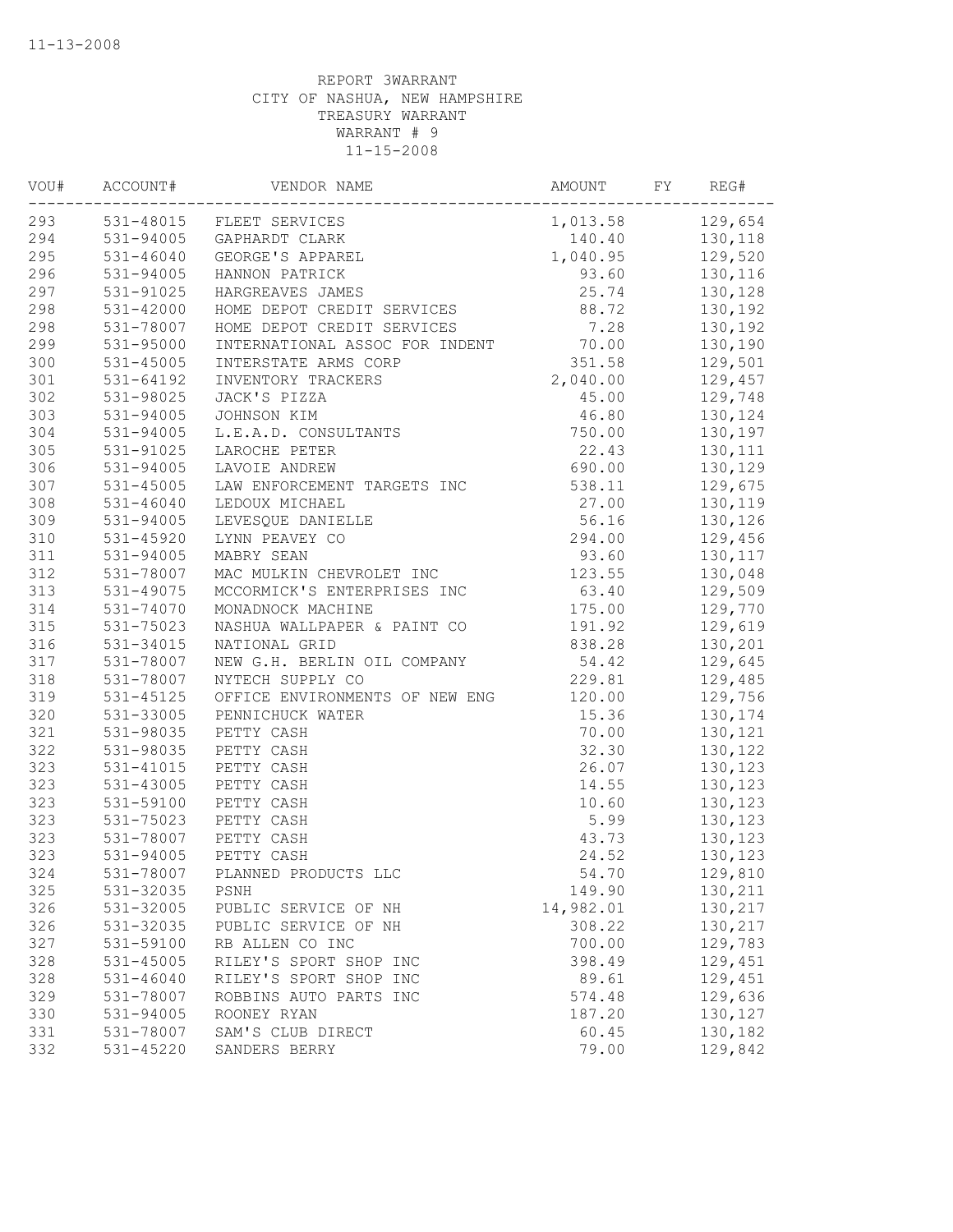| VOU#  | ACCOUNT#      | VENDOR NAME                    | AMOUNT   | FY | REG#      |
|-------|---------------|--------------------------------|----------|----|-----------|
| 333   | 531-46040     | SPARKS DOUGLAS                 | 107.94   |    | 130,108   |
| 334   | $531 - 41005$ | STAPLES BUSINESS ADVANTAGE     | 261.51   |    | 129,833   |
| 334   | 531-41015     | STAPLES BUSINESS ADVANTAGE     | 3.68     |    | 129,833   |
| 335   | 531-46030     | STAR PACKER BADGES             | 10.00    |    | 129,530   |
| 336   | 531-94005     | STONE JAMES J JR               | 257.03   |    | 130,114   |
| 337   | 531-42000     | THE DURKIN CO INC              | 437.53   |    | 129,639   |
| 338   | 531-75130     | THE METRO GROUP INC            | 132.00   |    | 129,676   |
| 339   | 531-78007     | TOWERS MOTOR PARTS CORP        | 70.32    |    | 129,741   |
| 340   | 531-43005     | UNITED PARCEL SERVICE          | 19.96    |    | 130,223   |
| 341   | 531-74035     | WEST GROUP PAYMENT CENTER      | 140.33   |    | 129,510   |
| TOTAL | 531           | POLICE DEPARTMENT              |          |    | 36,282.78 |
|       |               |                                |          |    |           |
| 342   | 532-78100     | ARCSOURCE INC                  | 128.50   |    | 129,611   |
| 343   | 532-79040     | BATTERIES PLUS 400             | 734.72   |    | 129,765   |
| 344   | 532-78035     | BEARINGS SPECIALTY CO INC      | 138.55   |    | 129,778   |
| 345   | 532-75901     | BELLETETES INC                 | 1.16     |    | 129,602   |
| 345   | 532-78100     | BELLETETES INC                 | 4.59     |    | 129,602   |
| 346   | 532-46030     | BERGERON PROTECTIVE CLOTHING   | 7,869.25 |    | 129,807   |
| 347   | 532-75023     | CORRIVEAU PAINTING & CONTRACTI | 2,520.00 |    | 129,560   |
| 347   | 532-75903     | CORRIVEAU PAINTING & CONTRACTI | 1,000.00 |    | 129,560   |
| 348   | 532-46045     | CRONIN DANIEL                  | 99.95    |    | 129,726   |
| 349   | 532-78100     | CUMMINS NORTHEAST INC          | 34.09    |    | 129,750   |
| 350   | 532-64192     | DELL MARKETING LP              | 938.00   |    | 129,545   |
| 351   | 532-64094     | FIRE TECH & SAFETY OF NEW ENGL | 438.00   |    | 129,746   |
| 352   | 532-78080     | FLEETPRIDE                     | 80.00    |    | 129,623   |
| 353   | 532-79045     | GRAINGER                       | 346.99   |    | 129,519   |
| 354   | 532-94010     | HAYNES MARK JR                 | 115.00   |    | 130,133   |
| 355   | 532-94010     | HILL-FILTEAU SHARYN            | 94.50    |    | 129,901   |
| 356   | 532-75023     | HOME DEPOT CREDIT SERVICES     | 128.76   |    | 130,170   |
| 356   | 532-79045     | HOME DEPOT CREDIT SERVICES     | 16.63    |    | 130,170   |
| 357   | 532-75023     | J LAWRENCE HALL INC            | 782.00   |    | 130,072   |
| 357   | 532-75130     | J LAWRENCE HALL INC            | 165.00   |    | 130,072   |
| 358   | 532-59135     | J P PEST SERVICES              | 85.00    |    | 129,657   |
| 359   | 532-78007     | JACK YOUNG COMPANY, INC        | 41.07    |    | 129,776   |
| 360   | 532-94010     | KOSER RONALD                   | 115.00   |    | 130,132   |
| 361   | 532-78020     | MANCHESTER ENGINE REBUILDERS I | 386.00   |    | 129,704   |
| 362   | 532-94010     | MARQUIS KELLY A                | 57.50    |    | 129,554   |
| 363   | 532-49040     | MID AMERICAN SPECIALTIES       | 606.00   |    | 129,693   |
| 364   | 532-78100     | MINUTEMAN TRUCKS INC           | 413.42   |    | 129,656   |
| 365   | 532-34015     | NATIONAL GRID                  | 419.83   |    | 130,201   |
| 366   | 532-42010     | NEW ENGLAND PAPER & SUPPLY     | 278.25   |    | 129,633   |
| 366   | 532-42020     | NEW ENGLAND PAPER & SUPPLY     | 130.44   |    | 129,633   |
| 367   | 532-31040     | NEXTEL COMMUNICATIONS          | 378.30   |    | 130,168   |
| 368   | 532-33005     | PENNICHUCK WATER               | 29.35    |    | 130,174   |
| 369   | 532-94010     | PERAULT DAVID                  | 115.00   |    | 129,710   |
| 370   | 532-49025     | POLK CITY DIRECTORIES          | 248.50   |    | 129,508   |
|       |               |                                |          |    |           |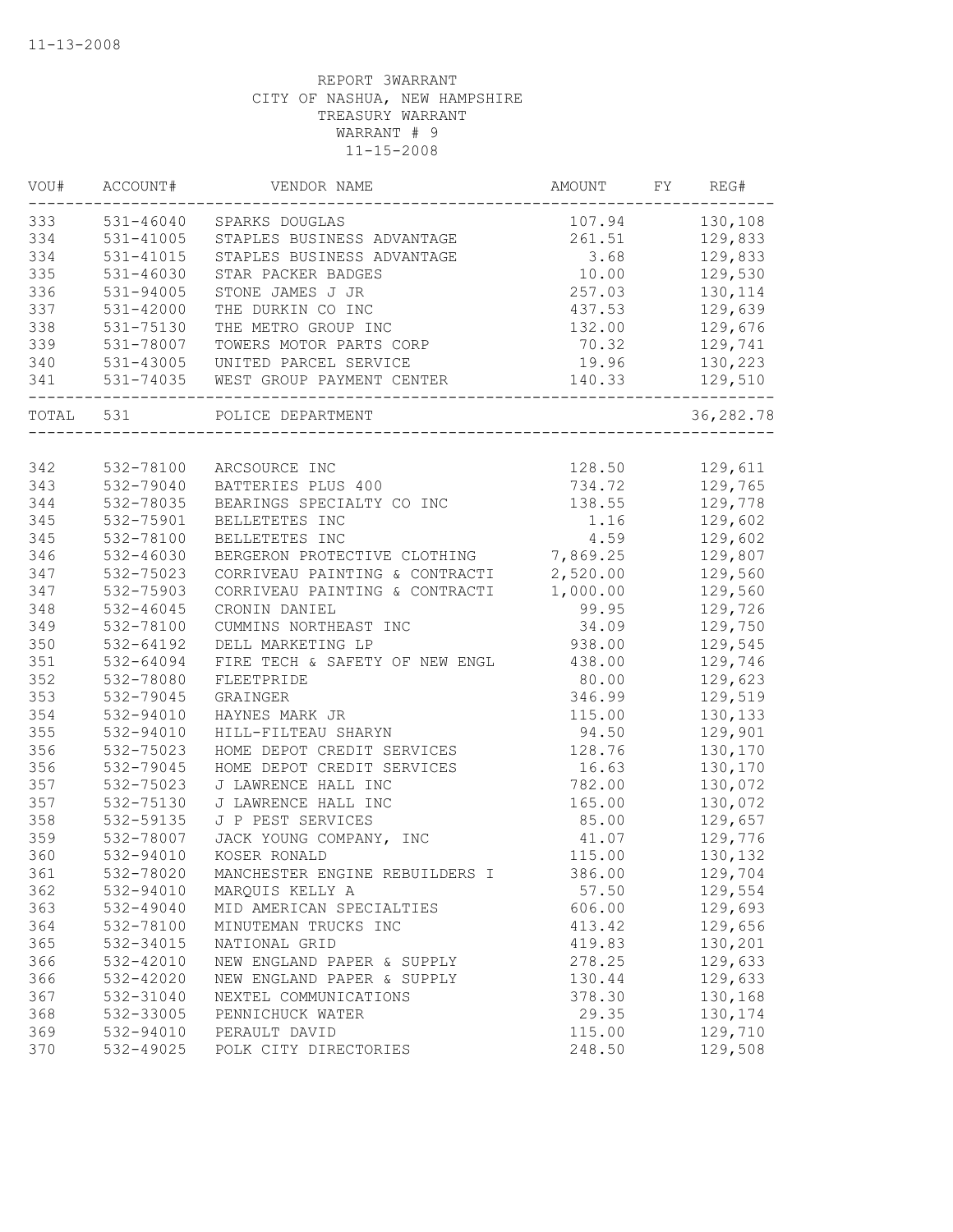| VOU#       | ACCOUNT#                    | VENDOR NAME                      | AMOUNT               | FY | REG#               |
|------------|-----------------------------|----------------------------------|----------------------|----|--------------------|
| 371        | 532-32005                   | PSNH                             | 3,789.62             |    | 130,211            |
| 372        | 532-94010                   | QUIMBY SAGE                      | 115.00               |    | 129,663            |
| 373        | 532-74038                   | R WHITE EQUIPMENT CENTER INC     | 25.90                |    | 130,057            |
| 374        | 532-79045                   | REXEL CLS                        | 54.79                |    | 129,979            |
| 375        | 532-94010                   | RIOUX JUSTIN                     | 115.00               |    | 130,131            |
| 376        | 532-78007                   | SANEL AUTO PARTS CO              | 24.28                |    | 129,609            |
| 376        | 532-78100                   | SANEL AUTO PARTS CO              | 36.05                |    | 129,609            |
| 377        | 532-41005                   | STAPLES BUSINESS ADVANTAGE       | $-957.35$            |    | 129,833            |
| 377        | 532-41015                   | STAPLES BUSINESS ADVANTAGE       | 217.86               |    | 129,833            |
| 377        | 532-45125                   | STAPLES BUSINESS ADVANTAGE       | 29.06                |    | 129,833            |
| 378        | 532-78100                   | TOWNSEND FORD                    | 180.94               |    | 129,666            |
| 379        | 532-59100                   | TRUE BLUE CLEANERS               | 283.85               |    | 129,655            |
| 380        | 532-31050                   | USA MOBILITY WIRELESS INC        | 104.92               |    | 130,199            |
| 381        | 532-78095                   | WD PERKINS FIRE PUMP SPECIALIS   | 126.88               |    | 129,706            |
| 382        | 532-46045                   | WHOLEY MARK                      | 78.00                |    | 129,539            |
| TOTAL      | 532                         | FIRE DEPARTMENT                  |                      |    | 23, 164. 15        |
|            |                             |                                  |                      |    |                    |
| 383<br>384 | 534-32020 PSNH<br>534-32020 | PUBLIC SERVICE OF NH             | 109.70<br>56, 941.14 |    | 130,211<br>130,217 |
|            |                             |                                  |                      |    |                    |
| TOTAL      | 534                         | STREET LIGHTING                  |                      |    | 57,050.84          |
| 385        |                             | 535-64030 LIFEGUARD SYSTEMS INC  | 89.00                |    | 129,642            |
| 386        | 535-81023                   | NEXTEL COMMUNICATIONS            | $-115.56$            |    | 130,168            |
| TOTAL      | 535                         | EMERGENCY MANAGEMENT             |                      |    | $-26.56$           |
|            |                             |                                  |                      |    |                    |
| 387        | 536-74150                   | CYBERCOMM INC                    | 720.00               |    | 129,830            |
| 388        | 536-64192<br>536-64255      | DELL MARKETING LP                | 134.99               |    | 129,545            |
| 389<br>389 | 536-74150                   | MOTOROLA<br>MOTOROLA             | 242.50               |    | 129,546            |
| 390        | 536-74092                   | PETTY CASH                       | 789.36<br>20.38      |    | 129,546<br>130,134 |
| 390        | 536-74150                   | PETTY CASH                       | 22.37                |    | 130,134            |
| TOTAL      | 536                         | CITYWIDE COMMUNICATIONS          |                      |    | 1,929.60           |
|            |                             |                                  |                      |    |                    |
| 391        |                             | 541-53165 LANGUAGE LINE SERVICES |                      |    | 93.09 129,533      |
| 392        |                             | 541-34005 SHATTUCK MALONE OIL CO | 1,044.66 130,158     |    |                    |
| TOTAL      | 541                         | COMMUNITY SERVICES DIVISION      |                      |    | 1,137.75           |
| 393        |                             | 542-31050 NEXTEL COMMUNICATIONS  |                      |    | 32.37 130,168      |
|            |                             |                                  |                      |    |                    |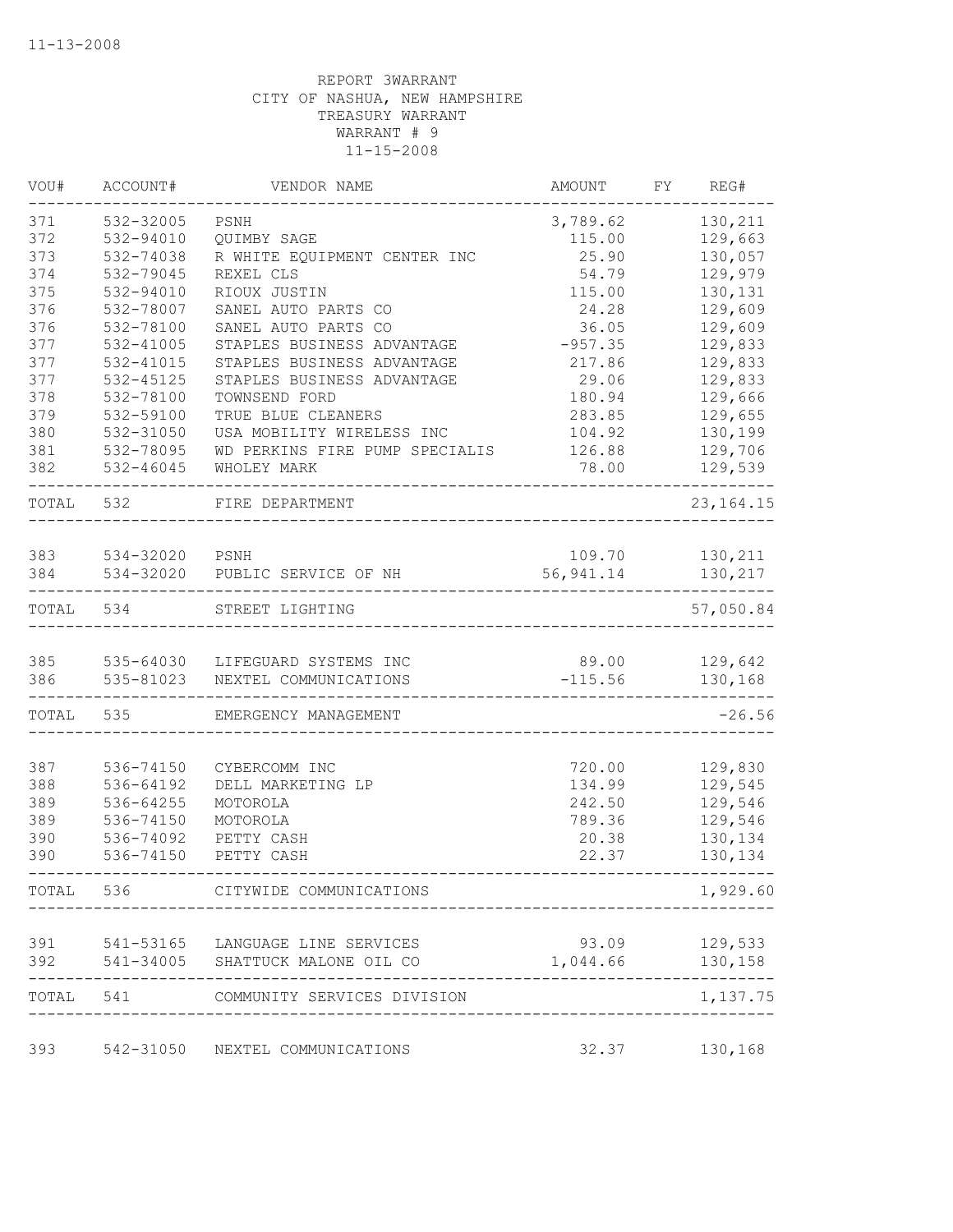|            | VOU# ACCOUNT#          | VENDOR NAME                                                   | AMOUNT FY REG#                   |                |
|------------|------------------------|---------------------------------------------------------------|----------------------------------|----------------|
|            |                        | 394 542-49025 PRACTICE MANAGEMENT INFO CORP                   | 66.47 129,564                    |                |
|            | ______________________ | 394 542-59100 PRACTICE MANAGEMENT INFO CORP<br>----------     | 5.69                             | 129,564        |
| TOTAL 542  |                        | COMMUNITY HEALTH<br>-------------------------------------     |                                  | 104.53         |
| 395        |                        | 543-91005 LYONS MEREDITH                                      | 76.65                            | 129,768        |
| 396        |                        |                                                               | 44.44                            | 130,168        |
| 397        |                        | 543-31050 NEXTEL COMMUNICATIONS<br>543-94005 TREMBLAY MICHAEL | 30.00<br>----------------------- | 129,724        |
|            |                        | -------------<br>TOTAL 543 ENVIRONMENTAL HEALTH DEPT.         |                                  | 151.09         |
|            |                        |                                                               |                                  |                |
| 398<br>399 |                        | 544-94005 LOCAL GOVERNMENT CTR                                | 120.00 130,183<br>92.65          | 129,529        |
| 400        |                        | 544-91005 MACK ROBERT<br>544-41015 STAPLES BUSINESS ADVANTAGE | 79.49                            | 129,833        |
|            | TOTAL 544              | WELFARE ADMINISTRATION                                        |                                  | 292.14         |
|            |                        |                                                               |                                  |                |
| 401        | 545-97020              | 16-18 CENTRAL ST LLC                                          |                                  | 200.00 130,135 |
| 402        | 545-97020              | 188 CONCORD ST LLC DBA LILLIAN 1,344.00                       |                                  | 129,688        |
| 403        | 545-97020              | 23-25 TEMPLE ST REALTY LLC                                    | 360.00                           | 129,702        |
| 404        | 545-97020              | 28-34 RR SQUARE LLC                                           | 260.00                           | 129,482        |
| 405        | 545-97020              | 31 BRIDGE ST REALTY LLC                                       | 900.00                           | 129,607        |
| 406        | 545-97020              | 82 WEST HOLLIS ST LLC                                         | 625.00                           | 129,723        |
| 407        | 545-97020              | ACCEL REALTY DBA THC INVESTMEN                                | 229.51                           | 129,691        |
| 408        | 545-97020              | AMHERST PARK APARTMENTS LLC                                   | 373.54                           | 129,592        |
| 409        | 545-97020              | BC-AD PROPERTIES                                              | 400.00                           | 129,604        |
| 410        | 545-97020              | BEAULIEU FRANCIS                                              | 680.32                           | 129,561        |
| 411        | 545-97020              | BRODEUR CLAUDE                                                | 631.89                           | 129,591        |
| 412        | 545-97020              | BYRD WILLIAM J                                                | 331.91                           | 129,597        |
| 413        | 545-97020              | CARROLL SHEIDA                                                | 450.00                           | 130,136        |
| 414        | 545-97020              | CENTRAL REALTY                                                | 1,925.56                         | 129,631        |
| 415        | 545-97020              | CONSTANT FAMILY LLC II                                        | 830.24                           | 129,627        |
| 416        | 545-97020              | COUNTRY BARN MOTEL                                            | 400.00                           | 129,603        |
| 417        | 545-97020              | DAKIN TERRY                                                   | 230.00                           | 129,719        |
| 418        | 545-97020              | DAVIS CLAIR                                                   | 809.00                           | 129,795        |
| 419        | 545-97015              | DEMOULAS SUPERMARKETS INC                                     | 5,757.47                         | 130,160        |
| 420        | 545-97020              | DHG ASSOCIATES                                                | 400.05                           | 129,658        |
| 421        | 545-97020              | DOBENS SUSAN                                                  | 415.00                           | 129,536        |
| 422        | 545-97020              | DUTTON STEPHEN C                                              | 492.43                           | 129,730        |
| 423        | 545-97020              | FLOOD MARY ANNE                                               | 623.10                           | 129,563        |
| 424        | 545-97015              | FRED FULLER OIL CO                                            | 289.90                           | 130,179        |
| 425        | 545-97020              | GAUTHIER REALTY/CONNIE GAUTHIE                                | 902.91                           | 129,782        |
| 426        | 545-97020              | GAUVIN GARY                                                   | 380.00                           | 129,673        |
| 427        | 545-97020              | GOULET DANNY                                                  | 571.30                           | 129,690        |
| 428        | 545-97020              | HAMMERHEAD RENTAL PROPERTIES                                  | 1,111.00                         | 129,671        |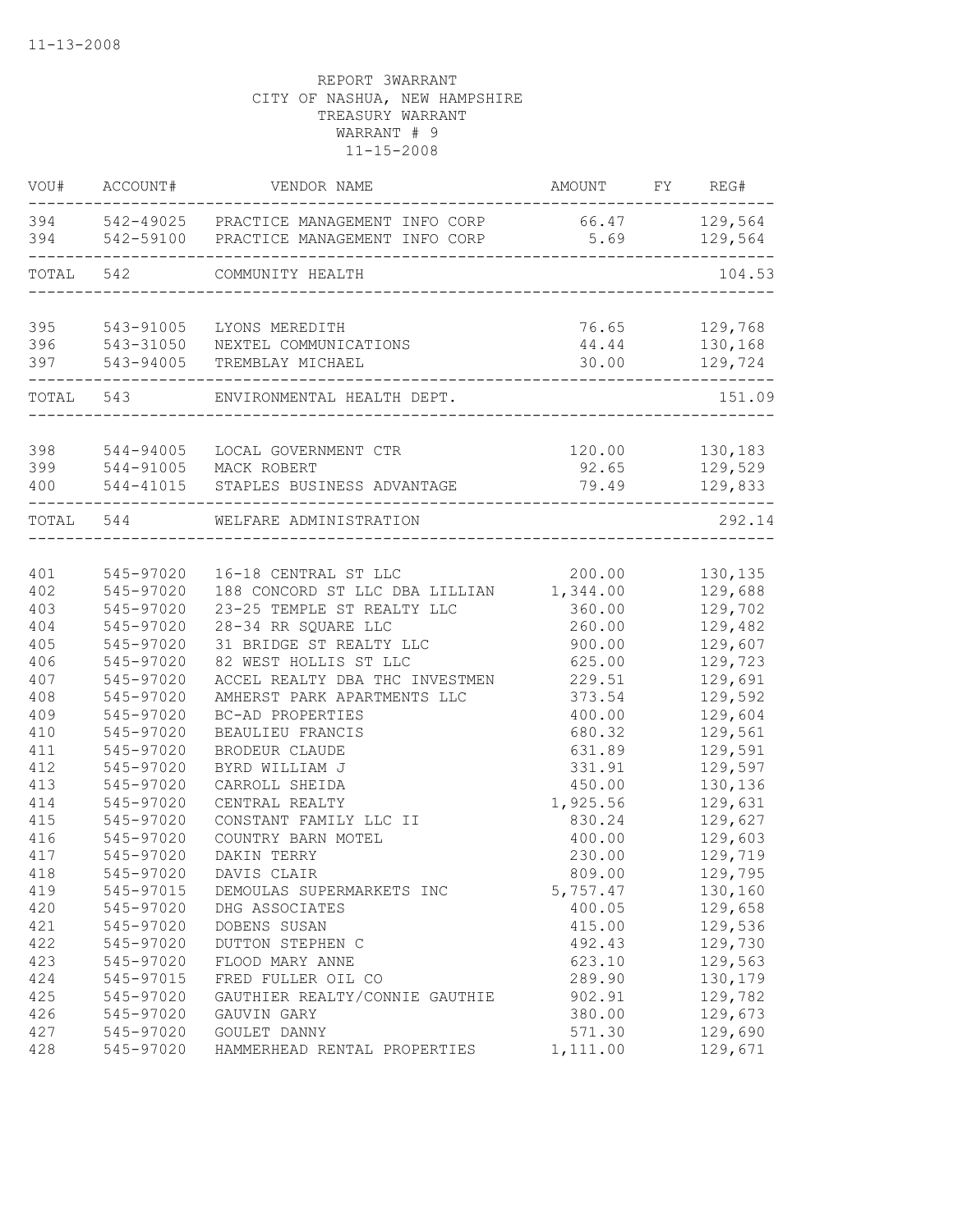| VOU#  | ACCOUNT#  | VENDOR NAME                                                                          | AMOUNT   | FY | REG#      |
|-------|-----------|--------------------------------------------------------------------------------------|----------|----|-----------|
| 429   |           | 545-97020 LAMERAND ENTERPRISES/KYLE LAME                                             | 410.00   |    | 129,738   |
| 430   | 545-97020 | LAVOIE NORMAN                                                                        | 618.24   |    | 130,137   |
| 431   | 545-97020 | LEVESQUE NORMAND                                                                     | 600.00   |    | 129,834   |
| 432   | 545-97015 | LORDEN OIL COMPANY                                                                   | 249.88   |    | 129,766   |
| 433   | 545-97020 | MARKARIAN DEBORAH                                                                    | 500.00   |    | 129,692   |
| 434   | 545-97020 | MCCHANDLER LLC                                                                       | 298.00   |    | 129,601   |
| 435   | 545-97020 | MOTEL 6                                                                              | 1,101.79 |    | 129,740   |
| 436   | 545-97020 | NASHUA DISTRICT COURT                                                                | 314.00   |    | 130,226   |
| 437   | 545-97020 | NASHUA HOUSING AUTHORITY                                                             | 400.50   |    | 129,744   |
| 438   | 545-97020 | NASHUA PASTORAL CARE                                                                 | 219.66   |    | 129,605   |
| 439   | 545-97015 | NATIONAL GRID                                                                        | 1,030.00 |    | 130,225   |
| 440   | 545-97020 | NBS PROPERTIES                                                                       | 289.62   |    | 129,796   |
| 441   | 545-97020 | PAQUIN EDWARD                                                                        | 660.00   |    | 129,461   |
| 442   | 545-97020 | PELLETIER NORMAND                                                                    | 400.00   |    | 129,672   |
| 443   | 545-97020 | PELLETIER RICHARD G                                                                  | 737.00   |    | 129,799   |
| 444   | 545-97015 | PENNICHUCK WATER WORKS INC                                                           | 143.52   |    | 130,172   |
| 445   | 545-97015 | PETERS PHARMACY                                                                      | 67.97    |    | 129,465   |
| 446   | 545-97015 | PSNH                                                                                 | 833.48   |    | 130,215   |
| 447   | 545-97020 | RAMIREZ SANCHE                                                                       | 750.00   |    | 129,535   |
| 448   | 545-97020 | RODGERS MOBILE HOME PARKS INC                                                        | 365.00   |    | 129,447   |
| 449   | 545-97020 | ROSA JUSSARA                                                                         | 520.68   |    | 129,610   |
| 450   | 545-97020 | RYBICKI STEPHEN                                                                      | 502.16   |    | 129,791   |
| 451   | 545-97020 | SEYMOUR MARY                                                                         | 830.00   |    | 130,138   |
| 452   | 545-97015 | ST JOSEPH PHARMACY                                                                   | 239.10   |    | 129,489   |
| 453   | 545-97020 | TLD PROPERTIES LLC                                                                   | 420.00   |    | 129,647   |
| 454   | 545-97020 | WEST HOLLIS TRUST                                                                    | 1,128.40 |    | 129,709   |
| 455   | 545-97015 | WINGATE'S PHARMACY INC                                                               | 35.75    |    | 130,161   |
| 456   | 545-97020 | WRN REAL ESTATE LLC                                                                  | 1,765.82 |    | 129,714   |
| 457   | 545-97015 | YORK OIL                                                                             | 344.90   |    | 130,227   |
| 458   | 545-97020 | YOUNGHUSBAND ROBERT A                                                                | 318.43   |    | 129,608   |
|       |           |                                                                                      |          |    |           |
| TOTAL | 545       | WELFARE COSTS                                                                        |          |    | 38,018.03 |
|       |           |                                                                                      |          |    |           |
| 459   |           | 551-41015 CITY OF NASHUA/PETTY CASH SLIP<br>551-91005 CITY OF NASHUA/PETTY CASH SLIP | 17.50    |    | 129,439   |
| 459   |           |                                                                                      | 1.00     |    | 129,439   |
| 460   | 551-59100 | CORBETT CLEANING CO/STEPHEN CO                                                       | 320.00   |    | 129,624   |
| 461   |           | 551-59100 J P PEST SERVICES                                                          | 115.41   |    | 129,657   |
| 462   | 551-34015 | NATIONAL GRID                                                                        | 132.52   |    | 130,201   |
| 463   | 551-41015 | NEW ENGLAND PAPER & SUPPLY                                                           | 70.36    |    | 129,633   |
| 464   | 551-31050 | NEXTEL COMMUNICATIONS                                                                | 292.32   |    | 130,168   |
| 465   | 551-94005 | NHLSA                                                                                | 275.00   |    | 130,203   |
| 466   | 551-94005 | NHSPE DECEMBER MTG                                                                   | 60.00    |    | 130,205   |
| 467   | 551-33005 | PENNICHUCK WATER                                                                     | 108.76   |    | 130,174   |
| 468   | 551-32005 | PUBLIC SERVICE OF NH                                                                 | 833.99   |    | 130,217   |
| 469   | 551-41015 | STAPLES BUSINESS ADVANTAGE                                                           | 153.55   |    | 129,833   |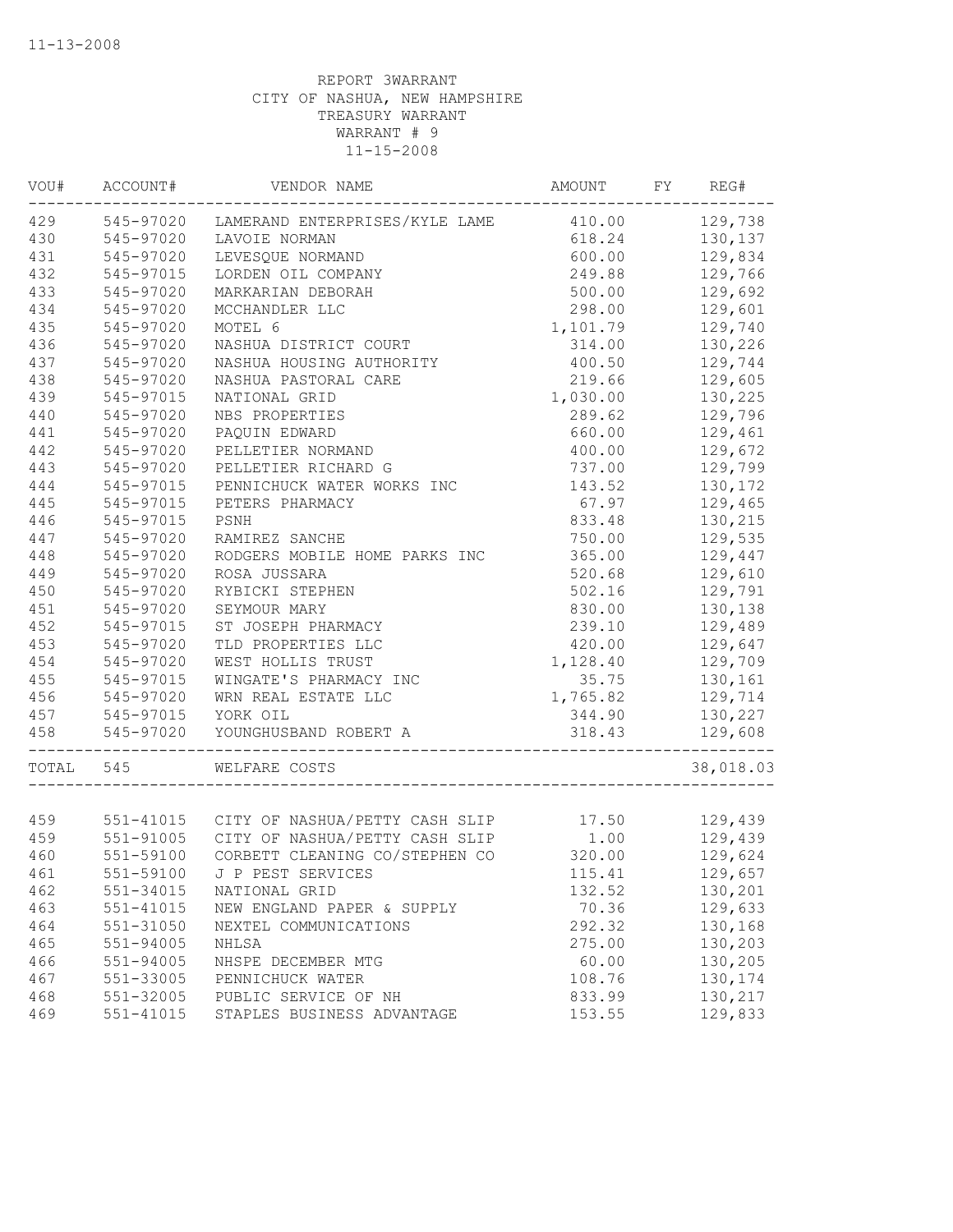|           | VOU# ACCOUNT# |                                     | AMOUNT    | REG#     |
|-----------|---------------|-------------------------------------|-----------|----------|
| TOTAL 551 |               | PUBLIC WORKS DIV & ENGINEERING      |           | 2,380.41 |
|           |               |                                     |           |          |
| 470       | 552-75135     | AFFILIATED HVAC SERVICES LLC        | 264.00    | 129,898  |
| 471       | 552-75135     | ASAP FIRE & SAFETY CORPORATION      | 375.00    | 129,562  |
| 472       | 552-75022     | BELLETETES INC                      | 152.51    | 129,602  |
| 473       | 552-78007     | BEST FORD/BEST CYCLE                | 19.86     | 129,464  |
| 474       | 552-75021     | BROX INDUSTRIES INC                 | 428.84    | 129,497  |
| 475       | 552-78007     | CARPARTS OF NASHUA                  | 6.22      | 129,463  |
| 476       | 552-75022     | CORBETT CLEANING CO/STEPHEN CO      | 375.00    | 129,624  |
| 477       | 552-48015     | DENNIS K BURKE INC                  | 2,613.97  | 130,224  |
| 478       | 552-31040     | FAIRPOINT COMMUNICATIONS INC        | 82.93     | 130,207  |
| 479       | 552-46045     | GAGNE RUSTY                         | 82.00     | 130,140  |
| 480       | 552-75040     | GRANITE STATE PRESSURE WASHING      | 1,695.00  | 129,474  |
| 481       | $552 - 46045$ | HOME DEPOT CREDIT SERVICES          | 47.91     | 130,170  |
| 481       | 552-75021     | HOME DEPOT CREDIT SERVICES          | 881.38    | 130,170  |
| 481       | 552-75040     | HOME DEPOT CREDIT SERVICES          | 7.94      | 130,170  |
| 482       | 552-75021     | JG GRADING LLC                      | 340.00    | 129,665  |
| 483       | 552-75022     | JOHNSON'S ELECTRIC INC              | 120.00    | 129,538  |
| 483       | 552-75040     | JOHNSON'S ELECTRIC INC              | 1,024.98  | 129,538  |
| 484       | 552-53075     | KOHL GLENN                          | 18,768.54 | 129,512  |
| 485       | 552-78100     | LIBERTY INTN'L TRUCKS OF NH LL      | 914.24    | 130,053  |
| 486       | 552-75021     | LOWE'S                              | 134.37    | 130,193  |
| 487       | 552-45285     | MARSHALL SIGNS INC                  | 88.00     | 129,919  |
| 488       | 552-78065     | MAYNARD & LESIEUR INCORPORATED      | 204.00    | 130,055  |
| 489       | 552-75021     | MUSCO SPORTS LIGHTING LLC           | 638.00    | 129,443  |
| 490       | 552-78007     | NAPA AUTO PARTS                     | 9.99      | 129,736  |
| 491       | 552-75021     | NARDONE SAND & GRAVEL CO INC 617.61 |           | 129,590  |
| 492       | 552-78007     | NASHUA OUTDOOR POWER EQUIP          | 19.01     | 129,616  |
| 493       | 552-75021     | NASHUA WALLPAPER & PAINT CO         | 108.06    | 129,619  |
| 494       | 552-95005     | NEW ENGLAND PARK ASSOCIATION        | 75.00     | 130,178  |
| 495       | 552-31050     | NEXTEL COMMUNICATIONS               | 180.22    | 130,168  |
| 496       | 552-75021     | OUTDOOR WORLD OF NE                 | 4,022.50  | 129,637  |
| 497       | 552-33005     | PENNICHUCK WATER                    | 942.89    | 130,174  |
| 497       | 552-33050     | PENNICHUCK WATER                    | 63.15     | 130,174  |
| 497       | 552-34045     | PENNICHUCK WATER                    | 69.21     | 130,174  |
| 498       | 552-32005     | PSNH                                | 1,440.83  | 130,211  |
| 498       | 552-32005     | PSNH                                | 1,833.22  | 130,212  |
| 498       | 552-32030     | PSNH                                | 1,635.74  | 130,211  |
| 498       | 552-32030     | PSNH                                | 37.23     | 130,212  |
| 499       | 552-32040     | PUBLIC SERVICE OF NH                | 4,748.56  | 130,217  |
| 500       | 552-74085     | R WHITE EQUIPMENT CENTER INC        | 312.00    | 130,057  |
| 500       | 552-75135     | R WHITE EQUIPMENT CENTER INC        | 18.00     | 130,057  |
| 501       | $552 - 46005$ | RED BRICK CLOTHING CO               | 7,024.64  | 129,543  |
| 502       | 552-78100     | S V MOFFETT CO<br>INC               | 8.37      | 129,626  |
| 503       | 552-78007     | SANEL AUTO PARTS CO                 | 234.72    | 129,609  |
| 504       | 552-75021     | SEASONAL SPECIALTY STORES           | 27.07     | 129,758  |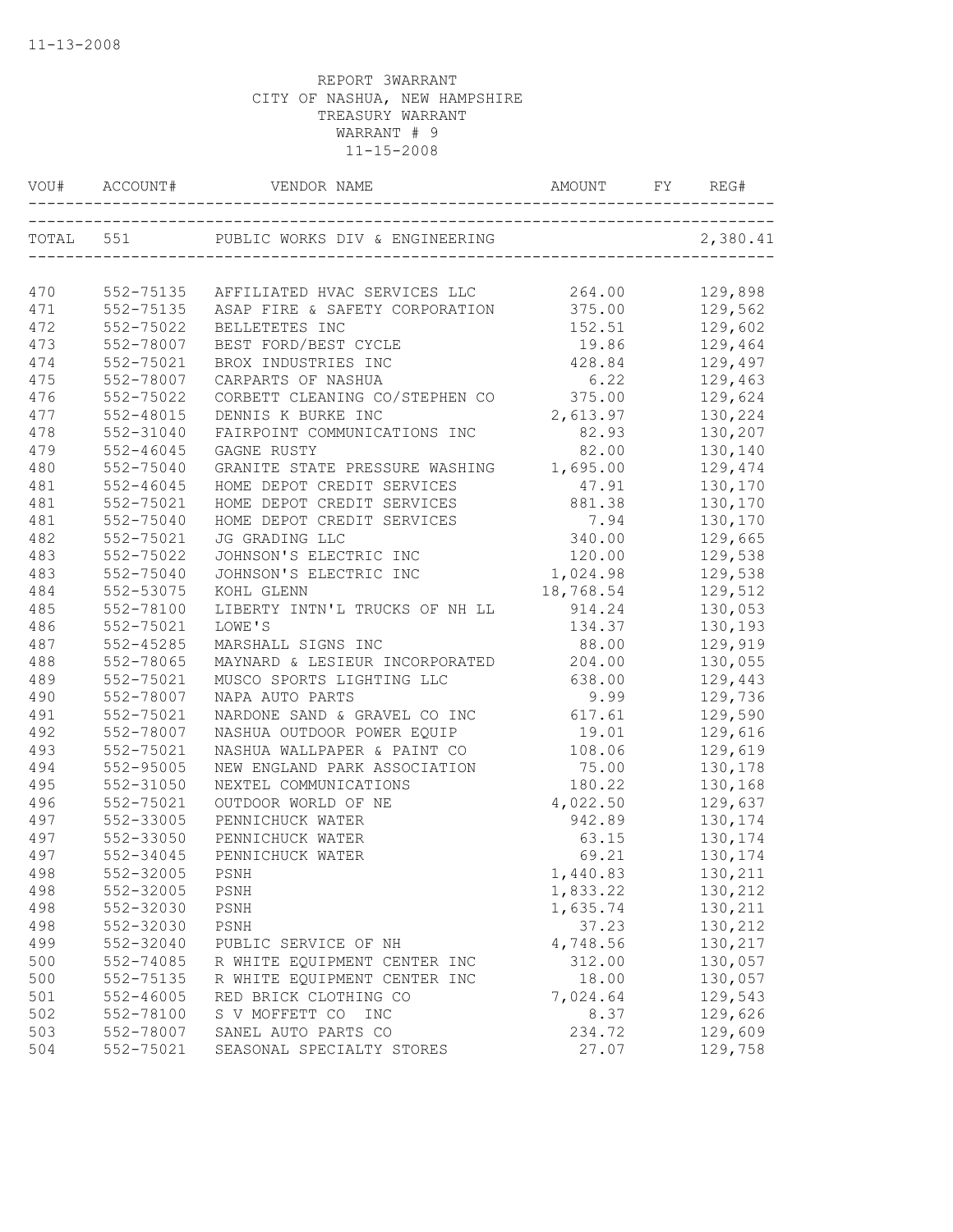|           | VOU# ACCOUNT# | ${\tt VENDOR\quad} \verb NAME  ~~ {\tt AMOUNT} ~~ {\tt FY} ~~ {\tt REG} \tag*{}$               |                  |                |
|-----------|---------------|------------------------------------------------------------------------------------------------|------------------|----------------|
|           |               | 505 552-46045 TAYLOR DEREK                                                                     |                  | 82.00 130,139  |
|           |               | 506 552-75021 TREASURER STATE OF NH 1,200.00 130,177<br>-------------------------------------- |                  | ----------     |
| TOTAL 552 |               | PARKS AND RECREATION                                                                           |                  | 53, 974.71     |
|           |               |                                                                                                |                  |                |
| 507       |               | 553-59100 AHC CORPORATION                                                                      | 409.90           | 129,840        |
| 508       | 553-45175     | ARCSOURCE INC                                                                                  | 134.66           | 129,611        |
| 509       | 553-78060     | B-B CHAIN                                                                                      | 1,161.40         | 129,488        |
| 510       | 553-49075     | BELLETETES INC                                                                                 | 44.14            | 129,602        |
| 511       | 553-45015     | BROX INDUSTRIES INC                                                                            | 3,550.00 129,497 |                |
| 511       | 553-45025     | BROX INDUSTRIES INC                                                                            |                  | 180.00 129,497 |
| 511       | 553-45190     | BROX INDUSTRIES INC                                                                            | 2,199.41         | 129,497        |
| 512       | 553-49075     | CCP INDUSTRIES INC                                                                             | 328.38           | 129,615        |
| 513       | 553-78100     | CHADWICK-BAROSS INC                                                                            | 1,650.39         | 129,499        |
| 514       | 553-78100     | CHAPPELL TRACTOR SALES INC                                                                     | 172.24           | 129,500        |
| 515       | 553-59105     | CORBETT CLEANING CO/STEPHEN CO                                                                 | 500.00           | 129,624        |
| 516       | 553-45060     | CORRIVEAU ROUTHIER INC                                                                         | 1,484.80         | 130,046        |
| 517       | 553-59100     | D & R TOWING INC                                                                               | 70.00            | 130,047        |
| 518       | 553-48015     | DENNIS K BURKE INC                                                                             | 39,219.20        | 130,224        |
| 519       | 553-78100     | DONOVAN EQUIPMENT CO INC                                                                       | 753.99           | 129,494        |
| 520       | 553-78100     | DONOVAN SPRING COMPANY INC                                                                     | 72.88            | 129,495        |
| 521       | 553-78100     | DUNN BATTERY LLC                                                                               | 374.80           | 129,700        |
| 522       | 553-78100     | DYAR SALES & MACHINERY COMPANY 90.00                                                           |                  | 130,052        |
| 523       | 553-45260     | EASTERN MINERALS INC                                                                           | 16, 171.32       | 129,760        |
| 524       | 553-78100     | FREIGHTLINER OF NH INC                                                                         | 45.72            | 129,751        |
| 525       | 553-75130     | G H PHILBRICK SONS INC                                                                         | 1,441.75         | 129,632        |
| 526       | 553-59100     | HEALTH STOP INC                                                                                | 79.00            | 129,586        |
| 527       | 553-78100     | HOWARD P FAIRFIELD INC                                                                         | 4,812.60         | 129,967        |
| 528       | 553-78100     | LIBERTY INTN'L TRUCKS OF NH LL 2,488.61                                                        |                  | 130,053        |
| 529       | 553-78100     | MAC MULKIN CHEVROLET INC                                                                       | 324.36           | 130,048        |
| 530       | 553-78100     | MILL METALS CORP                                                                               | 250.00           | 129,713        |
| 531       | 553-78100     | MINUTEMAN TRUCKS INC                                                                           | 33.56            | 129,656        |
| 532       | 553-49075     | NAPA AUTO PARTS                                                                                | 147.13           | 129,736        |
| 532       | 553-69025     | NAPA AUTO PARTS                                                                                | 13.00            | 129,736        |
| 532       | 553-78035     | NAPA AUTO PARTS                                                                                | 66.96            | 129,736        |
| 532       | 553-78100     | NAPA AUTO PARTS                                                                                | 994.77           | 129,736        |
| 533       |               | 553-34015 NATIONAL GRID                                                                        | 750.02           | 130,201        |
| 534       | 553-46045     | NEW ENGLAND EQUIPMENT RENTALS                                                                  | 59.94            | 129,625        |
| 534       | 553-49075     | NEW ENGLAND EQUIPMENT RENTALS                                                                  | 179.40           | 129,625        |
| 535       | 553-31050     | NEXTEL COMMUNICATIONS                                                                          | 164.85           | 130,168        |
| 536       | 553-69025     | PINE MOTOR PARTS                                                                               | 77.10            | 130,056        |
| 536       | 553-78100     | PINE MOTOR PARTS                                                                               | 23.20            | 130,056        |
| 537       | 553-95010     | POLK CITY DIRECTORIES                                                                          | 248.50           | 129,508        |
| 538       | 553-32005     | PUBLIC SERVICE OF NH                                                                           | 2,861.37         | 130,217        |
| 539       | 553-78100     | RO-BRAND PRODUCTS INC                                                                          | 134.44           | 129,745        |
| 540       | 553-49075     | SANEL AUTO PARTS CO                                                                            | 499.03           | 129,609        |
| 540       | 553-69025     | SANEL AUTO PARTS CO                                                                            | 64.98            | 129,609        |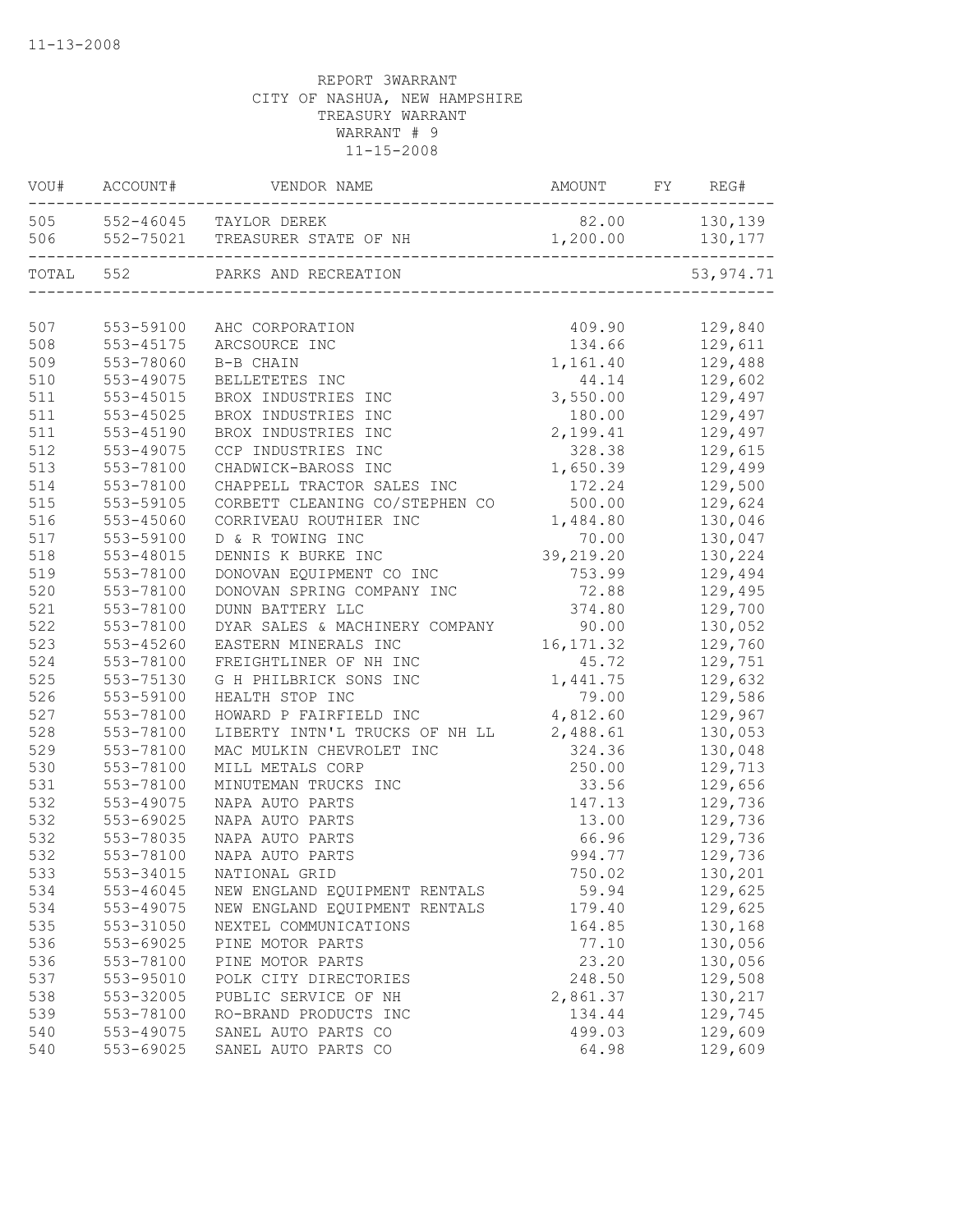| VOU#       | ACCOUNT#               | VENDOR NAME                              | AMOUNT          | FY | REG#               |
|------------|------------------------|------------------------------------------|-----------------|----|--------------------|
| 540        | 553-78075              | SANEL AUTO PARTS CO                      | 39.72           |    | 129,609            |
| 540        | 553-78100              | SANEL AUTO PARTS CO                      | 856.57          |    | 129,609            |
| 541        | 553-78100              | SNAP ON TOOLS                            | 19.10           |    | 129,496            |
| 542        | 553-62000              | STAPLES BUSINESS ADVANTAGE               | 61.21           |    | 129,833            |
| 543        | 553-46045              | UNIFIRST CORPORATION                     | 588.54          |    | 129,752            |
| 544        | 553-75100              | UNLIMITED DOOR SERVICE/STEVEN            | 186.00          |    | 130,070            |
| TOTAL      | 553                    | STREET DEPARTMENT                        |                 |    | 86,078.94          |
|            |                        |                                          |                 |    |                    |
| 545        | 555-59105              | CORBETT CLEANING CO/STEPHEN CO           | 320.00          |    | 129,624            |
| 546        | 555-94005              | HUSBAND WAYNE                            | 35.91           |    | 130,141            |
| 547        | 555-94005              | JOYCE THOMAS                             | 32.02           |    | 130,144            |
| 548        | 555-91005              | KENNAMER JEAN MARIE                      | 65.34           |    | 130,142            |
| 548        | 555-94005              | KENNAMER JEAN MARIE                      | 111.88          |    | 130,142            |
| 549<br>550 | 555-31050<br>555-94005 | NEXTEL COMMUNICATIONS<br>PARKER ROGER    | 260.54<br>32.38 |    | 130,168<br>130,143 |
| 551        | 555-45285              | PERMA-LINE CORP OF NEW ENGLAND           | 1,357.35        |    | 129,477            |
| 552        | 555-32025              | PSNH                                     | 1,187.99        |    | 130,212            |
| 552        | 555-32025              | PSNH                                     | 1,807.19        |    | 130,213            |
| 553        | 555-41015              | STAPLES BUSINESS ADVANTAGE               | 452.59          |    | 129,833            |
| 554        | 555-75023              | UNIFIRST CORPORATION                     | 23.75           |    | 129,752            |
| TOTAL      | 555                    | TRAFFIC DEPARTMENT                       |                 |    | 5,686.94           |
|            |                        |                                          |                 |    |                    |
| 555        | 557-64035              | MUNICIPAL SUPPLY SALES CO                | 1,063.63        |    | 129,680            |
| 556        | 557-32005              | PSNH                                     | 342.06          |    | 130,213            |
| 557        | 557-46045              | UNIFIRST CORPORATION                     | 69.00           |    | 129,752            |
| 558        | 557-49075              | W E AUBUCHON COMPANY INC                 | 26.56           |    | 129,470            |
| TOTAL      | 557                    | PARKING LOTS                             |                 |    | 1,501.25           |
|            |                        |                                          |                 |    |                    |
| 559        | 561-47085              | CITY OF NASHUA/PETTY CASH SLIP           | 34.00           |    | 129,439            |
| 560        | 561-48015              | DENNIS K BURKE INC                       | 816.86          |    | 130,224            |
| 561        | 561-32005              | PSNH                                     | 85.56           |    | 130,214            |
| 562        | 561-48005              | SHATTUCK MALONE OIL CO<br>-------------- | 326.20          |    | 130,158            |
|            |                        | TOTAL 561 EDGEWOOD CEMETERY              |                 |    | 1,262.62           |
|            |                        | 563 562-33005 PENNICHUCK WATER           |                 |    | 56.59 130,174      |
|            |                        | TOTAL 562 SUBURBAN CEMETERIES            |                 |    | 56.59              |
|            |                        |                                          |                 |    |                    |
| 564        |                        | 563-75023 HOME DEPOT CREDIT SERVICES     |                 |    | 21.07 130,170      |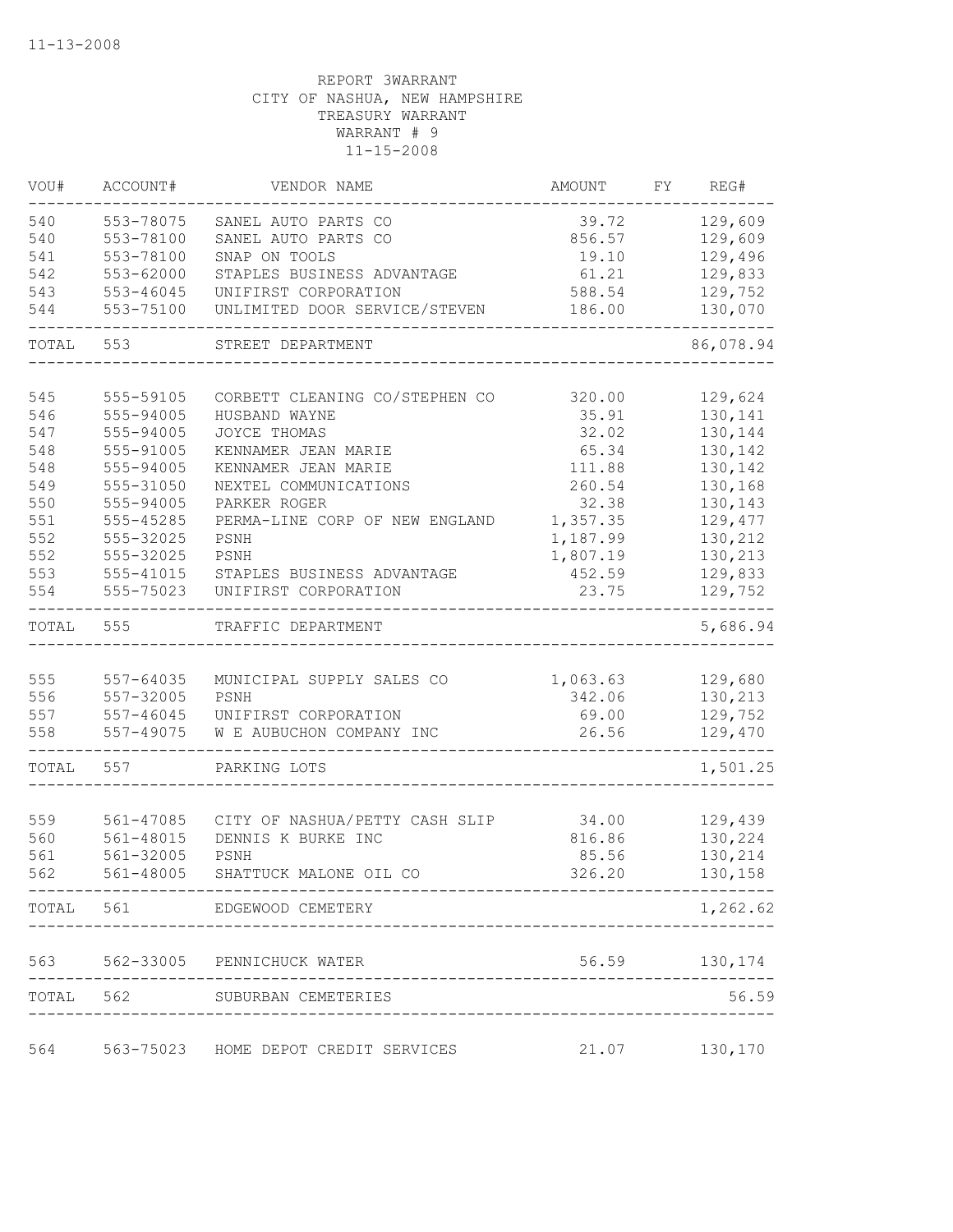| VOU#  | ACCOUNT#      | VENDOR NAME                                    | <b>AMOUNT</b> | FY | REG#               |
|-------|---------------|------------------------------------------------|---------------|----|--------------------|
| 565   | 563-74092     | MAYNARD & LESIEUR INCORPORATED                 | 90.00         |    | 130,055            |
| 566   | 563-34005     | MCLAUGHLIN OIL COMPANY                         | 202.00        |    | 129,542            |
| 567   | 563-74085     | NASHUA OUTDOOR POWER EQUIP                     | 11.58         |    | 129,616            |
| 568   | 563-78007     | SANEL AUTO PARTS CO                            | 11.65         |    | 129,609            |
| TOTAL | 563           | WOODLAWN CEMETERY                              |               |    | 336.30             |
| 569   |               | 571-94005 CITY OF NASHUA/PETTY CASH SLIP 71.37 |               |    | 129,439            |
| 570   | 571-41015     | STAPLES BUSINESS ADVANTAGE                     | 369.92        |    | 129,833            |
| TOTAL | 571           | COMMUNITY DEVELOPMENT                          |               |    | 441.29             |
| 571   | 572-91005     | CITY OF NASHUA/PETTY CASH SLIP                 | 148.83        |    | 129,439            |
| 571   | 572-98029     | CITY OF NASHUA/PETTY CASH SLIP                 | 10.00         |    | 129,439            |
| 572   | 572-91005     | HOUSTON ROGER                                  | 303.62        |    | 129,697            |
| 573   | 572-31050     | NEXTEL COMMUNICATIONS                          | 12.17         |    | 130,168            |
| 574   | 572-49025     | POLK CITY DIRECTORIES                          | 248.50        |    | 129,508            |
| 575   | 572-44010     | SPILLERS SUPPLIES & EQUIPMENT                  | 109.36        |    | 129,884            |
| 576   | $572 - 44005$ | STAPLES BUSINESS ADVANTAGE                     | 211.24        |    | 129,833            |
| TOTAL | 572           | PLANNING DEPARTMENT                            |               |    | 1,043.72           |
| 577   | 573-31050     | NEXTEL COMMUNICATIONS                          | 79.34         |    | 130,168            |
| TOTAL | 573           | ECONOMIC DEVELOPMENT                           |               |    | 79.34              |
|       |               |                                                |               |    |                    |
| 578   | 575-45150     | AC MOORE INC                                   | 21.81         |    | 129,634            |
| 579   | 575-41015     | ALPHAGRAPHICS                                  | 9.00          |    | 129,612            |
| 580   | 575-45050     | AMAZON CREDIT PLAN                             | 251.91        |    | 130,159            |
| 581   | 575-45050     | BAKER & TAYLOR                                 | 1,316.45      |    | 129,526            |
| 582   | 575-45085     | BAKER & TAYLOR ENTERTAINMENT                   | 355.61        |    | 129,516            |
| 582   | 575-45315     | BAKER & TAYLOR ENTERTAINMENT                   | 1,924.87      |    | 129,516            |
| 583   | 575-45220     | BRODART COMPANY                                | 1,070.24      |    | 130,051            |
| 584   | 575-75105     | DUNWELL ELECTRIC                               | 832.00        |    | 129,459            |
| 585   | 575-45050     | GALE                                           | 1,051.62      |    | 129,742            |
| 586   | 575-45220     | GAYLORD BROS INC                               | 82.15         |    | 130,065            |
| 587   | 575-45220     | GENERAL BOOK COVERS                            | 161.18        |    | 129,469            |
| 588   | 575-45904     | HERITAGE MICROFILM INC                         | 500.00        |    | 130,167            |
| 589   | $575 - 45050$ | INGRAM LIBRARY SERVICES                        | 78.98         |    | 129,787            |
| 590   | 575-45315     | INSTRUCTIONAL VIDEO                            | 53.35         |    | 130,228            |
| 591   | 575-94005     | JASINSKI JENNIFER                              | 30.00         |    | 129,556            |
| 592   | 575-75105     | JOHNSON'S ELECTRIC INC                         | 339.97        |    | 129,538            |
| 593   | 575-91005     | MARKS BRUCE                                    | 65.63         |    | 129,620<br>129,599 |
| 594   | 575-45085     | MICROMARKETING LLC                             | 412.71        |    |                    |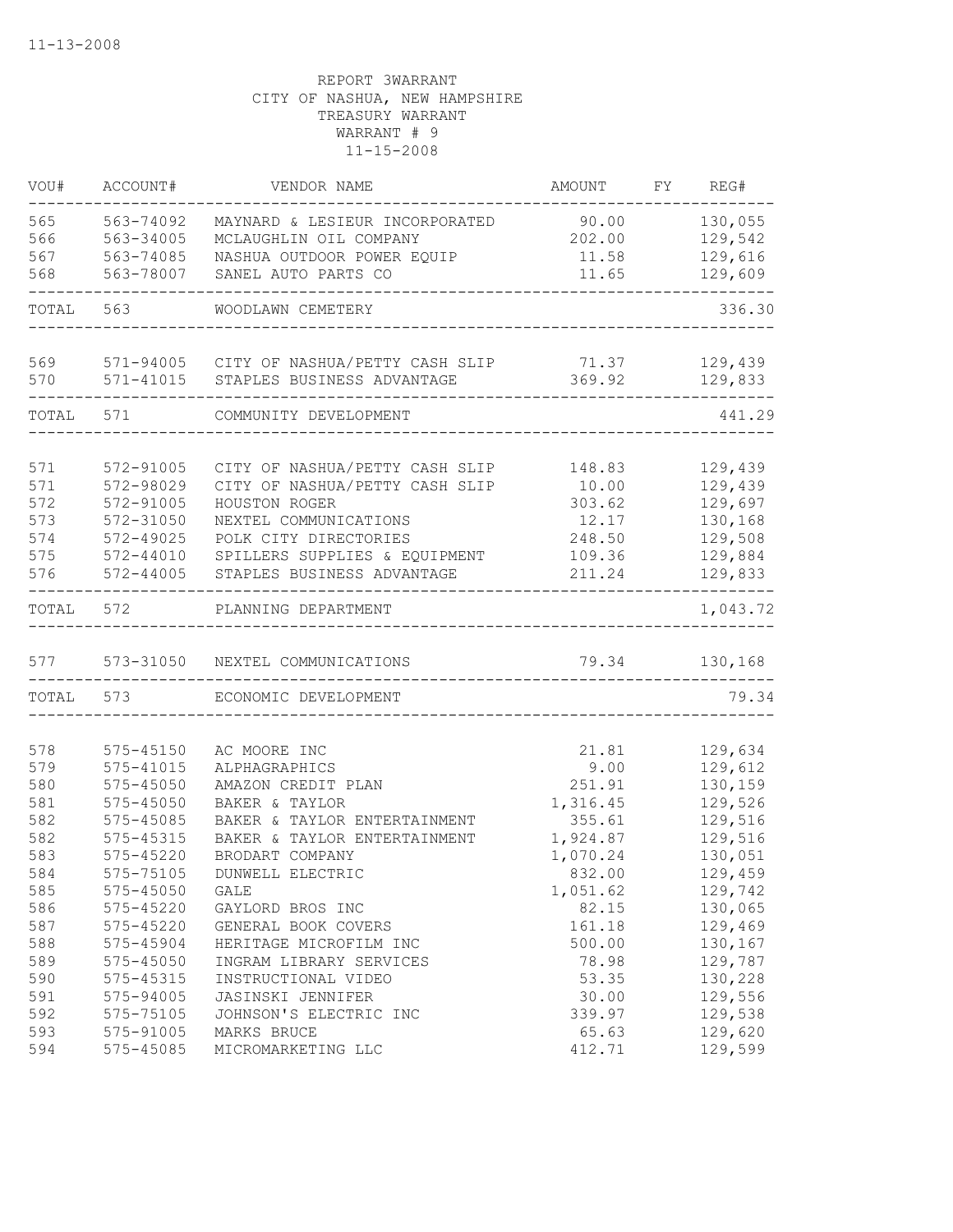|           | VOU# ACCOUNT#     | VENDOR NAME                                                | AMOUNT                      | FY REG#        |
|-----------|-------------------|------------------------------------------------------------|-----------------------------|----------------|
| 595       | 575-57010         | MV COMMUNICATIONS INC                                      |                             | 141.00 129,458 |
| 596       | $575 - 45050$     | NADA APPRAISAL GUIDES                                      | 765.00                      | 130,163        |
| 597       | 575-43005         | NASHUA PUBLIC LIBRARY                                      | 41.30                       | 130,145        |
| 597       | 575-45150         | NASHUA PUBLIC LIBRARY                                      | 7.99                        | 130,145        |
| 597       | $575 - 45315$     | NASHUA PUBLIC LIBRARY                                      | 79.95                       | 130,145        |
| 597       | 575-91005         | NASHUA PUBLIC LIBRARY                                      | 8.49                        | 130,145        |
| 598       | 575-34015         | NATIONAL GRID                                              | 336.44                      | 130,201        |
| 599       | 575-45904         | NEW HAMPSHIRE MAGAZINE                                     | 14.97                       | 130,180        |
| 600       | 575-31040         | NEXTEL COMMUNICATIONS                                      | 104.66                      | 130,168        |
| 601       | 575-32005         | PUBLIC SERVICE OF NH                                       | 4,928.88                    | 130,217        |
| 602       | 575-45085         | RANDOM HOUSE INC                                           | 149.00                      | 129,841        |
| 603       | 575-45085         | RECORDED BOOKS LLC                                         | 48.60                       | 129,755        |
| 604       | 575-42010         | SAM'S CLUB DIRECT                                          | 29.14                       | 130,182        |
| 604       | 575-45090         | SAM'S CLUB DIRECT                                          | 9.48                        | 130,182        |
| 604       | $575 - 45150$     | SAM'S CLUB DIRECT                                          | 62.29                       | 130,182        |
| 604       | 575-45315         | SAM'S CLUB DIRECT                                          | 239.03                      | 130,182        |
| 605       | 575-45050         | SIMON & SCHUSTER                                           | 64.58                       | 129,517        |
| 606       | 575-91015         | SMITH ANGELA                                               | 42.78                       | 129,797        |
| 607       | 575-41005         | STAPLES BUSINESS ADVANTAGE                                 | 107.95                      | 129,833        |
| 607       | 575-41015         | STAPLES BUSINESS ADVANTAGE                                 | 51.47                       | 129,833        |
| 608       | 575-45050         | THE UNIVERSITY OF ARIZONA                                  | 25.00                       | 130,229        |
| 609       | 575-41005         | WB MASON COMPANY INC                                       | 435.93                      | 129,490        |
| TOTAL 575 |                   | PUBLIC LIBRARIES                                           |                             | 16,251.41      |
|           |                   | 610 576-91005 CITY OF NASHUA/PETTY CASH SLIP 49.60 129,439 |                             |                |
| 611       |                   | 576-31065 NEXTEL COMMUNICATIONS                            | ___________________________ | 71.36 130,168  |
| TOTAL 576 |                   | BUILDING DEPARTMENT                                        |                             | 120.96         |
|           |                   |                                                            |                             |                |
| 612       |                   | 577-49075 ANCO SIGNS & STAMPS INC                          | 20.50                       | 129,708        |
| 613       | 577-49075         | ARAMSCO INC                                                | 51.00                       | 129,594        |
| 614       | 577-94005         | CITY OF NASHUA/PETTY CASH SLIP                             | 18.52                       | 129,439        |
| 615       | 577-94005         | METCALF KYLE                                               | 169.30                      | 129,793        |
| 616       | 577-31050         | NEXTEL COMMUNICATIONS                                      | 48.22                       | 130,168        |
| 617       | 577-94005         | ORTEGA NELSON                                              | 267.88                      | 129,715        |
| 618       | 577-94005         | SOUSA ROBERT JR                                            | 55.67                       | 129,701        |
| TOTAL     | 577               | CODE ENFORCEMENT                                           |                             | 631.09         |
|           |                   |                                                            |                             |                |
|           | 206,907 581-49050 | AC MOORE INC                                               | 111.71                      | 129,559        |
|           | 206,908 581-53103 | ACUCARE NURSING PROFESSIONALS                              | 279.18                      | 129,867        |
|           | 206,909 581-59130 | ADDORISIO FRAN                                             | 90.00                       | 130,030        |
|           | 206,910 581-53101 | ADULT LEARNING CENTER                                      | 25,000.00                   | 129,753        |
|           | 206,910 581-84030 | ADULT LEARNING CENTER                                      | 25, 312.50                  | 129,753        |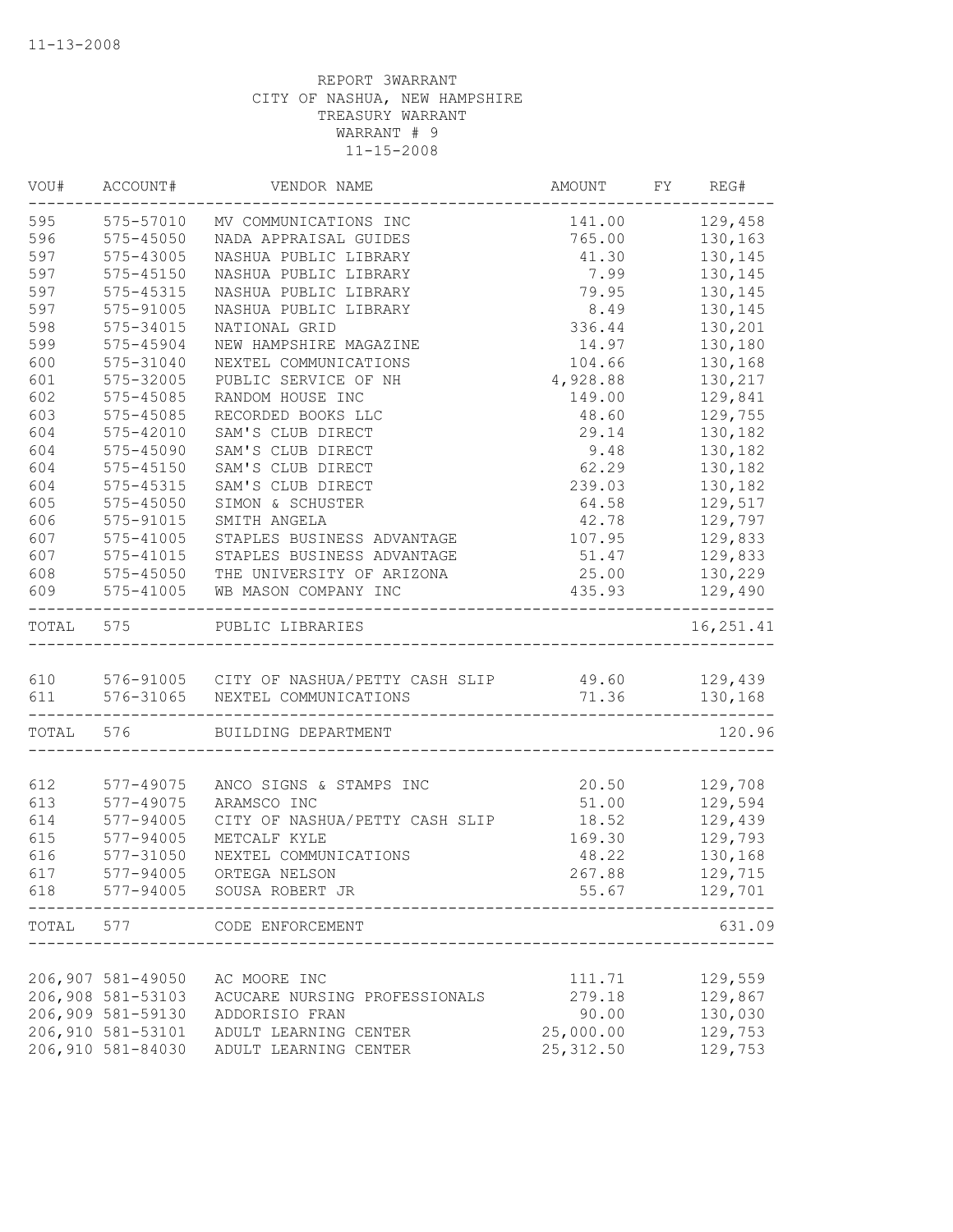| VOU# | ACCOUNT#           | VENDOR NAME                                | AMOUNT     | FY | REG#    |
|------|--------------------|--------------------------------------------|------------|----|---------|
|      |                    | 206,911 581-42110 ALARMAX DISTRIBUTORS INC | 181.25     |    | 129,854 |
|      | 206,912 581-46040  | ALEC'S SHOE STORE INC                      | 352.85     |    | 129,587 |
|      | 206, 913 581-91005 | ALMEIDA SARAH                              | 56.60      |    | 129,891 |
|      | 206, 914 581-31005 | ALTERNATIVE COMMUNICATIONS SER             | 237.50     |    | 129,731 |
|      | 206, 915 581-74092 | AMERICAN ALARM                             | 400.00     |    | 129,945 |
|      | 206,916 581-94030  | ASCD                                       | 438.00     |    | 130,232 |
|      | 206, 917 581-75023 | ATC ASSOCIATES INC                         | 80.00      |    | 129,498 |
|      | 206, 918 581-64192 | AUDIOLINK LLC                              | 50.85      |    | 130,041 |
|      | 206,919 581-75023  | B & S LOCKSMITH INC                        | 1,263.85   |    | 129,669 |
|      | 206,920 581-91005  | BAGLEY MARCIA                              | 132.36     |    | 129,997 |
|      | 206, 921 581-74092 | BAILEY DAVID                               | 40.00      |    | 129,513 |
|      | 206, 922 581-74092 | BANK OF AMERICA                            | 142.48     |    | 130,247 |
|      | 206, 923 581-49035 | BARNES & NOBLE INC                         | 1,037.17   |    | 129,442 |
|      | 206, 924 581-31005 | BAYRING COMMUNICATIONS                     | 2,422.71   |    | 130,244 |
|      | 206, 925 581-42130 | BEARINGS SPECIALTY CO INC                  | 304.67     |    | 129,759 |
|      | 206,926 581-49050  | BELLETETES INC                             | 849.90     |    | 129,602 |
|      | 206,926 581-75023  | BELLETETES INC                             | 390.94     |    | 129,602 |
|      | 206, 927 581-59130 | BLAZE MIKE                                 | 78.00      |    | 129,481 |
|      | 206,928 581-49050  | BLICK ART MATERIALS                        | 176.64     |    | 129,973 |
|      | 206,929 581-59130  | BOLDUC KEVIN                               | 58.00      |    | 129,975 |
|      | 206,930 581-49050  | BORDERS INC                                | 110.34     |    | 129,473 |
|      | 206,931 581-45910  | BRAIN POP                                  | 169.00     |    | 129,920 |
|      | 206,931 581-49030  | BRAIN POP                                  | 26.00      |    | 129,920 |
|      | 206,932 581-55010  | BUDGET CAR & TRUCK RENTAL                  | 818.09     |    | 129,908 |
|      | 206,933 581-75023  | C AND G SUSPENDED CEILINGS                 | 2,995.00   |    | 129,940 |
|      | 206,934 581-55015  | CANFIELD BRAD                              | 1,228.50   |    | 129,918 |
|      | 206,935 581-91040  | CARLTON CECILE                             | 170.80     |    | 129,863 |
|      | 206,936 581-41040  | CARTRIDGE WORLD                            | 646.93     |    | 129,962 |
|      | 206,936 581-49050  | CARTRIDGE WORLD                            | 1,086.97   |    | 129,962 |
|      | 206,936 581-64192  | CARTRIDGE WORLD                            | 262.97     |    | 129,962 |
|      | 206,937 581-49050  | CAUCHON PATRICIA                           | 87.91      |    | 130,034 |
|      | 206,938 581-42110  | CED                                        | 362.00     |    | 129,518 |
|      | 206,939 581-42010  | CENTRAL PAPER PRODUCTS CO                  | 6,697.68   |    | 130,066 |
|      | 206,939 581-42020  | CENTRAL PAPER PRODUCTS CO                  | 4,238.72   |    | 130,066 |
|      | 206,940 581-53100  | CHG MEDICAL STAFFING                       | 7,425.00   |    | 130,019 |
|      | 206, 941 581-53103 | CLARK ASSOCIATES/DEBBIE CLARK              | 24, 313.50 |    | 129,504 |
|      | 206,942 581-43005  | CMRS-POC                                   | 2,000.00   |    | 130,238 |
|      | 206,943 581-91040  | COCHRANE DONALD                            | 136.01     |    | 130,012 |
|      | 206,944 581-49050  | COMAP INC                                  | 385.00     |    | 130,073 |
|      | 206,945 581-49110  | COMPUTER HUT OF N E INC                    | 88.95      |    | 130,068 |
|      | 206,946 581-49050  | CONTINENTAL WIRELESS                       | 2,709.00   |    | 130,037 |
|      | 206,947 581-42130  | CONTROL TECHNOLOGIES INC                   | 466.33     |    | 129,844 |
|      | 206,947 581-75023  | CONTROL TECHNOLOGIES INC                   | 3,000.00   |    | 129,844 |
|      | 206,948 581-44005  | COPY SHOP                                  | 1,853.53   |    | 129,572 |
|      | 206,949 581-49075  | CORRIVEAU ROUTHIER INC                     | 256.00     |    | 130,046 |
|      | 206,950 581-49050  | CPACINC.COM                                | 790.00     |    | 130,009 |
|      | 206,951 581-95005  | CRISIS PREVENTION INSTITUTE IN             | 100.00     |    | 129,845 |
|      | 206,952 581-49050  | CRYSTAL ROCK BOTTLED WATER                 | 90.87      |    | 129,987 |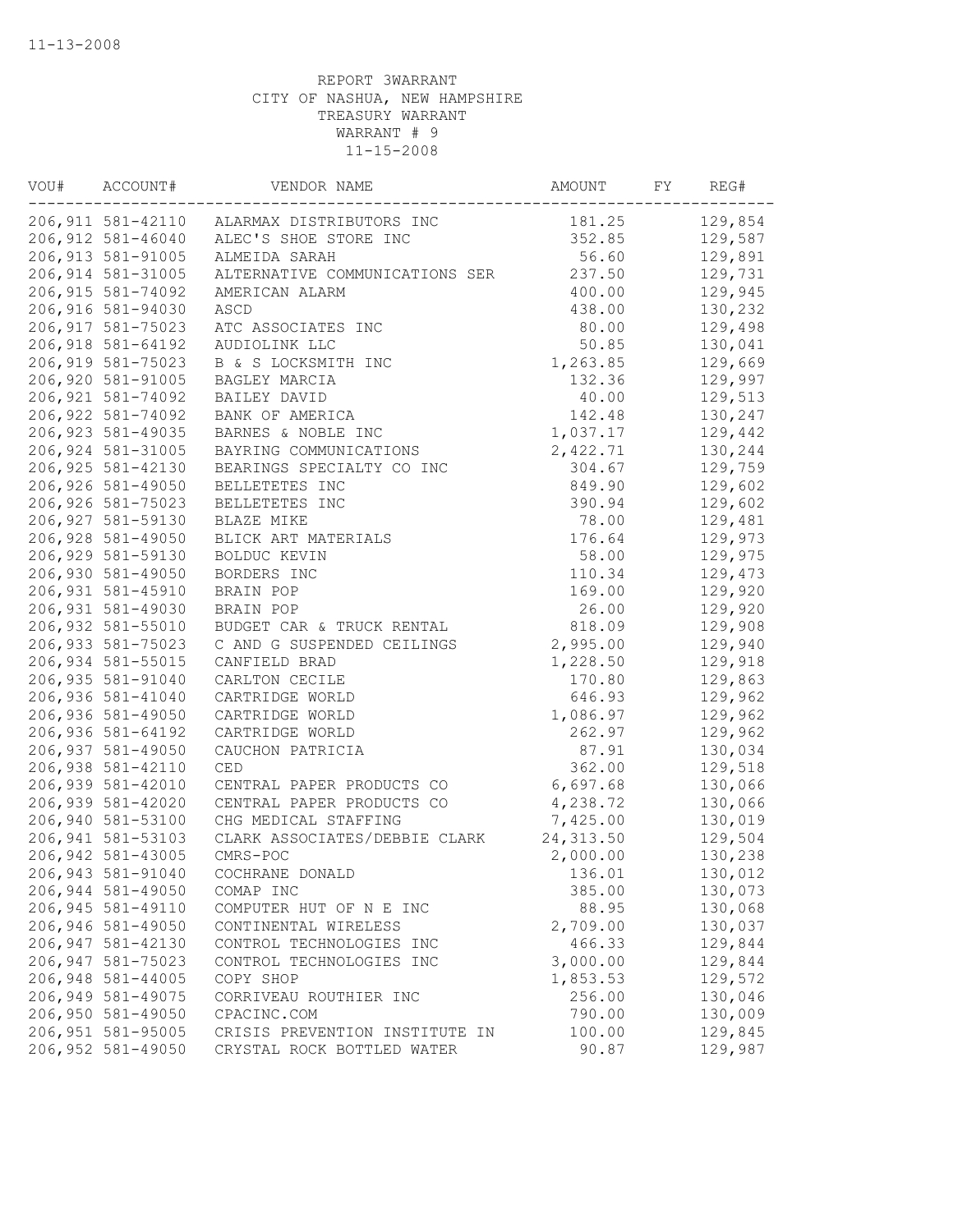| VOU# | ACCOUNT#          | VENDOR NAME                             | AMOUNT      | FY | REG#    |
|------|-------------------|-----------------------------------------|-------------|----|---------|
|      |                   | 206,953 581-49050 CRYSTAL SPRINGS BOOKS | 170.09      |    | 129,476 |
|      | 206,954 581-78007 | D & R TOWING INC                        | 351.50      |    | 130,047 |
|      | 206,955 581-53100 | DAVE'S SEPTIC SERVICE INC               | 93.90       |    | 129,515 |
|      | 206,956 581-49050 | DAVID H BAILEY                          | 60.00       |    | 129,885 |
|      | 206,957 581-59130 | DEL GENIO LEONARD                       | 58.00       |    | 129,963 |
|      | 206,958 581-49030 | DELANEY EDUCATIONAL INC                 | 251.81      |    | 129,995 |
|      | 206,958 581-49055 | DELANEY EDUCATIONAL INC                 | 48.50       |    | 129,995 |
|      | 206,959 581-49050 | DEMCO INC                               | 4.08        |    | 129,524 |
|      | 206,959 581-64192 | DEMCO INC                               | 2,775.89    |    | 129,524 |
|      | 206,960 581-49050 | DEWITT DIANA                            | 184.08      |    | 129,453 |
|      | 206,961 581-55015 | DICKS SONYA                             | 450.45      |    | 130,013 |
|      | 206,962 581-59130 | DOMINICI DAVID                          | 78.00       |    | 129,950 |
|      | 206,963 581-94030 | DUNN LAURA                              | 145.00      |    | 129,861 |
|      | 206,964 581-42130 | EASTERN BEARINGS INC                    | 1,794.04    |    | 129,574 |
|      | 206,965 581-59130 | EBOL THOMAS F                           | 136.00      |    | 129,471 |
|      | 206,966 581-53100 | EBS HEALTHCARE                          | 4,095.00    |    | 130,024 |
|      | 206,967 581-45910 | EBSCO INFORMATION SERVICES              | 966.84      |    | 130,064 |
|      | 206,968 581-49050 | EGAN JESSICA                            | 25.39       |    | 130,018 |
|      | 206,969 581-49050 | ELECTRONIX EXPRESS                      | 65.25       |    | 129,906 |
|      | 206,970 581-45910 | ENCHANTED LEARNING LLC                  | 50.00       |    | 129,988 |
|      | 206,971 581-34015 | ENERGYNORTH PROPANE                     | 335.71      |    | 130,058 |
|      | 206,972 581-55010 | ERB GEORGE                              | 64.71       |    | 130,020 |
|      | 206,973 581-42130 | F W WEBB COMPANY                        | 1,032.38    |    | 129,531 |
|      | 206,973 581-49050 | F W WEBB COMPANY                        | 469.30      |    | 129,531 |
|      | 206,974 581-53100 | FAGAN MELISSA MA CCCC-SLP               | 2,887.50    |    | 130,022 |
|      | 206,975 581-34015 | FAIRPOINT COMMUNICATIONS INC            | 31.37       |    | 130,240 |
|      | 206,976 581-34015 | FAIRPOINT COMMUNICATIONS INC            | 34.63       |    | 130,241 |
|      | 206,977 581-34015 | FAIRPOINT COMMUNICATIONS INC            | 31.37       |    | 130,242 |
|      | 206,978 581-31005 | FAIRPOINT COMMUNICATIONS INC            | 28.59       |    | 130,243 |
|      | 206,979 581-49075 | FARRENKOPF RICHARD                      | 48.06       |    | 129,931 |
|      | 206,980 581-75023 | FASTENAL COMPANY                        | 21.45       |    | 129,678 |
|      | 206,981 581-43005 | FEDEX                                   | 22.03       |    | 130,210 |
|      | 206,982 581-49075 | FIRMIN JIM                              | 21.47       |    | 129,969 |
|      | 206,983 581-55010 | FIRST STUDENT INC                       | 1,462.45    |    | 129,895 |
|      | 206,984 581-55005 | FIRST STUDENT INC                       | 3,726.75    |    | 129,903 |
|      | 206,984 581-55005 | FIRST STUDENT INC                       | 4,183.96    |    | 129,904 |
|      | 206,984 581-55005 | FIRST STUDENT INC                       | 171.41      |    | 129,905 |
|      | 206,984 581-55015 | FIRST STUDENT INC                       | 120,243.24  |    | 129,903 |
|      | 206,984 581-55015 | FIRST STUDENT INC                       | 56, 343. 73 |    | 129,904 |
|      | 206,984 581-55025 | FIRST STUDENT INC                       | 211, 216.50 |    | 129,903 |
|      | 206,984 581-55025 | FIRST STUDENT INC                       | 12,331.70   |    | 129,904 |
|      | 206,985 581-49030 | FOLLETT LIBRARY RESOURCES               | 36.47       |    | 129,475 |
|      | 206,985 581-49050 | FOLLETT LIBRARY RESOURCES               | 120.03      |    | 129,475 |
|      | 206,986 581-91005 | FORAN MARY C                            | 25.74       |    | 129,946 |
|      | 206,987 581-49050 | FREY SCIENTIFIC                         | 121.78      |    | 129,573 |
|      | 206,988 581-59130 | GADBOIS GERALD                          | 116.00      |    | 129,441 |
|      | 206,989 581-59130 | GIBSON SR THOMAS                        | 58.00       |    | 130,007 |
|      | 206,990 581-59130 | GOMES MANNY                             | 58.00       |    | 129,953 |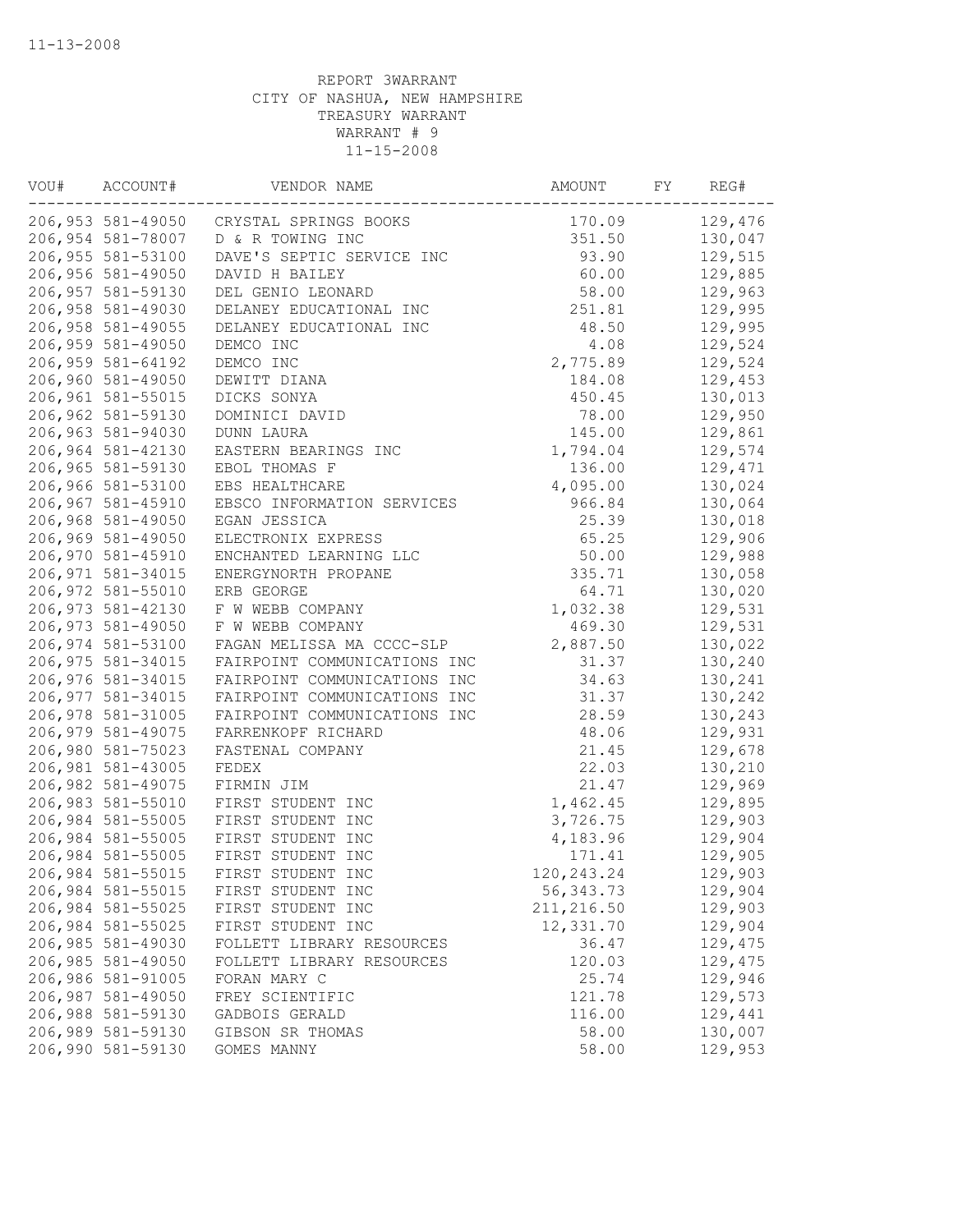| VOU# | ACCOUNT#          | VENDOR NAME                    | AMOUNT   | FY | REG#    |
|------|-------------------|--------------------------------|----------|----|---------|
|      | 206,991 581-49035 | GOODHEART-WILLCOX PUBLISHERS   | 322.04   |    | 129,853 |
|      | 206,992 581-42130 | GRAINGER                       | 3,729.47 |    | 129,548 |
|      | 206,993 581-42120 | GRANITE GROUP (THE)            | 117.00   |    | 129,749 |
|      | 206,994 581-91005 | GREENBERG ELLEN                | 446.50   |    | 129,986 |
|      | 206,995 581-49095 | GUILFORD PUBLICATIONS INC      | 67.50    |    | 129,487 |
|      | 206,996 581-74092 | HARRIS EQUIPMENT REPAIR SERVIC | 2,281.99 |    | 130,054 |
|      | 206,997 581-49050 | HEWLETT PACKARD COMPANY        | 716.10   |    | 129,549 |
|      | 206,998 581-75023 | HOME DEPOT CREDIT SERVICES     | 9.94     |    | 129,888 |
|      | 206,999 581-49050 | HOME DEPOT CREDIT SERVICES     | 241.90   |    | 129,914 |
|      | 207,000 581-49050 | HOME DEPOT CREDIT SERVICES     | 117.21   |    | 129,938 |
|      | 207,001 581-42130 | HONEYWELL INTERNATIONAL INC    | 671.71   |    | 129,957 |
|      | 207,002 581-91005 | HOTTEL CHRISTOPHER             | 256.64   |    | 129,974 |
|      | 207,003 581-59130 | HUARD PAUL                     | 90.00    |    | 129,954 |
|      | 207,004 581-91005 | HYNES STACY                    | 76.40    |    | 129,869 |
|      | 207,005 581-49050 | INCANDESCENT STUDIOS           | 200.00   |    | 129,970 |
|      | 207,006 581-41040 | INTEGRATED OFFICE SOLUTIONS    | 896.00   |    | 130,000 |
|      | 207,007 581-94030 | ISSERTELL KAREN L              | 115.00   |    | 129,865 |
|      | 207,008 581-49050 | J W PEPPER & SON INC           | 90.00    |    | 129,552 |
|      | 207,009 581-53100 | JOHNSON WILLIAM                | 60.00    |    | 129,989 |
|      | 207,010 581-59130 | JONES PAUL                     | 78.00    |    | 129,727 |
|      | 207,011 581-59130 | JOUSSET JEFFERY                | 78.00    |    | 129,964 |
|      | 207,012 581-49030 | JUNIOR LIBRARY GUILD           | 79.50    |    | 129,859 |
|      | 207,013 581-59130 | KEANE MARCIA                   | 136.00   |    | 129,961 |
|      | 207,014 581-94030 | KEANE THERESA                  | 44.95    |    | 129,894 |
|      | 207,015 581-91005 | KEIRSTEAD BARBARA              | 5.27     |    | 129,876 |
|      | 207,016 581-42110 | KEYSTONE BATTERY               | 556.00   |    | 129,887 |
|      | 207,017 581-49050 | KIDS DISCOVER                  | 65.83    |    | 129,571 |
|      | 207,018 581-59130 | KITSIS THEODORE                | 78.00    |    | 130,028 |
|      | 207,019 581-49050 | KLOCKIT                        | 370.60   |    | 129,848 |
|      | 207,020 581-49030 | KNOWBUDDY RESOURCES            | 82.80    |    | 129,913 |
|      | 207,021 581-94030 | KORN ELIZABETH                 | 115.00   |    | 129,835 |
|      | 207,022 581-91005 | KOSOW CARMEN                   | 69.32    |    | 129,886 |
|      | 207,023 581-59130 | KURTA JOSEPH                   | 58.00    |    | 129,566 |
|      | 207,024 581-59130 | LAROCQUE MICHAEL               | 58.00    |    | 129,956 |
|      | 207,025 581-59130 | LEAO WAGNER                    | 58.00    |    | 129,980 |
|      | 207,026 581-59130 | LENTINI SALVATORE              | 58.00    |    | 129,985 |
|      | 207,027 581-91040 | LESSARD CHRIS                  | 1,031.53 |    | 130,031 |
|      | 207,028 581-49050 | LIBRARY VIDEO COMPANY          | 41.85    |    | 129,857 |
|      | 207,029 581-49050 | LINGUISYSTEMS INC              | 22.95    |    | 129,878 |
|      | 207,030 581-59130 | LISS MARK                      | 58.00    |    | 129,600 |
|      | 207,031 581-75023 | LOWE'S                         | 621.20   |    | 129,976 |
|      | 207,032 581-91005 | LUCAS MARK                     | 55.36    |    | 130,042 |
|      | 207,033 581-49075 | LYDON RICHARD                  | 169.49   |    | 129,925 |
|      | 207,034 581-42110 | M & M ELECTRICAL SUPPLY CO INC | 3,444.97 |    | 130,044 |
|      | 207,035 581-49910 | M E O'BRIEN & SONS INC         | 565.00   |    | 129,576 |
|      | 207,035 581-75023 | M E O'BRIEN & SONS INC         | 162.00   |    | 129,576 |
|      | 207,036 581-49050 | MARKET BASKET                  | 575.97   |    | 129,621 |
|      | 207,037 581-75090 | MARVELL PLATE GLASS INC        | 175.00   |    | 129,468 |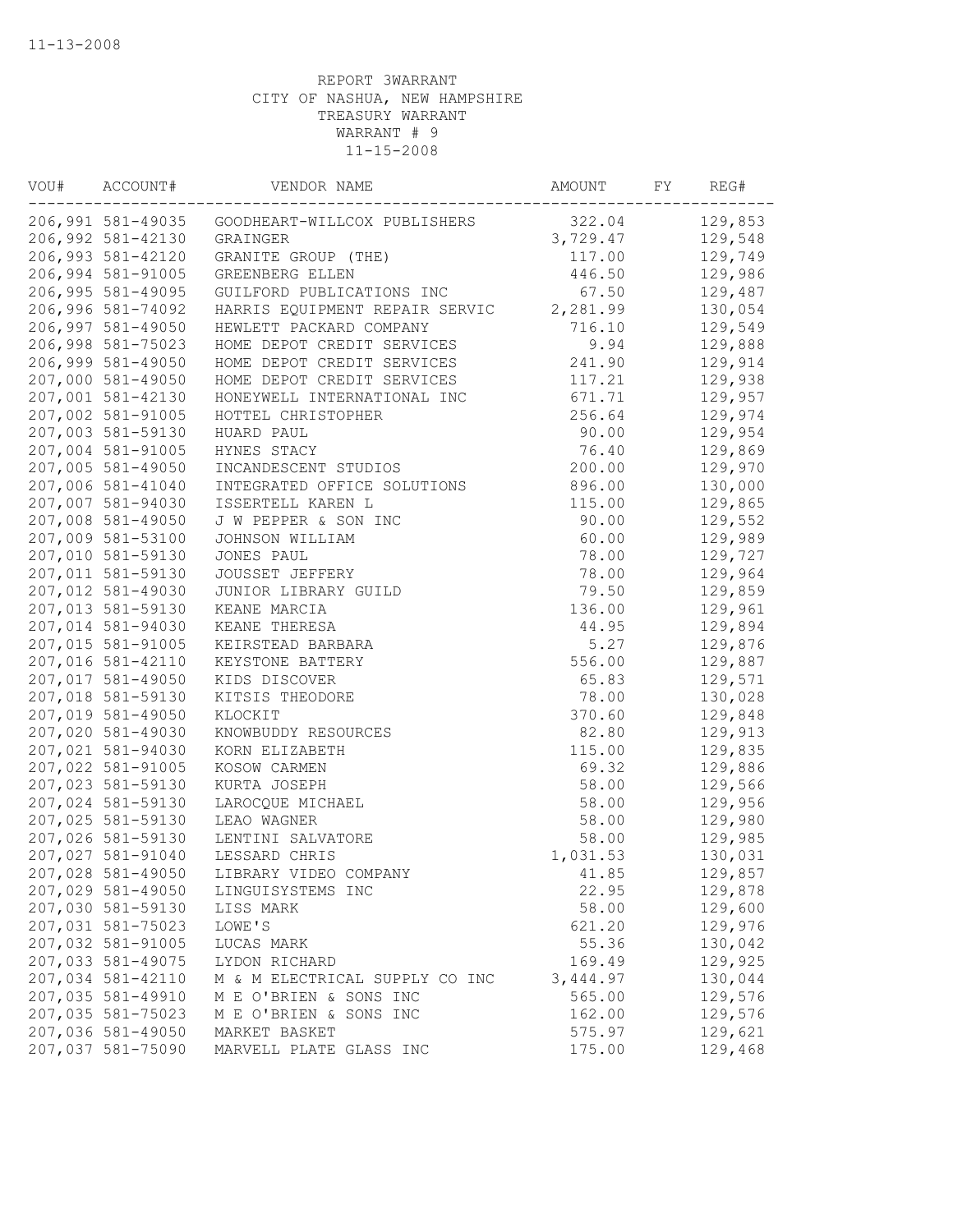| VOU# | ACCOUNT#          | VENDOR NAME                    | AMOUNT      | FY | REG#    |
|------|-------------------|--------------------------------|-------------|----|---------|
|      | 207,038 581-45910 | MASTER TEACHER                 | 414.25      |    | 130,233 |
|      | 207,039 581-49050 | MAYER-JOHNSON LLC              | 2,303.00    |    | 129,588 |
|      | 207,040 581-53103 | MCCARTNEY AMY                  | 5,033.00    |    | 129,990 |
|      | 207,041 581-49050 | MCGRAW HILL COMPANIES          | 42.93       |    | 129,582 |
|      | 207,042 581-59130 | MCGUIGAN DONALD                | 78.00       |    | 129,960 |
|      | 207,043 581-49050 | MEAGHER MICHAEL                | 75.00       |    | 129,544 |
|      | 207,044 581-91040 | MEDS-PDN                       | 218.00      |    | 129,932 |
|      | 207,045 581-75023 | MERRIMACK BUILDING SUPPLY INC  | 260.20      |    | 129,852 |
|      | 207,046 581-53100 | METRO GROUP INC (THE)          | 1,081.00    |    | 130,017 |
|      | 207,047 581-49050 | MOORE MEDICAL LLC              | 106.51      |    | 129,641 |
|      | 207,048 581-53100 | MULTI-STATE BILLING SERVICES L | 350.31      |    | 129,994 |
|      | 207,049 581-49050 | MUSIC ALIVE                    | 285.00      |    | 129,858 |
|      | 207,050 581-91005 | NAAS DANA                      | 15.09       |    | 129,540 |
|      | 207,051 581-49050 | NAEYC RESOURCE SALES           | 101.00      |    | 129,937 |
|      | 207,052 581-75090 | NASHUA GLASS                   | 629.00      |    | 130,045 |
|      | 207,053 581-49050 | NASHUA OUTDOOR POWER EQUIP     | 191.74      |    | 129,616 |
|      | 207,053 581-49910 | NASHUA OUTDOOR POWER EQUIP     | 429.74      |    | 129,616 |
|      | 207,054 581-74092 | NASHUA SEW & VAC               | 494.25      |    | 129,448 |
|      | 207,055 581-49075 | NASHUA WALLPAPER & PAINT CO    | 256.15      |    | 129,619 |
|      | 207,056 581-34015 | NATIONAL GRID                  | 1,722.16    |    | 130,249 |
|      | 207,057 581-59130 | NEVERETT WILLIAM               | 116.00      |    | 129,711 |
|      | 207,058 581-91040 | NHASCD                         | 490.00      |    | 129,936 |
|      | 207,059 581-95005 | NHASP                          | 670.00      |    | 130,162 |
|      | 207,060 581-59130 | NICHOLSON MORRIS               | 116.00      |    | 129,550 |
|      | 207,061 581-83009 | NORTHEAST DELTA DENTAL         | 9,705.88    |    | 130,231 |
|      | 207,062 581-49035 | NORTHWEST REGIONAL EDUCATIONAL | 142.25      |    | 130,032 |
|      | 207,063 581-31005 | ONE COMMUNICATIONS             | 360.00      |    | 130,220 |
|      | 207,064 581-59130 | OSBORNE GEOFFREY               | 58.00       |    | 130,043 |
|      | 207,065 581-91005 | PARMENTER BRIGETTE             | 97.93       |    | 130,039 |
|      | 207,066 581-59130 | PARSLOW RICHARD                | 78.00       |    | 129,721 |
|      | 207,067 581-75023 | PASEK CORP                     | 2,471.29    |    | 129,847 |
|      | 207,068 581-41015 | PAULIK CHRISTINE               | 53.97       |    | 129,856 |
|      | 207,069 581-49050 | PC MALL GOV INC                | 81.99       |    | 129,883 |
|      | 207,069 581-64040 | PC MALL GOV INC                | 152, 217.23 |    | 129,883 |
|      | 207,070 581-59130 | PELTZ MICHEL                   | 136.00      |    | 130,003 |
|      | 207,071 581-33005 | PENNICHUCK WATER WORKS INC     | 2,032.89    |    | 130,165 |
|      | 207,072 581-53100 | PERFORMANCE REHAB INC.         | 5,012.76    |    | 129,926 |
|      | 207,073 581-41015 | PETTY CASH                     | 15.98       |    | 130,148 |
|      | 207,073 581-43005 | PETTY CASH                     | 16.45       |    | 130,148 |
|      | 207,073 581-47010 | PETTY CASH                     | 29.52       |    | 130,148 |
|      | 207,073 581-49050 | PETTY CASH                     | 46.40       |    | 130,148 |
|      | 207,074 581-43005 | PETTY CASH                     | 30.05       |    | 130,149 |
|      | 207,074 581-49050 | PETTY CASH                     | 61.29       |    | 130,149 |
|      | 207,075 581-49050 | PETTY CASH                     | 156.52      |    | 130,150 |
|      | 207,076 581-91005 | PLACE PATRICIA                 | 19.31       |    | 129,868 |
|      | 207,077 581-55015 | PROVIDER ENTERPRISES INC (THE) | 723.00      |    | 129,889 |
|      | 207,078 581-32005 | PSNH                           | 1,634.90    |    | 130,219 |
|      | 207,079 581-32005 | PUBLIC SERVICE OF NH           | 33, 184.94  |    | 130,217 |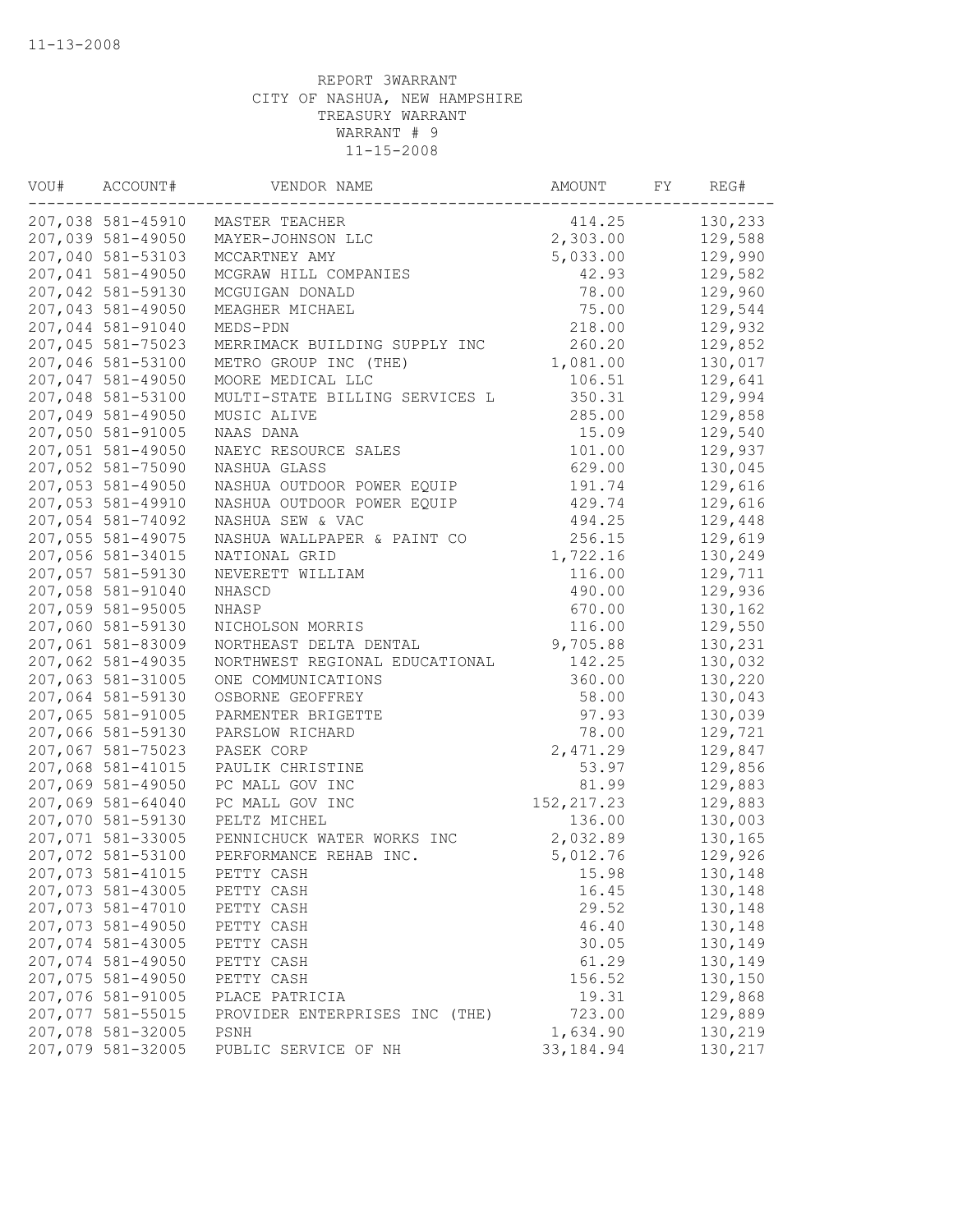| VOU# | ACCOUNT#           | VENDOR NAME                                      | AMOUNT    | FY | REG#    |
|------|--------------------|--------------------------------------------------|-----------|----|---------|
|      |                    | 207,080 581-94030 PYRAMID EDUCATIONAL CONSULTANT | 790.00    |    | 129,935 |
|      | 207,081 581-53085  | QUIMBY EYE CARE INC                              | 515.00    |    | 129,850 |
|      | 207,082 581-49910  | R WHITE EQUIPMENT CENTER INC                     | 83.00     |    | 130,057 |
|      | 207,083 581-42110  | RALPH PILL ELECTRIC SUPPLY COM                   | 14.00     |    | 130,049 |
|      | 207,084 581-49910  | REDIMIX COMPANIES INC                            | 200.00    |    | 129,629 |
|      | 207,085 581-49095  | RESEARCH PRESS CO INC                            | 145.26    |    | 129,460 |
|      | 207,086 581-43005  | RESERVE ACCOUNT                                  | 2,000.00  |    | 130,236 |
|      | 207,087 581-42110  | REXEL CLS                                        | 83.69     |    | 129,979 |
|      | 207,088 581-75023  | RMG ENTERPRISE INC                               | 711.60    |    | 129,917 |
|      | 207,089 581-49035  | ROSS STEPHANIE                                   | 20.00     |    | 129,948 |
|      | 207,090 581-59130  | ROY GEORGE                                       | 78.00     |    | 129,981 |
|      | 207,091 581-55015  | SAFEWAY TRAINING & TRANS SERV                    | 4,294.00  |    | 129,909 |
|      | 207,092 581-78007  | SANEL AUTO PARTS CO                              | 152.77    |    | 129,609 |
|      | 207,093 581-49050  | SARGENT-WELCH                                    | 130.00    |    | 129,514 |
|      | 207,094 581-49050  | SAUNDERS ALICE LISA                              | 56.90     |    | 129,874 |
|      | 207,095 581-49050  | SAX ARTS & CRAFTS                                | 84.96     |    | 129,873 |
|      | 207,096 581-49050  | SCANTRON CORPORATION                             | 423.52    |    | 129,843 |
|      | 207,097 581-95010  | SCHOLASTIC MAGAZINES                             | 322.26    |    | 129,646 |
|      | 207,098 581-47010  | SCHOOL HEALTH CORP                               | 620.00    |    | 129,472 |
|      | 207,098 581-49050  | SCHOOL HEALTH CORP                               | 491.94    |    | 129,472 |
|      | 207,099 581-49050  | SCHOOL SPECIALTY                                 | 3, 137.84 |    | 129,879 |
|      | 207,100 581-49050  | SCHOOL-TECH INC                                  | 45.00     |    | 130,050 |
|      | 207,100 581-49075  | SCHOOL-TECH INC                                  | 233.91    |    | 130,050 |
|      | 207,101 581-84030  | SEACOST LEARNING COLLABORATIVE                   | 13,300.20 |    | 129,949 |
|      | 207,102 581-42010  | SHIFFLER EQUIPMENT SALES INC                     | 199.75    |    | 129,851 |
|      | 207,103 581-91005  | SICILIA KATHRYN                                  | 84.68     |    | 129,984 |
|      | 207,104 581-42110  | SIMPLEXGRINNELL                                  | 644.00    |    | 129,452 |
|      | 207,105 581-59130  | SKARINKA RICHARD                                 | 58.00     |    | 130,029 |
|      | 207,106 581-49030  | SMART APPLE MEDIA                                | 517.80    |    | 129,875 |
|      | 207,107 581-91005  | SMITH BETH                                       | 43.59     |    | 130,008 |
|      | 207,108 581-59130  | SMITH MIKE                                       | 78.00     |    | 129,955 |
|      | 207,109 581-31005  | SPRINT                                           | 12.33     |    | 130,239 |
|      | 207,110 581-41015  | STAPLES BUSINESS ADVANTAGE                       | 1,833.26  |    | 129,718 |
|      | 207,110 581-41045  | STAPLES BUSINESS ADVANTAGE                       | 7,565.12  |    | 129,718 |
|      | 207,110 581-49050  | STAPLES BUSINESS ADVANTAGE                       | 2,183.68  |    | 129,718 |
|      | 207,110 581-49075  | STAPLES BUSINESS ADVANTAGE                       | 231.17    |    | 129,718 |
|      | 207,110 581-63085  | STAPLES BUSINESS ADVANTAGE                       | 5,342.42  |    | 129,718 |
|      | 207,110 581-64192  | STAPLES BUSINESS ADVANTAGE                       | 11.49     |    | 129,718 |
|      | 207,111 581-53100  | STATE OF NH CRIMINAL RECORDS                     | 2,243.00  |    | 130,151 |
|      | 207,112 581-49050  | STEVENS LOUISE                                   | 91.98     |    | 129,897 |
|      | 207,113 581-59130  | STOLL DEBRA                                      | 58.00     |    | 130,011 |
|      | 207, 114 581-49050 | STONEY CORINNE                                   | 139.95    |    | 129,862 |
|      | 207,115 581-53100  | SUNBERG ROBERT                                   | 1,599.11  |    | 129,921 |
|      | 207,116 581-49050  | SUPER DUPER PUBLICATIONS                         | 45.90     |    | 129,480 |
|      | 207,117 581-49050  | TEACHER'S DISCOVERY                              | 225.34    |    | 129,890 |
|      | 207,118 581-53100  | TERMINIX                                         | 432.00    |    | 129,943 |
|      | 207,119 581-59130  | THOMAS DOUGLAS                                   | 58.00     |    | 129,972 |
|      | 207,120 581-95010  | TIME FOR KIDS                                    | 304.98    |    | 130,230 |
|      |                    |                                                  |           |    |         |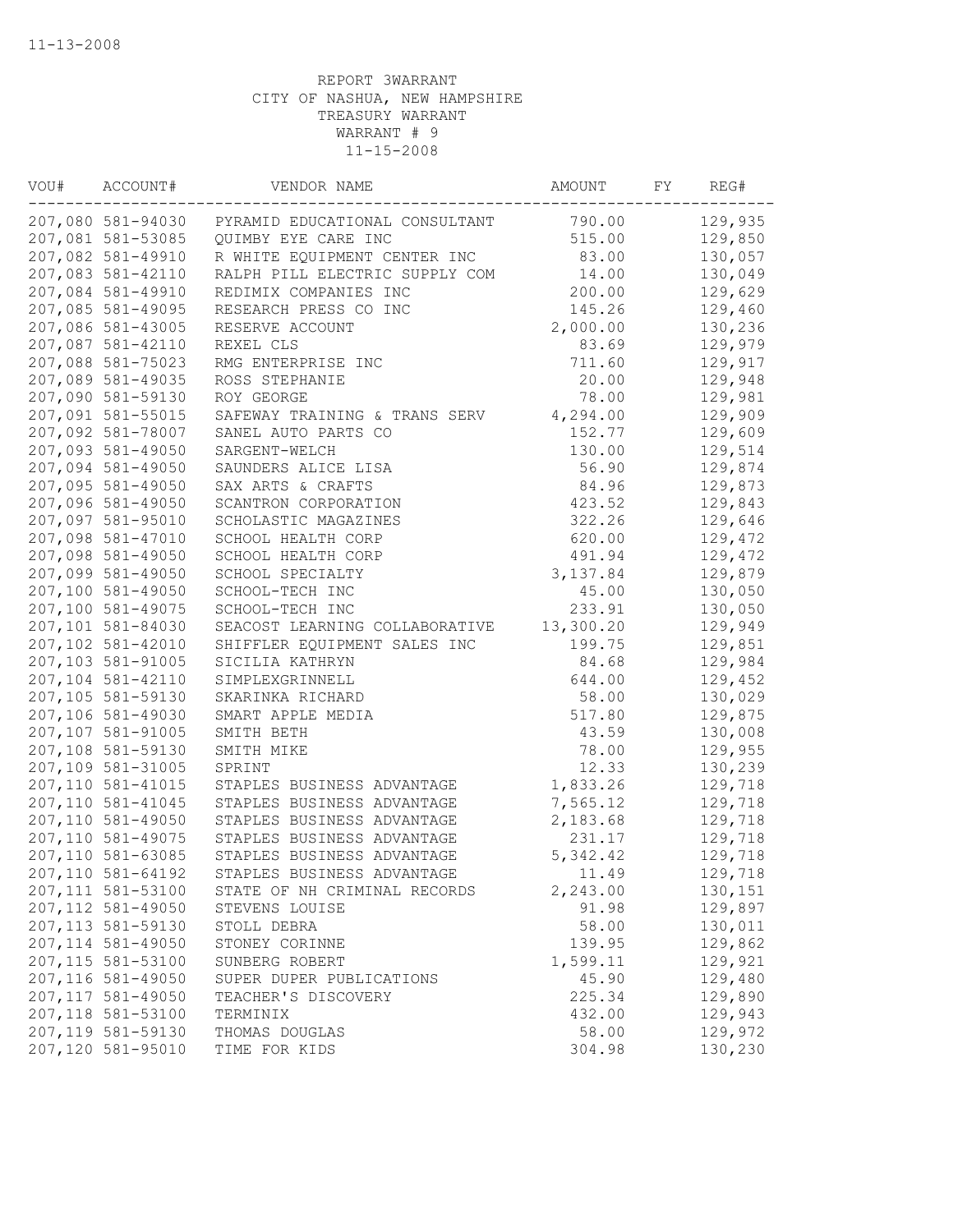| VOU#  | ACCOUNT#           | VENDOR NAME                    | AMOUNT       | FY | REG#         |
|-------|--------------------|--------------------------------|--------------|----|--------------|
|       | 207, 121 581-42120 | TOTAL AIR SUPPLY INC           | 543.27       |    | 129,707      |
|       | 207,122 581-42130  | TRANE US INC                   | 639.78       |    | 129,870      |
|       | 207, 123 581-49075 | TREASURER STATE OF NH          | 40.19        |    | 130,071      |
|       | 207,124 581-94030  | TURIEL JEFFREY                 | 50.00        |    | 129,866      |
|       | 207,125 581-43005  | UNITED PARCEL SERVICE          | 82.17        |    | 129,849      |
|       | 207,126 581-42120  | UNITED SUPPLY INC              | 879.08       |    | 129,916      |
|       | 207,127 581-83102  | UNUM LIFE INSURANCE            | 3,270.92     |    | 130,146      |
|       | 207,128 581-98030  | VETRI KATHLEEN                 | 90.00        |    | 129,930      |
|       | 207,129 581-75180  | VIKING ROOFING, INC.           | 1,354.00     |    | 129,942      |
|       | 207,130 581-83004  | VISION SERVICE PLAN - NH       | 2,004.92     |    | 130,147      |
|       | 207, 131 581-49075 | W E AUBUCHON CO INC            | 5.83         |    | 130,234      |
|       | 207,132 581-49050  | WALMART COMMUNITY              | 67.61        |    | 129,838      |
|       | 207,133 581-49050  | WARD'S NATURAL SCIENCE         | 189.76       |    | 129,681      |
|       | 207,134 581-49050  | WEEKLY READER PUBLISHING       | 37.95        |    | 129,983      |
|       | 207,135 581-91005  | WELLMAN ANN MARIE              | 28.55        |    | 129,971      |
|       | 207,136 581-84055  | WHITNEY SUZANNE                | 1,000.00     |    | 130,036      |
|       | 207,137 581-63085  | WILLIAM V. MACGILL & COMPANY   | 311.60       |    | 129,569      |
|       | 207,138 581-59130  | WILLIAMS BRIAN                 | 58.00        |    | 129,959      |
|       | 207,139 581-47010  | WINGATES PHARMACY INC          | 122.00       |    | 129,689      |
|       | 207,140 581-53101  | YOUTH COUNCIL (THE)            | 16,747.80    |    | 129,915      |
|       | 207,141 581-59130  | ZUCCARO ROBERT                 | 116.00       |    | 129,958      |
| TOTAL | 581                | SCHOOL DEPARTMENT              |              |    | 871,892.11   |
|       |                    |                                |              |    |              |
| 619   | 590-23501          | NASHUA WALLPAPER & PAINT CO    | 660.00       |    | 129,619      |
| 620   | 590-24535          | DIVER'S DEN DIVE SHOP INC      | 2,475.00     |    | 129,660      |
| 621   | 590-24543          | DRAGON MOSQUITO CONTROL INC    | 800.00       |    | 129,687      |
|       | 207,142 590-24581  | ARANEO GABE                    | 1,020.00     |    | 129,892      |
|       | 207,143 590-24581  | MARANDOS JUSTIN                | 710.40       |    | 129,998      |
| TOTAL | 590                | P/Y OBLIGATIONS                |              |    | 5,665.40     |
|       |                    |                                |              |    |              |
| 622   | 592-85005          | US BANK                        | 300.00       |    | 129,505      |
| 623   | 592-85010          | US BANK NA (091000022)         | 12,391.25    |    | 250          |
| 623   | 592-85015          | US BANK NA (091000022)         | 129, 434.13  |    | 250          |
| 623   | 592-85020          | US BANK NA (091000022)         | 179,286.24   |    | 250          |
| 623   | 592-85025          | US BANK NA (091000022)         | 1,159,788.76 |    | 250          |
| TOTAL | 592                | BONDED DEBT SERVICE            |              |    | 1,481,200.38 |
|       |                    |                                |              |    |              |
| 624   | 599-64045          | ADVANCED COMPUTERS & ELECTRONI | 954.23       |    | 129,622      |
| 625   | 599-64045          | DELL MARKETING LP              | 2,127.50     |    | 129,545      |
| 626   | 599-64045          | GOVCONNECTION INC              | 28.38        |    | 129,449      |
|       |                    |                                |              |    |              |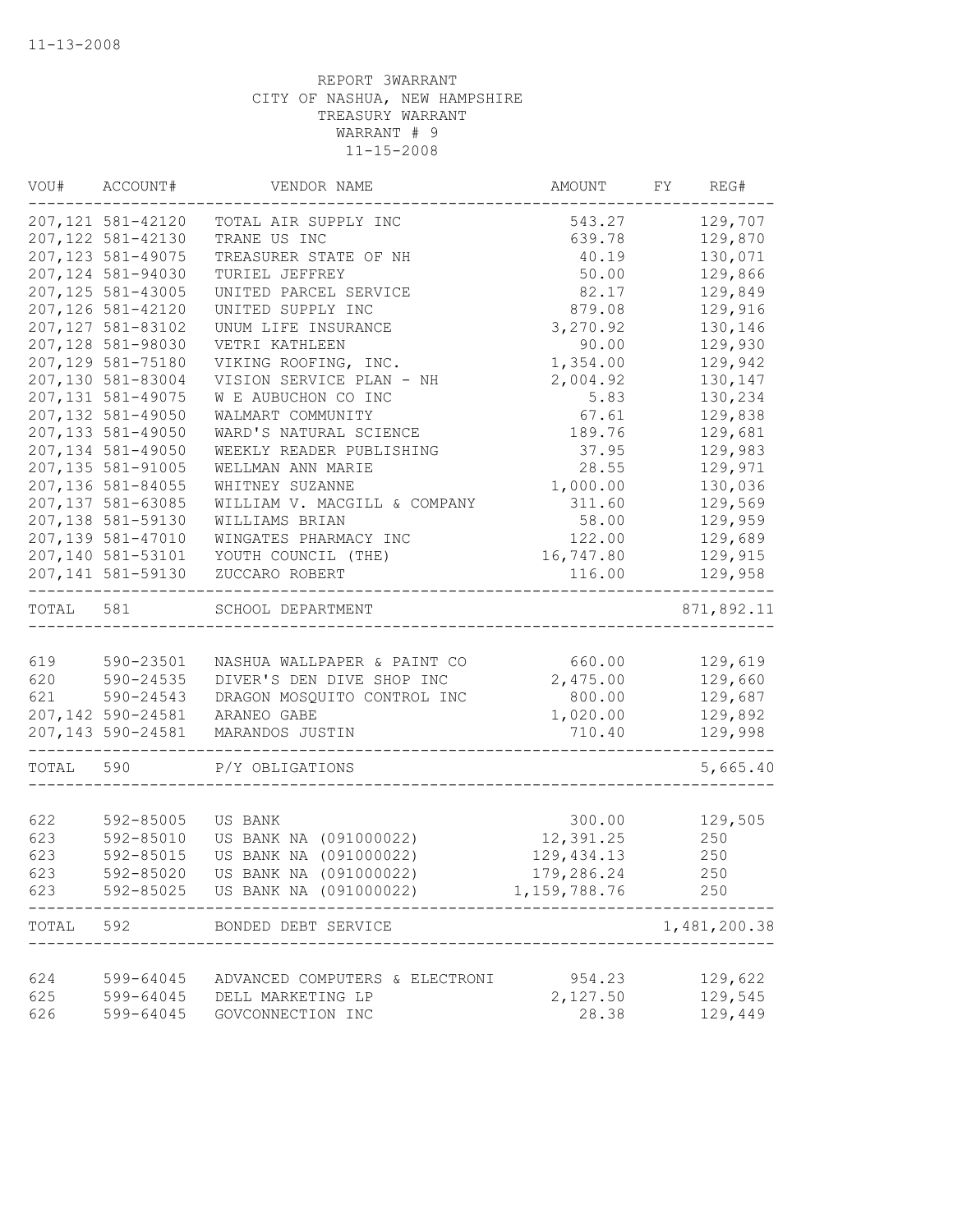| VOU#      | ACCOUNT# | VENDOR NAME                  | AMOUNT | <b>FY</b> | REG#     |
|-----------|----------|------------------------------|--------|-----------|----------|
|           |          |                              |        |           |          |
| TOTAL 599 |          | "CERF" - EQUIPMENT PURCHASES |        |           | 3,110.11 |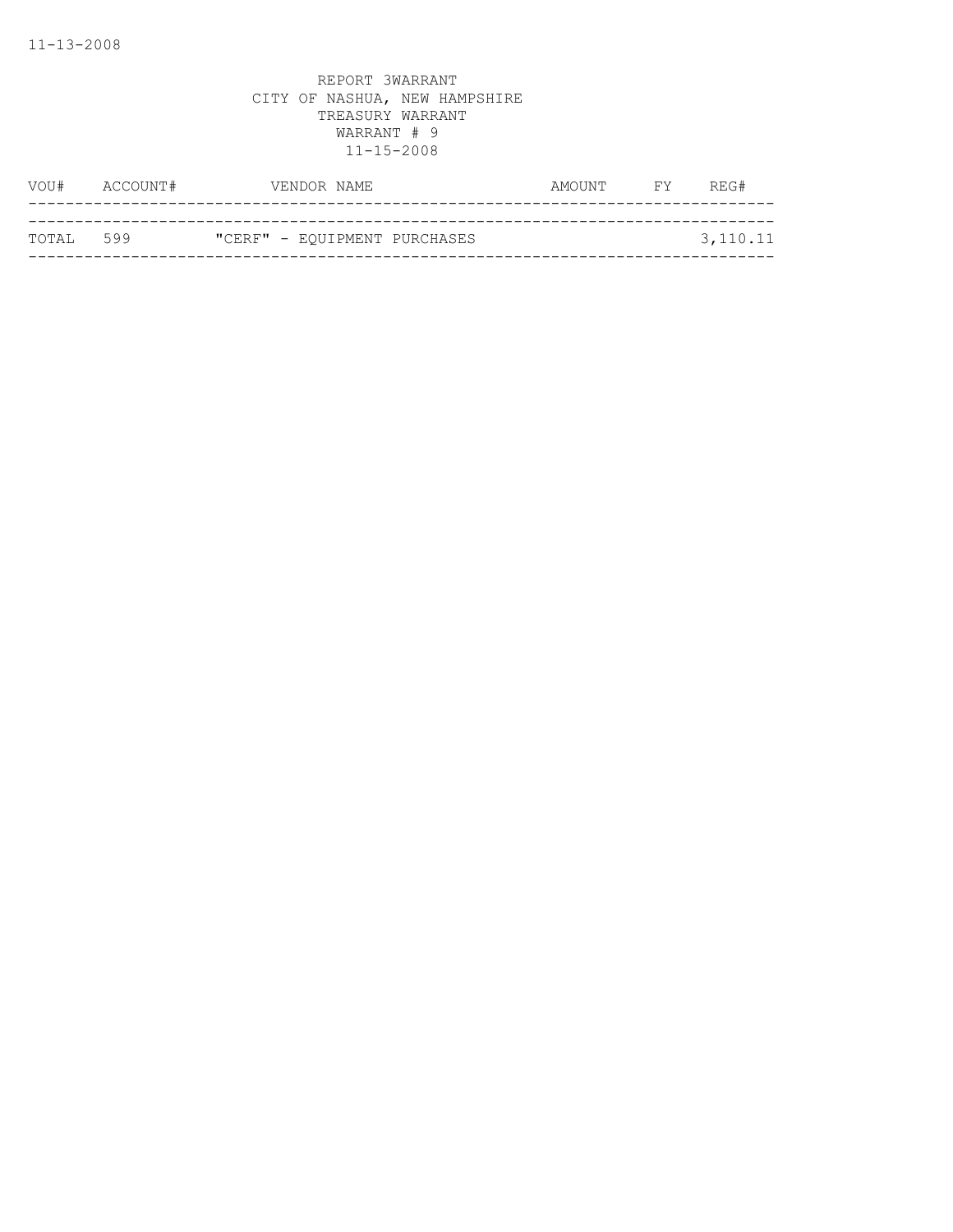| VOU# ACCOUNT# | VENDOR NAME                                                                                      | AMOUNT FY REG#    |           |
|---------------|--------------------------------------------------------------------------------------------------|-------------------|-----------|
|               | 627 622-02 DELL MARKETING LP                                                                     | 10,296.00 129,545 |           |
|               | TOTAL 622-02 CAP IMP - INFORMATION TECH<br>ELECTRONIC MOTOR VEHICLE                              |                   | 10,296.00 |
|               | 628 653-14 CONTINENTAL PAVING INC                                                                | 92,719.57 130,063 |           |
|               | TOTAL 653-14 CAP IMP - STREET DEPT<br>STREET PAVING PROGRAM FY08                                 |                   | 92,719.57 |
|               | 629 653-18 GRANITE STATE CONCRETE CO INC 1,160.50 129,769                                        |                   |           |
|               | TOTAL 653-18 CAP IMP - STREET DEPT<br>SIDEWALK CONSTR & REPLACEMENT                              |                   | 1,160.50  |
|               | 207,144 681-11 GATE CITY FENCE CO INC<br>207,145 681-11 WL BLISS ASSOCIATES INC 1,829.00 130,010 | 540.00 129,579    |           |
|               | TOTAL 681-11 CAP IMP - SCHOOL<br>DEFERRED NAINTENANCE/MAJOR                                      |                   | 2,369.00  |
|               | 207,146 681-12 KEACH-NORDSTROM ASSOCS INC 3,457.60 129,924                                       |                   |           |
|               | TOTAL 681-12 CAP IMP - SCHOOL<br>DEFERRED MAINTENANCE FY09                                       |                   | 3,457.60  |
|               |                                                                                                  |                   |           |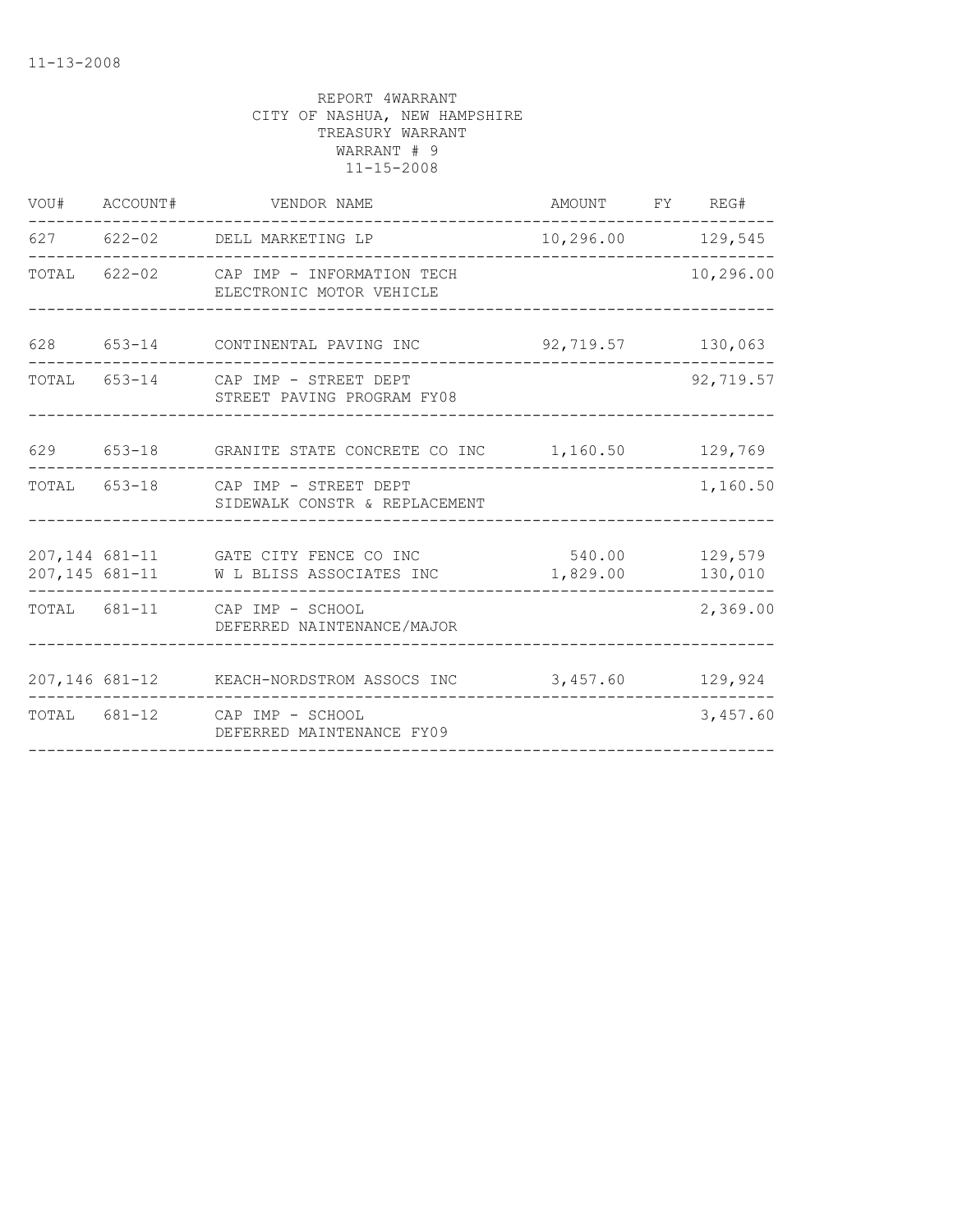| VOU#                                   | ACCOUNT# PROGRAM                    | VENDOR NAME                                                                                                                                                                                                |                                                                           | AMOUNT FY REG#                                                 |
|----------------------------------------|-------------------------------------|------------------------------------------------------------------------------------------------------------------------------------------------------------------------------------------------------------|---------------------------------------------------------------------------|----------------------------------------------------------------|
|                                        |                                     | 630 731-64045 3705 ADVANCED COMPUTERS & ELECTRONI 1,895.77 129,622                                                                                                                                         |                                                                           |                                                                |
| TOTAL                                  | 731                                 | CPF-POLICE DEPARTMENT                                                                                                                                                                                      | 1,895.77                                                                  |                                                                |
| 631                                    |                                     | 751-53075   3731 NASHUA REGIONAL PLANNING COMMI                                                                                                                                                            |                                                                           | 435.95 130,209                                                 |
| TOTAL                                  | 751                                 | CPF-PWD & ENGINEERING                                                                                                                                                                                      | 435.95                                                                    |                                                                |
| 632<br>633                             |                                     | 791-01310 3788 RD EDMUNDS & SONS INC<br>791-53030 3788 GEOSYNTEC CONSULTANTS                                                                                                                               | 850,195.20<br>23,911.65                                                   | 129,492<br>129,775                                             |
| TOTAL                                  |                                     | 791 CPF-SOLID WASTE DISPOSAL                                                                                                                                                                               | 874,106.85                                                                |                                                                |
| 634<br>635<br>635<br>635<br>636<br>637 | 792-01310<br>792-01321<br>792-53075 | 3799 METHUEN CONSTRUCTION CORP INC<br>3799 GEMINI ELECTRIC INC<br>792-27 3799 GEMINI ELECTRIC INC<br>792-28 3799 GEMINI ELECTRIC INC<br>792-53030 3799 METCALF & EDDY<br>3791 FAY SPOFFORD & THORNDIKE LLC | 647,372.00<br>55, 366.43<br>11,230.97<br>65.18<br>103,533.06<br>57,326.16 | 129,613<br>129,763<br>129,763<br>129,763<br>129,581<br>129,479 |
| TOTAL                                  | 792                                 | CPF-WASTEWATER USER FUND                                                                                                                                                                                   | 874,893.80                                                                |                                                                |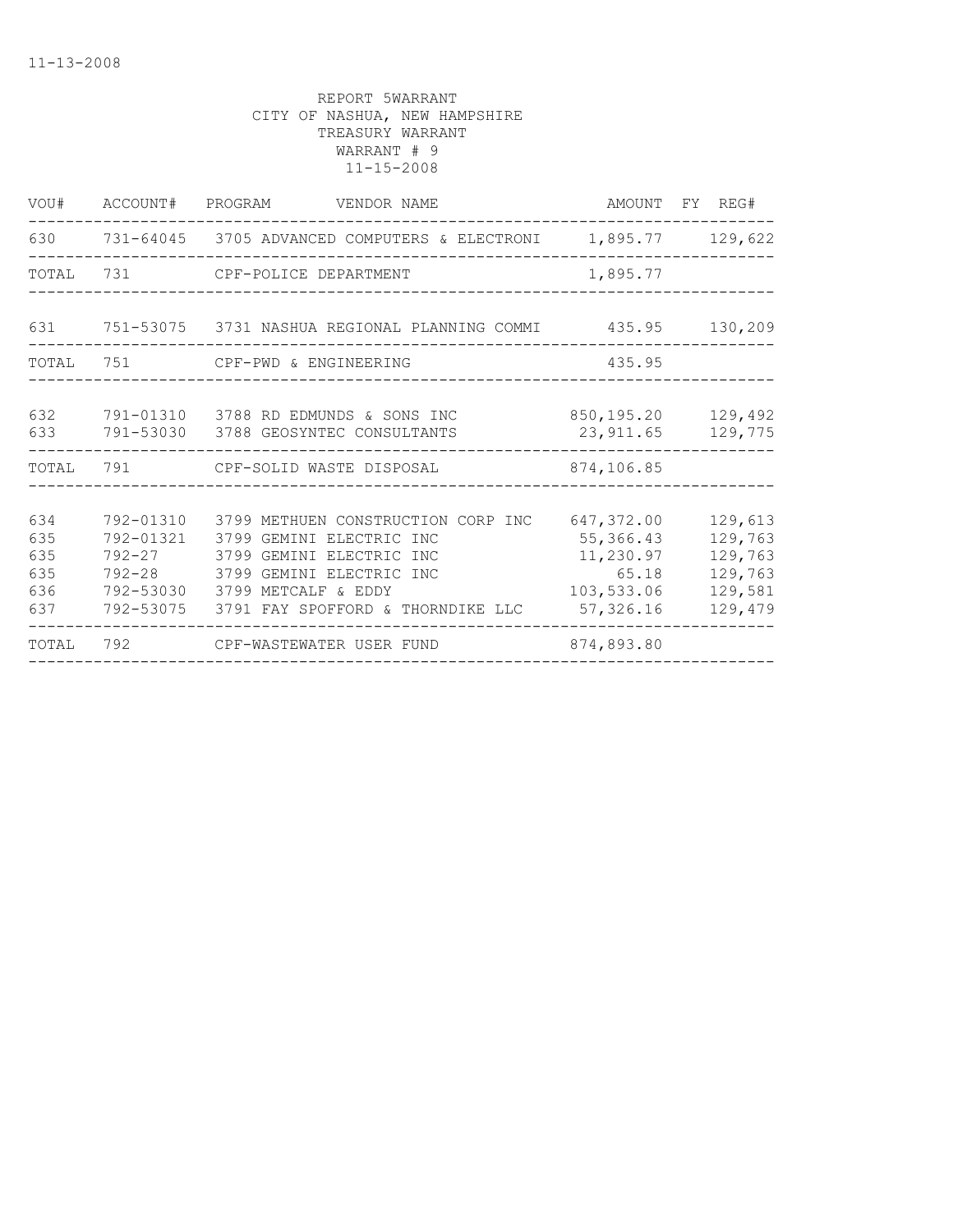| VOU# | ACCOUNT#  | VENDOR NAME                    | AMOUNT    | FY | REG#    |
|------|-----------|--------------------------------|-----------|----|---------|
| 638  | 801-31050 | NEXTEL COMMUNICATIONS          | 190.43    |    | 130,168 |
| 639  | 801-32005 | PSNH                           | 15.16     |    | 130,214 |
| 640  | 801-32005 | PUBLIC SERVICE OF NH           | 707.28    |    | 130,217 |
| 641  | 801-34015 | ENERGYNORTH PROPANE            | 1,186.33  |    | 130,171 |
| 642  | 801-41015 | STAPLES BUSINESS ADVANTAGE     | 56.13     |    | 129,833 |
| 643  | 801-42000 | NEW ENGLAND PAPER & SUPPLY     | 33.65     |    | 129,633 |
| 644  | 801-46030 | ROCKY BRANDS RETAIL LLC        | 82.00     |    | 129,781 |
| 644  | 801-46030 | ROCKY BRANDS RETAIL LLC        | 82.00     |    | 129,781 |
| 645  | 801-46045 | CCP INDUSTRIES INC             | 220.83    |    | 129,615 |
| 645  | 801-46045 | CCP INDUSTRIES INC             | 550.50    |    | 129,615 |
| 646  | 801-49040 | TEXAS AMERICA SAFETY COMPANY   | 188.05    |    | 129,525 |
| 646  | 801-49040 | TEXAS AMERICA SAFETY COMPANY   | 282.04    |    | 129,525 |
| 646  | 801-49040 | TEXAS AMERICA SAFETY COMPANY   | 117.54    |    | 129,525 |
| 647  | 801-53075 | USDA APHIS                     | 5,308.34  |    | 130,176 |
| 648  | 801-53130 | COLUMBIA ANALYTICAL SERVICES I | 862.50    |    | 129,648 |
| 649  | 801-54020 | UNION LEADER CORPORATION       | 332.70    |    | 130,166 |
| 650  | 801-59100 | ADVANCED SCALE INC             | 915.00    |    | 129,506 |
| 651  | 801-59100 | AMHERST APPLIANCE REPAIR/STEVE | 518.00    |    | 129,650 |
| 652  | 801-59100 | RMG ENTERPRISE INC             | 5, 193.41 |    | 129,917 |
| 653  | 801-59239 | STAPLES BUSINESS ADVANTAGE     | 87.17     |    | 129,833 |
| 654  | 801-59245 | D & R TOWING INC               | 361.00    |    | 130,047 |
| 655  | 801-59255 | ROUTHIER & SONS INC            | 1,287.99  |    | 129,614 |
| 656  | 801-64045 | COMCAST                        | 68.48     |    | 130,189 |
| 657  | 801-75023 | BELLETETES INC                 | 46.21     |    | 129,602 |
| 658  | 801-75085 | LANDTEC NORTH AMERICA          | 765.50    |    | 129,794 |
| 659  | 801-77020 | POWERPLAN                      | 652.50    |    | 129,772 |
| 660  | 801-78065 | MAYNARD & LESIEUR INCORPORATED | 385.00    |    | 130,055 |
| 660  | 801-78065 | MAYNARD & LESIEUR INCORPORATED | 665.00    |    | 130,055 |
| 661  | 801-78065 | SULLIVAN TIRE INC              | 444.75    |    | 129,478 |
| 662  | 801-78100 | CN WOOD CO INC                 | 814.94    |    | 129,764 |
| 663  | 801-78100 | DONOVAN SPRING COMPANY INC     | 30.98     |    | 129,495 |
| 664  | 801-78100 | <b>DUNN BATTERY</b>            | 260.85    |    | 129,553 |
| 665  | 801-78100 | LIBERTY INTN'L TRUCKS OF NH LL | 1,024.25  |    | 130,053 |
| 665  | 801-78100 | LIBERTY INTN'L TRUCKS OF NH LL | 677.74    |    | 130,053 |
| 666  | 801-78100 | NAPA AUTO PARTS                | 143.77    |    | 129,736 |
| 666  | 801-78100 | NAPA AUTO PARTS                | 135.91    |    | 129,736 |
| 666  | 801-78100 | NAPA AUTO PARTS                | 41.38     |    | 129,736 |
| 666  | 801-78100 | NAPA AUTO PARTS                | 14.17     |    | 129,737 |
| 667  | 801-78100 | POWERPLAN                      | 223.25    |    | 129,772 |
| 668  | 801-78100 | R H SCALES CO INC              | 1,206.44  |    | 129,809 |
| 669  | 801-78100 | SOUTHWORTH-MILTON INC          | 399.28    |    | 129,467 |
| 670  | 801-83106 | NORTHEAST DELTA                | 710.52    |    | 261     |
| 671  | 801-83130 | ITT HARTFORD                   | 95.06     |    | 262     |
| 672  | 801-83206 | NORTHEAST DELTA                | 993.36    |    | 261     |
| 673  | 801-83230 | ITT HARTFORD                   | 83.58     |    | 262     |
| 674  | 801-83306 | HARVARD PILGRIM HEALTH CARE    | 105.93    |    | 264     |
| 675  | 801-83306 | NORTHEAST DELTA                | 263.70    |    | 261     |
| 676  | 801-83330 | ITT HARTFORD                   | 72.17     |    | 262     |
|      |           |                                |           |    |         |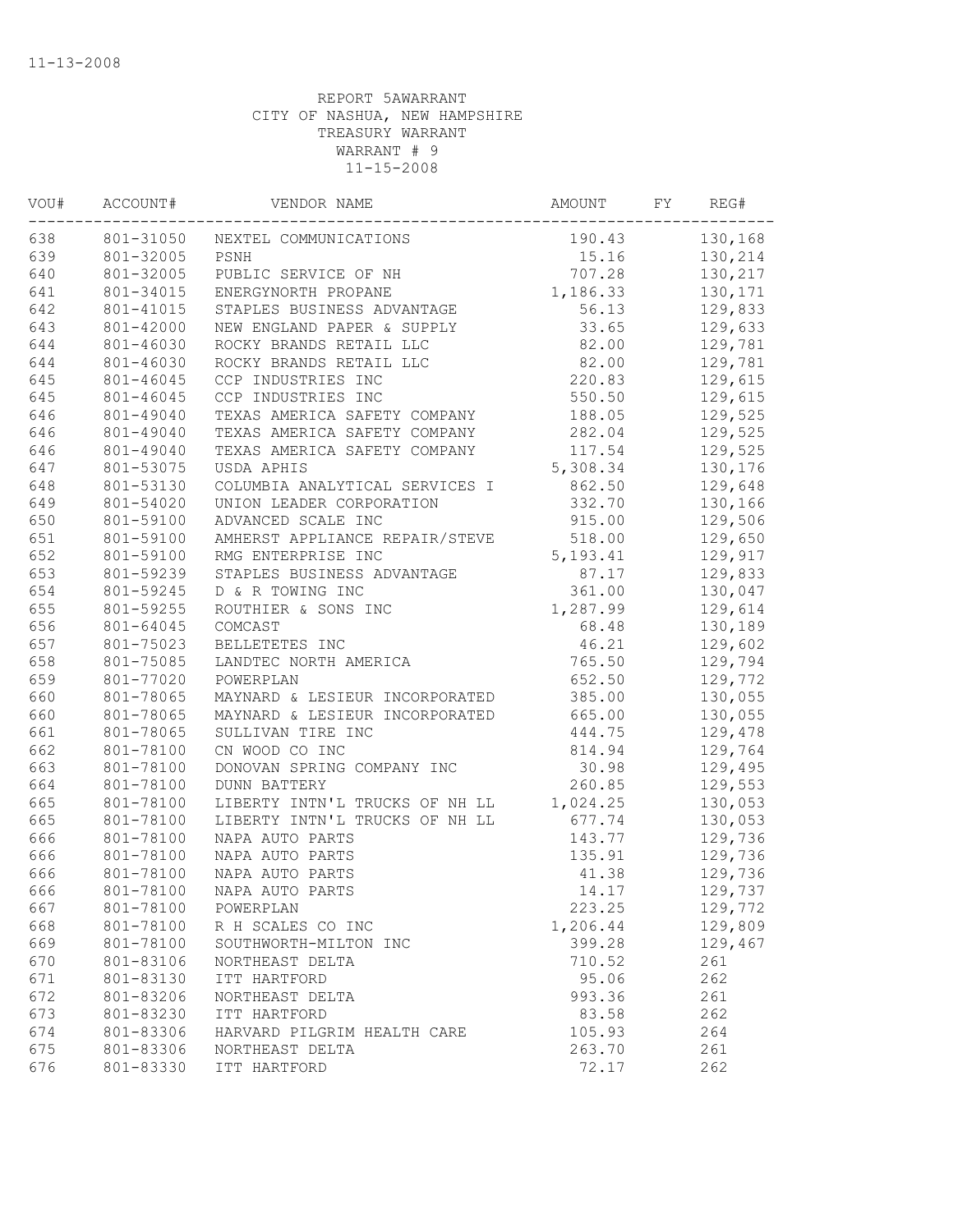| WOU#      | ACCOUNT#         | VENDOR NAME                    | AMOUNT    | FY | REG#      |
|-----------|------------------|--------------------------------|-----------|----|-----------|
| 677       | 801-83406        | NORTHEAST DELTA                | 426.60    |    | 261       |
| 678       | 801-83430        | ITT HARTFORD                   | 48.02     |    | 262       |
| 679       | 801-94005        | CONVERSE KERRY                 | 1,126.75  |    | 129,431   |
| 680       | 801-94005        | NRRA                           | 20.00     |    | 130,198   |
| 681       | 801-94005        | SWANA                          | 200.00    |    | 130,173   |
| 682       | 801-95010        | THE TELEGRAPH                  | 48.88     |    | 130,194   |
| TOTAL 801 |                  | SOLID WASTE DISPOSAL           |           |    | 30,773.02 |
|           |                  |                                |           |    |           |
| 683       | 802-215-00       | CRIMSON PROPERTIES LLC         | 229.08    |    | 129,806   |
| 684       | $802 - 215 - 00$ | GAGNON GERALD                  | 120.67    |    | 129,805   |
| 685       | $802 - 215 - 00$ | SAGE RONALD                    | 10.98     |    | 129,804   |
| 686       | $802 - 215 - 00$ | SCHULZ EDWARD                  | 552.44    |    | 129,808   |
| 687       | 802-31005        | BAYRING COMMUNICATIONS         | 60.42     |    | 130,208   |
| 688       | 802-31005        | FAIRPOINT COMMUNICATIONS INC   | 63.12     |    | 130,207   |
| 689       | 802-31005        | NEXTEL COMMUNICATIONS          | 101.84    |    | 130,168   |
| 689       | 802-31005        | NEXTEL COMMUNICATIONS          | 231.72    |    | 130,168   |
| 690       | 802-32005        | PSNH                           | 15.34     |    | 130,214   |
| 690       | 802-32005        | PSNH                           | 426.69    |    | 130,214   |
| 691       | 802-42010        | CENTRAL PAPER PRODUCTS CO      | 99.13     |    | 130,066   |
| 692       | 802-45101        | CIBA CORPORATION               | 8,128.00  |    | 129,521   |
| 693       | 802-45103        | JCI JONES CHEMICALS INC        | 3,438.69  |    | 129,635   |
| 694       | 802-45105        | HOLLAND COMPANY INC            | 5,040.00  |    | 129,555   |
| 695       | 802-46045        | UNIFIRST CORPORATION           | 687.85    |    | 129,752   |
| 695       | 802-46045        | UNIFIRST CORPORATION           | 1,854.71  |    | 129,752   |
| 696       | $802 - 467$      | HILLSBOROUGH COUNTY TREASURER  | 26.84     |    | 130,061   |
| 697       | 802-48015        | DENNIS K BURKE INC             | 816.86    |    | 130,224   |
| 697       | 802-48015        | DENNIS K BURKE INC             | 816.87    |    | 130,224   |
| 698       | 802-49070        | HACH COMPANY                   | 306.51    |    | 129,743   |
| 699       | 802-53030        | CHEMSERVE ENVIRONMENTAL ANALYS | 869.16    |    | 129,716   |
| 700       | 802-53030        | EASTERN ANALYTICAL INC         | 65.00     |    | 129,606   |
| $701$     | 802-59100        | ANSWERING SERVICES OF NH LLC   | 77.00     |    | 129,664   |
| 702       | 802-59105        | GREENLEAF WILLIAM              | 340.00    |    | 129,677   |
| 703       | 802-59225        | KENT CLEAN SEPTIC LLC          | 866.25    |    | 129,667   |
| 704       | 802-59225        | RESOURCE MANAGEMENT INC        | 21,933.46 |    | 129,450   |
| 705       | 802-59230        | ADS LLC                        | 9,596.00  |    | 129,643   |
| 706       | 802-59230        | BELLEMORE CATCH BASIN MAINATEN | 5,880.00  |    | 129,800   |
| 707       | 802-59230        | BROX INDUSTRIES INC            | 2,429.90  |    | 129,497   |
| 708       | 802-59230        | E J PRESCOTT INC               | 658.45    |    | 129,534   |
| 709       | 802-59230        | NEW ENGLAND TRAFFIC CONTROL SV | 918.50    |    | 129,528   |
| 710       | 802-59230        | UNDERGROUND TESTING & SERVICES | 5,400.00  |    | 129,777   |
| 711       | 802-59239        | STAPLES BUSINESS ADVANTAGE     | 151.83    |    | 129,833   |
| 712       | 802-59275        | PENNICHUCK WATER               | 9,004.38  |    | 129,780   |
| 713       | 802-59320        | D & R TOWING INC               | 95.00     |    | 130,047   |
| 714       | 802-59320        | MAYNARD & LESIEUR INCORPORATED | 141.43    |    | 130,055   |
| 715       | 802-59320        | SANEL AUTO PARTS CO            | 2.57      |    | 129,609   |
| 716       | 802-64192        | FASTENAL COMPANY               | 6.51      |    | 129,678   |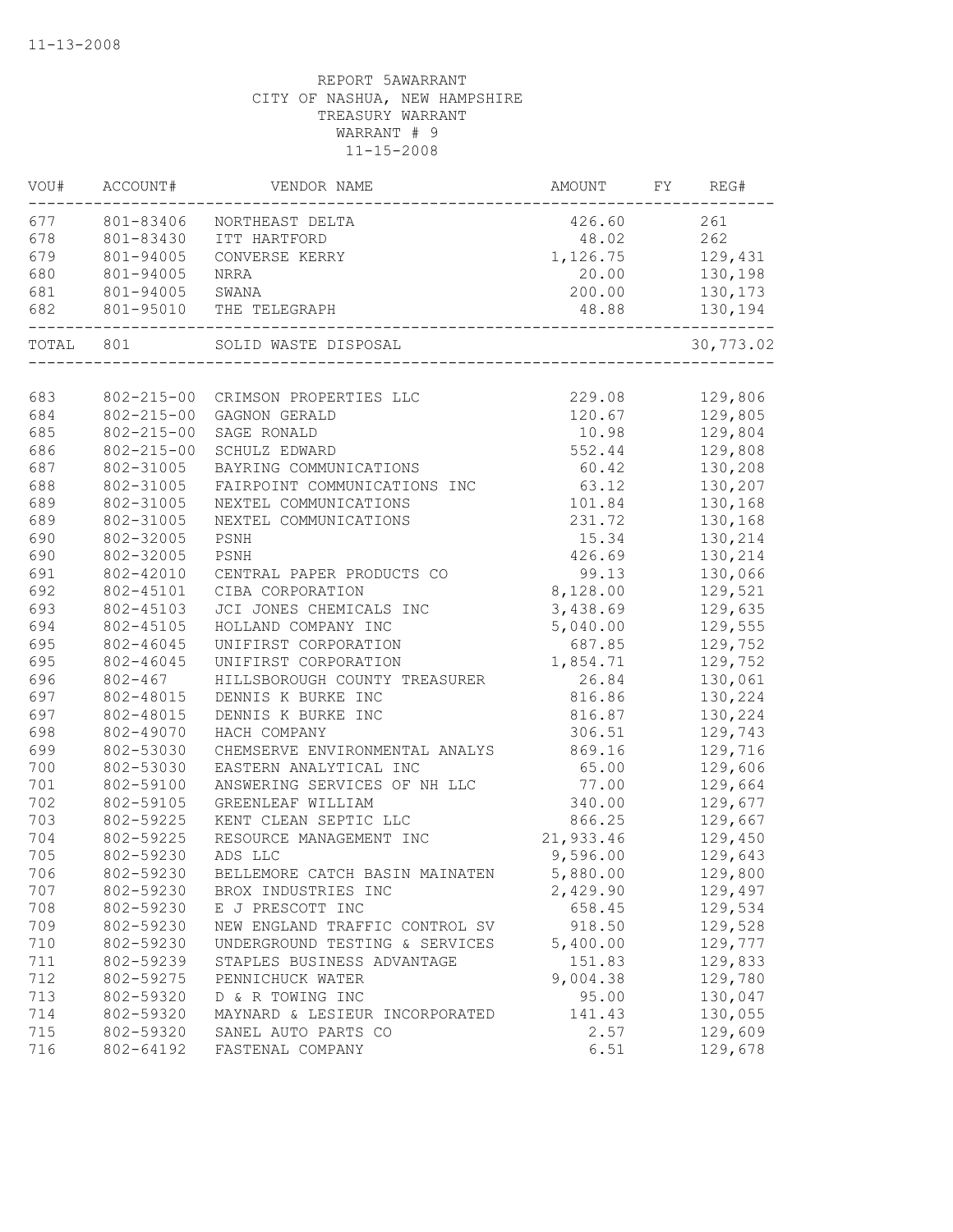| VOU#  | ACCOUNT#  | VENDOR NAME                              | AMOUNT     | FY | REG#       |
|-------|-----------|------------------------------------------|------------|----|------------|
| 717   | 802-64192 | GRAINGER                                 | 187.14     |    | 129,548    |
| 717   | 802-64192 | GRAINGER                                 | 465.72     |    | 129,548    |
| 718   | 802-64192 | HOME DEPOT CREDIT SERVICES               | 149.66     |    | 130,170    |
| 719   | 802-64192 | M & M ELECTRICAL SUPPLY CO INC           | 47.98      |    | 130,044    |
| 720   | 802-64192 | NH BRAGG & SONS INC                      | 374.61     |    | 129,454    |
| 721   | 802-64192 | PINE MOTOR PARTS                         | 659.99     |    | 130,056    |
| 722   | 802-77050 | FASTENAL COMPANY                         | 18.45      |    | 129,678    |
| 723   | 802-77050 | OMEGA INDUSTRIAL SUPPLY INC              | 2,770.64   |    | 129,679    |
| 724   | 802-77055 | GRAINGER                                 | 586.80     |    | 129,548    |
| 725   | 802-77062 | FASTENAL COMPANY                         | 26.12      |    | 129,678    |
| 725   | 802-77063 | FASTENAL COMPANY                         | 105.13     |    | 129,678    |
| 726   | 802-77067 | GRAINGER                                 | 1,313.10   |    | 129,548    |
| 727   | 802-77067 | UNITED SUPPLY COMPANY INC                | 121.08     |    | 130,062    |
| 728   | 802-77069 | FASTENAL COMPANY                         | 228.52     |    | 129,678    |
| 729   | 802-77069 | GRAINGER                                 | 317.62     |    | 129,548    |
| 730   | 802-77069 | PINE MOTOR PARTS                         | 24.78      |    | 130,056    |
| 731   | 802-77070 | WINDWARD PETROLEUM                       | 798.76     |    | 129,522    |
| 732   | 802-83006 | HARVARD PILGRIM HEALTH CARE              | 15,828.08  |    | 264        |
| 733   | 802-83006 | NORTHEAST DELTA                          | 3,079.80   |    | 261        |
| 734   | 802-83030 | ITT HARTFORD                             | 406.09     |    | 262        |
| 735   | 802-85040 | US BANK NA (091000022)                   | 38,123.00  |    | 250        |
| 735   | 802-85045 | US BANK NA (091000022)                   | 460,925.00 |    | 250        |
| 736   | 802-91010 | CIARDELLI GERALDINE                      | 205.92     |    | 130,152    |
| 737   | 802-94005 | ESSENSA DAVID                            | 1,137.95   |    | 130,153    |
| 738   | 802-94005 | MANDRA RANDY                             | 1,137.95   |    | 130,154    |
| 739   | 802-94005 | NEWEA                                    | 710.00     |    | 130,221    |
| 740   | 802-95075 | NH DES - DEPT OF ENV SVCS                | 919.54     |    | 130,196    |
| 741   | 802-96004 | ATLANTIC RECYCLING EQUIPMENT L 17,107.00 |            |    | 129,839    |
| 742   | 802-96007 | JWC ENVIRONMENTAL                        | 6,450.73   |    | 129,511    |
| 743   | 802-96080 | MECHANICAL SOLUTIONS INC                 | 7,216.00   |    | 129,580    |
| TOTAL | 802       | SEWERAGE DISPOSAL SYSTEM                 |            |    | 642,906.36 |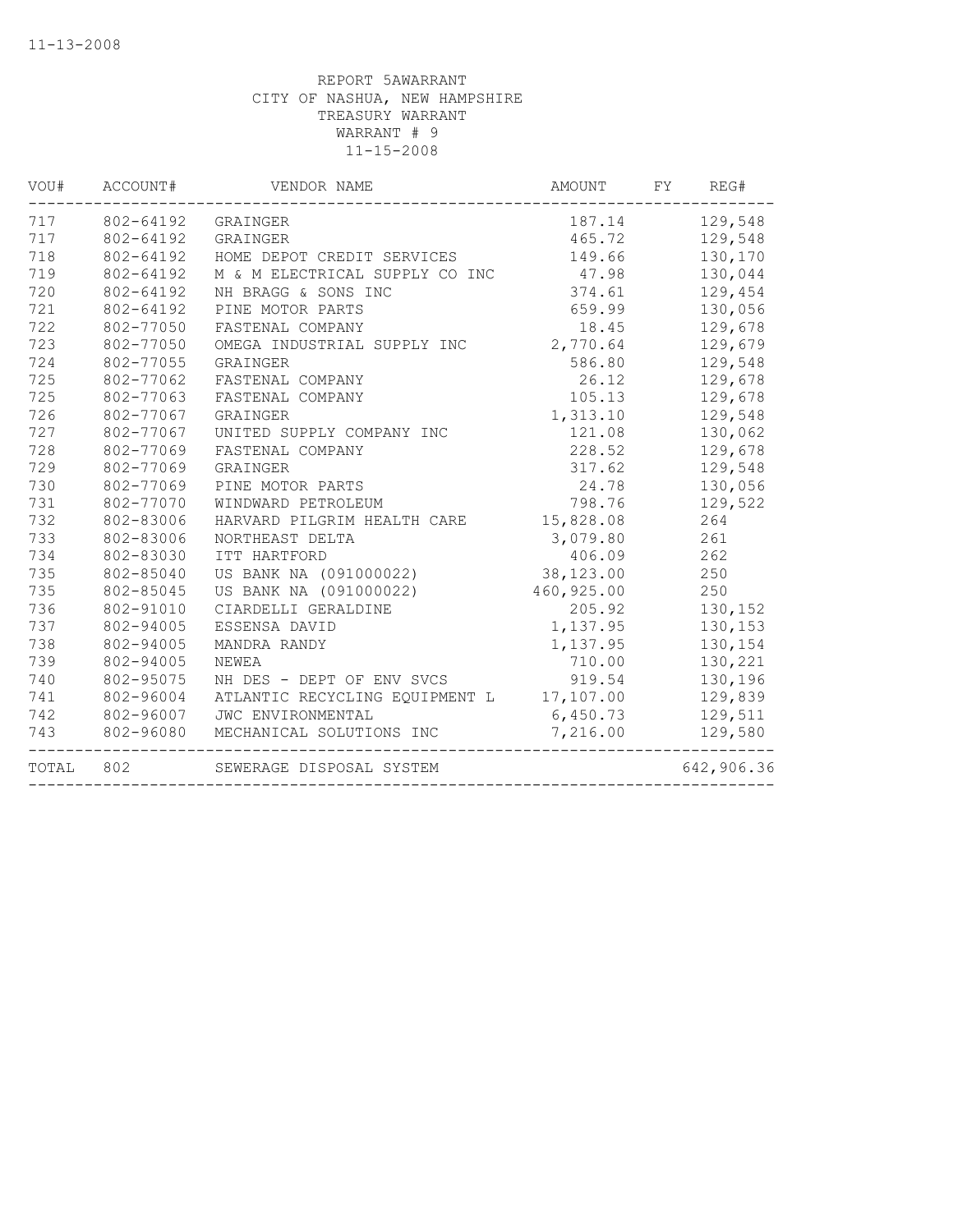| VOU#       | ACCOUNT#      | VENDOR NAME                                    | AMOUNT          | FY REG#            |
|------------|---------------|------------------------------------------------|-----------------|--------------------|
| 744<br>744 |               | 931-41015 PETTY CASH<br>931-98029 PETTY CASH   | 27.00<br>156.45 | 130,155<br>130,155 |
| TOTAL      | 931           | POLICE TRUST FUND                              |                 | 183.45             |
|            |               |                                                |                 |                    |
| 745        | 952-05058     | HANDY HOUSE INC                                | 55.00           | 130,188            |
| 746        | 952-53075     | LOUIS BERGER & ASSOCIATES INC                  | 303.69          | 129,722            |
| 747        | 952-53075     | MCFARLAND JOHNSON INC                          | 1,431.42        | 129,831            |
| 748        | 952-75021     | BROX INDUSTRIES INC                            | 194.10          | 129,497            |
| 749        | 952-75021     | GATE CITY FENCE CO INC                         | 1,675.00        | 129,579            |
| 750        | 952-75021     | KOHL GLENN                                     | 10,880.00       | 129,512            |
| 751        | 952-75021     | NASHUA WALLPAPER & PAINT CO                    | 176.11          | 129,619            |
| TOTAL 952  |               | PARK & RECREATION TRUST FUND                   |                 | 14,715.32          |
|            |               |                                                |                 |                    |
| 752        |               | 963-239 MICHAELS MARC                          | 1,675.00        | 129,812            |
| 753        |               | 963-351 FARWELL FUNERAL SERVICE INC            | 300.00          | 129,761            |
| 754        |               | 963-45185 HARDY DORIC INC                      | 585.00          | 129,617            |
| TOTAL      | 963           | WOODLAWN CEMETERY TRUST FUND                   |                 | 2,560.00           |
| 755        |               | 974-20 NEIGHBORHOOD HOUSING SERVICES 13,500.00 |                 | 129,638            |
| TOTAL      | 974           | URBAN PROGRAM TRUST FUND                       |                 | 13,500.00          |
|            |               |                                                |                 |                    |
| 756        | 975-05051     | NASHUA CHAMBER ORCHESTRA                       | 2,000.00        | 130,156            |
| 757        | 975-45050     | BAKER & TAYLOR                                 | 73.67           | 129,526            |
| 757        | 975-45050     | BAKER & TAYLOR                                 | 298.88          | 129,526            |
| 757        | $975 - 45050$ | BAKER & TAYLOR                                 | 67.97           | 129,526            |
| 757        | 975-45050     | BAKER & TAYLOR                                 | 627.04          | 129,527            |
| 757        | 975-45050     | BAKER & TAYLOR                                 | 332.75          | 129,527            |
| 757        | 975-45050     | BAKER & TAYLOR                                 | 957.48          | 129,527            |
| 758        | 975-45050     | BAKER & TAYLOR ENTERTAINMENT                   | 524.23          | 129,516            |
| 758        | 975-45050     | BAKER & TAYLOR ENTERTAINMENT                   | 49.00           | 129,516            |
|            | TOTAL 975     | LIBRARY TRUST FUND                             |                 | 4,931.02           |
| 207,14     |               | 981-55020 FIRST STUDENT INC                    | 336.67          | 129,905            |
|            |               |                                                |                 |                    |
| TOTAL 981  |               | SCHOOL TRUST FUND                              |                 | 336.67             |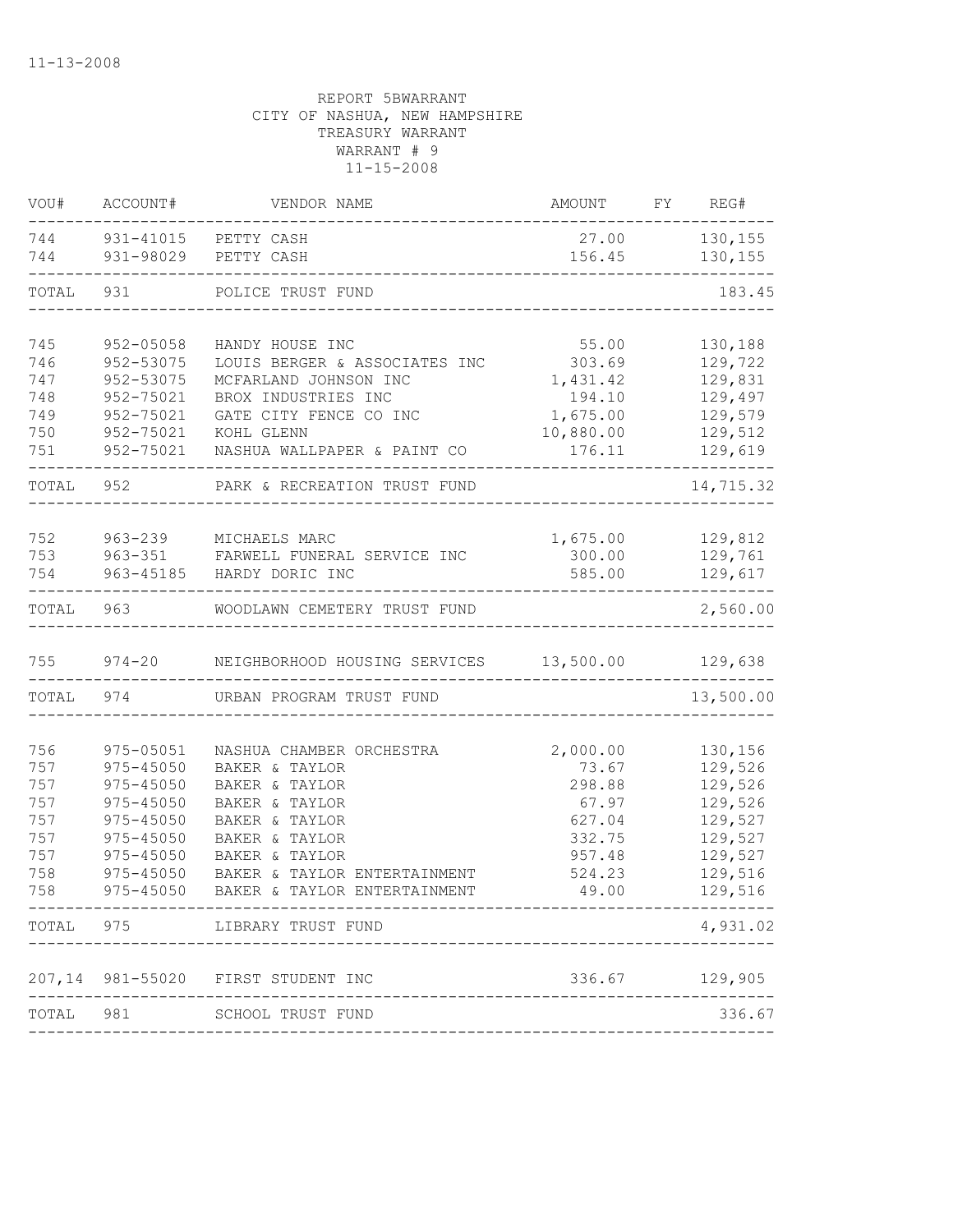| TOTAL 951 |  |
|-----------|--|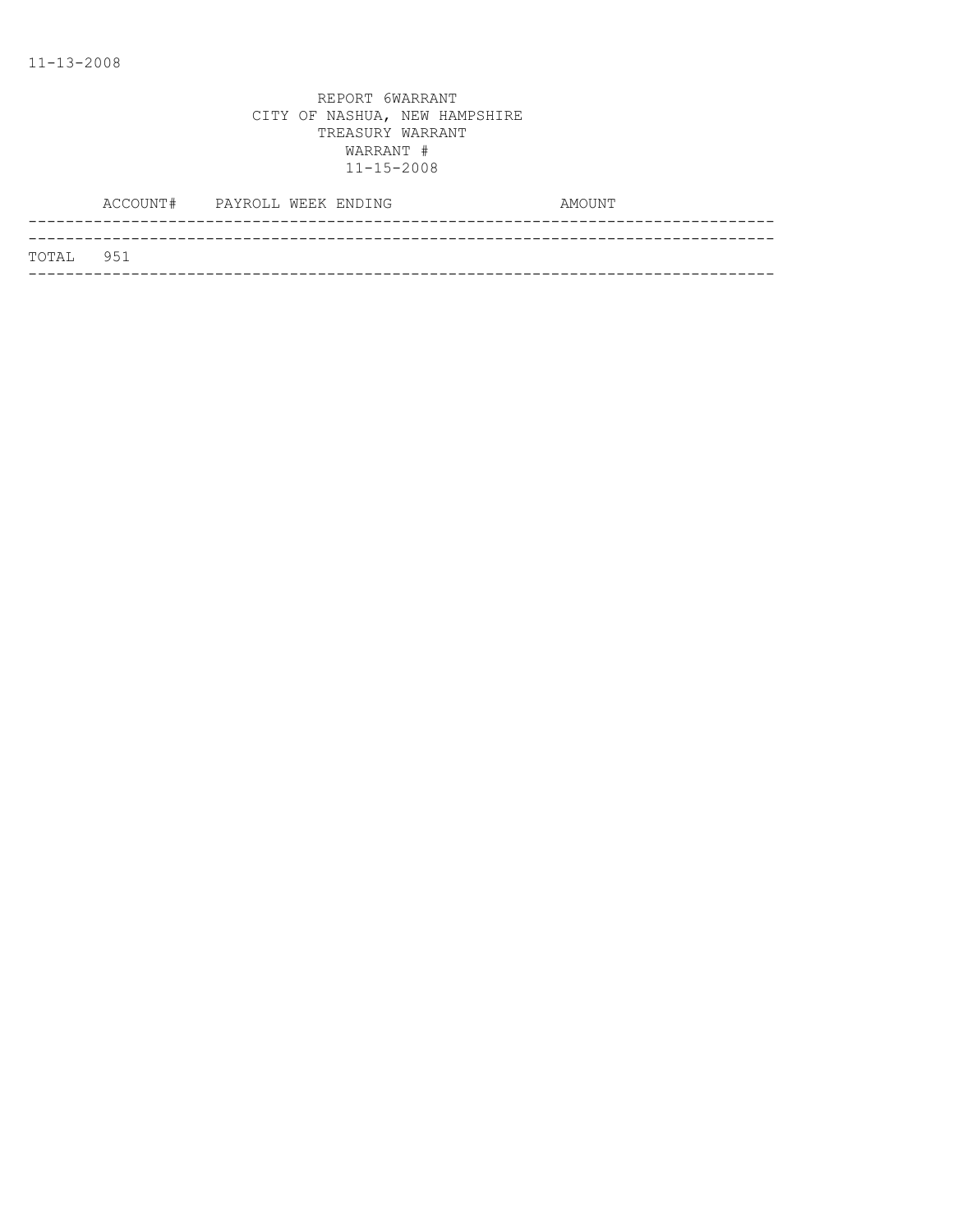| TOTAL     | 309                      | SRF - FOOD SERVICES                              |                    | 83, 115.95 |
|-----------|--------------------------|--------------------------------------------------|--------------------|------------|
|           | 3097-19545               | $08 - NOV - 2008$                                | 1,575.60           |            |
|           | 3097-19545               | $01 - NOV - 2008$                                | 2,335.64           |            |
|           | 3097-19544               | $01 - NOV - 2008$<br>08-NOV-2008                 | 653.50<br>567.10   |            |
|           | 3097-19540<br>3097-19544 | 08-NOV-2008                                      | 18,009.61          |            |
|           | 3097-19540               | $01 - NOV - 2008$                                | 22,460.75          |            |
|           | 3097-19140               | 08-NOV-2008                                      | 7,161.26           |            |
|           | 3097-19140               | $01 - NOV - 2008$                                | 8,862.50           |            |
|           | 3097-19139               | $01 - NOV - 2008$                                | 12,556.51          |            |
|           | 3097-19138               | $01 - NOV - 2008$                                | 2,952.16           |            |
|           | 3097-12830               | $08 - NOV - 2008$                                | 107.03             |            |
|           | 3097-12830               | $01 - NOV - 2008$                                | 238.74             |            |
|           | 3097-12112               | 08-NOV-2008                                      | 857.54             |            |
|           | 3097-12112               | $01 - NOV - 2008$                                | 840.93             |            |
|           | 3097-11408               | 08-NOV-2008                                      | 403.40             |            |
|           | 3097-11408               | $01 - NOV - 2008$                                | 2,313.42           |            |
|           | 3097-11162               | 08-NOV-2008                                      | 610.13             |            |
|           |                          | 3097-11162 01-NOV-2008                           | 610.13             |            |
| TOTAL 308 |                          | JAVITS GRANT PROGRAM                             |                    | 5,269.08   |
|           |                          |                                                  |                    |            |
|           |                          | 3086-13032 08-NOV-2008                           | 204.84             |            |
|           |                          | 3086-11870 01-NOV-2008<br>3086-13032 01-NOV-2008 | 4,808.19<br>256.05 |            |
|           |                          |                                                  |                    |            |
| TOTAL 308 |                          | SRF - INSURANCE<br>-----------------------       |                    | 5,921.77   |
|           |                          | 308-83102  08-NOV-2008                           | 1,895.17           |            |
|           | 308-83102                | $01 - NOV - 2008$                                | 1,211.42           |            |
|           | 308-83052                | 08-NOV-2008                                      | 842.42             |            |
|           | 308-83052                | $01 - NOV - 2008$                                | 842.42             |            |
|           |                          | 308-83051  08-NOV-2008                           | 721.03             |            |
|           | 308-83051                | $01 - NOV - 2008$                                | 409.31             |            |
| TOTAL 305 |                          | SRF - CIVIC & COMM ACTIVITIES                    |                    | 3,934.83   |
|           | 305-59100                | $08 - NOV - 2008$                                | 100.00             |            |
|           | 305-11239                | 08-NOV-2008                                      | 1,014.27           |            |
|           | 305-11239                | $01 - NOV - 2008$                                | 1,014.26           |            |
|           | 305-11125                | 08-NOV-2008                                      | 903.15             |            |
|           | 305-11125                | $01 - NOV - 2008$                                | 903.15             |            |
|           | ACCOUNT#                 | PAYROLL WEEK ENDING                              | AMOUNT             |            |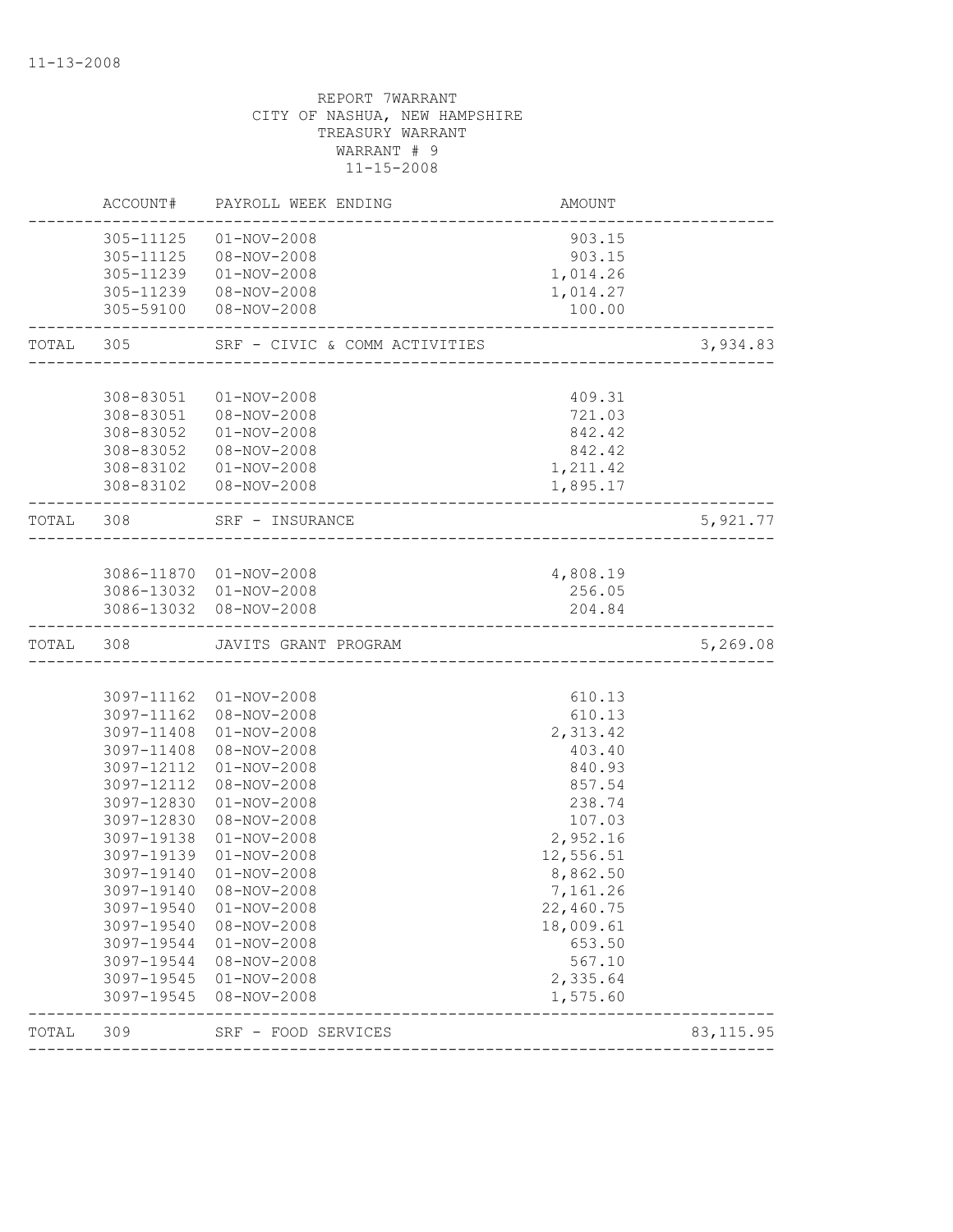|       | ACCOUNT#                                                                                                                                    | PAYROLL WEEK ENDING                                                                                                                                                                                   | AMOUNT                                                                                                            |           |
|-------|---------------------------------------------------------------------------------------------------------------------------------------------|-------------------------------------------------------------------------------------------------------------------------------------------------------------------------------------------------------|-------------------------------------------------------------------------------------------------------------------|-----------|
|       | -----------                                                                                                                                 | 3098-13004 01-NOV-2008<br>3098-13004 08-NOV-2008                                                                                                                                                      | 995.73<br>279.26                                                                                                  |           |
| TOTAL | 309                                                                                                                                         | FRESH FRUIT & VEGETABLE GRANT                                                                                                                                                                         |                                                                                                                   | 1,274.99  |
|       |                                                                                                                                             | 3117-12006 01-NOV-2008<br>3117-12006 08-NOV-2008                                                                                                                                                      | 2,450.00<br>500.00                                                                                                |           |
| TOTAL | 311                                                                                                                                         | DRIVER'S EDUCATION<br>-------------------                                                                                                                                                             |                                                                                                                   | 2,950.00  |
|       | 312-11165<br>312-11165<br>312-11191<br>312-11191<br>312-11547<br>312-11547<br>312-12010<br>312-12116<br>312-12116<br>312-13004<br>312-13004 | $01 - NOV - 2008$<br>08-NOV-2008<br>$01 - NOV - 2008$<br>08-NOV-2008<br>$01 - NOV - 2008$<br>08-NOV-2008<br>$01 - NOV - 2008$<br>$01 - NOV - 2008$<br>08-NOV-2008<br>$01 - NOV - 2008$<br>08-NOV-2008 | 1,052.87<br>1,052.86<br>788.83<br>788.83<br>2,117.20<br>2,117.19<br>72.50<br>599.87<br>599.87<br>433.57<br>465.49 |           |
| TOTAL | 312                                                                                                                                         | SRF - FINANCIAL SERVICES                                                                                                                                                                              |                                                                                                                   | 10,089.08 |
|       |                                                                                                                                             | 3122-12006 01-NOV-2008<br>3122-12006 08-NOV-2008                                                                                                                                                      | 662.50<br>237.50                                                                                                  |           |
| TOTAL | 312                                                                                                                                         | ADULT ED/CONTINUING ED                                                                                                                                                                                |                                                                                                                   | 900.00    |
|       |                                                                                                                                             | 3239-12006 01-NOV-2008<br>3239-12006 08-NOV-2008                                                                                                                                                      | 2,225.00<br>850.00                                                                                                |           |
| TOTAL | 323                                                                                                                                         | ADULT H.S.ALTERNATIVE ED                                                                                                                                                                              |                                                                                                                   | 3,075.00  |
|       |                                                                                                                                             | 3245-11860 01-NOV-2008                                                                                                                                                                                | 1,346.15                                                                                                          |           |
| TOTAL | 324                                                                                                                                         | YOUTH SAFE HAVEN-PAL<br>_______________________                                                                                                                                                       |                                                                                                                   | 1,346.15  |
|       |                                                                                                                                             |                                                                                                                                                                                                       |                                                                                                                   |           |

3269-11726 01-NOV-2008 1,831.69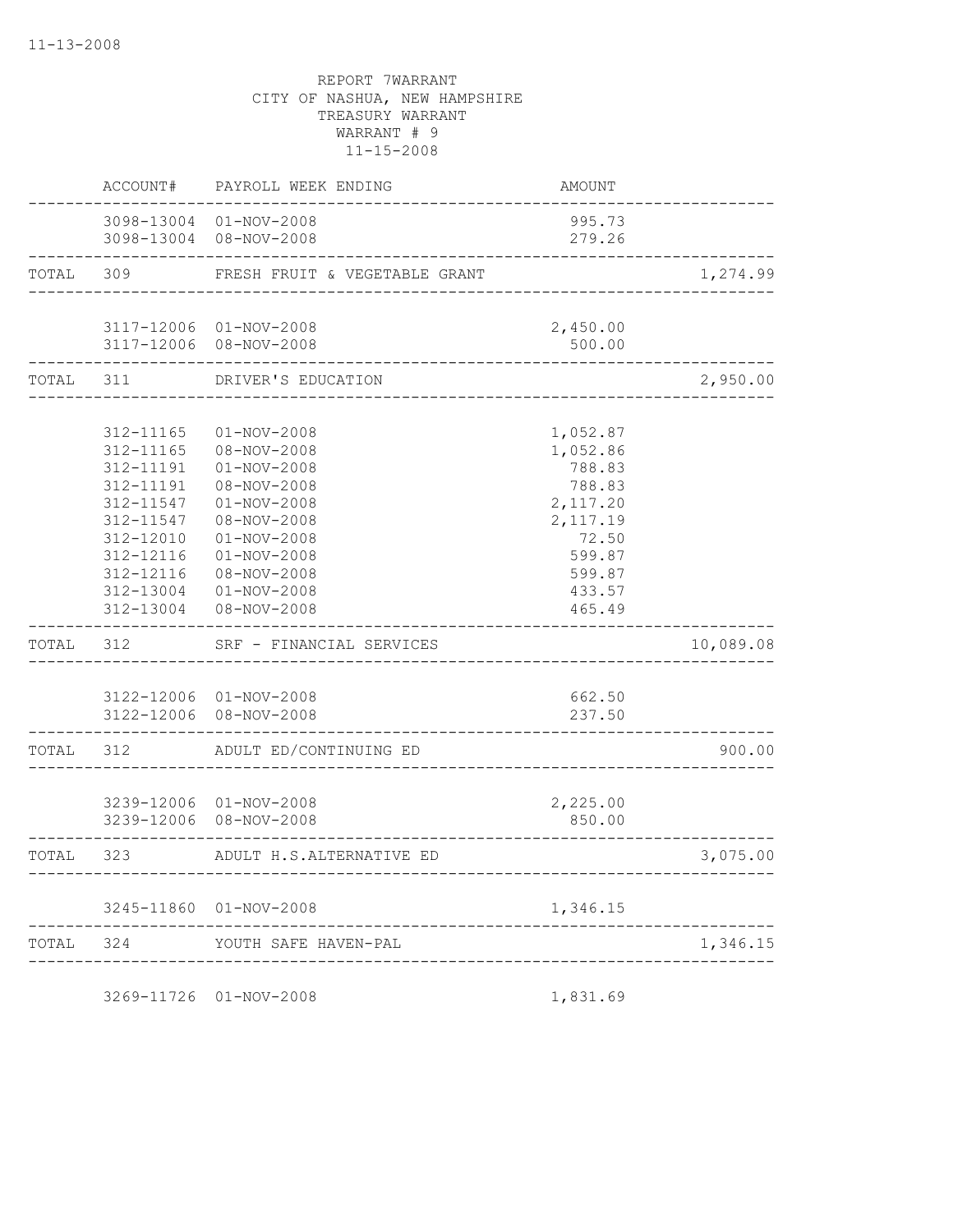|           |                        | ACCOUNT# PAYROLL WEEK ENDING                                                   | AMOUNT                 |           |
|-----------|------------------------|--------------------------------------------------------------------------------|------------------------|-----------|
|           |                        | TOTAL 326 NH ALTERNATE ASSESSMENT COACH                                        |                        | 1,831.69  |
|           |                        | 3279-12006 01-NOV-2008                                                         | 450.00                 |           |
|           |                        | ___________________________________<br>TOTAL 327 ADULT H.S.SPECIAL NEEDS GRANT |                        | 450.00    |
|           |                        |                                                                                |                        |           |
|           | 331-11245              | $01 - NOV - 2008$                                                              | 576.36                 |           |
|           |                        | 331-11245  08-NOV-2008                                                         | 576.36                 |           |
|           |                        | 331-11250  01-NOV-2008                                                         | 682.87                 |           |
|           | 331-11250              | 08-NOV-2008                                                                    | 682.87                 |           |
|           | 331-11552              | $01 - NOV - 2008$                                                              | 789.02                 |           |
|           | 331-11552              | 08-NOV-2008                                                                    |                        |           |
|           | 331-11561              | $01 - NOV - 2008$                                                              | 1,117.33               |           |
|           | 331-11561              | $08 - NOV - 2008$                                                              | 1,117.33               |           |
|           | 331-11567              | $01 - NOV - 2008$                                                              | 1, 414.75              |           |
|           | 331-11567              | 08-NOV-2008                                                                    | 1,414.76<br>548.32     |           |
|           | 331-12115<br>331-12115 | $01 - NOV - 2008$<br>08-NOV-2008                                               | 548.32                 |           |
|           | 331-13038              | $01 - NOV - 2008$                                                              | 1,171.86               |           |
|           | 331-13038              | 08-NOV-2008                                                                    | 650.01                 |           |
|           | 331-13044              | $01 - NOV - 2008$                                                              | 37,186.96              |           |
|           | 331-13044              | 08-NOV-2008                                                                    | 1,361.16               |           |
|           | 331-13048              | $01 - NOV - 2008$                                                              | 976.50                 |           |
|           | 331-13048              | 08-NOV-2008                                                                    | 976.50                 |           |
|           |                        | 331-18036  01-NOV-2008                                                         | 5, 214.24              |           |
|           |                        | 331-18036  08-NOV-2008                                                         | 11,696.52              |           |
| TOTAL 331 |                        | SRF - POLICE DEPARTMENT                                                        | ______________________ | 68,702.04 |
|           |                        |                                                                                |                        |           |
|           |                        | 332-13004  01-NOV-2008<br>332-13004 08-NOV-2008                                | 697.83<br>373.00       |           |
|           |                        | TOTAL 332 SRF - FIRE DEPARTMENT                                                |                        | 1,070.83  |
|           |                        |                                                                                |                        |           |
|           | 3359-11870             | $01 - NOV - 2008$                                                              | 1,595.34               |           |
|           | 3359-12006             | $01 - NOV - 2008$                                                              | 195.72                 |           |
|           | 3359-12078             | $01 - NOV - 2008$                                                              | 1,512.50               |           |
|           | 3359-12078             | 08-NOV-2008                                                                    | 1,362.50               |           |
|           | 3359-19230             | $01 - NOV - 2008$                                                              | 792.50                 |           |
|           | 3359-19230             | $08 - NOV - 2008$                                                              | 355.25                 |           |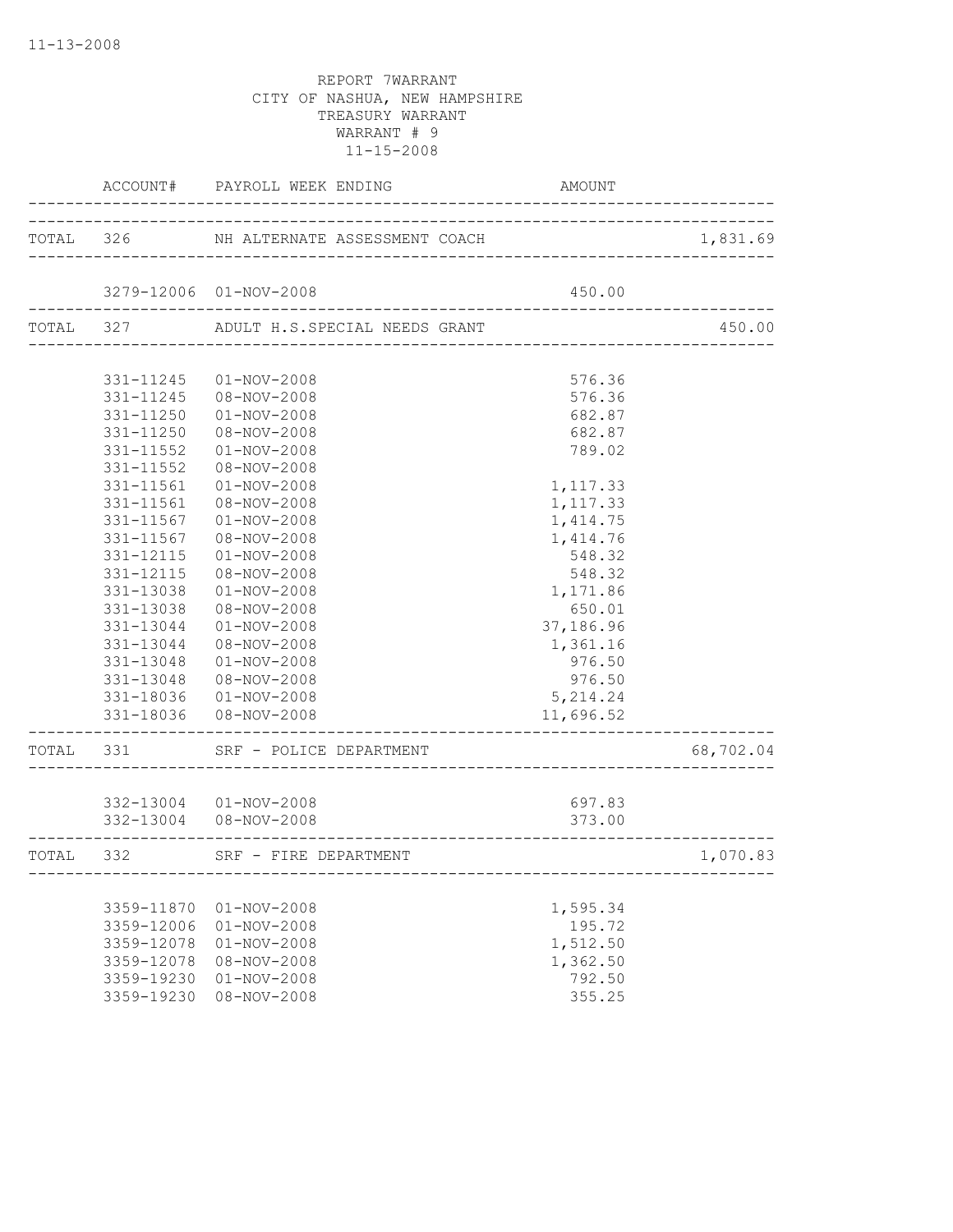|           | ACCOUNT#                                                                                | PAYROLL WEEK ENDING                                                                                                                                                         | AMOUNT                                                                                    |          |
|-----------|-----------------------------------------------------------------------------------------|-----------------------------------------------------------------------------------------------------------------------------------------------------------------------------|-------------------------------------------------------------------------------------------|----------|
|           |                                                                                         | TOTAL 335 TITLE IB READ 1ST MT PLEASANT                                                                                                                                     |                                                                                           | 5,813.81 |
|           |                                                                                         | 3369-13137 08-NOV-2008                                                                                                                                                      | 92.94                                                                                     |          |
| TOTAL 336 |                                                                                         | TITLE I SCHL IMPR DR CRISP                                                                                                                                                  |                                                                                           | 92.94    |
|           | 341-11107<br>341-11563<br>341-11563<br>341-12037<br>341-12037<br>341-12101              | $01 - NOV - 2008$<br>341-11107 08-NOV-2008<br>$01 - NOV - 2008$<br>08-NOV-2008<br>$01 - NOV - 2008$<br>08-NOV-2008<br>$01 - NOV - 2008$                                     | 433.74<br>433.75<br>938.55<br>938.55<br>104.20<br>104.20<br>396.07                        |          |
| TOTAL 341 |                                                                                         | 341-12101  08-NOV-2008<br>SRF - COMMUNITY SERVICES                                                                                                                          | 396.07                                                                                    | 3,745.13 |
|           | 342-11584<br>342-11584<br>342-12000<br>342-12000<br>342-12081<br>342-12199<br>342-12199 | 01-NOV-2008<br>08-NOV-2008<br>$01 - NOV - 2008$<br>08-NOV-2008<br>$01 - NOV - 2008$<br>$01 - NOV - 2008$<br>08-NOV-2008<br>342-12582  01-NOV-2008<br>342-12582  08-NOV-2008 | 1,864.14<br>1,864.14<br>635.11<br>635.11<br>71.07<br>904.16<br>904.15<br>254.35<br>254.35 |          |
|           |                                                                                         | TOTAL 342 SRF - COMMUNITY HEALTH                                                                                                                                            |                                                                                           | 7,386.58 |
|           |                                                                                         | 3440-11860 01-NOV-2008                                                                                                                                                      | 1,153.85                                                                                  |          |
|           |                                                                                         | TOTAL 344 AFTER SCHOOL PROGRAM                                                                                                                                              |                                                                                           | 1,153.85 |
|           |                                                                                         | 3449-11162 01-NOV-2008<br>3449-11162 08-NOV-2008<br>3449-11860 01-NOV-2008                                                                                                  | 640.13<br>640.13<br>7,994.51                                                              |          |
| TOTAL 344 |                                                                                         | TITLE IV SDF 21ST CENTURY                                                                                                                                                   |                                                                                           | 9,274.77 |
|           |                                                                                         | 3468-11162 01-NOV-2008<br>3468-11162 08-NOV-2008                                                                                                                            | 580.50<br>162.54                                                                          |          |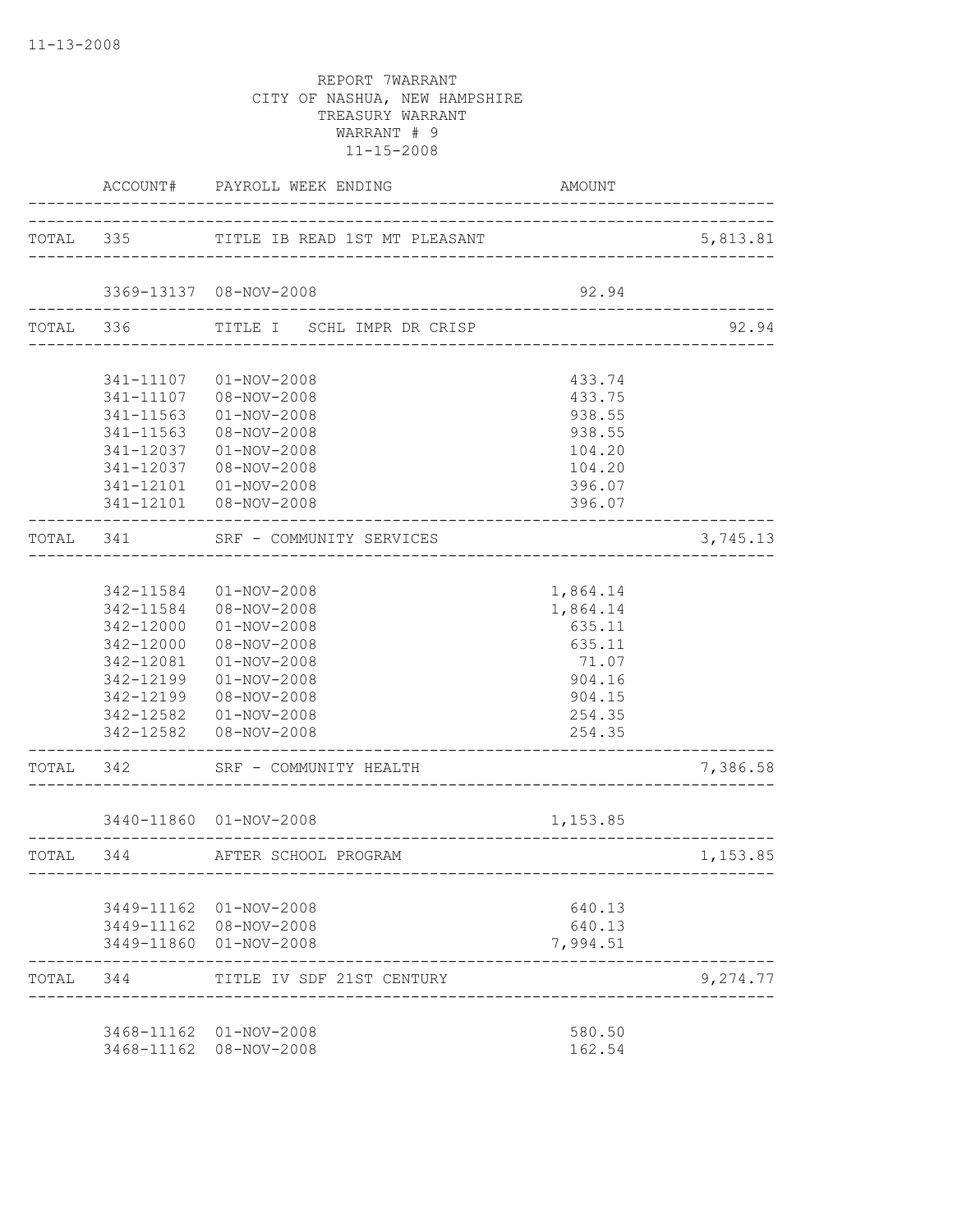|       | ACCOUNT#         | PAYROLL WEEK ENDING                                                                                                                                                     | AMOUNT                                                                    |               |
|-------|------------------|-------------------------------------------------------------------------------------------------------------------------------------------------------------------------|---------------------------------------------------------------------------|---------------|
|       |                  | 3468-11870 01-NOV-2008<br>3468-19230 01-NOV-2008                                                                                                                        | 4,373.97<br>6,325.00                                                      |               |
| TOTAL | 346              | SMALLER LEARNING COMMUNITY                                                                                                                                              | ____________________________                                              | 11,442.01     |
|       |                  | 3508-11726 01-NOV-2008<br>3508-13133 01-NOV-2008                                                                                                                        | $-22,044.12$<br>100.00                                                    |               |
| TOTAL | 350              | TITLE 11A TEACHER QUALITY                                                                                                                                               |                                                                           | $-21, 944.12$ |
|       |                  | 3509-11726 01-NOV-2008<br>3509-12201 01-NOV-2008<br>3509-12201 08-NOV-2008                                                                                              | 25, 145. 91<br>124.00<br>217.00                                           |               |
| TOTAL | 350              | TITLE 11A TEACHER QUALITY                                                                                                                                               |                                                                           | 25,486.91     |
|       | 352-59055        | 352-59055 01-NOV-2008<br>08-NOV-2008                                                                                                                                    | 400.05<br>400.05                                                          |               |
| TOTAL | ---------<br>352 | SRF - PARKS AND RECREATION                                                                                                                                              |                                                                           | 800.10        |
|       |                  | 3539-13032 01-NOV-2008<br>3539-13032 08-NOV-2008                                                                                                                        | 1,025.78<br>99.42                                                         |               |
| TOTAL |                  | 353 ADULT BASIC EDUCATION                                                                                                                                               |                                                                           | 1,125.20      |
|       |                  | 3558-12006 01-NOV-2008                                                                                                                                                  | 685.04                                                                    |               |
| TOTAL | 355              | TITLE IB READING 1ST FES                                                                                                                                                |                                                                           | 685.04        |
|       | 3559-12006       | 3559-11870 01-NOV-2008<br>3559-12006 01-NOV-2008<br>08-NOV-2008<br>3559-12078 01-NOV-2008<br>3559-12078 08-NOV-2008<br>3559-19230 01-NOV-2008<br>3559-19230 08-NOV-2008 | 2,809.53<br>1,331.08<br>342.52<br>1,437.50<br>1,248.75<br>400.07<br>16.67 |               |
| TOTAL | 355              | TITLE IB READING 1ST FES                                                                                                                                                |                                                                           | 7,586.12      |
|       |                  | 3609-11515 01-NOV-2008                                                                                                                                                  | 4,520.47                                                                  |               |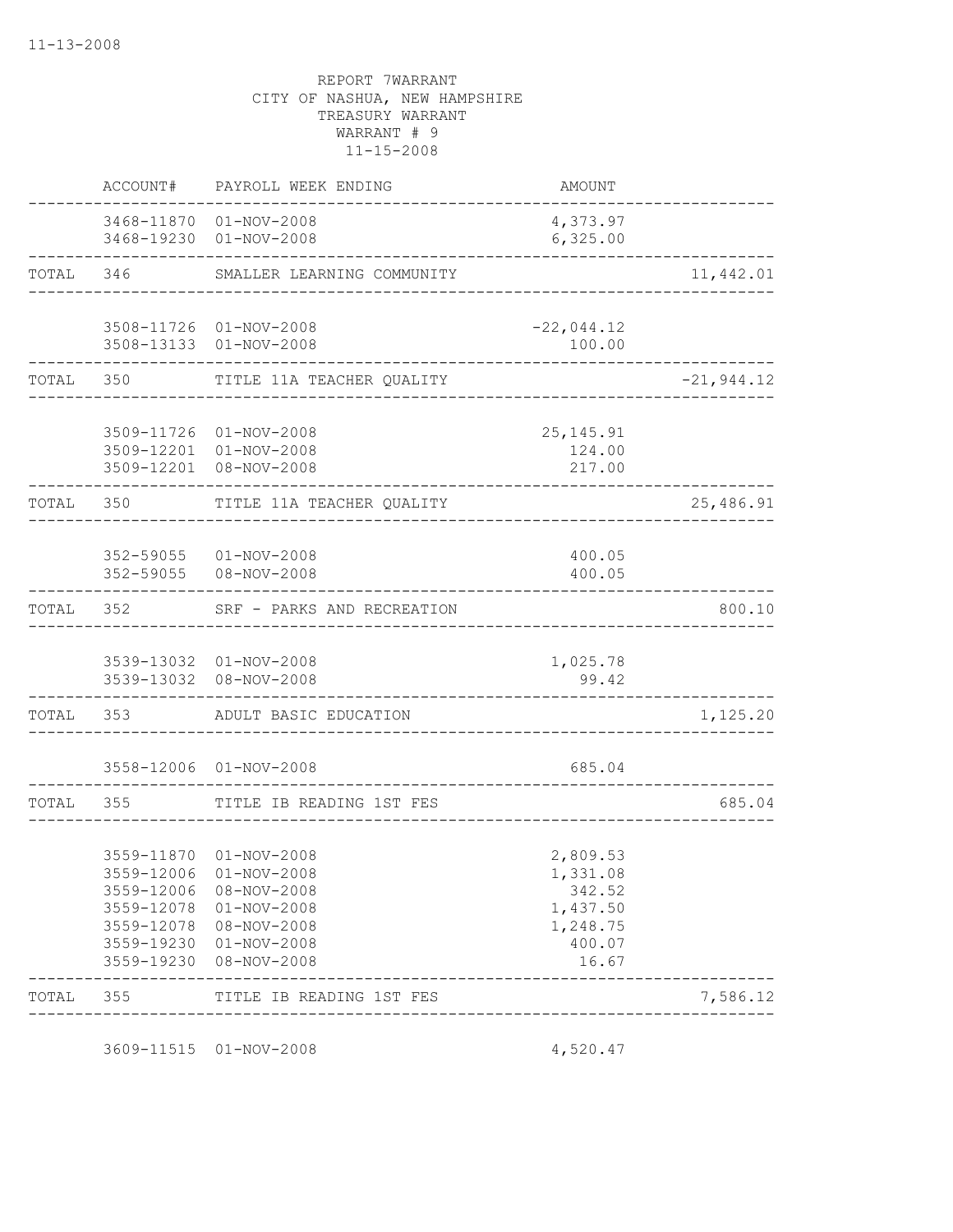|           |            | ACCOUNT# PAYROLL WEEK ENDING | AMOUNT                                     |            |
|-----------|------------|------------------------------|--------------------------------------------|------------|
|           |            | 3609-13133 01-NOV-2008       | 2,700.00<br>______________________________ |            |
| TOTAL 360 |            | DROP OUT PREVENTION/ALT ED   | ------------------------------             | 7,220.47   |
|           |            |                              |                                            |            |
|           | 374-01126  | $01 - NOV - 2008$            | 914.75                                     |            |
|           | 374-01126  | 08-NOV-2008                  | 914.75                                     |            |
|           | 374-01127  | $01 - NOV - 2008$            | 264.98                                     |            |
|           | 374-01127  | 08-NOV-2008                  | 331.21                                     |            |
|           | 374-01210  | $01 - NOV - 2008$            | 1,780.14                                   |            |
|           | 374-01210  | 08-NOV-2008                  | 1,780.13                                   |            |
|           | 374-0703P  | $01 - NOV - 2008$            | 377.53                                     |            |
|           | 374-0703P  | 08-NOV-2008                  | 204.54                                     |            |
|           | 374-0704P  | $01 - NOV - 2008$            | 268.44                                     |            |
|           | 374-0704P  | 08-NOV-2008                  | 335.56                                     |            |
|           | 374-0705P  | $01 - NOV - 2008$            | 1,165.17                                   |            |
|           | 374-0705P  | 08-NOV-2008                  | 1,311.82                                   |            |
|           | 374-07235  | $01 - NOV - 2008$            | 930.57                                     |            |
|           | 374-07235  | 08-NOV-2008                  | 836.33                                     |            |
|           | 374-0734P  | $01 - NOV - 2008$            | 1,953.19                                   |            |
|           | 374-0734P  | 08-NOV-2008                  | 1,940.41                                   |            |
|           | 374-09003  | $01 - NOV - 2008$            | 524.27                                     |            |
|           | 374-09003  | 08-NOV-2008                  | 524.27                                     |            |
|           | 374-11131  | $01 - NOV - 2008$            | 1,219.71                                   |            |
|           | 374-11131  | 08-NOV-2008                  | 1,219.71                                   |            |
|           | 374-11149  | $01 - NOV - 2008$            | 1,840.92                                   |            |
|           | 374-11149  | 08-NOV-2008                  | 1,840.92                                   |            |
|           | 374-11168  | $01 - NOV - 2008$            | 928.64                                     |            |
|           | 374-11168  | 08-NOV-2008                  | 928.64                                     |            |
|           | 374-11653  | $01 - NOV - 2008$            | 469.42                                     |            |
|           |            | 374-11653  08-NOV-2008       | 469.42<br>------------------------------   |            |
| TOTAL 374 |            | SRF - URBAN PROGRAMS         |                                            | 25, 275.44 |
|           |            |                              |                                            |            |
|           |            | 3769-11726 01-NOV-2008       | 7,892.33                                   |            |
|           |            | 3769-11802  01-NOV-2008      | 1,972.09                                   |            |
|           |            | 3769-11870 01-NOV-2008       | 2,479.39                                   |            |
|           | 3769-12111 | $01 - NOV - 2008$            | 4,860.30                                   |            |
|           | 3769-12111 | $08 - NOV - 2008$            | 3,778.72                                   |            |
|           | 3769-12126 | $01 - NOV - 2008$            | 537.60                                     |            |
|           | 3769-12126 | 08-NOV-2008                  | 430.08                                     |            |
|           | 3769-12135 | $01 - NOV - 2008$            | 37.12                                      |            |
|           | 3769-12135 | $08 - NOV - 2008$            | 307.56                                     |            |
|           | 3769-12198 | $01 - NOV - 2008$            | 45,049.89                                  |            |
|           | 3769-12201 | $01 - NOV - 2008$            | 419.16                                     |            |
|           | 3769-12201 | 08-NOV-2008                  | 436.64                                     |            |
|           | 3769-13133 | $01 - NOV - 2008$            | 2,150.00                                   |            |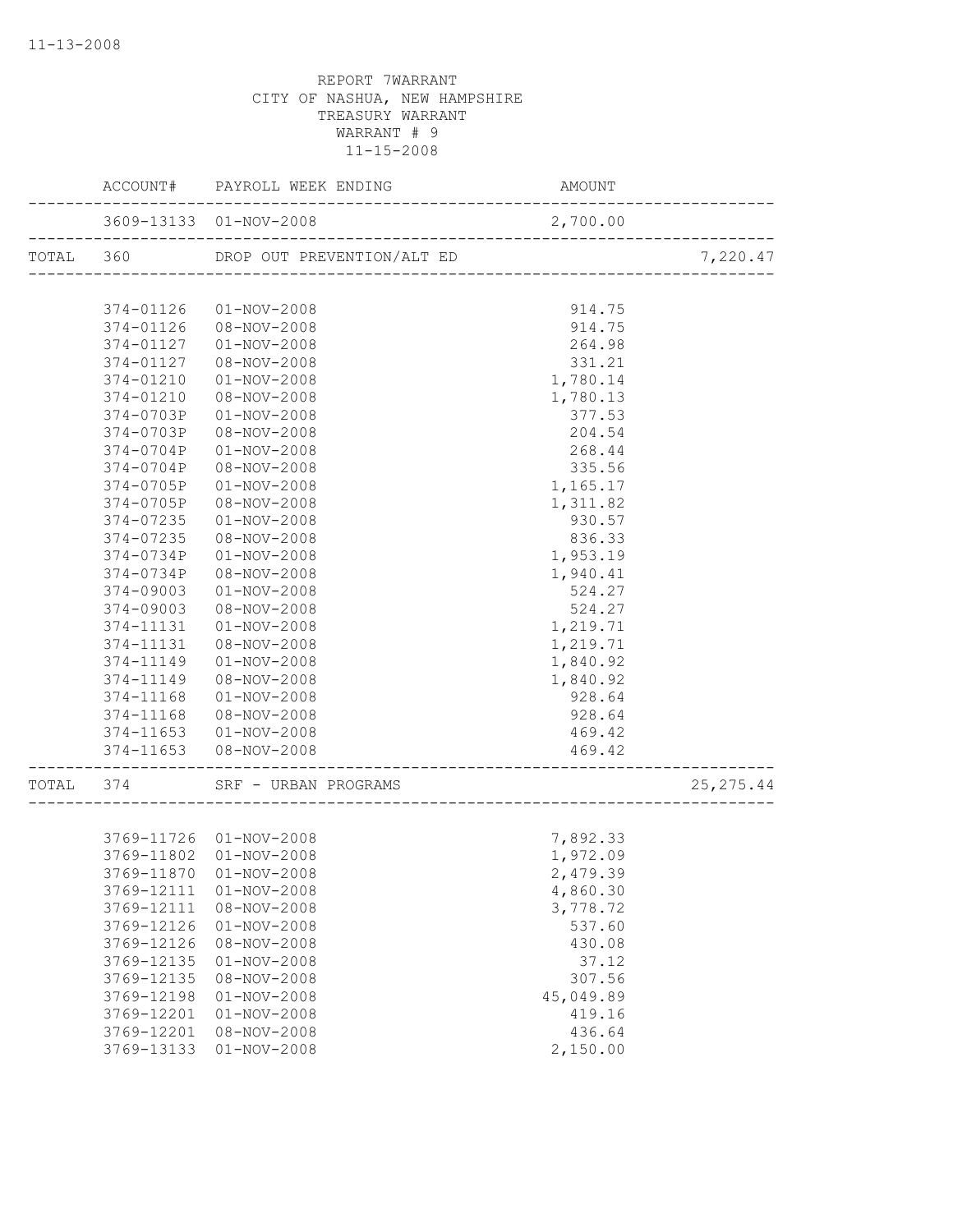|           | ACCOUNT#          | PAYROLL WEEK ENDING                                                                       | AMOUNT                               |           |
|-----------|-------------------|-------------------------------------------------------------------------------------------|--------------------------------------|-----------|
|           |                   | 3769-13133 08-NOV-2008<br>3769-19000 01-NOV-2008<br>3769-19000 08-NOV-2008                | 200.00<br>4,818.91<br>1,526.81       |           |
|           |                   | TOTAL 376 TITLE I ESEA                                                                    |                                      | 76,896.60 |
|           |                   | 3779-13133 01-NOV-2008<br>3779-13133 08-NOV-2008                                          | 2,456.20<br>1,834.96                 |           |
|           |                   | TOTAL 377 TITLE III ENHANCE ENG LANGUAGE                                                  |                                      | 4,291.16  |
|           |                   | 3937-19000 01-NOV-2008                                                                    | 809.02                               |           |
| TOTAL 393 |                   | DAY CARE                                                                                  |                                      | 809.02    |
|           |                   | 3959-11726 01-NOV-2008<br>3959-12201 01-NOV-2008<br>3959-12201 08-NOV-2008                | 70,687.03<br>186.00<br>279.00        |           |
|           |                   | TOTAL 395 IDEA BASIC SPEC ED                                                              |                                      | 71,152.03 |
| TOTAL     | 3977-12112<br>397 | 3977-12111 01-NOV-2008<br>3977-12111 08-NOV-2008<br>$01 - NOV - 2008$<br>SPECIAL ED LOCAL | 10,660.21<br>9,472.52<br>34.65       | 20,167.38 |
|           |                   |                                                                                           | ____________________________________ |           |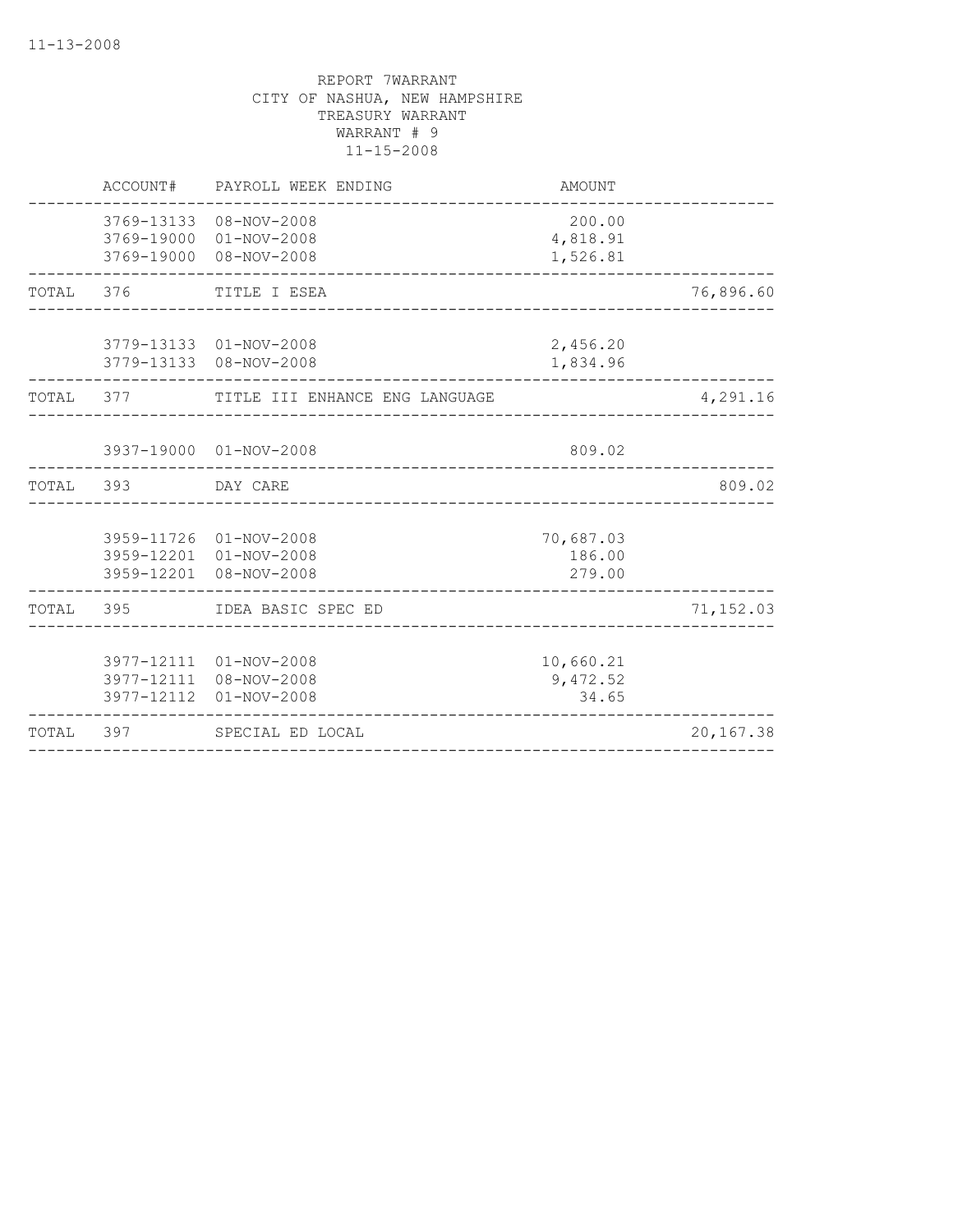|       | ACCOUNT#      | PAYROLL WEEK ENDING      | <b>AMOUNT</b> |           |
|-------|---------------|--------------------------|---------------|-----------|
|       | 501-11033     | $01 - NOV - 2008$        | 769.94        |           |
|       | 501-11033     | $08 - NOV - 2008$        | 769.94        |           |
|       | 501-11463     | 08-NOV-2008              | 769.94        |           |
|       | 501-11470     | $01 - NOV - 2008$        | 798.30        |           |
|       | 501-11470     | 08-NOV-2008              | 798.30        |           |
|       | 501-11471     | $01 - NOV - 2008$        | 1,926.42      |           |
|       | 501-11471     | $08 - NOV - 2008$        | 1,926.42      |           |
|       | 501-11611     | $01 - NOV - 2008$        | 528.68        |           |
|       | 501-11611     | 08-NOV-2008              | 528.69        |           |
| TOTAL | 501           | MAYOR'S OFFICE           |               | 8,816.63  |
|       |               |                          |               |           |
|       | 502-11113     | $01 - NOV - 2008$        | 1,526.00      |           |
|       | 502-11113     | 08-NOV-2008              | 1,526.00      |           |
|       | $502 - 11195$ | $01 - NOV - 2008$        | 1,941.86      |           |
|       | 502-11195     | 08-NOV-2008              | 1,941.85      |           |
|       | 502-11219     | $01 - NOV - 2008$        | 1,766.76      |           |
|       | 502-11219     | 08-NOV-2008              | 1,766.76      |           |
|       | 502-11518     | $01 - NOV - 2008$        | 1,615.59      |           |
|       | 502-11518     | 08-NOV-2008              | 1,615.59      |           |
| TOTAL | 502           | LEGAL DEPARTMENT         |               | 13,700.41 |
|       |               |                          |               |           |
|       | 503-11071     | $01 - NOV - 2008$        | 1,196.29      |           |
|       |               | 503-11071  08-NOV-2008   | 1,196.30      |           |
|       |               | 503-12092  01-NOV-2008   | 490.63        |           |
|       | 503-12092     | 08-NOV-2008              | 490.64        |           |
| TOTAL | 503           | BOARD OF ALDERMEN        |               | 3,373.86  |
|       |               |                          |               |           |
|       | 508-11130     | $01 - NOV - 2008$        | 809.99        |           |
|       | 508-11130     | 08-NOV-2008              | 809.99        |           |
|       | 508-11446     | $01 - NOV - 2008$        | 813.98        |           |
|       | 508-11446     | 08-NOV-2008              | 813.98        |           |
| TOTAL | 508           | INSURANCE - POLICY COSTS |               | 3,247.94  |
|       |               |                          |               |           |
|       | 511-11247     | $01 - NOV - 2008$        | 662.00        |           |
|       | 511-11247     | 08-NOV-2008              | 662.00        |           |
|       | 511-11248     | $01 - NOV - 2008$        | 1,351.04      |           |
|       | 511-11248     | $08 - NOV - 2008$        | 1,351.05      |           |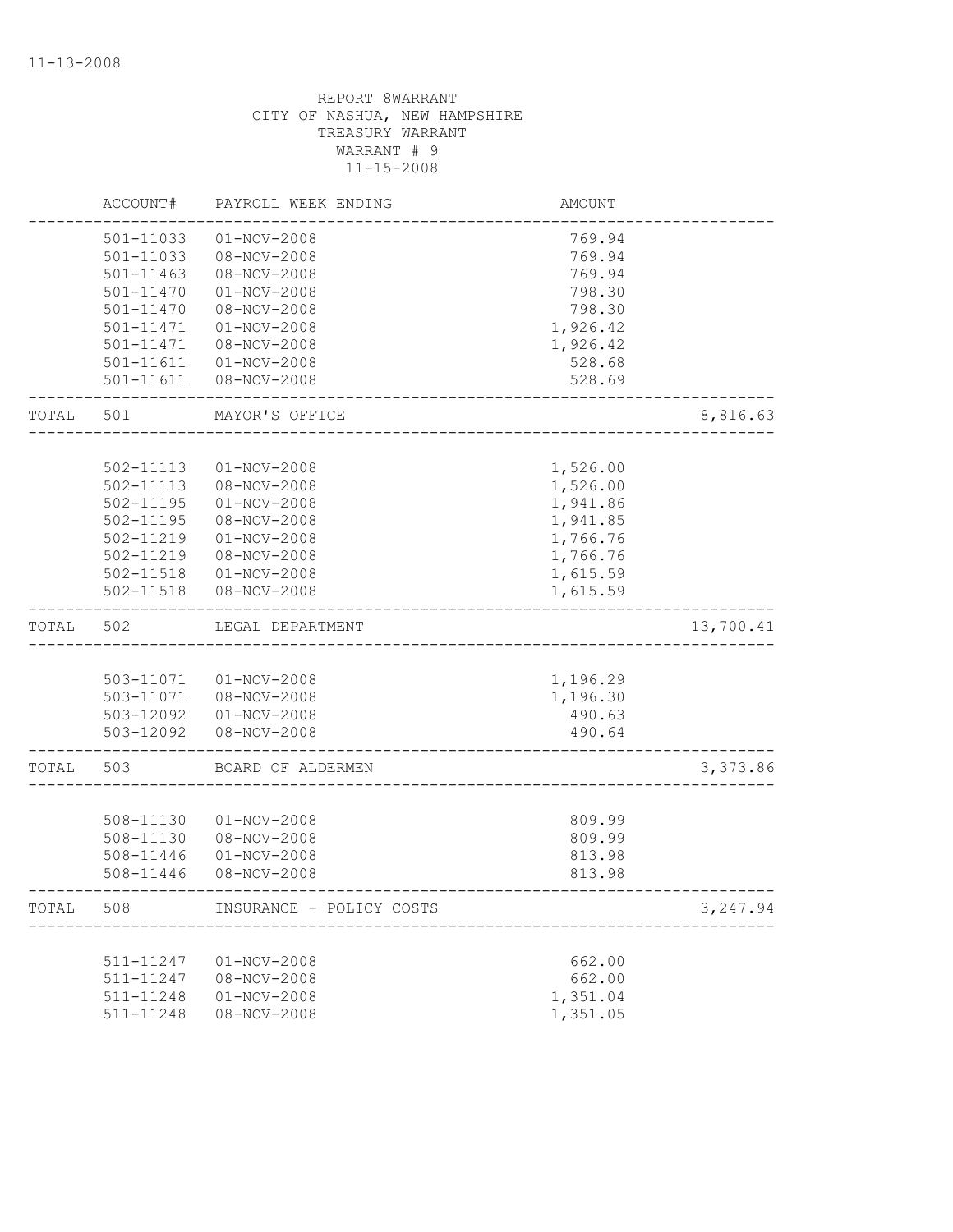|           |                   |          | 4,026.09 |
|-----------|-------------------|----------|----------|
|           |                   |          |          |
| 512-11005 | $01 - NOV - 2008$ | 876.87   |          |
| 512-11005 | $08 - NOV - 2008$ | 876.86   |          |
| 512-11050 | $01 - NOV - 2008$ | 718.17   |          |
| 512-11050 | 08-NOV-2008       | 718.17   |          |
| 512-11064 | 01-NOV-2008       | 954.94   |          |
| 512-11064 | 08-NOV-2008       | 954.94   |          |
| 512-11073 | $01 - NOV - 2008$ | 1,544.89 |          |
| 512-11073 | 08-NOV-2008       | 1,544.89 |          |
| 512-11165 | $01 - NOV - 2008$ | 2,178.02 |          |
| 512-11165 | 08-NOV-2008       | 2,178.03 |          |
| 512-11173 | $01 - NOV - 2008$ | 1,364.21 |          |
| 512-11173 | 08-NOV-2008       | 1,364.20 |          |
| 512-11177 | $01 - NOV - 2008$ | 1,885.72 |          |
| 512-11177 | 08-NOV-2008       | 1,885.71 |          |
| 512-11222 | $01 - NOV - 2008$ | 957.31   |          |
| 512-11222 | 08-NOV-2008       | 957.31   |          |
| 512-11224 | $01 - NOV - 2008$ | 957.64   |          |
| 512-11224 | 08-NOV-2008       | 957.64   |          |
| 512-11232 | $01 - NOV - 2008$ | 1,010.46 |          |
| 512-11232 | 08-NOV-2008       | 1,010.46 |          |
| 512-11265 | $01 - NOV - 2008$ | 833.86   |          |
| 512-11265 | 08-NOV-2008       | 833.85   |          |
| 512-11531 | $01 - NOV - 2008$ | 1,683.21 |          |
| 512-11531 | 08-NOV-2008       | 1,683.20 |          |
| 512-11684 | $01 - NOV - 2008$ | 827.74   |          |
| 512-11684 | 08-NOV-2008       | 827.74   |          |
| 512-11714 | $01 - NOV - 2008$ | 903.15   |          |
| 512-11714 | 08-NOV-2008       | 903.15   |          |
| 512-11740 | $01 - NOV - 2008$ | 1,575.29 |          |
| 512-11740 | $08 - NOV - 2008$ | 1,575.29 |          |
| 512-12010 | $01 - NOV - 2008$ | 217.50   |          |
| 512-12033 | $01 - NOV - 2008$ | 581.13   |          |
| 512-12033 | 08-NOV-2008       | 581.14   |          |
| 512-12052 | 01-NOV-2008       | 557.18   |          |
| 512-12052 | 08-NOV-2008       | 594.37   |          |
| 512-12056 | $01 - NOV - 2008$ | 566.31   |          |
| 512-12056 | $08 - NOV - 2008$ | 410.62   |          |
| 512-12749 | $01 - NOV - 2008$ | 592.39   |          |
| 512-12749 | $08 - NOV - 2008$ | 592.39   |          |
| 512-13004 | $01 - NOV - 2008$ | 82.25    |          |
| 512-13004 | $08 - NOV - 2008$ | 36.59    |          |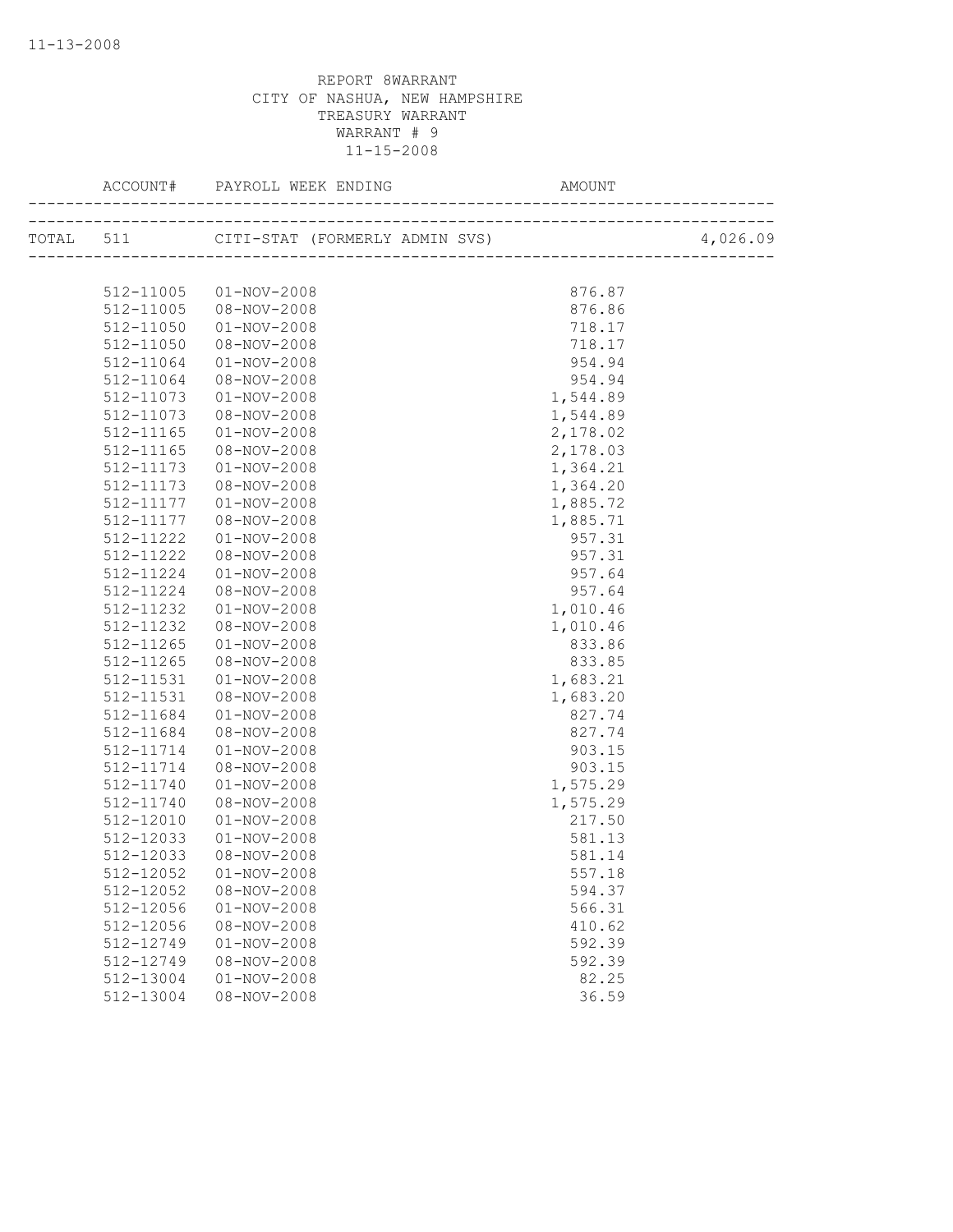|           | ACCOUNT#  | PAYROLL WEEK ENDING           | AMOUNT   |            |
|-----------|-----------|-------------------------------|----------|------------|
|           |           | TOTAL 512 FINANCIAL SERVICES  |          | 41,354.79  |
|           |           | -------------------------     |          |            |
|           |           | 513-11117  01-NOV-2008        | 1,533.61 |            |
|           |           | 513-11117  08-NOV-2008        | 1,533.61 |            |
|           | 513-11171 | $01 - NOV - 2008$             | 3,260.33 |            |
|           | 513-11171 | 08-NOV-2008                   | 2,900.53 |            |
|           | 513-11213 | $01 - NOV - 2008$             | 1,219.71 |            |
|           | 513-11213 | 08-NOV-2008                   | 1,219.71 |            |
|           | 513-11223 | $01 - NOV - 2008$             | 737.23   |            |
|           | 513-11223 | 08-NOV-2008                   | 737.24   |            |
|           | 513-12024 | 08-NOV-2008                   | 9,235.00 |            |
|           | 513-12064 | 08-NOV-2008                   | 5,860.00 |            |
|           | 513-12108 | 08-NOV-2008                   | 1,485.00 |            |
|           | 513-12132 | 08-NOV-2008                   | 3,570.00 |            |
|           | 513-12213 | 08-NOV-2008                   | 1,485.00 |            |
|           | 513-13016 | 08-NOV-2008                   | 1,075.10 |            |
|           |           | 513-59115  08-NOV-2008        | 547.67   |            |
| TOTAL 513 |           | CITY CLERK'S OFFICE           |          | 36, 399.74 |
|           |           |                               |          |            |
|           |           | 514-11441  01-NOV-2008        | 1,364.20 |            |
|           | 514-11441 | $08 - NOV - 2008$             | 1,364.20 |            |
|           | 514-11540 | $01 - NOV - 2008$             | 1,017.42 |            |
|           | 514-11540 | 08-NOV-2008                   | 1,017.42 |            |
|           | 514-11578 | $01 - NOV - 2008$             | 936.70   |            |
|           | 514-11578 | 08-NOV-2008                   | 936.70   |            |
|           | 514-11589 | $01 - NOV - 2008$             | 1,014.26 |            |
|           | 514-11589 | 08-NOV-2008                   | 1,014.26 |            |
| TOTAL 514 |           | INSURANCE-PROPERTY & CASUALTY |          | 8,665.16   |
|           |           |                               |          |            |
|           |           | 515-11031  01-NOV-2008        | 1,044.26 |            |
|           | 515-11031 | 08-NOV-2008                   | 1,044.26 |            |
|           |           | 515-11350  01-NOV-2008        | 903.15   |            |
|           | 515-11350 | $08 - NOV - 2008$             | 903.15   |            |
|           | 515-11446 | $01 - NOV - 2008$             | 271.32   |            |
|           | 515-11446 | 08-NOV-2008                   | 271.32   |            |
|           | 515-11447 | $01 - NOV - 2008$             | 1,622.11 |            |
|           | 515-11447 | $08 - NOV - 2008$             | 1,622.11 |            |
|           | 515-12001 | $01 - NOV - 2008$             | 665.03   |            |
|           | 515-12001 | 08-NOV-2008                   | 665.03   |            |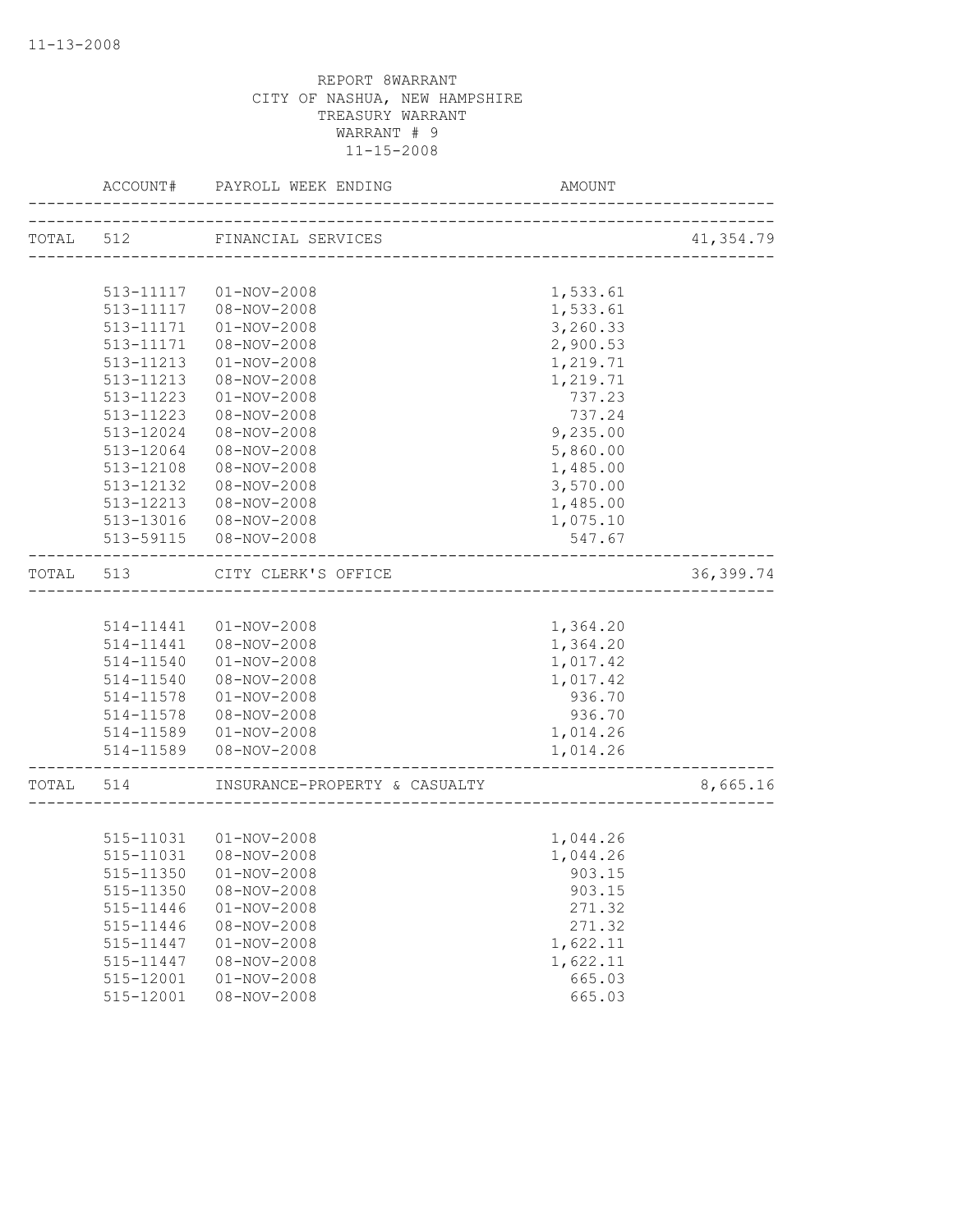|           | ACCOUNT#      | PAYROLL WEEK ENDING         | AMOUNT                            |          |
|-----------|---------------|-----------------------------|-----------------------------------|----------|
| TOTAL 515 |               | HUMAN RESOURCES             |                                   | 9,011.74 |
|           |               |                             | _________________________________ |          |
|           | 516-11147     | 01-NOV-2008                 | 693.38                            |          |
|           | 516-11147     | 08-NOV-2008                 | 693.39                            |          |
|           | 516-11148     | $01 - NOV - 2008$           | 902.81                            |          |
|           | 516-11148     | 08-NOV-2008                 | 902.80                            |          |
|           | 516-11459     | $01 - NOV - 2008$           | 1,196.29                          |          |
|           | 516-11459     | 08-NOV-2008                 | 1,196.29                          |          |
|           |               | 516-11573  01-NOV-2008      | 895.46                            |          |
|           |               | 516-11573  08-NOV-2008      | 895.46                            |          |
| TOTAL     | 516           | PURCHASING DEPARTMENT       |                                   | 7,375.88 |
|           |               |                             |                                   |          |
|           | 517-11198     | $01 - NOV - 2008$           | 622.64                            |          |
|           | 517-11198     | 08-NOV-2008                 | 622.64                            |          |
|           | 517-11203     | $01 - NOV - 2008$           | 529.40                            |          |
|           | $517 - 11203$ | 08-NOV-2008                 | 661.75                            |          |
|           | $517 - 11420$ | $01 - NOV - 2008$           | 835.74                            |          |
|           | 517-11420     | 08-NOV-2008                 | 835.74                            |          |
|           | 517-12063     | $01 - NOV - 2008$           | 284.23                            |          |
|           | 517-12063     | 08-NOV-2008                 | 284.23                            |          |
|           | 517-13020     | $01 - NOV - 2008$           | 272.45                            |          |
|           | 517-13020     | 08-NOV-2008                 | 124.08                            |          |
| TOTAL 517 |               | BUILDING MAINT - CITY ADMIN |                                   | 5,072.90 |
|           |               |                             |                                   |          |
|           | 519-11014     | $01 - NOV - 2008$           | 1,069.50                          |          |
|           | 519-11014     | 08-NOV-2008                 | 1,069.50                          |          |
|           | 519-11016     | $01 - NOV - 2008$           | 938.84                            |          |
|           | 519-11016     | 08-NOV-2008                 | 938.85                            |          |
|           | 519-11017     | $01 - NOV - 2008$           | 783.92                            |          |
|           | 519-11017     | 08-NOV-2008                 | 783.92                            |          |
|           | 519-11115     | $01 - NOV - 2008$           | 1,873.48                          |          |
|           | 519-11115     | 08-NOV-2008                 | 1,873.48                          |          |
|           | 519-11146     | $01 - NOV - 2008$           | 816.64                            |          |
|           | 519-11146     | $08 - NOV - 2008$           | 816.65                            |          |
|           | 519-11153     | $01 - NOV - 2008$           | 589.71                            |          |
|           | 519-11153     | 08-NOV-2008                 | 589.71                            |          |
|           | 519-11154     | $01 - NOV - 2008$           | 617.67                            |          |
|           | 519-11154     | $08 - NOV - 2008$           | 617.67                            |          |
|           | 519-11205     | $01 - NOV - 2008$           | 773.50                            |          |
|           | 519-11205     | $08 - NOV - 2008$           | 773.50                            |          |
|           | 519-11241     | $01 - NOV - 2008$           | 1,328.18                          |          |
|           | 519-11241     | $08 - NOV - 2008$           | 1,328.18                          |          |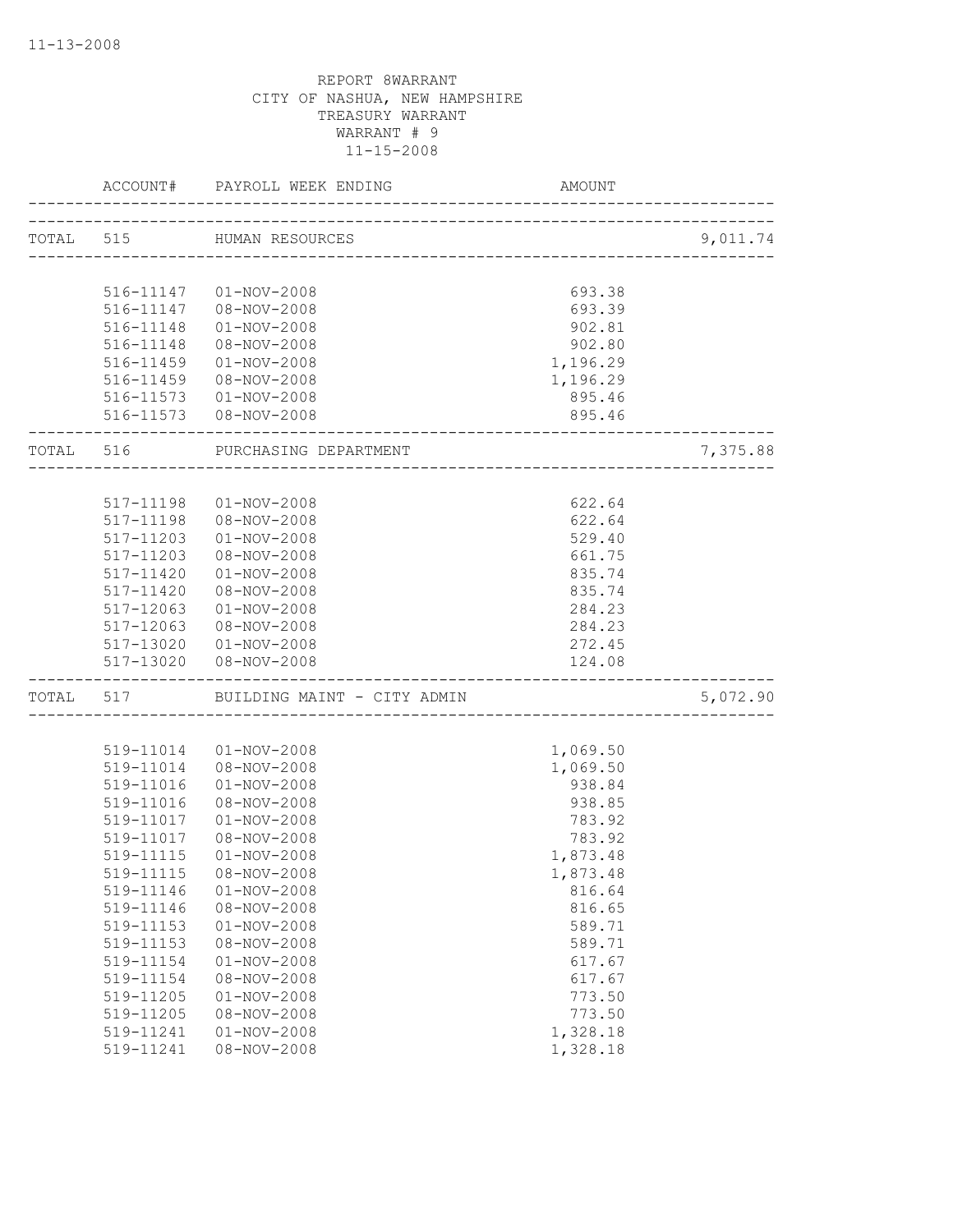|           | ACCOUNT#  | PAYROLL WEEK ENDING    | AMOUNT                          |           |
|-----------|-----------|------------------------|---------------------------------|-----------|
| TOTAL 519 |           | ASSESSORS              | _____________________________   | 17,582.90 |
|           |           | 520-12077  01-NOV-2008 | 256.94                          |           |
|           |           | 520-12077  08-NOV-2008 | 256.94                          |           |
| TOTAL     | 520       | HUNT BUILDING          | _______________________________ | 513.88    |
|           |           |                        |                                 |           |
|           | 522-11127 | $01 - NOV - 2008$      | 1,626.12                        |           |
|           | 522-11127 | 08-NOV-2008            | 1,626.11                        |           |
|           | 522-11429 | $01 - NOV - 2008$      | 1,766.76                        |           |
|           | 522-11429 | 08-NOV-2008            | 1,766.76                        |           |
|           | 522-11641 | $01 - NOV - 2008$      | 1,342.56                        |           |
|           | 522-11641 | $08 - NOV - 2008$      | 1,342.55                        |           |
|           | 522-11652 | $01 - NOV - 2008$      | 1,404.69                        |           |
|           | 522-11652 | 08-NOV-2008            | 1,404.70                        |           |
|           | 522-11721 | $01 - NOV - 2008$      | 1,482.33                        |           |
|           |           |                        | 1,482.34                        |           |
|           | 522-11721 | 08-NOV-2008            |                                 |           |
|           | 522-11724 | $01 - NOV - 2008$      | 1,293.11                        |           |
|           | 522-11724 | 08-NOV-2008            | 1,293.11                        |           |
|           | 522-11725 | $01 - NOV - 2008$      | 951.69                          |           |
|           | 522-11725 | 08-NOV-2008            | 951.69                          |           |
|           | 522-11729 | $01 - NOV - 2008$      | 2,124.17                        |           |
|           | 522-11729 | 08-NOV-2008            | 2,124.16                        |           |
|           | 522-12140 | $01 - NOV - 2008$      | 287.40                          |           |
|           | 522-12140 | 08-NOV-2008            | 287.40                          |           |
|           | 522-13004 | $01 - NOV - 2008$      | 223.54                          |           |
| TOTAL     | 522       | INFORMATION TECHNOLOGY |                                 | 24,781.19 |
|           |           |                        |                                 |           |
|           |           | 523-11332  01-NOV-2008 | 957.33                          |           |
|           |           | 523-11332  08-NOV-2008 | 957.33                          |           |
| TOTAL     | 523       | GIS                    |                                 | 1,914.66  |
|           |           |                        |                                 |           |
|           | 531-11065 | $01 - NOV - 2008$      | 1,078.50                        |           |
|           | 531-11065 | 08-NOV-2008            | 1,078.50                        |           |
|           | 531-11085 | $01 - NOV - 2008$      | 877.59                          |           |
|           | 531-11085 | 08-NOV-2008            | 877.59                          |           |
|           | 531-11114 | $01 - NOV - 2008$      | 2,241.79                        |           |
|           | 531-11114 | $08 - NOV - 2008$      | 2,241.79                        |           |
|           | 531-11129 | $01 - NOV - 2008$      | 1,856.92                        |           |
|           | 531-11129 | $08 - NOV - 2008$      | 1,741.54                        |           |
|           | 531-11164 | $01 - NOV - 2008$      | 1,121.86                        |           |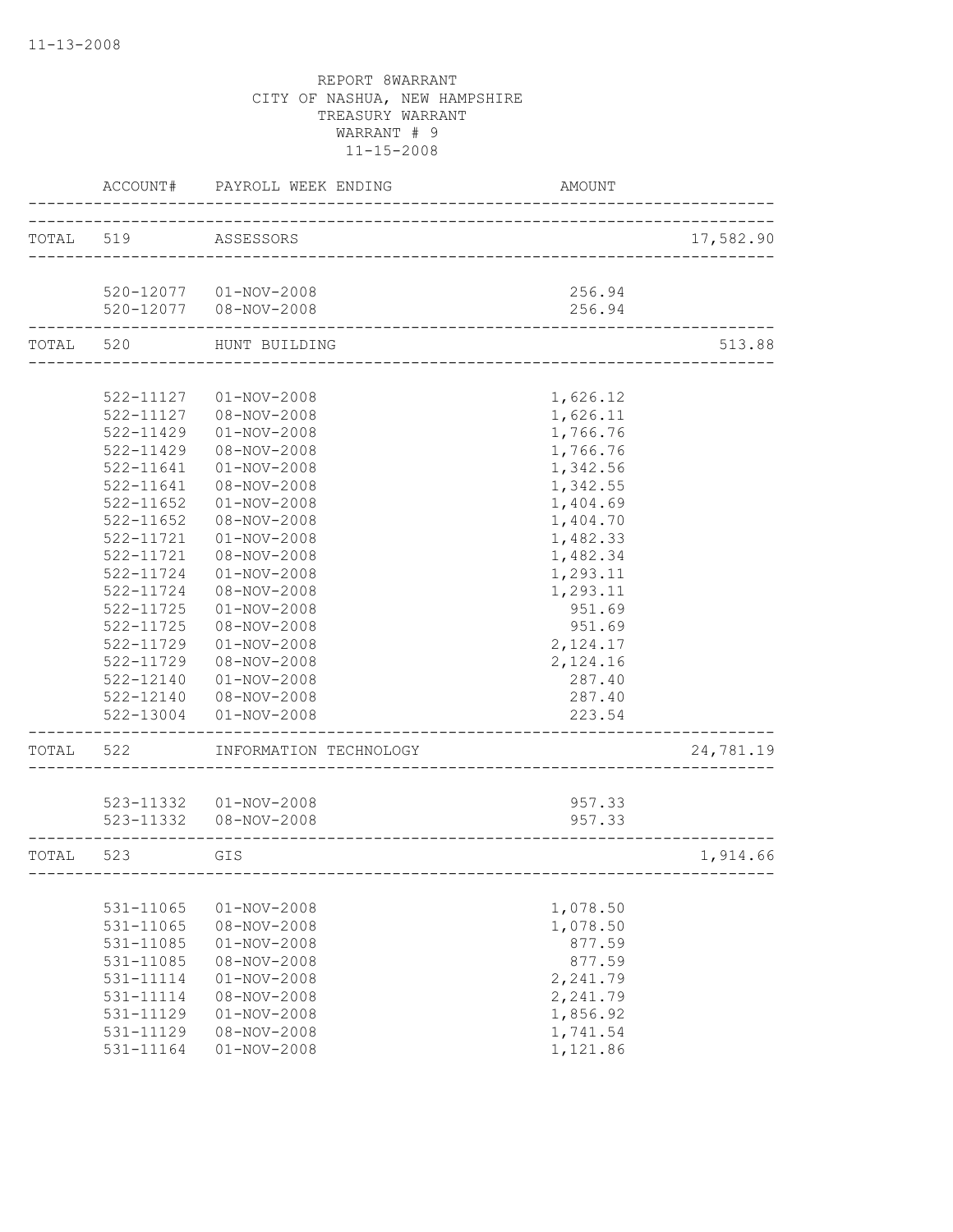| ACCOUNT#  | PAYROLL WEEK ENDING | AMOUNT      |
|-----------|---------------------|-------------|
| 531-11164 | 08-NOV-2008         | 1,121.86    |
| 531-11166 | $01 - NOV - 2008$   | 2,418.70    |
| 531-11166 | 08-NOV-2008         | 2,418.70    |
| 531-11170 | $01 - NOV - 2008$   | 1,417.73    |
| 531-11170 | $08 - NOV - 2008$   | 1, 417.72   |
| 531-11201 | $01 - NOV - 2008$   | 1,287.41    |
| 531-11201 | 08-NOV-2008         | 1,287.42    |
| 531-11203 | $01 - NOV - 2008$   | 634.30      |
| 531-11203 | $08 - NOV - 2008$   | 634.30      |
| 531-11226 | $01 - NOV - 2008$   | 773.98      |
| 531-11226 | $08 - NOV - 2008$   | 773.98      |
| 531-11242 | $01 - NOV - 2008$   | 1,076.54    |
| 531-11242 | 08-NOV-2008         | 1,076.54    |
| 531-11398 | $01 - NOV - 2008$   | 600.39      |
| 531-11398 | 08-NOV-2008         | 600.39      |
| 531-11477 | $01 - NOV - 2008$   | 602.87      |
| 531-11477 | 08-NOV-2008         | 602.87      |
| 531-11487 | $01 - NOV - 2008$   | 1,332.86    |
| 531-11487 | 08-NOV-2008         | 1,332.86    |
| 531-11495 | $01 - NOV - 2008$   | 987.31      |
| 531-11495 | 08-NOV-2008         | 987.31      |
| 531-11498 | $01 - NOV - 2008$   | 835.86      |
| 531-11498 | 08-NOV-2008         | 835.86      |
| 531-11516 | $01 - NOV - 2008$   | 821.79      |
| 531-11516 | $08 - NOV - 2008$   | 821.79      |
| 531-11535 | $01 - NOV - 2008$   | 12,736.22   |
| 531-11535 | $08 - NOV - 2008$   | 12,736.22   |
| 531-11537 | $01 - NOV - 2008$   | 13,787.18   |
| 531-11537 | $08 - NOV - 2008$   | 13,787.18   |
| 531-11538 | $01 - NOV - 2008$   | 877.60      |
| 531-11538 | 08-NOV-2008         | 877.60      |
| 531-11539 | $01 - NOV - 2008$   | 1,489.36    |
| 531-11539 | 08-NOV-2008         | 1,489.36    |
| 531-11544 | $01 - NOV - 2008$   | 4,062.92    |
| 531-11544 | 08-NOV-2008         | 4,062.92    |
| 531-11549 | $01 - NOV - 2008$   | 18,309.68   |
| 531-11549 | 08-NOV-2008         | 18, 173. 16 |
| 531-11552 | $01 - NOV - 2008$   | 4,931.50    |
| 531-11552 | 08-NOV-2008         | 3,921.94    |
| 531-11555 | $01 - NOV - 2008$   | 28, 337.38  |
| 531-11555 | $08 - NOV - 2008$   | 28, 337.38  |
| 531-11558 | $01 - NOV - 2008$   | 65,514.69   |
| 531-11558 | $08 - NOV - 2008$   | 65,360.50   |
| 531-11561 | $01 - NOV - 2008$   | 22,430.82   |
| 531-11561 | 08-NOV-2008         | 22,430.83   |
| 531-11567 | $01 - NOV - 2008$   | 29,709.81   |
| 531-11567 | 08-NOV-2008         | 29,709.79   |
| 531-11569 | $01 - NOV - 2008$   | 1,155.51    |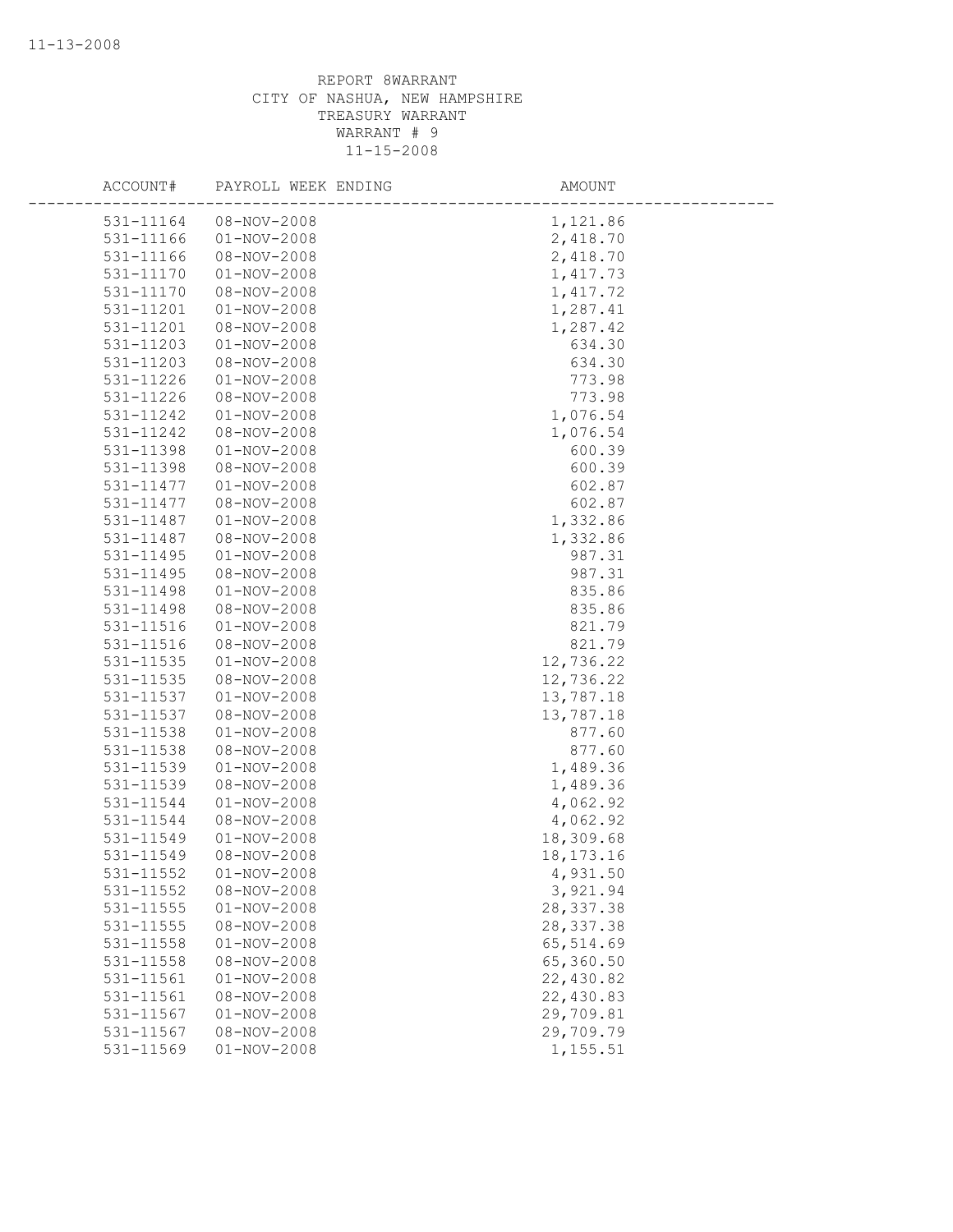| ACCOUNT#  | PAYROLL WEEK ENDING | AMOUNT     |
|-----------|---------------------|------------|
| 531-11569 | 08-NOV-2008         | 1,155.51   |
| 531-11618 | $01 - NOV - 2008$   | 2,720.91   |
| 531-11618 | 08-NOV-2008         | 2,720.91   |
| 531-11622 | $01 - NOV - 2008$   | 2,862.48   |
| 531-11622 | 08-NOV-2008         | 2,862.49   |
| 531-11632 | $01 - NOV - 2008$   | 689.00     |
| 531-11632 | 08-NOV-2008         | 689.00     |
| 531-11633 | $01 - NOV - 2008$   | 1,574.40   |
| 531-11633 | 08-NOV-2008         | 1,574.40   |
| 531-11635 | $01 - NOV - 2008$   | 988.50     |
| 531-11635 | $08 - NOV - 2008$   | 988.50     |
| 531-11636 | $01 - NOV - 2008$   | 954.90     |
| 531-11636 | 08-NOV-2008         | 954.90     |
| 531-11664 | $01 - NOV - 2008$   | 1, 114.74  |
| 531-11664 | 08-NOV-2008         | 1, 114.74  |
| 531-11665 | $01 - NOV - 2008$   | 751.95     |
| 531-11665 | 08-NOV-2008         | 751.95     |
| 531-11719 | $01 - NOV - 2008$   | 903.52     |
| 531-11719 | 08-NOV-2008         | 903.52     |
| 531-11722 | $01 - NOV - 2008$   | 599.80     |
| 531-11722 | 08-NOV-2008         | 599.80     |
| 531-11732 | $01 - NOV - 2008$   | 3,095.95   |
| 531-11732 | 08-NOV-2008         | 2,968.65   |
| 531-11733 | $01 - NOV - 2008$   | 2,438.60   |
| 531-11733 | 08-NOV-2008         | 2,438.60   |
| 531-12020 | $01 - NOV - 2008$   | 915.08     |
| 531-12020 | 08-NOV-2008         | 915.07     |
| 531-12042 | $01 - NOV - 2008$   | 1,026.44   |
| 531-12042 | $08 - NOV - 2008$   | 922.74     |
| 531-12066 | $01 - NOV - 2008$   | 657.80     |
| 531-12066 | 08-NOV-2008         | 657.80     |
| 531-12068 | $01 - NOV - 2008$   | 1,468.42   |
| 531-12068 | 08-NOV-2008         | 1,468.42   |
| 531-12071 | $01 - NOV - 2008$   | 251.32     |
| 531-12071 | 08-NOV-2008         | 251.32     |
| 531-12119 | $01 - NOV - 2008$   | 1,102.70   |
| 531-12119 | 08-NOV-2008         | 1,102.70   |
| 531-13004 | $01 - NOV - 2008$   | 2,653.17   |
| 531-13004 | 08-NOV-2008         | 4,268.52   |
| 531-13038 | $01 - NOV - 2008$   | 515.30     |
| 531-13038 | 08-NOV-2008         | 1,770.24   |
| 531-13040 | $01 - NOV - 2008$   | 3,719.61   |
| 531-13040 | 08-NOV-2008         | 4,916.14   |
| 531-13044 | $01 - NOV - 2008$   | 1,463.78   |
| 531-13044 | 08-NOV-2008         | 2,590.11   |
| 531-13047 | $01 - NOV - 2008$   | 9,514.80   |
| 531-13047 | 08-NOV-2008         | 22, 278.86 |
| 531-13048 | $01 - NOV - 2008$   | 1,558.07   |
|           |                     |            |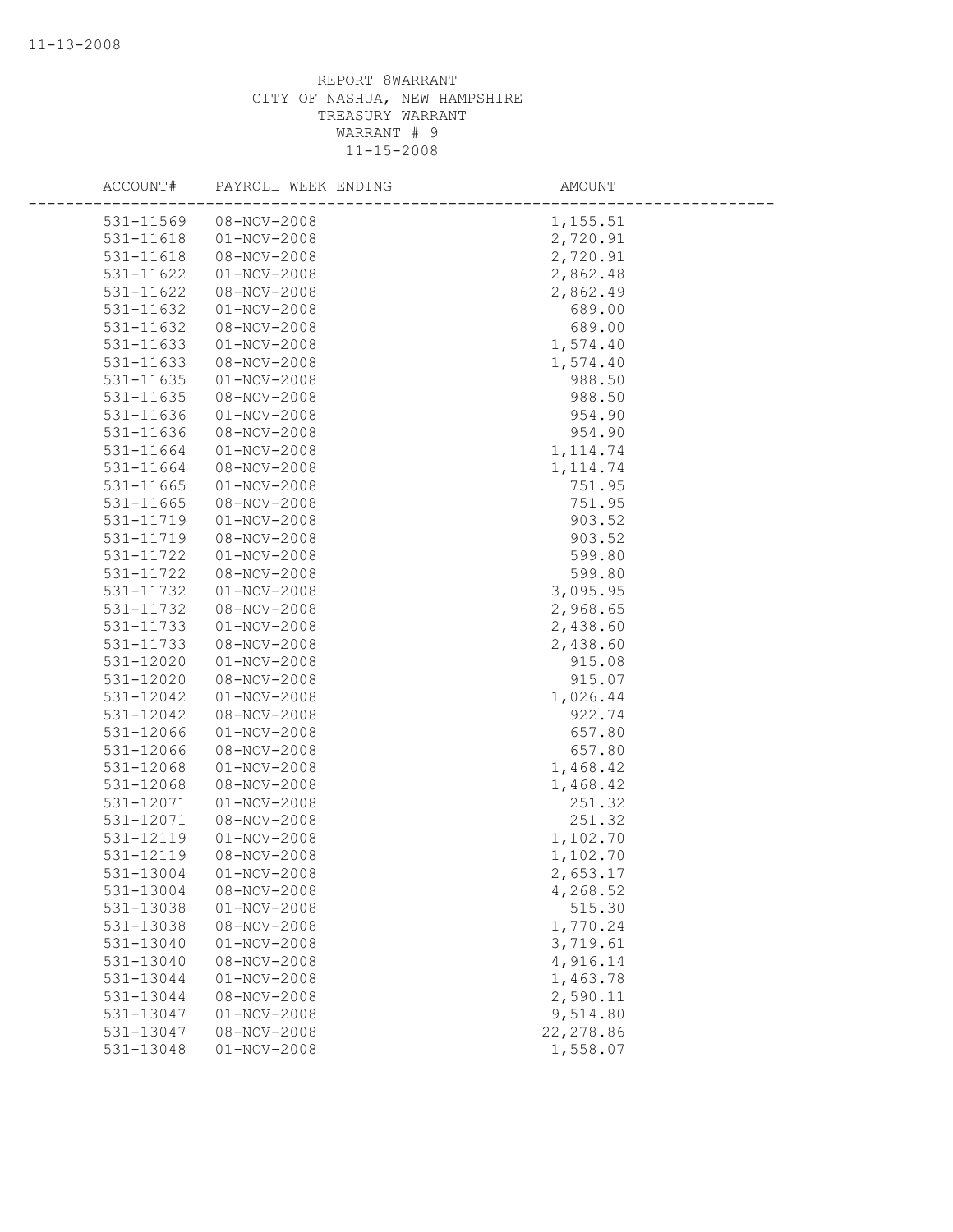|           |           | ACCOUNT# PAYROLL WEEK ENDING | AMOUNT                                   |             |
|-----------|-----------|------------------------------|------------------------------------------|-------------|
|           |           | 531-13048  08-NOV-2008       | 5, 145. 11                               |             |
|           |           | 531-15002  08-NOV-2008       | 2,873.94                                 |             |
|           |           | 531-17003  01-NOV-2008       | 850.00                                   |             |
|           |           | 531-17006 01-NOV-2008        | 2,100.00                                 |             |
| TOTAL 531 |           | POLICE DEPARTMENT            | r<br>----------------------------------- | 559, 422.15 |
|           |           |                              |                                          |             |
|           |           | 532-11024  01-NOV-2008       | 2,002.09                                 |             |
|           | 532-11024 | $08 - NOV - 2008$            | 2,002.10                                 |             |
|           | 532-11036 | $01 - NOV - 2008$            | 1,819.33                                 |             |
|           | 532-11036 | 08-NOV-2008                  | 1,819.33                                 |             |
|           | 532-11063 | $01 - NOV - 2008$            | 1,242.12                                 |             |
|           | 532-11063 | 08-NOV-2008                  | 1,242.12                                 |             |
|           | 532-11066 | $01 - NOV - 2008$            | 1,279.38                                 |             |
|           | 532-11066 | 08-NOV-2008                  | 1,205.58                                 |             |
|           | 532-11069 | $01 - NOV - 2008$            | 2,435.39                                 |             |
|           | 532-11069 | 08-NOV-2008                  | 2,435.39                                 |             |
|           | 532-11111 | $01 - NOV - 2008$            | 2,120.58                                 |             |
|           | 532-11111 | 08-NOV-2008                  | 2,120.58                                 |             |
|           | 532-11207 | 01-NOV-2008                  | 6,457.54                                 |             |
|           | 532-11207 | 08-NOV-2008                  | 5,915.50                                 |             |
|           | 532-11281 | $01 - NOV - 2008$            | 958.08                                   |             |
|           | 532-11281 | 08-NOV-2008                  | 958.09                                   |             |
|           | 532-11285 | $01 - NOV - 2008$            | 7,391.30                                 |             |
|           | 532-11285 | 08-NOV-2008                  | 7,391.30                                 |             |
|           | 532-11291 | $01 - NOV - 2008$            | 6,445.73                                 |             |
|           | 532-11291 | 08-NOV-2008                  | 6,251.99                                 |             |
|           | 532-11298 | 01-NOV-2008                  | 986.51                                   |             |
|           | 532-11298 | 08-NOV-2008                  | 1,246.12                                 |             |
|           | 532-11300 | $01 - NOV - 2008$            | 33,180.32                                |             |
|           | 532-11300 | 08-NOV-2008                  | 33, 149.50                               |             |
|           | 532-11303 | $01 - NOV - 2008$            | 1,090.35                                 |             |
|           | 532-11303 | 08-NOV-2008                  | 1,090.35                                 |             |
|           | 532-11305 | $01 - NOV - 2008$            | 4,350.60                                 |             |
|           | 532-11305 | 08-NOV-2008                  | 4,350.60                                 |             |
|           | 532-11309 | $01 - NOV - 2008$            | 95,048.62                                |             |
|           | 532-11309 | 08-NOV-2008                  | 95,048.62                                |             |
|           | 532-11660 | $01 - NOV - 2008$            | 1,385.40                                 |             |
|           | 532-11660 | $08 - NOV - 2008$            | 1,385.40                                 |             |
|           | 532-11663 | $01 - NOV - 2008$            | 1,344.65                                 |             |
|           | 532-11663 | 08-NOV-2008                  | 1,344.65                                 |             |
|           | 532-11666 | $01 - NOV - 2008$            | 1,344.65                                 |             |
|           | 532-11666 | $08 - NOV - 2008$            | 1,344.65                                 |             |
|           | 532-11669 | $01 - NOV - 2008$            | 1,358.10                                 |             |
|           | 532-11669 | 08-NOV-2008                  | 1,358.10                                 |             |
|           | 532-12070 | $01 - NOV - 2008$            | 19,877.91                                |             |
|           | 532-12070 | $08 - NOV - 2008$            | 20,431.28                                |             |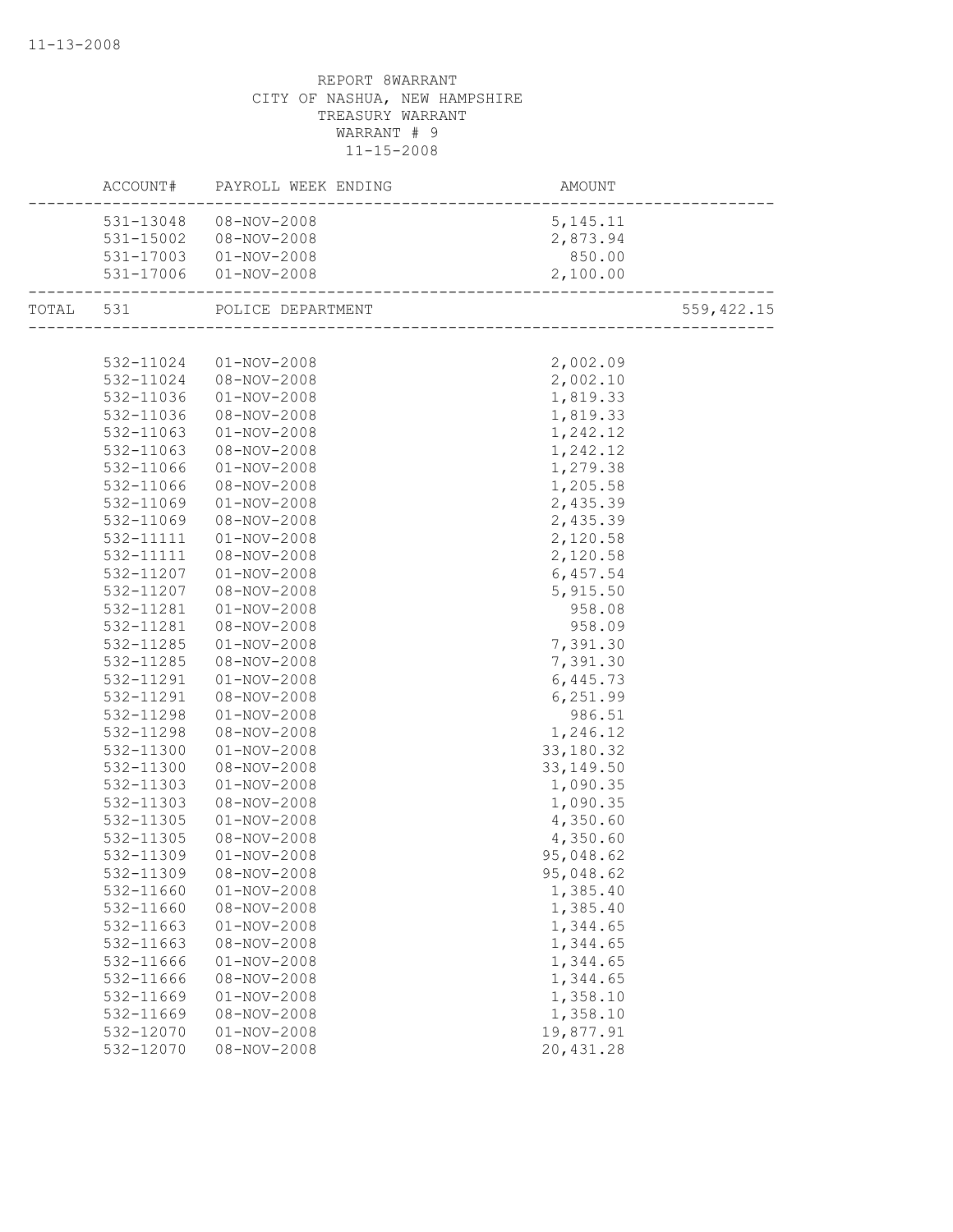|       | ACCOUNT#               | PAYROLL WEEK ENDING                              | AMOUNT               |            |
|-------|------------------------|--------------------------------------------------|----------------------|------------|
|       | 532-13003              | $01 - NOV - 2008$                                | 38.94                |            |
|       | 532-13003              | $08 - NOV - 2008$                                | 542.04               |            |
|       | 532-13004              | $01 - NOV - 2008$                                | 744.88               |            |
|       | 532-13004              | 08-NOV-2008                                      | 190.19               |            |
|       | 532-13018              | $01 - NOV - 2008$                                | 2,551.34             |            |
|       | 532-13018              | $08 - NOV - 2008$                                | 1,712.34             |            |
|       | 532-13024              | $01 - NOV - 2008$                                | 277.00               |            |
|       | 532-13024              | 08-NOV-2008                                      | 98.18                |            |
|       | 532-13050              | $01 - NOV - 2008$                                | 614.43               |            |
|       | 532-13050              | 08-NOV-2008                                      | 6,081.93             |            |
|       | 532-15002              | $08 - NOV - 2008$                                | 42,304.17            |            |
|       | 532-19231              | $01 - NOV - 2008$                                | 993.08               |            |
|       | 532-19231              | 08-NOV-2008                                      | 993.08               |            |
|       | 532-19232              | $01 - NOV - 2008$                                | 1,597.75             |            |
|       | 532-19232              | 08-NOV-2008                                      | 1,597.75             |            |
|       | 532-19233              | $01 - NOV - 2008$                                | 2,375.71             |            |
|       | 532-19233              | 08-NOV-2008                                      | 2,375.71             |            |
|       | 532-19234              | $01 - NOV - 2008$                                | 1,642.55             |            |
|       | 532-19234              | 08-NOV-2008                                      | 1,642.55             |            |
| TOTAL | 532                    | FIRE DEPARTMENT<br>----------------------------  |                      | 452,583.52 |
|       |                        |                                                  |                      |            |
|       |                        | 535-81023  01-NOV-2008                           | 192.30               |            |
|       |                        | 535-81023  08-NOV-2008                           | 192.30               |            |
|       | TOTAL 535              | EMERGENCY MANAGEMENT                             |                      | 384.60     |
|       |                        |                                                  |                      |            |
|       |                        | 536-11200  01-NOV-2008<br>536-11200  08-NOV-2008 | 1,379.75<br>1,379.75 |            |
|       |                        |                                                  |                      |            |
| TOTAL | 536                    | CITYWIDE COMMUNICATIONS                          |                      | 2,759.50   |
|       |                        |                                                  |                      |            |
|       | 541-11024              | 541-11024 01-NOV-2008<br>08-NOV-2008             | 612.76<br>612.76     |            |
|       |                        |                                                  |                      |            |
|       | 541-11104              | $01 - NOV - 2008$                                | 985.14               |            |
|       | 541-11104              | 08-NOV-2008<br>$01 - NOV - 2008$                 | 985.14<br>289.16     |            |
|       | 541-11107<br>541-11107 | $08 - NOV - 2008$                                | 289.16               |            |
|       | 541-11240              | $01 - NOV - 2008$                                | 1,449.15             |            |
|       | 541-11240              | $08 - NOV - 2008$                                | 1,449.15             |            |
|       | 541-11346              | $01 - NOV - 2008$                                | 435.31               |            |
|       | 541-11346              | $08 - NOV - 2008$                                | 435.31               |            |
|       |                        |                                                  |                      |            |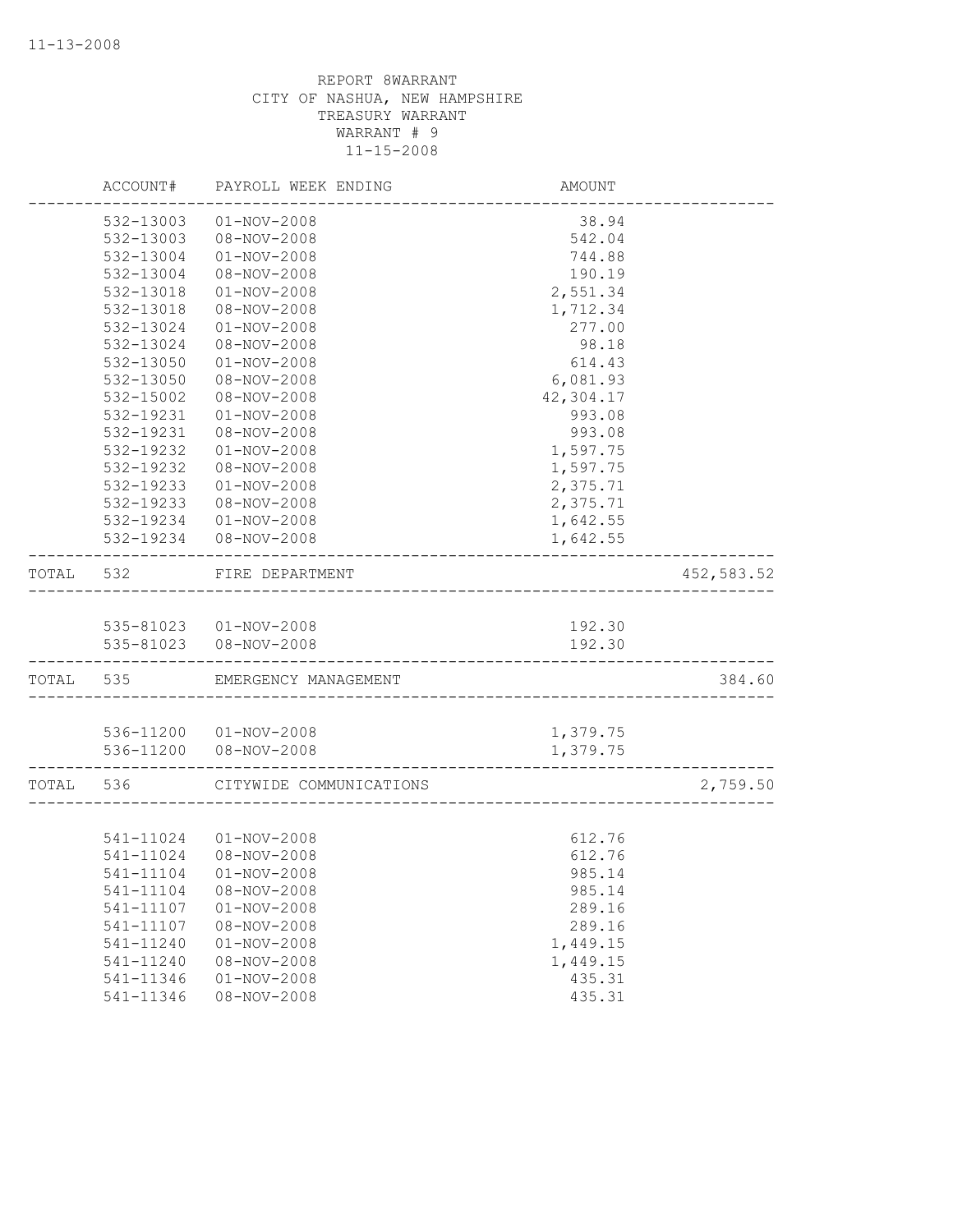|           | ACCOUNT#               | PAYROLL WEEK ENDING         | AMOUNT                       |           |
|-----------|------------------------|-----------------------------|------------------------------|-----------|
| TOTAL 541 |                        | COMMUNITY SERVICES DIVISION | ---------------------------- | 7,543.04  |
|           |                        |                             |                              |           |
|           | 542-11426              | 01-NOV-2008                 | 1,324.88                     |           |
|           |                        | 542-11426  08-NOV-2008      | 1,324.89                     |           |
|           | 542-11584              | $01 - NOV - 2008$           | 3,315.01                     |           |
|           | 542-11584              | 08-NOV-2008                 | 3,315.01                     |           |
|           |                        | 542-12109  01-NOV-2008      | 64.00                        |           |
|           |                        | 542-12582  01-NOV-2008      | 842.95                       |           |
|           |                        | 542-12582  08-NOV-2008      | 842.96                       |           |
| TOTAL 542 |                        | COMMUNITY HEALTH            |                              | 11,029.70 |
|           |                        |                             |                              |           |
|           | 543-11380              | $01 - NOV - 2008$           | 919.00                       |           |
|           | 543-11380              | 08-NOV-2008                 | 919.01                       |           |
|           | 543-11438              | $01 - NOV - 2008$           | 1,489.36                     |           |
|           | 543-11438              | 08-NOV-2008                 | 1,489.36                     |           |
|           | 543-11601              | $01 - NOV - 2008$           | 1,219.72                     |           |
|           | 543-11601              | 08-NOV-2008                 | 1,219.71                     |           |
|           | 543-11602              | $01 - NOV - 2008$           | 858.44                       |           |
|           | 543-11602              | 08-NOV-2008                 | 858.44                       |           |
|           | 543-11604              | $01 - NOV - 2008$           | 1,474.36                     |           |
|           | 543-11604              | 08-NOV-2008                 | 1,474.36                     |           |
|           |                        | 543-11605  01-NOV-2008      | 929.42                       |           |
|           |                        | 543-11605 08-NOV-2008       | 929.41                       |           |
| TOTAL 543 |                        | ENVIRONMENTAL HEALTH DEPT.  |                              | 13,780.59 |
|           |                        |                             |                              |           |
|           | 544-11008              | $01 - NOV - 2008$           | 723.28                       |           |
|           | 544-11008              | 08-NOV-2008                 | 723.29                       |           |
|           | 544-11099              | $01 - NOV - 2008$           | 2,109.73                     |           |
|           | 544-11099              | 08-NOV-2008                 | 2,109.74                     |           |
|           | 544-11112              | $01 - NOV - 2008$           | 827.73                       |           |
|           | 544-11112              | 08-NOV-2008                 | 827.74                       |           |
|           |                        | 544-11367  01-NOV-2008      | 809.99                       |           |
|           | 544-11367              | 08-NOV-2008                 | 809.99                       |           |
|           | 544-11777              | 01-NOV-2008                 | 1,252.76                     |           |
|           | 544-11777              | 08-NOV-2008                 | 1,252.76                     |           |
|           | 544-12101<br>544-12101 | 01-NOV-2008<br>08-NOV-2008  | 271.04<br>271.04             |           |
| TOTAL     | 544                    | WELFARE ADMINISTRATION      |                              | 11,989.09 |

551-11008 01-NOV-2008 693.39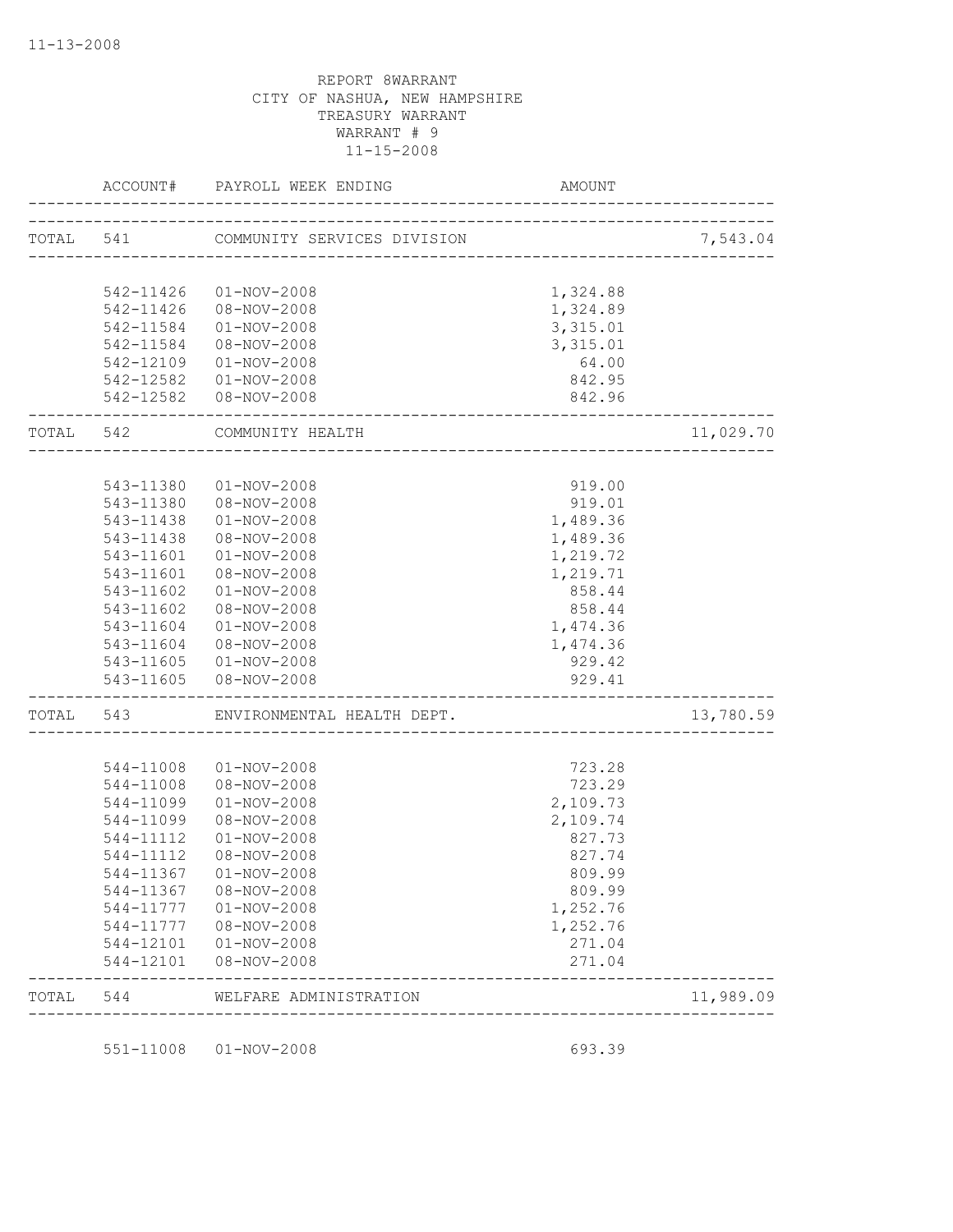|       | ACCOUNT#      | PAYROLL WEEK ENDING            | AMOUNT   |           |
|-------|---------------|--------------------------------|----------|-----------|
|       | 551-11008     | 08-NOV-2008                    | 693.39   |           |
|       | 551-11028     | $01 - NOV - 2008$              | 531.38   |           |
|       | 551-11028     | $08 - NOV - 2008$              | 531.38   |           |
|       | 551-11057     | $01 - NOV - 2008$              | 877.88   |           |
|       | 551-11057     | 08-NOV-2008                    | 877.89   |           |
|       | 551-11094     | $01 - NOV - 2008$              | 298.91   |           |
|       | 551-11094     | $08 - NOV - 2008$              | 298.91   |           |
|       | 551-11097     | $01 - NOV - 2008$              | 1,050.79 |           |
|       | 551-11097     | 08-NOV-2008                    | 1,050.79 |           |
|       | 551-11208     | $01 - NOV - 2008$              | 670.10   |           |
|       | 551-11208     | 08-NOV-2008                    | 670.10   |           |
|       | 551-11211     | $01 - NOV - 2008$              | 596.20   |           |
|       | 551-11211     | 08-NOV-2008                    | 596.20   |           |
|       | 551-11212     | $01 - NOV - 2008$              | 1,408.18 |           |
|       | 551-11212     | 08-NOV-2008                    | 1,408.19 |           |
|       | 551-11249     | $01 - NOV - 2008$              | 95.40    |           |
|       | 551-11249     | $08 - NOV - 2008$              | 95.40    |           |
|       | 551-11273     | $01 - NOV - 2008$              | 1,640.43 |           |
|       | 551-11273     | 08-NOV-2008                    | 1,640.42 |           |
|       | 551-11435     | $01 - NOV - 2008$              | 883.38   |           |
|       | $551 - 11435$ | $08 - NOV - 2008$              | 883.38   |           |
|       | 551-11462     | $01 - NOV - 2008$              | 1,009.96 |           |
|       | 551-11462     | 08-NOV-2008                    | 1,009.96 |           |
|       | 551-11638     | $01 - NOV - 2008$              | 1,143.31 |           |
|       | 551-11638     | 08-NOV-2008                    | 1,143.30 |           |
|       | 551-13004     | $01 - NOV - 2008$              | 113.70   |           |
|       |               | 551-13004 08-NOV-2008          | 374.34   |           |
|       | 551-91010     | $01 - NOV - 2008$              | 250.00   |           |
| TOTAL | 551           | PUBLIC WORKS DIV & ENGINEERING |          | 22,536.66 |
|       |               |                                |          |           |
|       |               | 552-11077  01-NOV-2008         | 1,255.87 |           |
|       | 552-11077     | 08-NOV-2008                    | 1,255.86 |           |
|       | 552-11087     | $01 - NOV - 2008$              | 760.24   |           |
|       | 552-11087     | 08-NOV-2008                    | 746.80   |           |
|       | 552-11143     | $01 - NOV - 2008$              | 784.00   |           |
|       |               | 552-11143  08-NOV-2008         | 784.00   |           |
|       | 552-11324     | $01 - NOV - 2008$              | 3,837.85 |           |
|       | 552-11324     | $08 - NOV - 2008$              | 4,039.84 |           |
|       | 552-11339     | $01 - NOV - 2008$              | 2,689.60 |           |
|       | 552-11339     | $08 - NOV - 2008$              | 2,689.60 |           |
|       | 552-11342     | $01 - NOV - 2008$              | 721.60   |           |
|       | 552-11342     | $08 - NOV - 2008$              | 721.60   |           |
|       | 552-11343     | $01 - NOV - 2008$              | 2,358.00 |           |
|       | 552-11343     | 08-NOV-2008                    | 2,352.00 |           |
|       | 552-11407     | $01 - NOV - 2008$              | 4,884.00 |           |
|       | 552-11407     | $08 - NOV - 2008$              | 4,884.00 |           |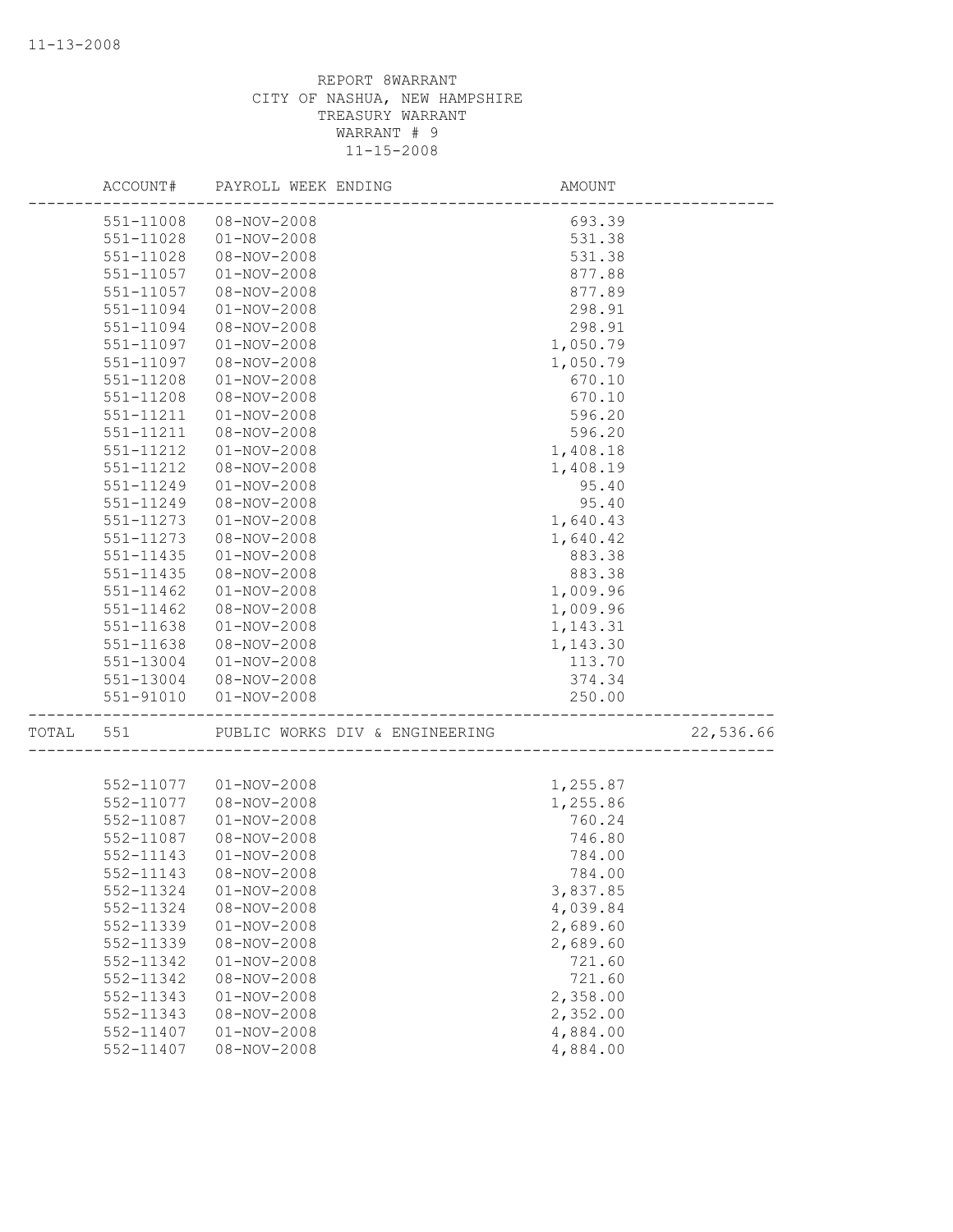|       | ACCOUNT#  | PAYROLL WEEK ENDING  | AMOUNT   |           |
|-------|-----------|----------------------|----------|-----------|
|       | 552-11492 | $01 - NOV - 2008$    | 746.80   |           |
|       | 552-11492 | $08 - NOV - 2008$    | 746.80   |           |
|       | 552-11548 | $01 - NOV - 2008$    | 1,028.00 |           |
|       | 552-11548 | 08-NOV-2008          | 1,028.00 |           |
|       | 552-11562 | $01 - NOV - 2008$    | 400.06   |           |
|       | 552-11562 | 08-NOV-2008          | 400.06   |           |
|       | 552-11580 | $01 - NOV - 2008$    | 957.28   |           |
|       | 552-11580 | 08-NOV-2008          | 957.29   |           |
|       | 552-11618 | $01 - NOV - 2008$    | 638.05   |           |
|       | 552-11618 | $08 - NOV - 2008$    | 638.05   |           |
|       | 552-11672 | $01 - NOV - 2008$    | 1,404.69 |           |
|       | 552-11672 | 08-NOV-2008          | 1,404.70 |           |
|       | 552-11750 | $01 - NOV - 2008$    | 734.56   |           |
|       | 552-11750 | 08-NOV-2008          | 732.16   |           |
|       | 552-12156 | $01 - NOV - 2008$    | 800.00   |           |
|       | 552-13004 | $01 - NOV - 2008$    | 1,380.37 |           |
|       | 552-13004 | 08-NOV-2008          | 2,146.84 |           |
|       | 552-17002 | 08-NOV-2008          | 500.00   |           |
|       | 552-59050 | $01 - NOV - 2008$    | 1,248.00 |           |
| TOTAL | 552       | PARKS AND RECREATION |          | 52,656.57 |
|       |           |                      |          |           |
|       | 553-11041 | $01 - NOV - 2008$    | 1,016.27 |           |
|       | 553-11041 | 08-NOV-2008          | 1,016.26 |           |
|       | 553-11078 | $01 - NOV - 2008$    | 1,367.59 |           |
|       | 553-11078 | 08-NOV-2008          | 410.28   |           |
|       | 553-11098 | $01 - NOV - 2008$    | 990.17   |           |
|       | 553-11098 | 08-NOV-2008          | 990.17   |           |
|       | 553-11169 | $01 - NOV - 2008$    | 1,021.62 |           |
|       | 553-11169 | $08 - NOV - 2008$    | 1,021.61 |           |
|       | 553-11192 | $01 - NOV - 2008$    | 931.64   |           |
|       | 553-11192 | 08-NOV-2008          | 931.64   |           |
|       | 553-11279 | $01 - NOV - 2008$    | 5,502.19 |           |
|       | 553-11279 | 08-NOV-2008          | 5,531.59 |           |
|       | 553-11327 | $01 - NOV - 2008$    | 4,053.67 |           |
|       | 553-11327 | 08-NOV-2008          | 4,053.67 |           |
|       | 553-11375 | $01 - NOV - 2008$    | 1,942.24 |           |
|       | 553-11375 | 08-NOV-2008          | 1,503.44 |           |
|       | 553-11465 | $01 - NOV - 2008$    | 1,992.71 |           |
|       | 553-11465 | $08 - NOV - 2008$    | 2,693.15 |           |
|       | 553-11474 | $01 - NOV - 2008$    | 3,366.40 |           |
|       | 553-11474 | 08-NOV-2008          | 3,366.40 |           |
|       | 553-11475 | $01 - NOV - 2008$    | 1,699.55 |           |
|       | 553-11475 | $08 - NOV - 2008$    | 1,702.40 |           |
|       | 553-11630 | $01 - NOV - 2008$    | 1,454.19 |           |
|       | 553-11630 | $08 - NOV - 2008$    | 1,440.08 |           |
|       | 553-11631 | $01 - NOV - 2008$    | 729.60   |           |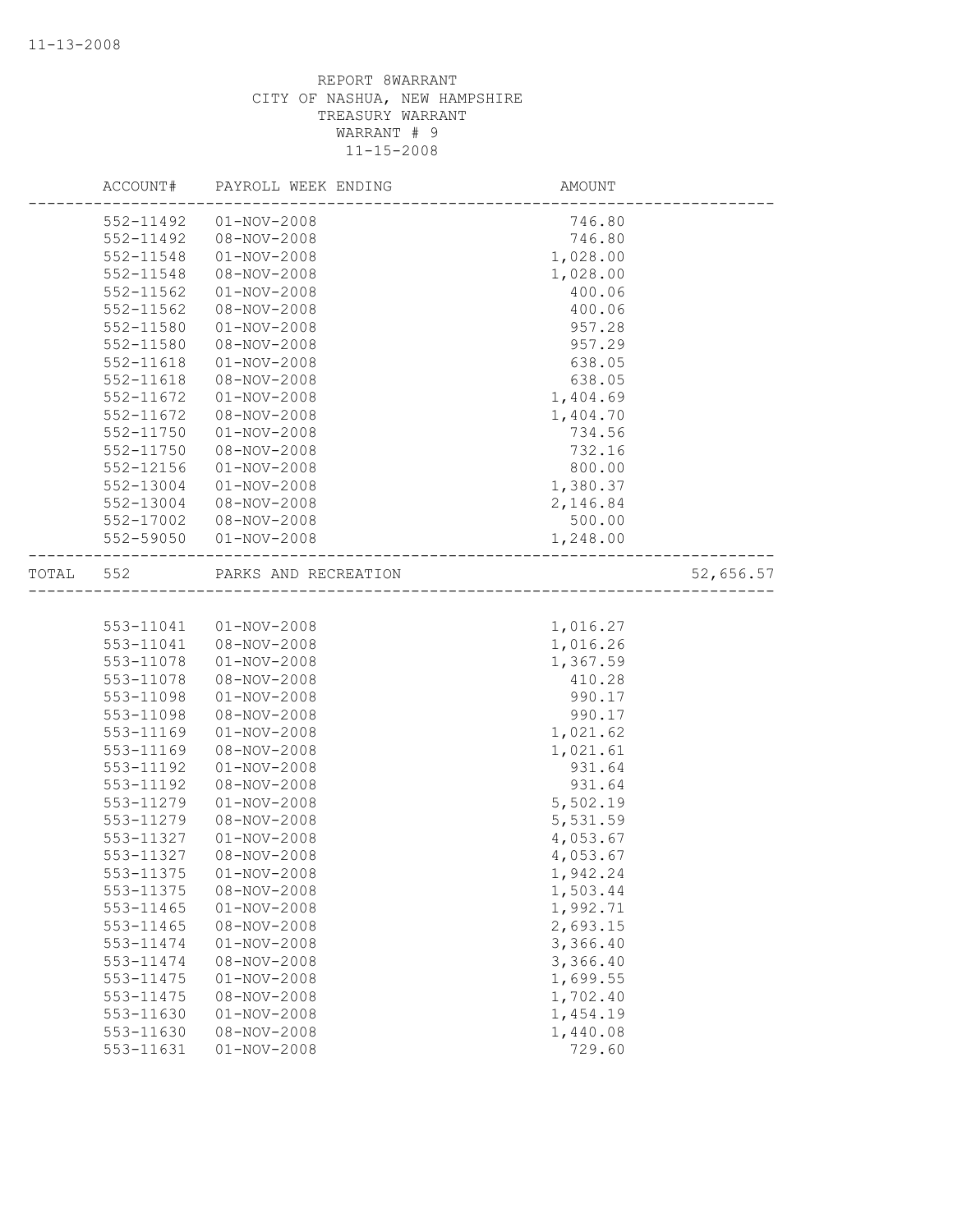|       | ACCOUNT#  | PAYROLL WEEK ENDING | AMOUNT     |           |
|-------|-----------|---------------------|------------|-----------|
|       | 553-11631 | 08-NOV-2008         | 727.20     |           |
|       | 553-11648 | $01 - NOV - 2008$   | 820.54     |           |
|       | 553-11648 | 08-NOV-2008         | 820.54     |           |
|       | 553-11678 | $01 - NOV - 2008$   | 1,622.11   |           |
|       | 553-11678 | 08-NOV-2008         | 1,622.11   |           |
|       | 553-11759 | $01 - NOV - 2008$   | 12,778.12  |           |
|       | 553-11759 | $08 - NOV - 2008$   | 12, 427.76 |           |
|       | 553-11771 | $01 - NOV - 2008$   | 962.58     |           |
|       | 553-11771 | 08-NOV-2008         | 962.58     |           |
|       | 553-12128 | $01 - NOV - 2008$   | 270.85     |           |
|       | 553-12128 | 08-NOV-2008         | 270.85     |           |
|       | 553-13004 | $01 - NOV - 2008$   | 2,299.58   |           |
|       | 553-13004 | 08-NOV-2008         | 1,293.88   |           |
|       | 553-17008 | $01 - NOV - 2008$   | 900.00     |           |
| TOTAL | 553       | STREET DEPARTMENT   |            | 88,507.23 |
|       |           |                     |            |           |
|       | 555-11024 | $01 - NOV - 2008$   | 1,127.80   |           |
|       | 555-11024 | $08 - NOV - 2008$   | 1,113.73   |           |
|       | 555-11058 | $01 - NOV - 2008$   | 957.28     |           |
|       | 555-11058 | 08-NOV-2008         | 957.28     |           |
|       | 555-11461 | $01 - NOV - 2008$   | 1,446.40   |           |
|       | 555-11461 | 08-NOV-2008         | 1,446.40   |           |
|       | 555-11505 | $01 - NOV - 2008$   | 1,150.52   |           |
|       | 555-11505 | 08-NOV-2008         | 1,150.52   |           |
|       | 555-11639 | $01 - NOV - 2008$   | 746.80     |           |
|       | 555-11639 | 08-NOV-2008         | 746.80     |           |
|       | 555-11640 | $01 - NOV - 2008$   | 695.60     |           |
|       | 555-11640 | 08-NOV-2008         | 695.60     |           |
|       | 555-11738 | $01 - NOV - 2008$   | 1,760.00   |           |
|       | 555-11738 | 08-NOV-2008         | 1,760.00   |           |
|       | 555-11745 | $01 - NOV - 2008$   | 738.81     |           |
|       | 555-11745 | 08-NOV-2008         | 738.80     |           |
|       | 555-11746 | $01 - NOV - 2008$   | 1,106.97   |           |
|       | 555-11746 | 08-NOV-2008         | 1,106.97   |           |
|       | 555-13004 | 08-NOV-2008         | 99.00      |           |
|       | 555-13068 | $01 - NOV - 2008$   | 231.00     |           |
|       | 555-13068 | $08 - NOV - 2008$   | 231.00     |           |
| TOTAL | 555       | TRAFFIC DEPARTMENT  |            | 20,007.28 |
|       |           |                     |            |           |
|       | 557-11161 | $01 - NOV - 2008$   | 746.80     |           |
|       | 557-11161 | $08 - NOV - 2008$   | 746.80     |           |
|       | 557-13004 | $08 - NOV - 2008$   | 171.90     |           |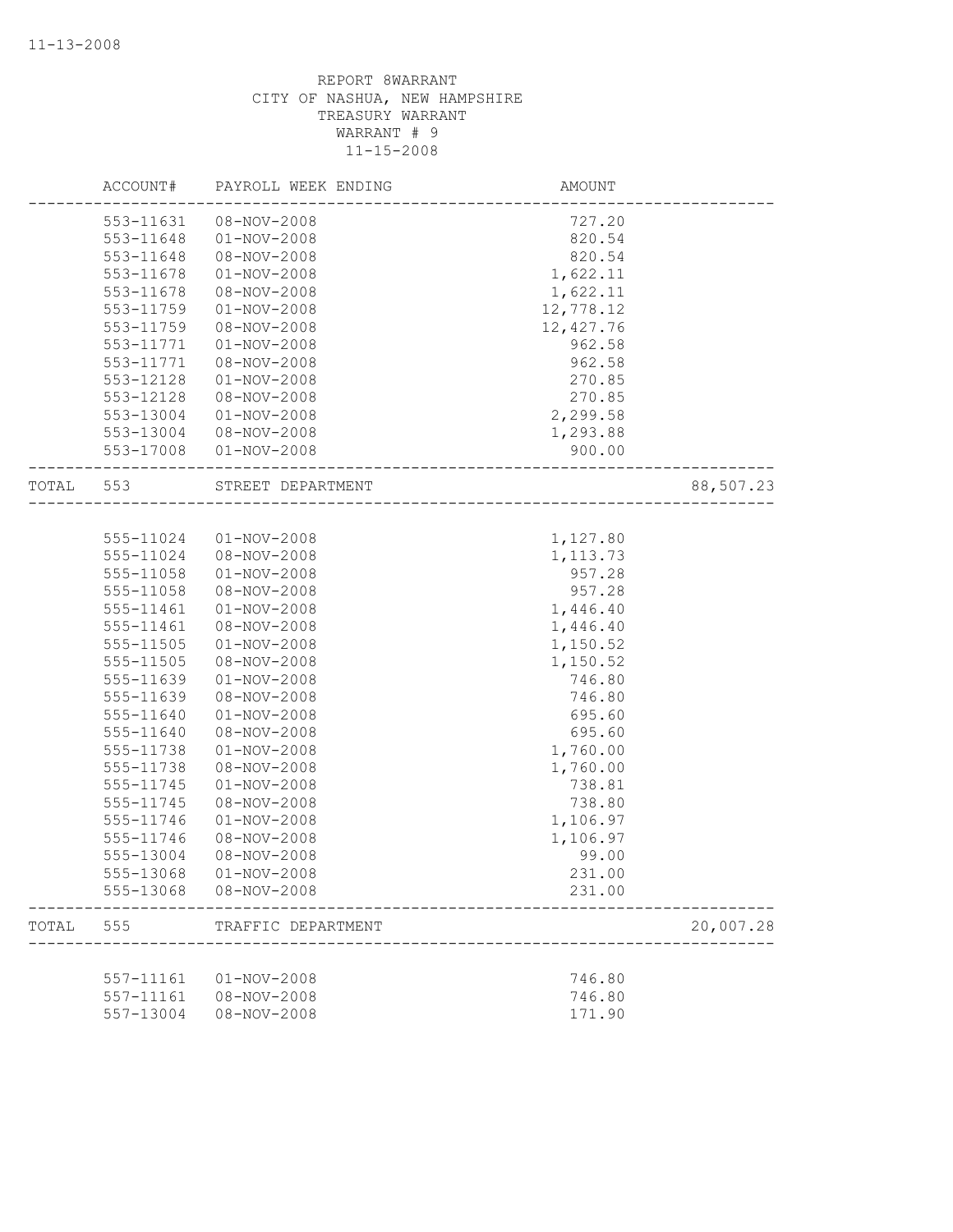|           | ACCOUNT#  | PAYROLL WEEK ENDING    | AMOUNT                         |          |
|-----------|-----------|------------------------|--------------------------------|----------|
| TOTAL 557 |           | PARKING LOTS           | ------------------------------ | 1,665.50 |
|           |           |                        |                                |          |
|           | 561-11345 | $01 - NOV - 2008$      | 1,339.67                       |          |
|           | 561-11345 | 08-NOV-2008            | 1,339.68                       |          |
|           | 561-11651 | $01 - NOV - 2008$      | 835.74                         |          |
|           | 561-11651 | 08-NOV-2008            | 835.74                         |          |
|           | 561-11658 | $01 - NOV - 2008$      | 1,014.70                       |          |
|           | 561-11658 | 08-NOV-2008            | 1,014.70                       |          |
|           | 561-12153 | $01 - NOV - 2008$      | 400.00                         |          |
|           | 561-12153 | 08-NOV-2008            | 320.00                         |          |
|           | 561-13004 | $01 - NOV - 2008$      | 120.36                         |          |
| TOTAL     | 561       | EDGEWOOD CEMETERY      |                                | 7,220.59 |
|           |           |                        |                                |          |
|           | 563-11345 | $01 - NOV - 2008$      | 1,126.63                       |          |
|           | 563-11345 | 08-NOV-2008            | 1,126.64                       |          |
|           | 563-11651 | $01 - NOV - 2008$      | 744.15                         |          |
|           | 563-11651 | 08-NOV-2008            | 744.15                         |          |
|           |           | 563-11657 01-NOV-2008  | 929.81                         |          |
|           | 563-11657 | 08-NOV-2008            | 929.81                         |          |
| TOTAL     | 563       | WOODLAWN CEMETERY      |                                | 5,601.19 |
|           |           |                        |                                |          |
|           | 571-11174 | $01 - NOV - 2008$      | 867.77                         |          |
|           | 571-11174 | 08-NOV-2008            | 867.76                         |          |
|           |           | 571-11237  01-NOV-2008 | 1,941.86                       |          |
|           | 571-11237 | 08-NOV-2008            | 1,941.85                       |          |
| TOTAL     | 571       | COMMUNITY DEVELOPMENT  |                                | 5,619.24 |
|           |           |                        |                                |          |
|           | 572-11024 | $01 - NOV - 2008$      | 634.62                         |          |
|           | 572-11024 | 08-NOV-2008            | 634.61                         |          |
|           | 572-11215 | $01 - NOV - 2008$      | 3,644.95                       |          |
|           | 572-11215 | 08-NOV-2008            | 3,644.95                       |          |
|           | 572-11238 | $01 - NOV - 2008$      | 841.38                         |          |
|           | 572-11450 | $01 - NOV - 2008$      | 1,670.34                       |          |
|           | 572-11450 | $08 - NOV - 2008$      | 1,670.35                       |          |
|           | 572-11522 | $01 - NOV - 2008$      | 816.64                         |          |
|           | 572-11522 | 08-NOV-2008            | 816.64                         |          |
|           | 572-11525 | $01 - NOV - 2008$      | 1,007.85                       |          |
|           | 572-11525 | 08-NOV-2008            | 1,007.85                       |          |
|           | 572-98045 | $01 - NOV - 2008$      | 100.00                         |          |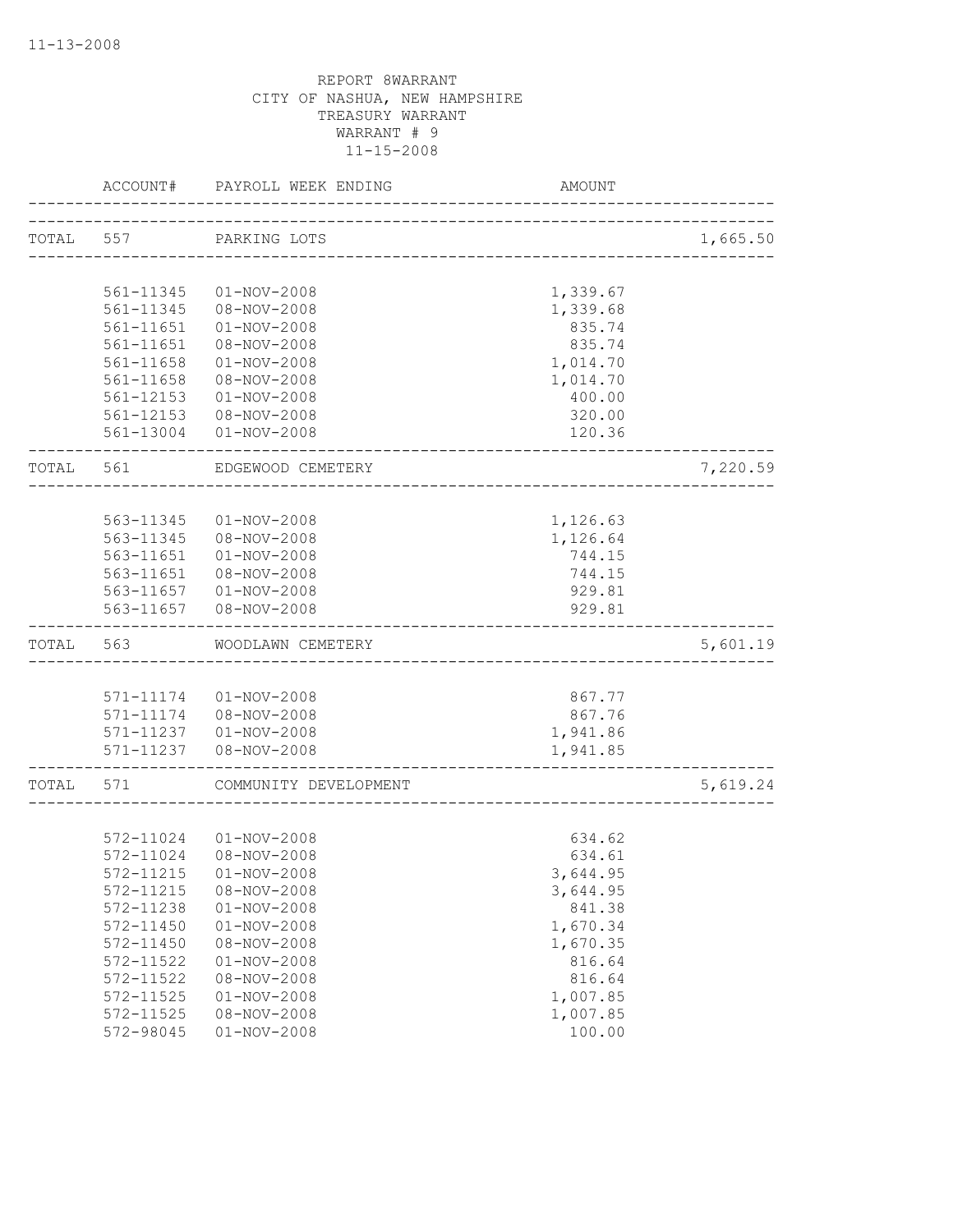|           | TOTAL 572 PLANNING DEPARTMENT  |          | 16,490.18 |
|-----------|--------------------------------|----------|-----------|
|           |                                |          |           |
|           | 573-11444  01-NOV-2008         | 1,423.89 |           |
|           | 573-11444  08-NOV-2008         | 1,423.89 |           |
|           | TOTAL 573 ECONOMIC DEVELOPMENT |          | 2,847.78  |
|           |                                |          |           |
| 575-11032 | $01 - NOV - 2008$              | 696.76   |           |
|           | 575-11032  08-NOV-2008         | 696.76   |           |
| 575-11042 | $01 - NOV - 2008$              | 1,367.76 |           |
| 575-11042 | 08-NOV-2008                    | 1,367.76 |           |
| 575-11062 | $01 - NOV - 2008$              | 604.76   |           |
| 575-11062 | 08-NOV-2008                    | 604.76   |           |
| 575-11189 | $01 - NOV - 2008$              | 1,062.06 |           |
| 575-11189 | 08-NOV-2008                    | 1,062.05 |           |
| 575-11246 | $01 - NOV - 2008$              | 1,885.72 |           |
| 575-11246 | $08 - NOV - 2008$              | 1,885.72 |           |
| 575-11387 | $01 - NOV - 2008$              | 5,755.10 |           |
| 575-11387 | 08-NOV-2008                    | 5,755.10 |           |
| 575-11393 | $01 - NOV - 2008$              | 3,004.38 |           |
| 575-11393 | 08-NOV-2008                    | 669.79   |           |
| 575-11400 | $01 - NOV - 2008$              | 8,630.99 |           |
| 575-11400 | 08-NOV-2008                    | 8,630.99 |           |
| 575-11401 | $01 - NOV - 2008$              | 3,996.68 |           |
| 575-11401 | 08-NOV-2008                    | 3,996.68 |           |
| 575-11403 | $01 - NOV - 2008$              | 833.86   |           |
| 575-11403 | 08-NOV-2008                    | 833.86   |           |
| 575-11404 | $01 - NOV - 2008$              | 751.37   |           |
| 575-11404 | 08-NOV-2008                    | 751.38   |           |
| 575-11627 | $01 - NOV - 2008$              | 589.06   |           |
| 575-11627 | $08 - NOV - 2008$              | 589.06   |           |
| 575-12076 | $01 - NOV - 2008$              | 380.82   |           |
| 575-12076 | 08-NOV-2008                    | 380.82   |           |
| 575-12087 | $01 - NOV - 2008$              | 406.58   |           |
| 575-12087 | 08-NOV-2008                    | 406.58   |           |
| 575-12090 | $01 - NOV - 2008$              | 1,157.59 |           |
| 575-12090 | $08 - NOV - 2008$              | 1,157.60 |           |
| 575-12114 | $01 - NOV - 2008$              | 1,535.25 |           |
| 575-12114 | $08 - NOV - 2008$              | 1,570.85 |           |
| 575-13004 | $01 - NOV - 2008$              | 27.11    |           |
| 575-13004 | 08-NOV-2008                    | 96.51    |           |
| 575-13035 | $01 - NOV - 2008$              | 1,006.08 |           |
| 575-13035 | $08 - NOV - 2008$              | 809.05   |           |
|           |                                |          |           |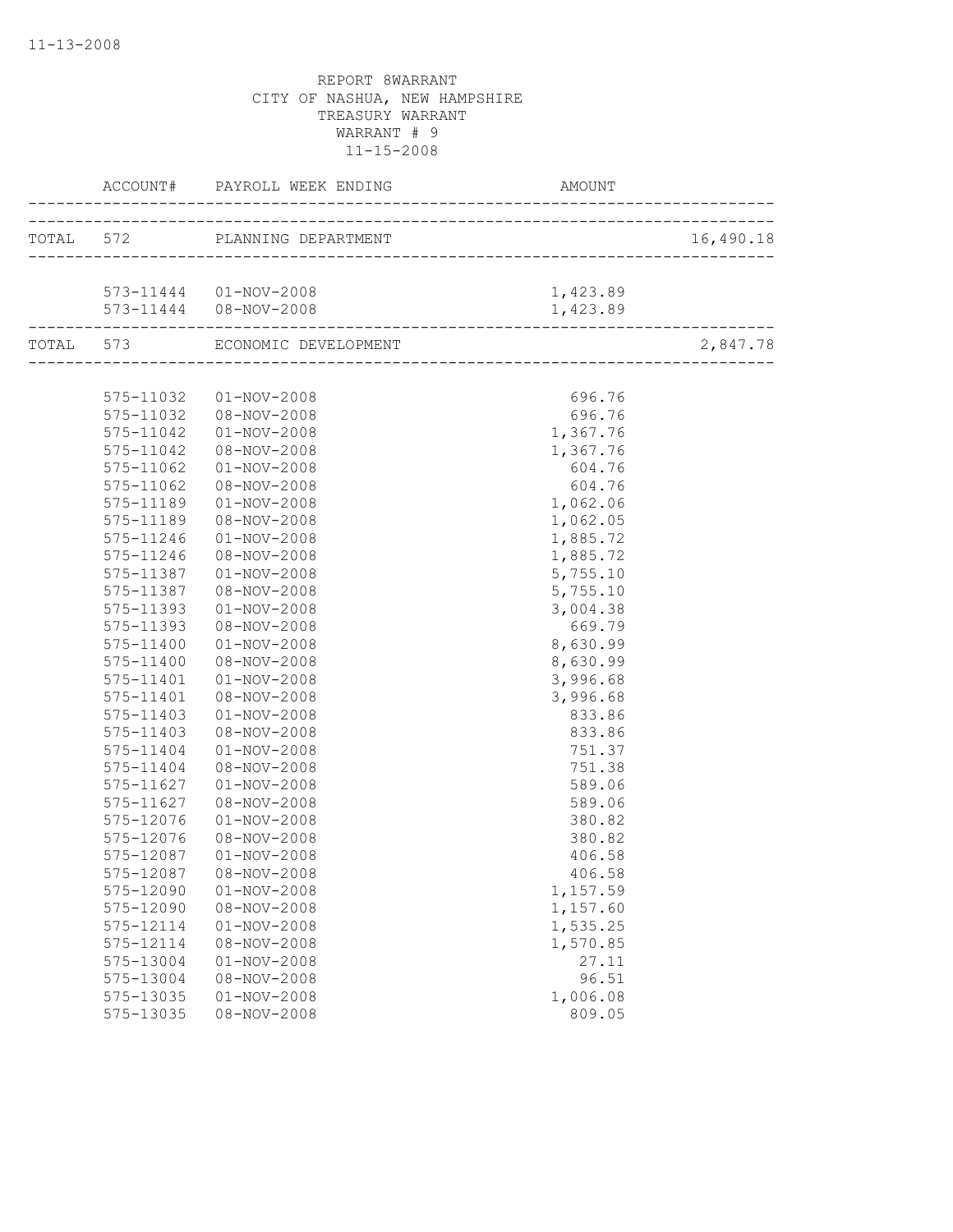|           | ACCOUNT#  | PAYROLL WEEK ENDING        | AMOUNT                                |           |
|-----------|-----------|----------------------------|---------------------------------------|-----------|
|           |           | TOTAL 575 PUBLIC LIBRARIES | ------------------------------------- | 64,957.25 |
|           |           |                            |                                       |           |
|           | 576-11059 | 01-NOV-2008                | 1,252.76                              |           |
|           | 576-11059 | 08-NOV-2008                | 1,252.76                              |           |
|           | 576-11221 | $01 - NOV - 2008$          | 1,038.98                              |           |
|           | 576-11221 | 08-NOV-2008                | 1,038.99                              |           |
|           | 576-11315 | $01 - NOV - 2008$          | 1,294.20                              |           |
|           | 576-11315 | 08-NOV-2008                | 1,294.19                              |           |
|           | 576-11361 | $01 - NOV - 2008$          | 4,070.38                              |           |
|           | 576-11361 | 08-NOV-2008                | 4,070.37                              |           |
|           |           | 576-11362  01-NOV-2008     | 251.88                                |           |
|           |           | 576-11362  08-NOV-2008     | 286.23                                |           |
| TOTAL 576 |           | BUILDING DEPARTMENT        | -------------                         | 15,850.74 |
|           |           |                            | ___________________                   |           |
|           | 577-11067 | 01-NOV-2008                | 1,139.43                              |           |
|           | 577-11067 | 08-NOV-2008                | 1,139.44                              |           |
|           |           | 577-11183  01-NOV-2008     | 2,002.48                              |           |
|           |           | 577-11183  08-NOV-2008     | 2,002.48                              |           |
| TOTAL     | 577       | CODE ENFORCEMENT           |                                       | 6,283.83  |
|           |           |                            |                                       |           |
|           | 581-11012 | $01 - NOV - 2008$          | 4,089.42                              |           |
|           | 581-11075 | $01 - NOV - 2008$          | 4,228.08                              |           |
|           | 581-11081 | $01 - NOV - 2008$          | 6,924.80                              |           |
|           | 581-11162 | $01 - NOV - 2008$          | 54,278.66                             |           |
|           | 581-11162 | 08-NOV-2008                | 53,465.36                             |           |
|           | 581-11204 | $01 - NOV - 2008$          | 74,789.52                             |           |
|           | 581-11204 | 08-NOV-2008                | 13,686.00                             |           |
|           | 581-11298 | $01 - NOV - 2008$          | 915.85                                |           |
|           | 581-11348 | $01 - NOV - 2008$          | 78,661.61                             |           |
|           | 581-11366 | $01 - NOV - 2008$          | 302,602.70                            |           |
|           | 581-11366 | 08-NOV-2008                | 58, 135.87                            |           |
|           | 581-11396 | $01 - NOV - 2008$          | 38,490.63                             |           |
|           | 581-11402 | $01 - NOV - 2008$          | 3,846.15                              |           |
|           | 581-11408 | $01 - NOV - 2008$          | 97,813.94                             |           |
|           | 581-11408 | 08-NOV-2008                | 16,627.01                             |           |
|           | 581-11486 | $01 - NOV - 2008$          | 40,773.19                             |           |
|           | 581-11515 | $01 - NOV - 2008$          | 2,807.35                              |           |
|           | 581-11570 | $01 - NOV - 2008$          | 60, 451.46                            |           |
|           | 581-11572 | $01 - NOV - 2008$          | 66,531.81                             |           |
|           | 581-11579 | $01 - NOV - 2008$          | 35,907.86                             |           |
|           | 581-11628 | $01 - NOV - 2008$          | 6,104.80                              |           |
|           | 581-11628 | 08-NOV-2008                | 1,087.37                              |           |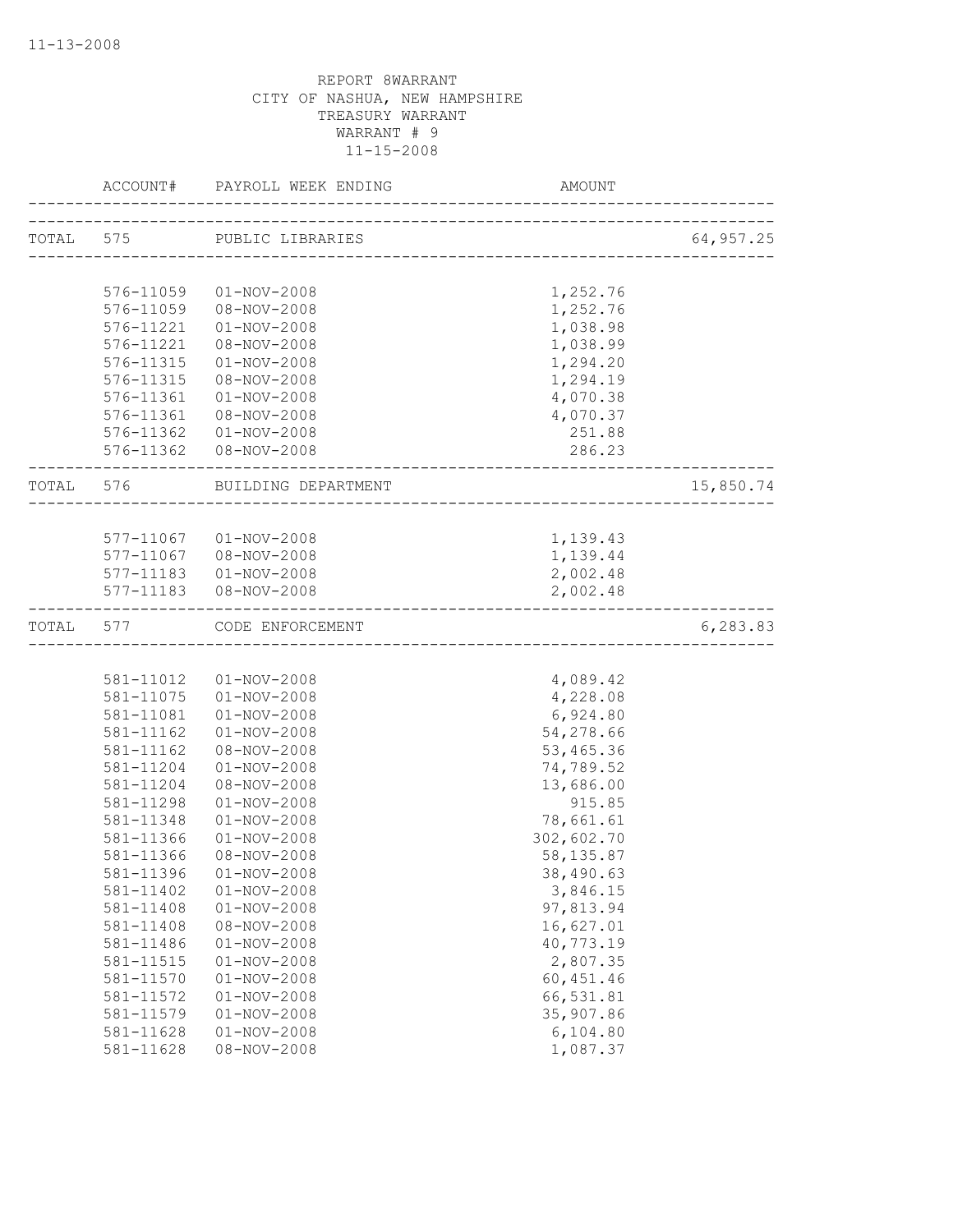| ACCOUNT#               | PAYROLL WEEK ENDING              | AMOUNT             |
|------------------------|----------------------------------|--------------------|
|                        |                                  |                    |
| 581-11675              | $01 - NOV - 2008$                | 5,769.23           |
| 581-11709              | $01 - NOV - 2008$                | 5,957.19           |
| 581-11711              | $01 - NOV - 2008$                | 2,576.95           |
| 581-11726              | $01 - NOV - 2008$                | 1,636,952.26       |
| 581-11800              | $01 - NOV - 2008$                | 41,795.39          |
| 581-11801              | $01 - NOV - 2008$                | 14,978.72          |
| 581-11801              | 08-NOV-2008                      | 350.00             |
| 581-11802              | $01 - NOV - 2008$                | 12,960.78          |
| 581-11803              | $01 - NOV - 2008$                | 14,296.91          |
| 581-11803              | 08-NOV-2008                      | 559.16             |
| 581-11804              | $01 - NOV - 2008$                | 5,016.54           |
| 581-11805              | $01 - NOV - 2008$                | 23,045.16          |
| 581-11812              | $01 - NOV - 2008$                | 2,504.83           |
| 581-11816              | $01 - NOV - 2008$                | 37, 245.71         |
| 581-11830              | $01 - NOV - 2008$                | 7,499.29           |
| 581-11850              | $01 - NOV - 2008$                | 2,723.70           |
| 581-11850              | 08-NOV-2008                      | 2,204.90           |
| 581-11860              | $01 - NOV - 2008$                | $-27, 188.91$      |
| 581-12006              | $01 - NOV - 2008$                | 9,074.85           |
| 581-12006<br>581-12021 | 08-NOV-2008                      | 4,530.11           |
|                        | $01 - NOV - 2008$                | 60,026.40          |
| 581-12021              | 08-NOV-2008                      | 1,067.00           |
| 581-12060              | $01 - NOV - 2008$                | 2,871.71           |
| 581-12060              | 08-NOV-2008                      | 2,285.44           |
| 581-12078              | $01 - NOV - 2008$<br>08-NOV-2008 | 1,150.00           |
| 581-12078<br>581-12081 | $01 - NOV - 2008$                | 450.00<br>2,329.05 |
| 581-12084              | $01 - NOV - 2008$                | 2,500.00           |
| 581-12084              | 08-NOV-2008                      | 1,700.00           |
| 581-12087              | $01 - NOV - 2008$                | 6,189.52           |
| 581-12087              | $08 - NOV - 2008$                | 1,152.37           |
| 581-12111              | $01 - NOV - 2008$                | 147,577.70         |
| 581-12111              | $08 - NOV - 2008$                | 116,057.49         |
| 581-12112              | $01 - NOV - 2008$                | 10,775.96          |
| 581-12112              | 08-NOV-2008                      | 9,496.69           |
| 581-12126              | $01 - NOV - 2008$                | 5,633.92           |
| 581-12126              | 08-NOV-2008                      | 5,572.73           |
| 581-12135              | $01 - NOV - 2008$                | 3,866.77           |
| 581-12135              | 08-NOV-2008                      | 4,002.97           |
| 581-12136              | $01 - NOV - 2008$                | 481.93             |
| 581-12136              | 08-NOV-2008                      | 392.89             |
| 581-12138              | $01 - NOV - 2008$                | 497.17             |
| 581-12138              | $08 - NOV - 2008$                | 449.25             |
| 581-12141              | 08-NOV-2008                      | 300.00             |
| 581-12153              | $01 - NOV - 2008$                | 30.00              |
| 581-12153              | 08-NOV-2008                      | 65.00              |
| 581-12198              | $01 - NOV - 2008$                | 17,731.98          |
| 581-12201              | $01 - NOV - 2008$                | 19,815.52          |
|                        |                                  |                    |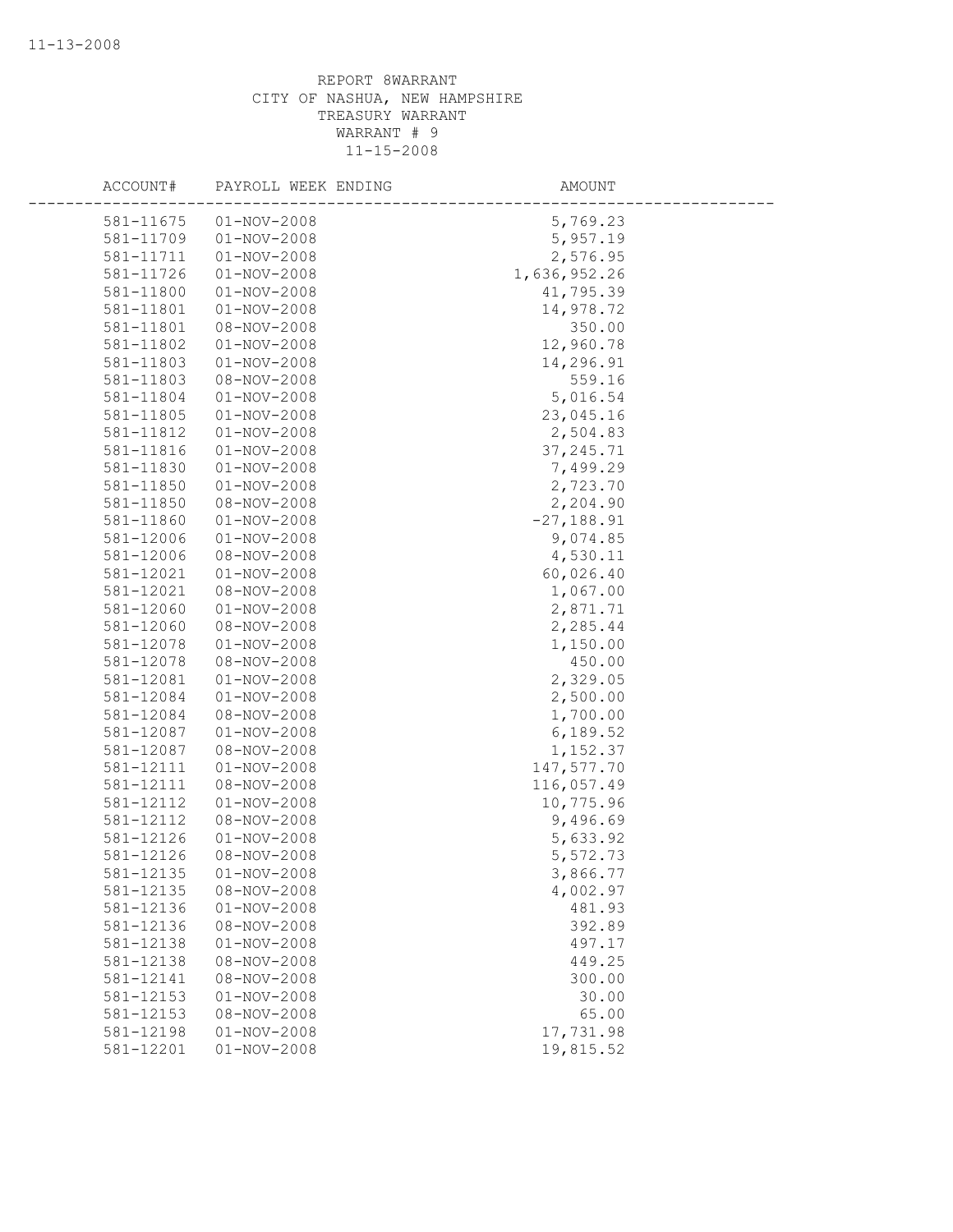|       | ACCOUNT#  | PAYROLL WEEK ENDING | AMOUNT    |              |
|-------|-----------|---------------------|-----------|--------------|
|       | 581-12201 | 08-NOV-2008         | 19,363.73 |              |
|       | 581-13004 | $01 - NOV - 2008$   | 3,228.42  |              |
|       | 581-13004 | 08-NOV-2008         | 589.62    |              |
|       | 581-13021 | $01 - NOV - 2008$   | 688.00    |              |
|       | 581-13021 | 08-NOV-2008         | 1,159.86  |              |
|       | 581-13032 | $01 - NOV - 2008$   | 1,031.04  |              |
|       | 581-13032 | $08 - NOV - 2008$   | 2,469.90  |              |
|       | 581-13120 | $01 - NOV - 2008$   | 5,955.43  |              |
|       | 581-13120 | 08-NOV-2008         | 7,236.95  |              |
|       | 581-13133 | $01 - NOV - 2008$   | 643.75    |              |
|       | 581-13137 | $01 - NOV - 2008$   | 525.00    |              |
|       | 581-13137 | 08-NOV-2008         | 140.00    |              |
|       | 581-19000 | $01 - NOV - 2008$   | 7,477.60  |              |
|       | 581-19240 | $01 - NOV - 2008$   | 969.81    |              |
|       | 581-59100 | $01 - NOV - 2008$   | 300.00    |              |
| TOTAL | 581       | SCHOOL DEPARTMENT   |           | 3,301,320.78 |
|       |           |                     |           |              |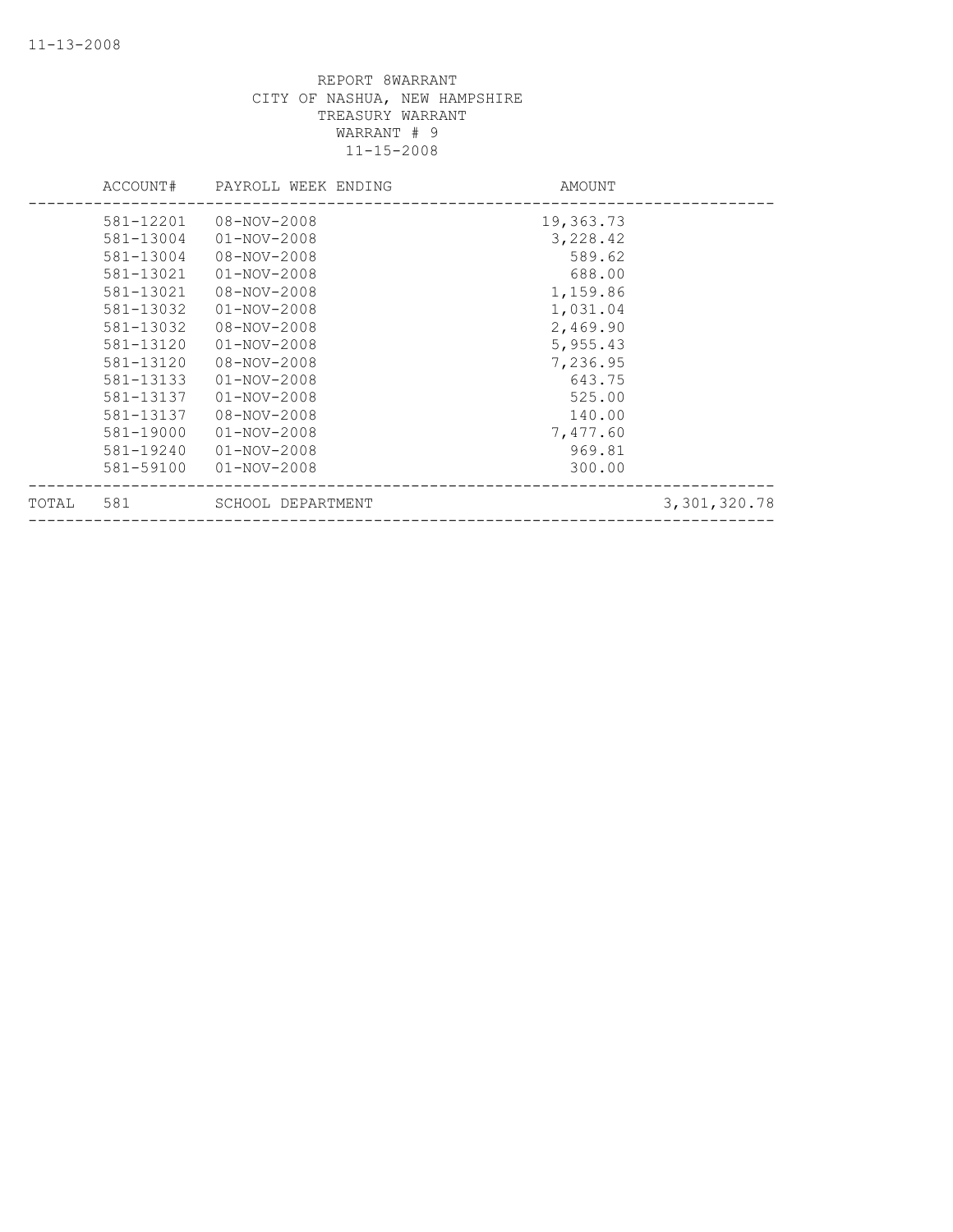|           | ACCOUNT# PAYROLL WEEK ENDING |  |  | AMOUNT |  |
|-----------|------------------------------|--|--|--------|--|
|           |                              |  |  |        |  |
| TOTAL 951 |                              |  |  |        |  |
|           |                              |  |  |        |  |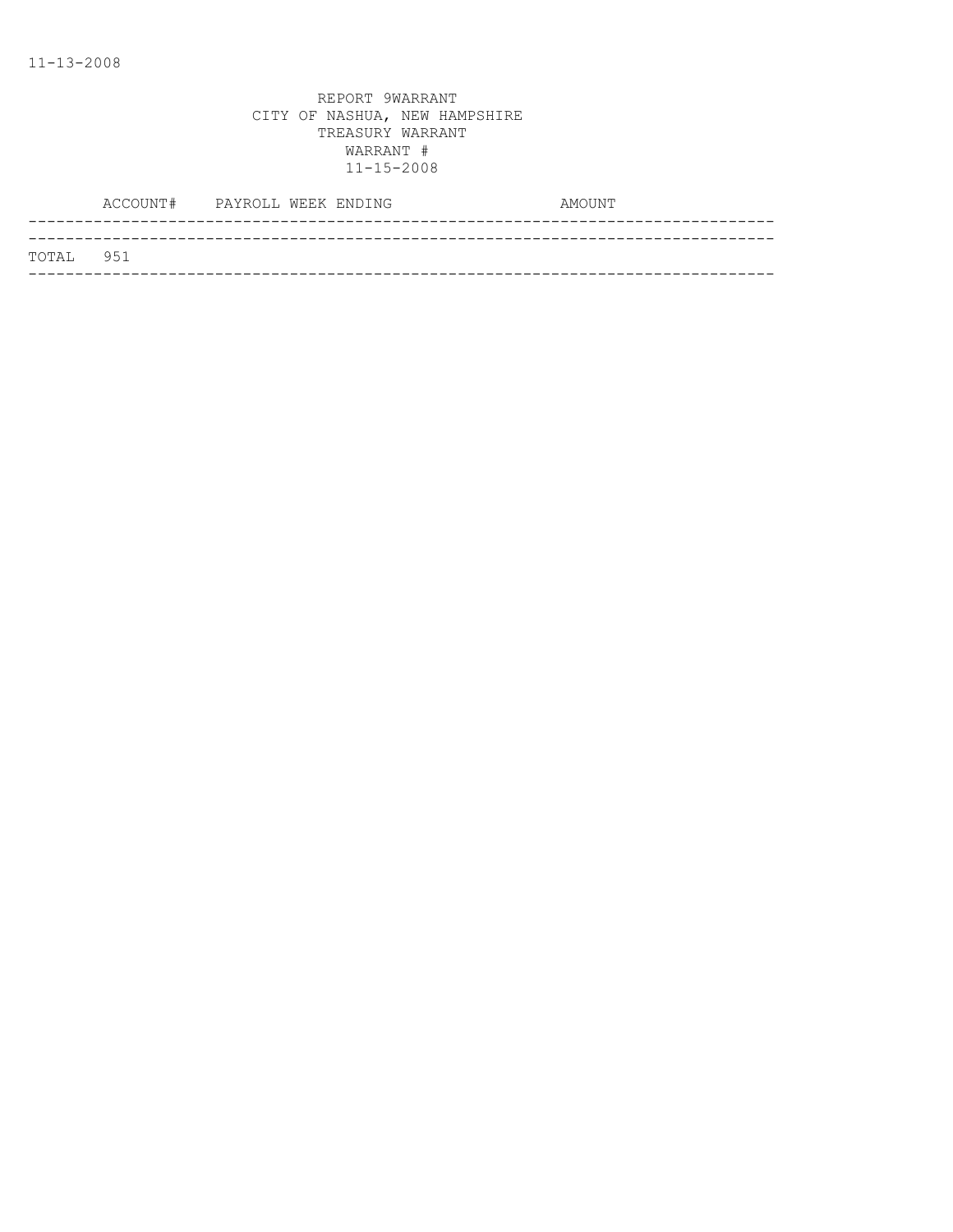| ACCOUNT#  | PAYROLL WEEK ENDING | <b>AMOUNT</b> |
|-----------|---------------------|---------------|
| 801-11008 | $01 - NOV - 2008$   | 576.29        |
| 801-11008 | 08-NOV-2008         | 576.29        |
| 801-11028 | $01 - NOV - 2008$   | 59.04         |
| 801-11028 | $08 - NOV - 2008$   | 59.04         |
| 801-11094 | $01 - NOV - 2008$   | 99.64         |
| 801-11094 | 08-NOV-2008         | 99.64         |
| 801-11193 | $01 - NOV - 2008$   | 976.79        |
| 801-11193 | 08-NOV-2008         | 976.79        |
| 801-11208 | $01 - NOV - 2008$   | 143.59        |
| 801-11208 | 08-NOV-2008         | 143.59        |
| 801-11211 | $01 - NOV - 2008$   | 66.24         |
| 801-11211 | 08-NOV-2008         | 66.24         |
| 801-11222 | $01 - NOV - 2008$   | 205.14        |
| 801-11222 | 08-NOV-2008         | 205.14        |
| 801-11271 | $01 - NOV - 2008$   | 1, 117.43     |
| 801-11271 | 08-NOV-2008         | 1, 117.44     |
| 801-11276 | $01 - NOV - 2008$   | 4,002.41      |
| 801-11276 | 08-NOV-2008         | 4,002.40      |
| 801-11383 | $01 - NOV - 2008$   | 867.77        |
| 801-11383 | 08-NOV-2008         | 867.76        |
| 801-11435 | $01 - NOV - 2008$   | 265.01        |
| 801-11435 | 08-NOV-2008         | 265.01        |
| 801-11595 | $01 - NOV - 2008$   | 5,236.00      |
| 801-11595 | $01 - NOV - 2008$   | 2,968.00      |
| 801-11595 | 08-NOV-2008         | 6,803.21      |
| 801-11595 | 08-NOV-2008         | 3,710.00      |
| 801-11596 | $01 - NOV - 2008$   | 3,136.00      |
| 801-11596 | 08-NOV-2008         | 3,136.00      |
| 801-11598 | $01 - NOV - 2008$   | 776.80        |
| 801-11598 | 08-NOV-2008         | 776.80        |
| 801-11599 | $01 - NOV - 2008$   | 1,062.92      |
| 801-11599 | $01 - NOV - 2008$   | 1,062.92      |
| 801-11599 | 08-NOV-2008         | 1,062.91      |
| 801-11599 | 08-NOV-2008         | 1,062.92      |
| 801-11606 | $01 - NOV - 2008$   | 691.54        |
| 801-11606 | 08-NOV-2008         | 691.54        |
| 801-11647 | $01 - NOV - 2008$   | 138.62        |
| 801-11647 | 08-NOV-2008         | 138.62        |
| 801-12085 | $01 - NOV - 2008$   |               |
| 801-12085 | $08 - NOV - 2008$   | 205.00        |
| 801-12128 | $01 - NOV - 2008$   | 294.57        |
| 801-12128 | 08-NOV-2008         | 277.63        |
| 801-12594 | $01 - NOV - 2008$   | 3,848.00      |
| 801-13004 | $01 - NOV - 2008$   | 2,190.52      |
| 801-13004 | $01 - NOV - 2008$   | 995.70        |
| 801-13004 | $01 - NOV - 2008$   | 62.35         |
| 801-13004 | $08 - NOV - 2008$   | 3,879.59      |
| 801-13004 | $08 - NOV - 2008$   | 5,605.94      |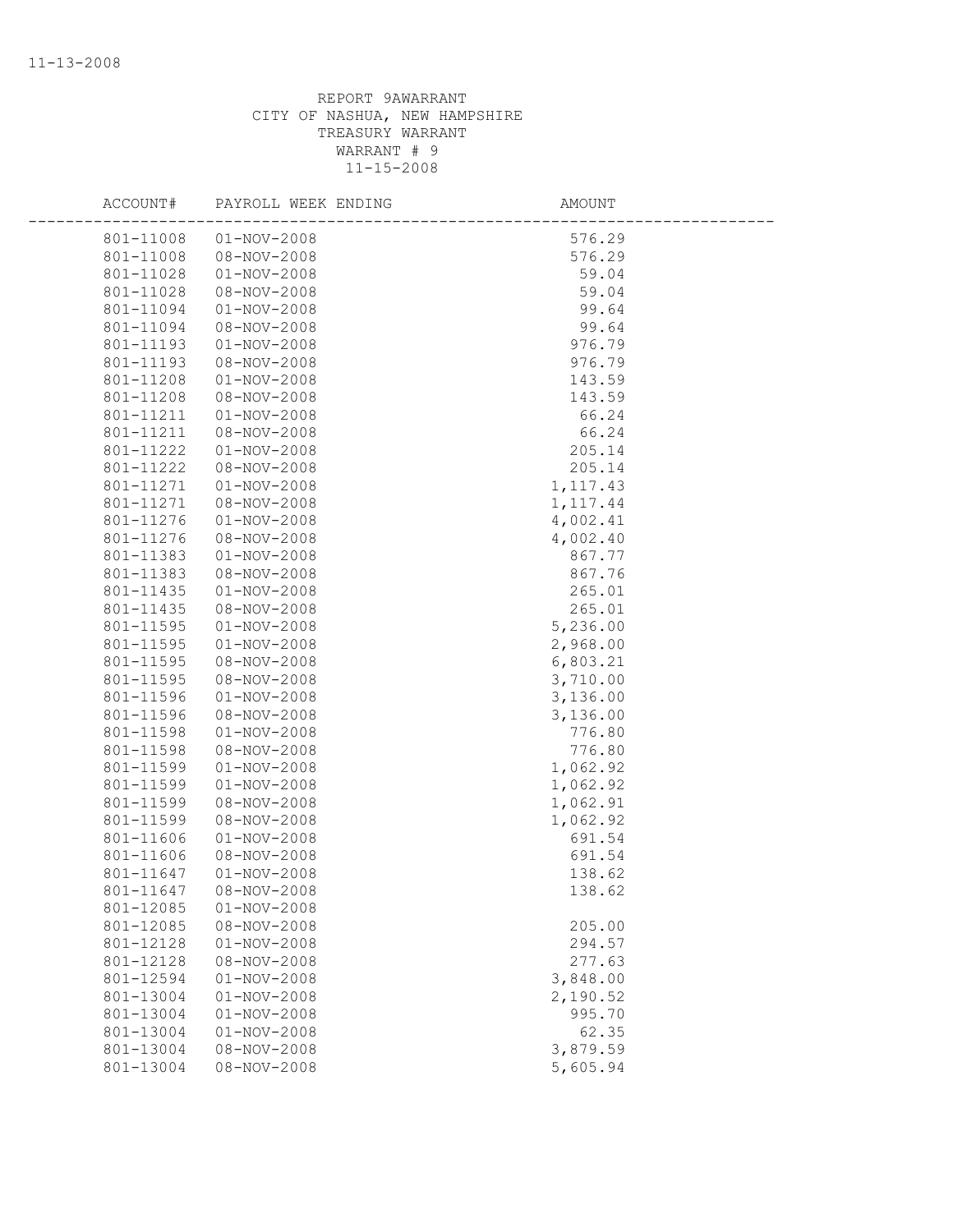|           | ACCOUNT#  | PAYROLL WEEK ENDING   | AMOUNT                                      |           |
|-----------|-----------|-----------------------|---------------------------------------------|-----------|
|           | 801-13004 | 08-NOV-2008           | 5.40                                        |           |
|           | 801-13004 | 08-NOV-2008           | 1,343.35                                    |           |
|           | 801-59236 | $01 - NOV - 2008$     | 397.89                                      |           |
|           | 801-59236 | 08-NOV-2008           | 397.88                                      |           |
|           | 801-59237 | $01 - NOV - 2008$     | 375.26                                      |           |
|           | 801-59237 | 08-NOV-2008           | 375.26                                      |           |
|           | 801-59240 | 01-NOV-2008           | 136.42                                      |           |
|           |           | 801-59240 08-NOV-2008 | 136.42<br>_________________________________ |           |
| TOTAL 801 |           | SOLID WASTE DISPOSAL  | ----<br>------------------------            | 69,740.67 |
|           |           |                       |                                             |           |
|           | 802-11028 | $01 - NOV - 2008$     | 401.48                                      |           |
|           | 802-11028 | $01 - NOV - 2008$     | 188.93                                      |           |
|           | 802-11028 | 08-NOV-2008           | 401.48                                      |           |
|           | 802-11028 | 08-NOV-2008           | 188.93                                      |           |
|           | 802-11064 | $01 - NOV - 2008$     | 136.42                                      |           |
|           | 802-11064 | $01 - NOV - 2008$     | 136.42                                      |           |
|           | 802-11064 | 08-NOV-2008           | 136.42                                      |           |
|           | 802-11064 | $08 - NOV - 2008$     | 136.42                                      |           |
|           | 802-11091 | $01 - NOV - 2008$     | 1,075.15                                    |           |
|           | 802-11091 | 08-NOV-2008           | 1,075.15                                    |           |
|           | 802-11092 | $01 - NOV - 2008$     | 735.20                                      |           |
|           | 802-11092 | 08-NOV-2008           | 735.20                                      |           |
|           | 802-11094 | $01 - NOV - 2008$     | 298.89                                      |           |
|           | 802-11094 | $01 - NOV - 2008$     | 298.91                                      |           |
|           | 802-11094 | 08-NOV-2008           | 298.89                                      |           |
|           | 802-11094 | 08-NOV-2008           | 298.91                                      |           |
|           | 802-11096 | $01 - NOV - 2008$     | 915.17                                      |           |
|           | 802-11096 | $08 - NOV - 2008$     | 915.17                                      |           |
|           | 802-11102 | $01 - NOV - 2008$     | 1,062.17                                    |           |
|           | 802-11102 | 08-NOV-2008           | 940.99                                      |           |
|           | 802-11105 | $01 - NOV - 2008$     | 987.44                                      |           |
|           | 802-11105 | $08 - NOV - 2008$     | 1,022.84                                    |           |
|           | 802-11155 | $01 - NOV - 2008$     | 1,001.60                                    |           |
|           | 802-11155 | 08-NOV-2008           | 1,031.69                                    |           |
|           | 802-11157 | $01 - NOV - 2008$     | 1,727.68                                    |           |
|           | 802-11157 | 08-NOV-2008           | 1,560.00                                    |           |
|           | 802-11158 | $01 - NOV - 2008$     | 1,683.20                                    |           |
|           | 802-11158 | 08-NOV-2008           | 1,683.20                                    |           |
|           | 802-11208 | $01 - NOV - 2008$     | 95.73                                       |           |
|           | 802-11208 | $01 - NOV - 2008$     | 47.86                                       |           |
|           | 802-11208 | 08-NOV-2008           | 95.73                                       |           |
|           | 802-11208 | $08 - NOV - 2008$     | 47.86                                       |           |
|           | 802-11211 | $01 - NOV - 2008$     | 264.98                                      |           |
|           | 802-11211 | $01 - NOV - 2008$     | 397.46                                      |           |
|           | 802-11211 | 08-NOV-2008           | 264.98                                      |           |
|           | 802-11211 | $08 - NOV - 2008$     | 397.47                                      |           |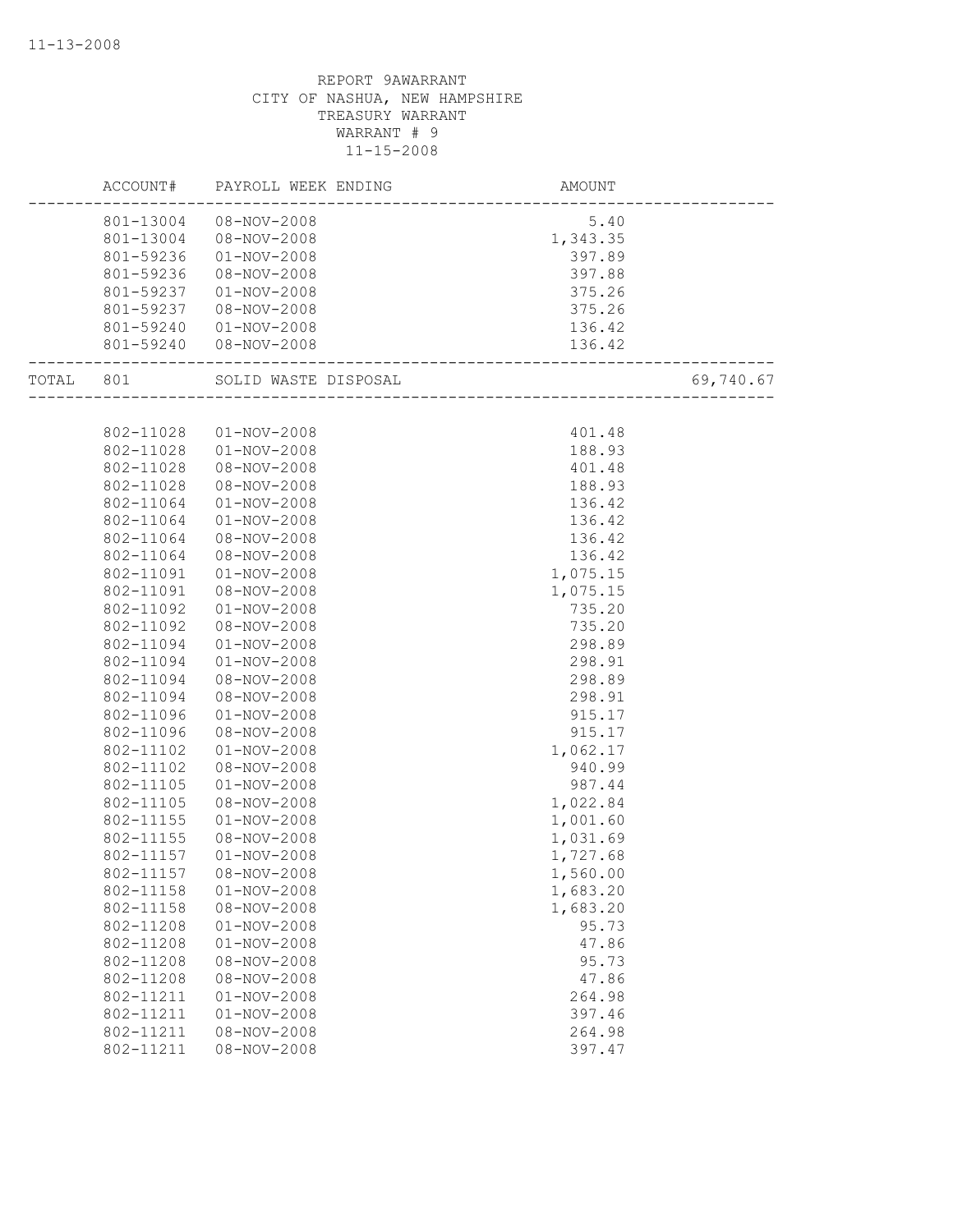|       | ACCOUNT#      | PAYROLL WEEK ENDING      | <b>AMOUNT</b> |           |
|-------|---------------|--------------------------|---------------|-----------|
|       | 802-11222     | $01 - NOV - 2008$        | 205.14        |           |
|       | 802-11222     | 08-NOV-2008              | 205.14        |           |
|       | 802-11260     | $01 - NOV - 2008$        | 1,760.00      |           |
|       | 802-11260     | $08 - NOV - 2008$        | 1,760.00      |           |
|       | 802-11270     | $01 - NOV - 2008$        | 1,060.46      |           |
|       | 802-11270     | $08 - NOV - 2008$        | 1,060.46      |           |
|       | 802-11333     | $01 - NOV - 2008$        | 1,042.06      |           |
|       | 802-11333     | 08-NOV-2008              | 1,042.05      |           |
|       | 802-11435     | $01 - NOV - 2008$        | 441.69        |           |
|       | 802-11435     | $01 - NOV - 2008$        | 176.68        |           |
|       | 802-11435     | 08-NOV-2008              | 441.69        |           |
|       | 802-11435     | $08 - NOV - 2008$        | 176.68        |           |
|       | 802-11480     | $01 - NOV - 2008$        | 3,366.40      |           |
|       | 802-11480     | $08 - NOV - 2008$        | 3,366.40      |           |
|       | 802-11507     | $01 - NOV - 2008$        | 746.80        |           |
|       | 802-11507     | $08 - NOV - 2008$        | 746.80        |           |
|       | 802-11513     | $01 - NOV - 2008$        | 5,951.20      |           |
|       | 802-11513     | $08 - NOV - 2008$        | 5,942.40      |           |
|       | 802-11514     | $01 - NOV - 2008$        | 2,644.80      |           |
|       | 802-11514     | 08-NOV-2008              | 2,644.80      |           |
|       | 802-11681     | $01 - NOV - 2008$        | 305.96        |           |
|       | 802-11681     | $01 - NOV - 2008$        | 1,223.86      |           |
|       | 802-11681     | $08 - NOV - 2008$        | 305.96        |           |
|       | 802-11681     | 08-NOV-2008              | 1,223.86      |           |
|       | 802-11693     | $01 - NOV - 2008$        | 1,172.38      |           |
|       | 802-11693     | 08-NOV-2008              | 1,172.39      |           |
|       | 802-11763     | $01 - NOV - 2008$        | 173.55        |           |
|       | 802-11763     | $01 - NOV - 2008$        | 694.22        |           |
|       | 802-11763     | 08-NOV-2008              | 173.55        |           |
|       | 802-11763     | $08 - NOV - 2008$        | 694.21        |           |
|       | 802-11764     | $01 - NOV - 2008$        | 1,150.52      |           |
|       | 802-11764     | $08 - NOV - 2008$        | 1,150.52      |           |
|       | 802-13004     | $01 - NOV - 2008$        | 1,687.81      |           |
|       | 802-13004     | $01 - NOV - 2008$        | 1,387.34      |           |
|       | 802-13004     | $08 - NOV - 2008$        | 1,795.82      |           |
|       | 802-13004     | $08 - NOV - 2008$        | 2,619.67      |           |
|       | 802-59236     | $01 - NOV - 2008$        | 397.88        |           |
|       | 802-59236     | $08 - NOV - 2008$        | 397.88        |           |
|       | 802-59237     | 01-NOV-2008              | 1,093.43      |           |
|       | 802-59237     | $08 - NOV - 2008$        | 1,093.43      |           |
| TOTAL | 802           | SEWERAGE DISPOSAL SYSTEM |               | 77,381.91 |
|       |               |                          |               |           |
|       | 951-01510     | $01 - NOV - 2008$        | 160.00        |           |
|       | $951 - 05056$ | $01 - NOV - 2008$        | 28,560.72     |           |
|       | 951-05056     | 08-NOV-2008              | 28,560.72     |           |